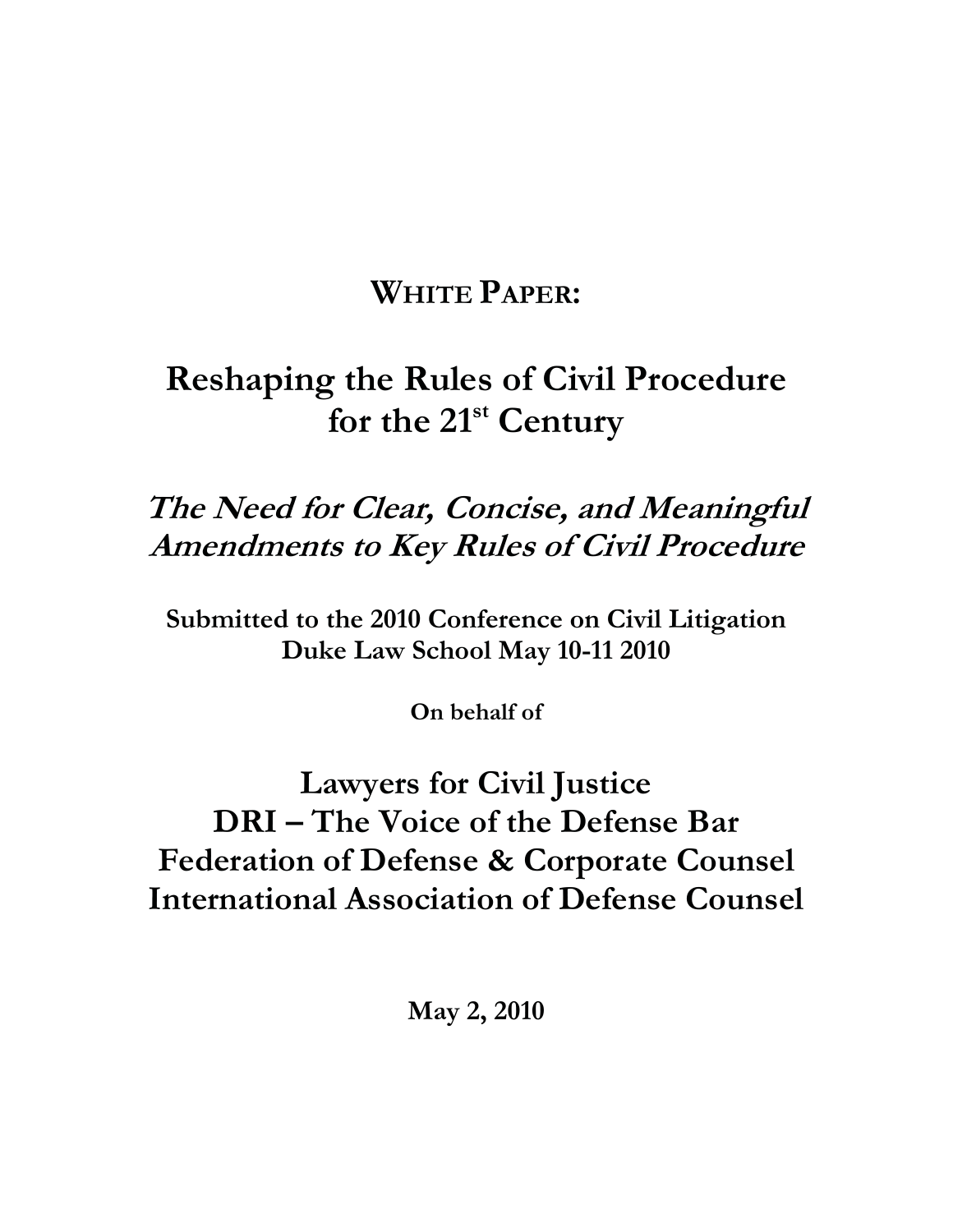## **TABLE OF CONTENTS PAGE NO.**

| I.   |           |                                                                                                                                                                                                                                                   |  |  |
|------|-----------|---------------------------------------------------------------------------------------------------------------------------------------------------------------------------------------------------------------------------------------------------|--|--|
| Н.   |           |                                                                                                                                                                                                                                                   |  |  |
| III. |           | A Call for Reevaluation of Key Federal Civil Procedure Rules 3                                                                                                                                                                                    |  |  |
| IV.  |           |                                                                                                                                                                                                                                                   |  |  |
|      | A.        |                                                                                                                                                                                                                                                   |  |  |
|      |           |                                                                                                                                                                                                                                                   |  |  |
|      |           |                                                                                                                                                                                                                                                   |  |  |
|      |           | i.                                                                                                                                                                                                                                                |  |  |
|      |           | b. Specific Examples of Heightened Pleading                                                                                                                                                                                                       |  |  |
|      |           | i.<br>ii. 1955 Proposed Pleading Change to Address<br>iv. Antitrust, Securities Fraud, Civil Rights, Other<br>"Serious Frivolous Suit Problems"  15<br>v. Private Securities Litigation Reform Act 16<br>2. Procedure is Again Outweighing Merits |  |  |
|      |           |                                                                                                                                                                                                                                                   |  |  |
|      |           |                                                                                                                                                                                                                                                   |  |  |
|      |           |                                                                                                                                                                                                                                                   |  |  |
|      | <b>B.</b> |                                                                                                                                                                                                                                                   |  |  |
|      |           |                                                                                                                                                                                                                                                   |  |  |
|      |           | 2. The Need for a Clear, Concise and Limited Scope of                                                                                                                                                                                             |  |  |
|      |           |                                                                                                                                                                                                                                                   |  |  |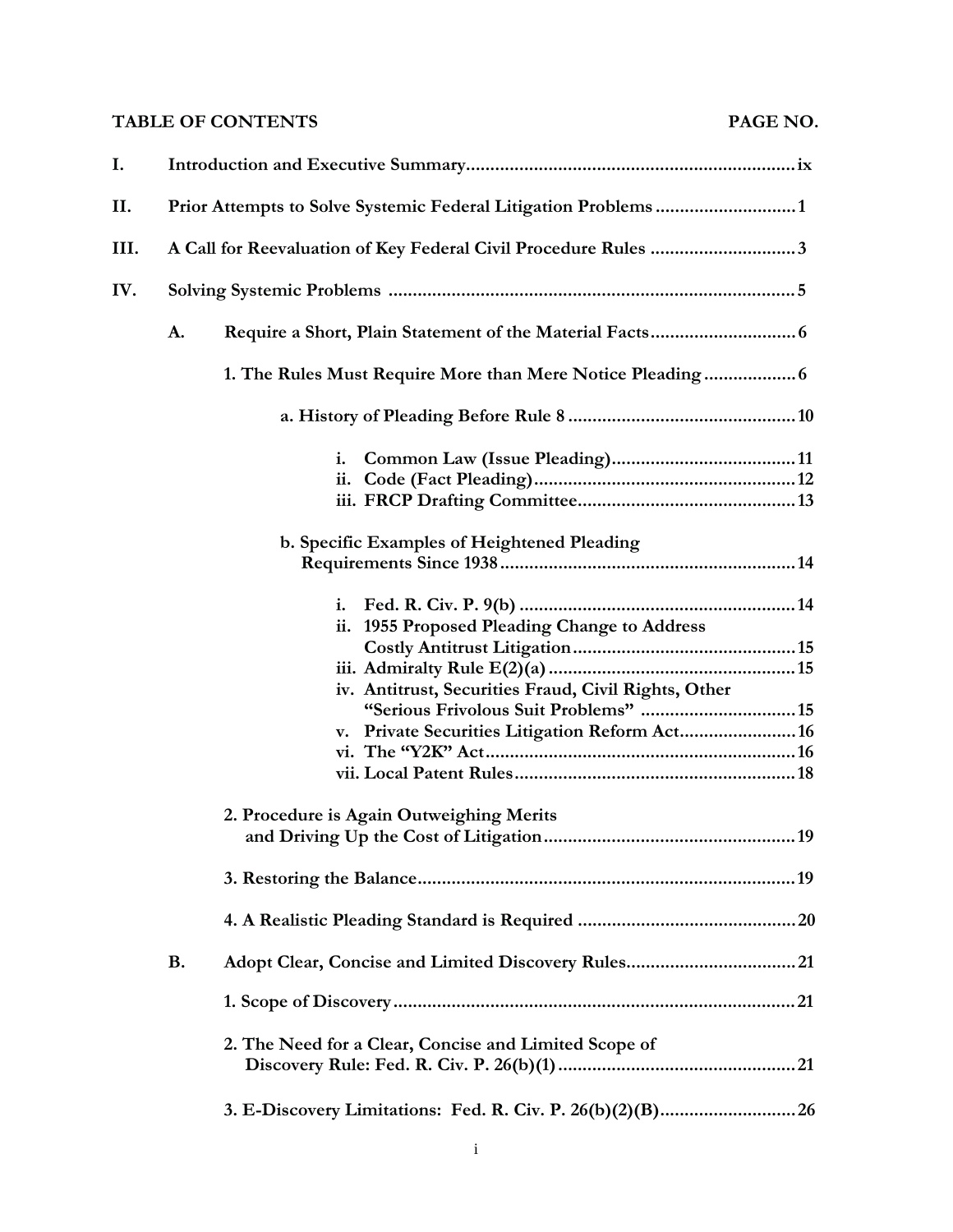|    |                   | 4. Importance of Proportionality: Fed. R. Civ. P. 26(b)(2)(C) 31                                                                                                                                                                                                                                     |  |
|----|-------------------|------------------------------------------------------------------------------------------------------------------------------------------------------------------------------------------------------------------------------------------------------------------------------------------------------|--|
|    |                   | 5. Placing Limits on the Frequency and Extent of Discovery:                                                                                                                                                                                                                                          |  |
|    | C.                | The Rules Must Address Preservation of Information. 37                                                                                                                                                                                                                                               |  |
|    |                   |                                                                                                                                                                                                                                                                                                      |  |
|    |                   | b. Proposed Amendment to Rule 37(e) - Sanctions39                                                                                                                                                                                                                                                    |  |
|    |                   | 2. The Preservation Problem Threatens our Civil Justice System  39                                                                                                                                                                                                                                   |  |
|    |                   | 3. Ad hoc Preservation Requirements Have Created a Quagmire  41                                                                                                                                                                                                                                      |  |
|    |                   |                                                                                                                                                                                                                                                                                                      |  |
|    |                   | a. Pre-Litigation Trigger Events Are Unpredictable 46<br>b. Enormous Costs and Burdens of Pre-Litigation Preservation 47<br>c. The Preservation Playing Field is Typically Lopsided 51<br>d. Ad hoc Rules Expose Parties to Potential Disclosure<br>of Privileged Analysis of Claims and Defenses 52 |  |
|    |                   | 5. New Rules Will Restore Integrity,                                                                                                                                                                                                                                                                 |  |
|    |                   |                                                                                                                                                                                                                                                                                                      |  |
|    |                   | 1. Proposed Cost Allocation Rule Amendment                                                                                                                                                                                                                                                           |  |
|    |                   |                                                                                                                                                                                                                                                                                                      |  |
|    |                   |                                                                                                                                                                                                                                                                                                      |  |
|    |                   | a. Rationale for Payment of Discovery Costs by                                                                                                                                                                                                                                                       |  |
| V. | <b>CONCLUSION</b> |                                                                                                                                                                                                                                                                                                      |  |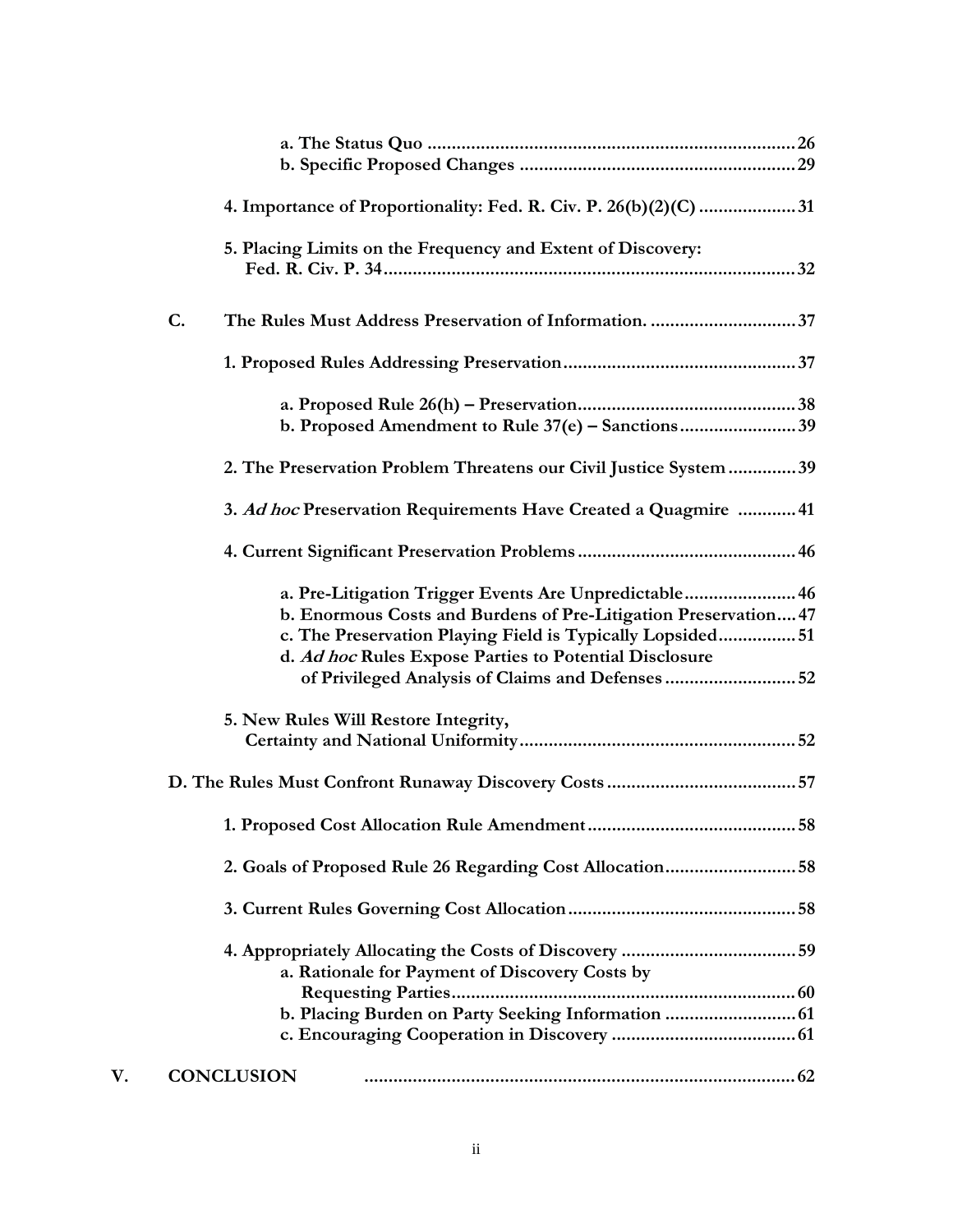## **TABLE OF AUTHORITIES**

## **Cases**

| Ameripride Servs., Inc. v. Valley Indus. Serv., Inc., No. CIV S-00-113 LKK/JFM, 2006 WL 2308442 (E.D. Cal. Aug. 9, 2006)       |  |
|--------------------------------------------------------------------------------------------------------------------------------|--|
|                                                                                                                                |  |
|                                                                                                                                |  |
|                                                                                                                                |  |
|                                                                                                                                |  |
|                                                                                                                                |  |
|                                                                                                                                |  |
|                                                                                                                                |  |
| Calipine Corp. v. AP&M Field Servs., Inc., 070-cv-09911, 2008 U.S. Dist. LEXIS 99178 (S.D.N.Y. Dec. 9, 2008)41                 |  |
|                                                                                                                                |  |
|                                                                                                                                |  |
|                                                                                                                                |  |
|                                                                                                                                |  |
|                                                                                                                                |  |
|                                                                                                                                |  |
|                                                                                                                                |  |
|                                                                                                                                |  |
|                                                                                                                                |  |
|                                                                                                                                |  |
|                                                                                                                                |  |
|                                                                                                                                |  |
| Dong Ah Tire & Rubber Co., Ltd. v. Glasforms, Inc., 2009 U.S. Dist. LEXIS 62668 (N.D. Cal. July 2, 2009) 45                    |  |
|                                                                                                                                |  |
|                                                                                                                                |  |
|                                                                                                                                |  |
|                                                                                                                                |  |
|                                                                                                                                |  |
|                                                                                                                                |  |
|                                                                                                                                |  |
| Goodman v. Praxair, No. MJG-04-391, 2009 U.S. Dist. LEXIS 58263 (D. Md. Jul. 7, 2009)39, 44, 45, 53, 54                        |  |
|                                                                                                                                |  |
|                                                                                                                                |  |
|                                                                                                                                |  |
|                                                                                                                                |  |
|                                                                                                                                |  |
|                                                                                                                                |  |
|                                                                                                                                |  |
|                                                                                                                                |  |
|                                                                                                                                |  |
| In Re Yasmin and Yaz (Drospirenone) Mktg., Sales Practices and Prod. Liab. Litig., 2010 U.S. Dist. LEXIS 14092 (S.D. Ill. Mar. |  |
|                                                                                                                                |  |
|                                                                                                                                |  |
|                                                                                                                                |  |
|                                                                                                                                |  |
|                                                                                                                                |  |
|                                                                                                                                |  |
|                                                                                                                                |  |
|                                                                                                                                |  |
|                                                                                                                                |  |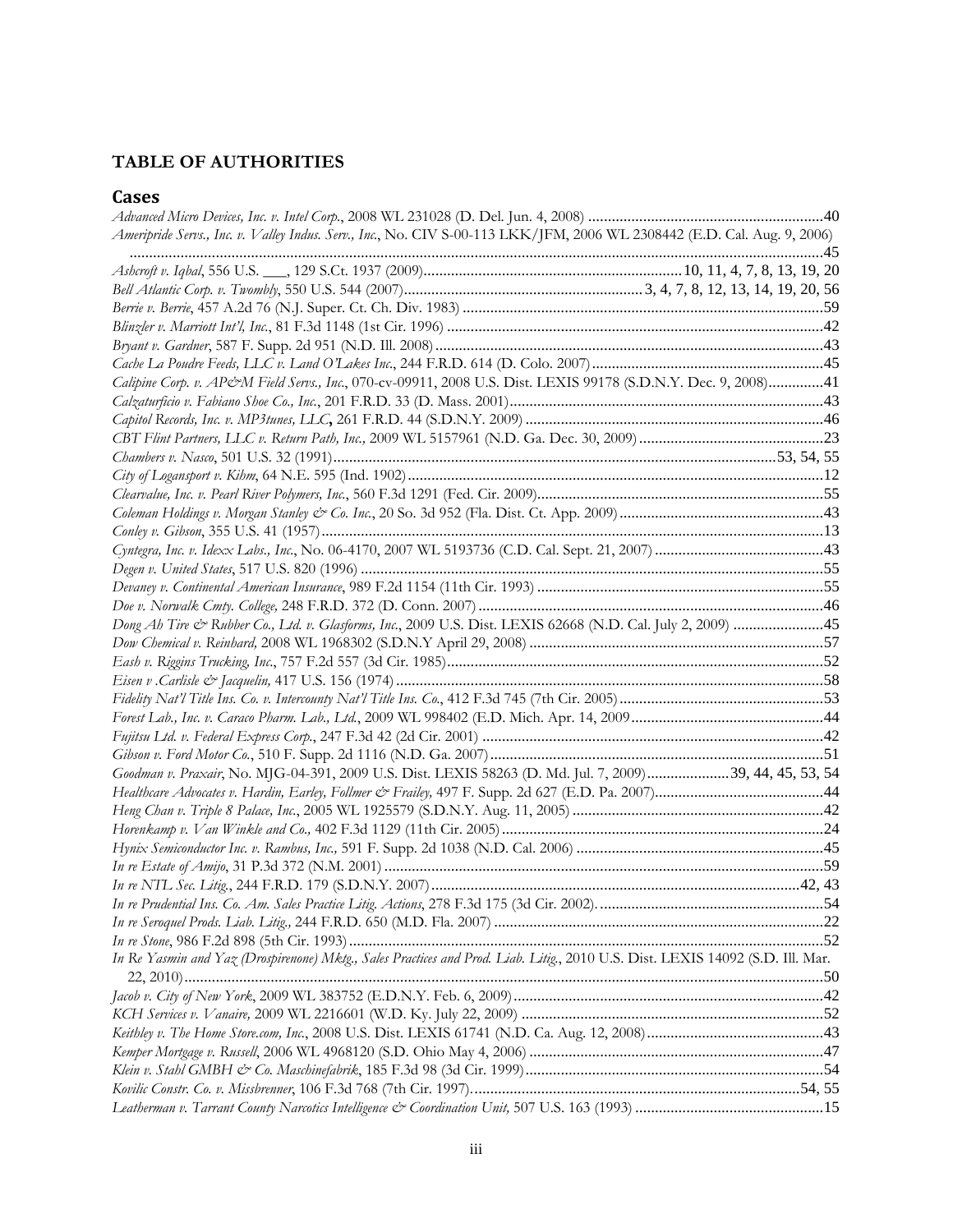| <b>Rules</b>                                                                                                          |  |
|-----------------------------------------------------------------------------------------------------------------------|--|
|                                                                                                                       |  |
|                                                                                                                       |  |
| <b>Statutes</b>                                                                                                       |  |
|                                                                                                                       |  |
| Zurich American Ins. Co. v. Ace American Reins. Co., 2006 WL 3771090 (S.D.N.Y. Dec. 22, 2006)46                       |  |
|                                                                                                                       |  |
|                                                                                                                       |  |
|                                                                                                                       |  |
|                                                                                                                       |  |
|                                                                                                                       |  |
|                                                                                                                       |  |
|                                                                                                                       |  |
|                                                                                                                       |  |
|                                                                                                                       |  |
|                                                                                                                       |  |
|                                                                                                                       |  |
|                                                                                                                       |  |
|                                                                                                                       |  |
|                                                                                                                       |  |
| Southern New England Tel. Co. v. Global NAPS, Inc., 2008 U.S. Dist. LEXIS 47986 (D. Conn. June 23, 2008)44            |  |
|                                                                                                                       |  |
|                                                                                                                       |  |
|                                                                                                                       |  |
|                                                                                                                       |  |
|                                                                                                                       |  |
|                                                                                                                       |  |
|                                                                                                                       |  |
|                                                                                                                       |  |
|                                                                                                                       |  |
|                                                                                                                       |  |
| Rimkus Consulting Group, Inc. v. Cammarata, 2010 WL 645253 (S.D. Tex. Feb. 19, 2010)36, 39, 40, 54                    |  |
|                                                                                                                       |  |
|                                                                                                                       |  |
|                                                                                                                       |  |
|                                                                                                                       |  |
| Pinstripe, Inc. d/b/a Acctknowledge v. Manpower, Inc., 2009 U.S. Dist. LEXIS 66422 (N.D. Okla. Jul. 28, 2009) 41      |  |
|                                                                                                                       |  |
| Pension Comm. of the Univ. of Montreal Pension Plan v. Banc of Am Sec., 05-cv-9016, 2010 WL 184312 (S.D.N.Y. Jan. 15, |  |
|                                                                                                                       |  |
|                                                                                                                       |  |
|                                                                                                                       |  |
|                                                                                                                       |  |
|                                                                                                                       |  |
|                                                                                                                       |  |
|                                                                                                                       |  |
|                                                                                                                       |  |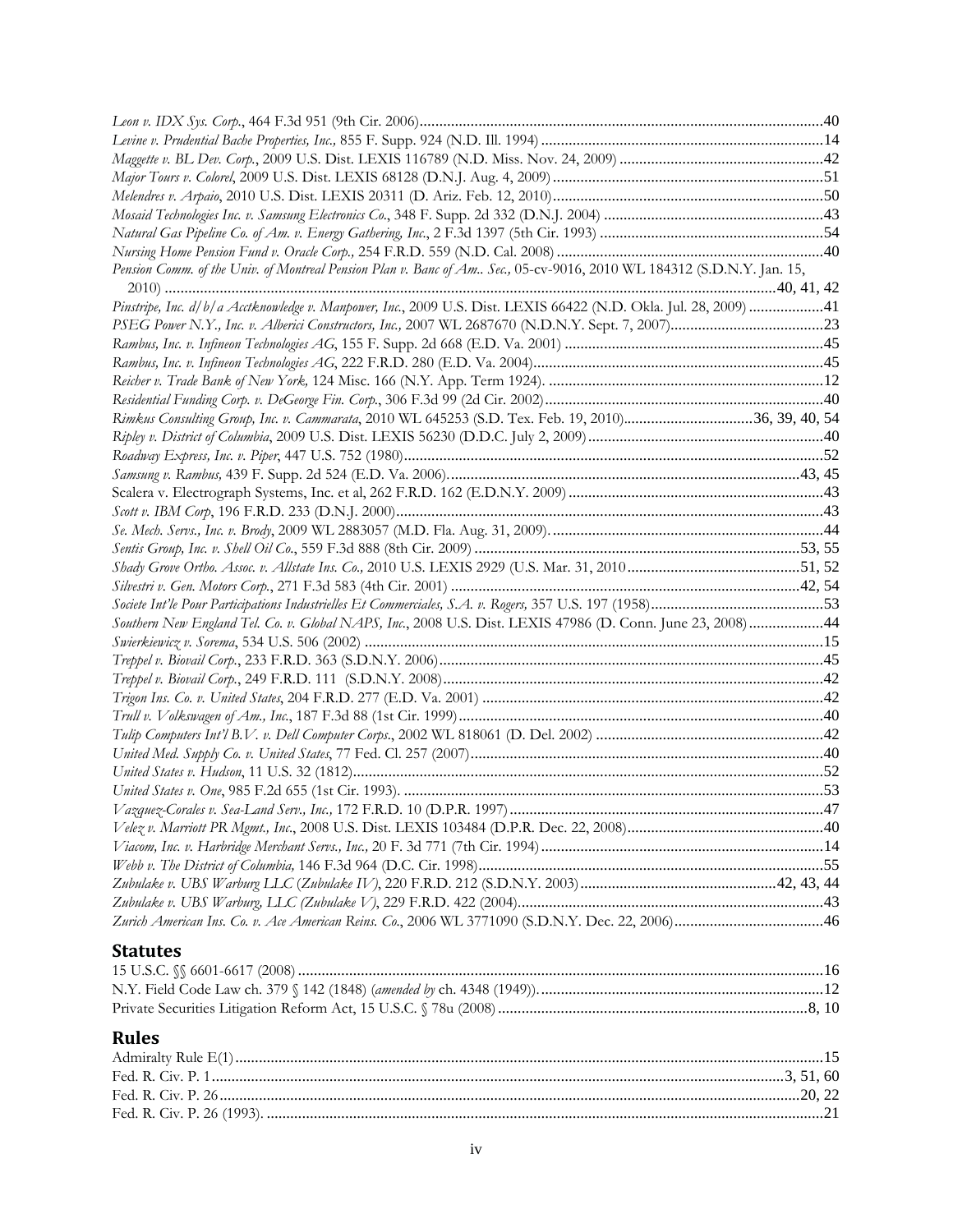| N.D. Ill. Pat. R. pmbl., available at http://www.ilnd.uscourts.gov/home/assets/documents/Rules/localpatentrules-                      |  |
|---------------------------------------------------------------------------------------------------------------------------------------|--|
|                                                                                                                                       |  |
|                                                                                                                                       |  |
| <b>Treatises</b>                                                                                                                      |  |
| 5A Charles Alan Wright & Arthur R. Miller, Federal Practice and Procedure § 1202 (3d ed. 2004)10, 13                                  |  |
|                                                                                                                                       |  |
| <b>Law Journals</b>                                                                                                                   |  |
|                                                                                                                                       |  |
|                                                                                                                                       |  |
| Emily Sherwin, The Jurisprudence of Pleading: Rights, Rules and Conley v. Gibson, 52 How. L.J. 73 (2008)  12                          |  |
|                                                                                                                                       |  |
| Gregory B. Reilly & Katy Shi-Klepper, Employers Beware: Pitfalls and Promise of Electronic Information in Employment Litigation,      |  |
|                                                                                                                                       |  |
| Henry S. Noyes, Good Cause Is Bad Medicine for the New E-Discovery Rules, 21 Harv. J. L. &Tech. 49 (2007) 27, 28                      |  |
| Jay E. Grenig, Taking and Using Depostions Before Action or Pending Appeal in Federal Court, 27 Am. J. Trial Advoc. 451               |  |
|                                                                                                                                       |  |
| Koan Mercer, "Even in These Days of Notice Pleadings": Factual Pleading Requirements in the Fourth Circuit, 82 N.C. L. Rev. 1167      |  |
|                                                                                                                                       |  |
| Lee H. Rosenthal, A Few Thoughts on Electronic Discovery after December 1, 2006, 116 Yale L. J. 167 (supp. 2006) 52                   |  |
|                                                                                                                                       |  |
|                                                                                                                                       |  |
| Panel Discussion, Sanctions in Electronic Discovery Cases: Views from the Judges, 78 Fordham L. Rev. 1 (2009)52                       |  |
| Robert G. Bone, Mapping the Boundaries of a Dispute: Conceptions of Ideal Lawsuit Structure from the Field Code to the Federal Rules, |  |
|                                                                                                                                       |  |
| Robert G. Bone, The Process of Making Progress: Court Rulemaking, Democratic Legitimacy, and Procedural Efficacy, 87 Geo. L.J.        |  |
|                                                                                                                                       |  |
| Robert G. Bone, Twombly, Pleading Rules ,and the Regulation of Court Access, 94 Iowa L. Rev. 873 (2009)12, 14, 15                     |  |
| Ronald J. Allen & Alan E. Guy, Conley as a Special Case of Twombly and Iqbal: Exploring the Intersection of Evidence and Procedure    |  |
| and the Nature of Rules, Penn. St. L. Rev., (forthcoming 2010), available at                                                          |  |
|                                                                                                                                       |  |
| Sarah Phillips, Discoverability of Electronic Data Under the Proposed Amendments to the Federal Rules of Civil Procedure: How         |  |
| Effective Are Proposed Protections For "Not Reasonably Accessible" Data?, 83 N.C. L. Rev. 984 (2005) 29                               |  |
| Sedona Conference Commentary on Preservation, Management, and Identification of Sources of Information that are Not Reasonably        |  |
|                                                                                                                                       |  |
| Shira A. Scheindlin & Jeffrey Rabkin, Electronic Discovery in Federal Civil Litigation: Is Rule 34 Up To The Task?, 41 B.C.L.         |  |
|                                                                                                                                       |  |
| Stephen N. Subrin, How Equity Conquered Common Law: The Federal Rules of Civil Procedure in Historical Perspective, 135 U. Pa.        |  |
|                                                                                                                                       |  |
| The Sedona Conference, The Sedona Conference <sup>®</sup> Glossary: E-Discovery & Digital Information Management (2d ed. 2007)39      |  |
| Thomas Y. Allman, Inadvertent Spoliation of ESI after the 2006 Amendments: The Impact of Rule 37(e), 3 Fed. Cts. Law Rev. 25          |  |
|                                                                                                                                       |  |
| Thomas Y. Allman, The "Two-Tiered" Approach to E-Discovery: Has Rule 26(b)(2)(B) Fulfilled Its Promise?, 14 Rich. J. L. &             |  |
|                                                                                                                                       |  |
| Thomas Y. Allman, The Need for Federal Standards Regarding Electronic Discovery, 68 Def. Couns. J. 206 (2001). 58                     |  |
|                                                                                                                                       |  |
| <b>Secondary Sources</b>                                                                                                              |  |
|                                                                                                                                       |  |
|                                                                                                                                       |  |
| Advisory Committee on Rules of Civil Procedure Meeting Minutes, April 20, 1995, available at                                          |  |
|                                                                                                                                       |  |
| Advisory Committee on Rules of Civil Procedure Meeting Minutes, March 16-17, 1998, available at                                       |  |
|                                                                                                                                       |  |
| Advisory Committee on Rules of Civil Procedure Meeting Minutes, March 20-21, 1997, available at                                       |  |
|                                                                                                                                       |  |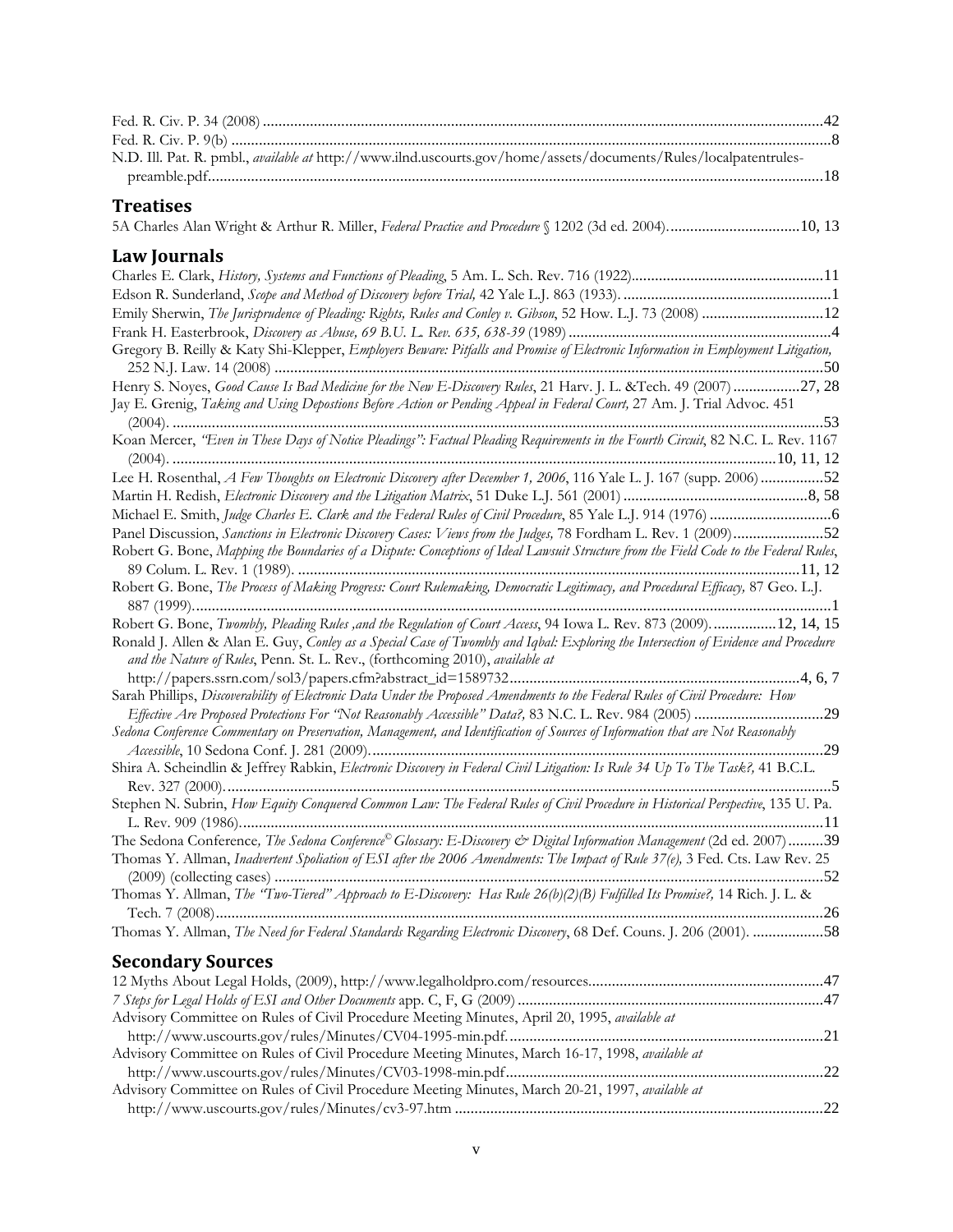| Advisory Committee on Rules of Civil Procedure Meeting Minutes, May 23, 1977, available at                                     |
|--------------------------------------------------------------------------------------------------------------------------------|
|                                                                                                                                |
| Advisory Committee on Rules of Civil Procedure Meeting Minutes, Oct. 17-18, 1996, available at                                 |
|                                                                                                                                |
| Advisory Committee on Rules of Civil Procedure Meeting Minutes, Oct. 6-7, 1997, available at                                   |
|                                                                                                                                |
| Advisory Committee on Rules of Civil Procedure Meeting Minutes, October 14-15, 1999, available at                              |
|                                                                                                                                |
| AHIMA Model E-Discovery Policies: Preservation and Legal Hold for Health Information and Records, Journal of AHIMA, Feb.       |
|                                                                                                                                |
| Am. College of Trial Lawyers & Inst. For the Advancement of the Am. Legal Syst., 21st Century Civil Justice System: A          |
|                                                                                                                                |
| Am. College of Trial Lawyers & Inst. For the Advancement of the Am. Legal Syst., Final Report (2009)20, 22, 23, 24,            |
| 26, 29, 33                                                                                                                     |
| Am. College of Trial Lawyers & Inst. For the Advancement of the Am. Legal Syst., Interim Report (2008) 38                      |
| American Bar Association Section of Litigation, Second Report of the Special Committee for the Study of Discovery Abuse, 92    |
|                                                                                                                                |
| American College of Trial Lawyers, Proposed Pilot Project Rules 2.1 (2009),                                                    |
| http://www.actl.com/AM/Template.cfm?Section=Home&Template=/CM/ContentDisplay.cfm&ContentID=4509.                               |
|                                                                                                                                |
| Brian W. Hill et al., Records Management: User Expectations, Market Trends, And Obstacles (2009), available at                 |
| http://www.forrester.com/rb/Research/records_management_user_expectations%2C_market_trends%2C_and/q/i                          |
|                                                                                                                                |
| Compliance, Governance and Oversight Council, Benchmark Survey on Prevailing Practices for Legal Holds in Global 1000          |
|                                                                                                                                |
| David Lender, Shifting Under the New Rules: Is the Landscape Changing?, Federal Lawyer, Aug. 2007. 57, 58                      |
| David R. Cohen & Lynn Reilly, E-Discovery: A Survival Guide for Lawyers Part 2,                                                |
|                                                                                                                                |
| E. Barrett Prettyman, Procedure in Anti-Trust and Other Protracted Cases, attached to Hon. Leon R. Yankwich, "Short Cuts" in   |
|                                                                                                                                |
|                                                                                                                                |
|                                                                                                                                |
|                                                                                                                                |
|                                                                                                                                |
|                                                                                                                                |
|                                                                                                                                |
|                                                                                                                                |
|                                                                                                                                |
| Gregory G. Garre, Statement before Senate Judiciary Committee (December 2, 2009), available at                                 |
|                                                                                                                                |
| Gregory G. Katsas, Federal Pleading Standards Under Twombly and Iqbal, Statement before House Judiciary Committee              |
|                                                                                                                                |
|                                                                                                                                |
| Hon. Ronald J. Hedges, A View from the Bench and the Trenches: A Critical Appraisal of Some Proposed Amendments to the Federal |
|                                                                                                                                |
| IBM's Enterprise Content Suite, Sharepointe, Mimosa Nearpointe Archive,                                                        |
|                                                                                                                                |
| Institute for the Advancement of the American Legal System, E-Discovery: A View from the Front Lines (2008) 43                 |
| Institute for the Advancement of the American Legal System, Final Report On The Joint Project Of The American College Of       |
| Trial Lawyers Task Force On Discovery And The Institute For The Advancement Of The American Legal System (2009), available at  |
| http://www.actl.com/AM/Template.cfm?Section=Home&template=/CM/ContentDisplay.cfm&ContentID=4008.                               |
|                                                                                                                                |
| International Legal Technology Association, Litigation Support: Document Forensics and Legal Holds (2009)48                    |
| Jason R. Baron, E-discovery and the Problem of Asymmetric Knowledge, Presentation at the Mercer Law School                     |
| Symposium: Ethics and Professionalism in the Digital Age (Nov. 7, 2008), in 60 Mercer L. Rev. 863 (2009);38                    |
| John Henry Wigmore, Roscoe Pound's St. Paul Address of 1906: The Spark that Kindled the White Flame of Progress, 20 J. Am.     |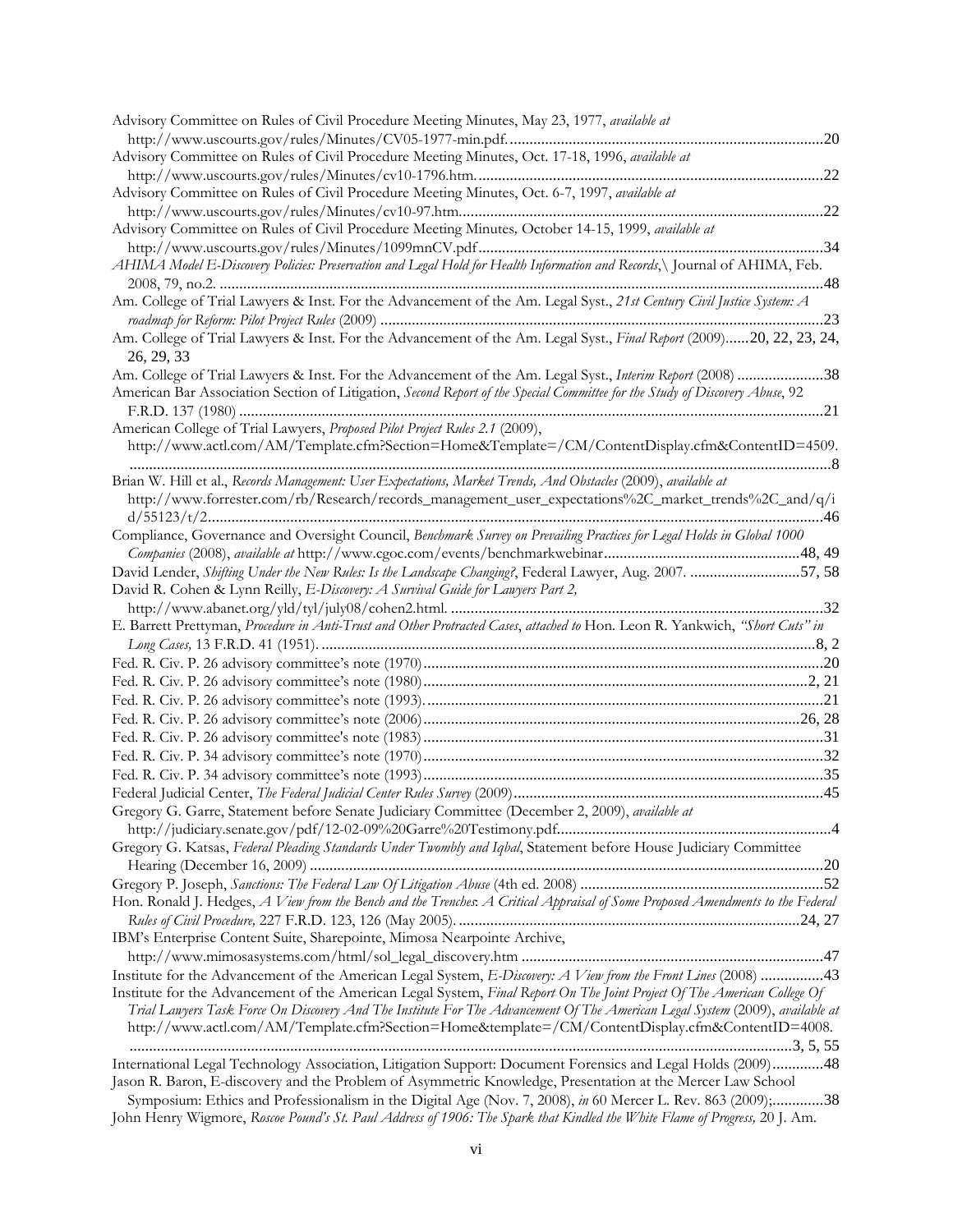| Lawyers for Civil Justice, LCJ Comments to the Civil Rules Advisory Committee, "The Search for Standards. How Amendments to                                                                                                                                                                                                                                |
|------------------------------------------------------------------------------------------------------------------------------------------------------------------------------------------------------------------------------------------------------------------------------------------------------------------------------------------------------------|
| Legal Holds & Spoliation: Identifying a Checklist of Considerations that Trigger the Duty to Preserve (ARMA Int. Ed., 2004) 45                                                                                                                                                                                                                             |
| Legal Holds for "Anticipated Litigation": New Case Developments to Determine Triggering Events & Scope of Production—A Study                                                                                                                                                                                                                               |
|                                                                                                                                                                                                                                                                                                                                                            |
| Martin H. Redish & Colleen McNamara, Back to the Future: Discovery Cost Allocation and Modern Procedural Theory, Paper<br>delivered at conference at Searle Center, Northwestern University School of Law on "Finding the Balance between<br>Benefit and Cost: A Public Policy Roundtable on the Federal Rules of Civil Procedure" (April 21-22, 2010). 59 |
| Martin H. Redish & Lee Epstein, Bell Atlantic v. Twombly and the Future of Pleading in the Federal Courts: A Normative and                                                                                                                                                                                                                                 |
| Memorandum from Hon. Lee H. Rosenthal, Chair, Advisory Comm. on the Fed. Rules of Civil Procedure, to the Hon.                                                                                                                                                                                                                                             |
| Nick Ackerman & Angeline Chen, What is Electronic Evidence?, in eDiscovery for Corporate Counsel (Carole Basri & Mary                                                                                                                                                                                                                                      |
|                                                                                                                                                                                                                                                                                                                                                            |
| Nuts and bolts of how to handle litigation hold orders,                                                                                                                                                                                                                                                                                                    |
| $\textit{http://www.lawdepartmentmanagement} \textit{blog.com/law\_department\_management/2006/03/nuts\_and\_bolts\_.html}$                                                                                                                                                                                                                                |
|                                                                                                                                                                                                                                                                                                                                                            |
| Paul W. Grimm, Ethical issues Associated With Preserving, Accessing, Discovering and Using Electronically Stored Information, U.S.                                                                                                                                                                                                                         |
| Report of the Advisory Committee on Civil Rules (June 1946), available at http://www.uscourts.gov/rules/Reports/CV06-                                                                                                                                                                                                                                      |
| Report of the Advisory Committee on Civil Rules (May 18, 1998), available at http://www.uscourts.gov/rules/Reports/CV5-                                                                                                                                                                                                                                    |
| Report of the Advisory Committee on Civil Rules (May 1999), available at http://www.uscourts.gov/rules/Reports/CV05-                                                                                                                                                                                                                                       |
| Report of the Advisory Committee on Civil Rules (May 27, 2005), available at http://www.uscourts.gov/rules/Reports/CV5-                                                                                                                                                                                                                                    |
| Report of the Advisory Committee on Civil Rules (Oct. 1969), in Report of the Advisory Committee on Civil Rules (Oct. 1969),                                                                                                                                                                                                                               |
|                                                                                                                                                                                                                                                                                                                                                            |
| Report of the Advisory Committee on Civil Rules (Sept. 1965), available at http://www.uscourts.gov/rules/Reports/ST09-1965-                                                                                                                                                                                                                                |
| Richard L. Marcus, Martin H. Redish & Edward F. Sherman, Civil Procedure: A Modern Approach (4th ed. 2005)6                                                                                                                                                                                                                                                |
| Roscoe Pound, The Causes of Dissatisfaction with the Administration of Justice (1906), reprinted in Proceedings in Commemoration of                                                                                                                                                                                                                        |
| Sedona Conference Working Group on Electronic Document and Retention & Production, Best Practices Recommendations<br>& Principles for Addressing Electronic Document Production (2d ed. 2007)<br>30                                                                                                                                                        |
| Seventh Circuit Electronic Discovery Committee, Seventh Circuit Electronic Discovery Pilot Program: Statement of Purpose and                                                                                                                                                                                                                               |
| Sharon Isaacson, Computer Technology Review (2003), available at                                                                                                                                                                                                                                                                                           |
|                                                                                                                                                                                                                                                                                                                                                            |
|                                                                                                                                                                                                                                                                                                                                                            |
| Standing Committee Meeting Minutes, June 1999, available at http://www.uscourts.gov/rules/Minutes/ST06-1999-                                                                                                                                                                                                                                               |
| Standing Committee Meeting Minutes, June 2005, available at http://www.uscourts.gov/rules/Minutes/ST06-2005-                                                                                                                                                                                                                                               |
|                                                                                                                                                                                                                                                                                                                                                            |
| The Pound Conference: Perspectives on Justice in the Future (A. Leo Levin & Russell R. Wheeler, eds., 1979)2                                                                                                                                                                                                                                               |
| The Sedona Conference Best Practices Commentary on the Use of Search and Information Retrieval Methods in E-Discovery, 8 Sedona                                                                                                                                                                                                                            |
| The Sedona Conference, The Sedona Conference Commentary on Legal Holds: The Trigger and the Process (2007) 42, 47                                                                                                                                                                                                                                          |
| Trillions and Trillions of E-Documents, Star Tribune, Oct. 12, 2003, www.startribune.com/stories/1757/4143057.html46                                                                                                                                                                                                                                       |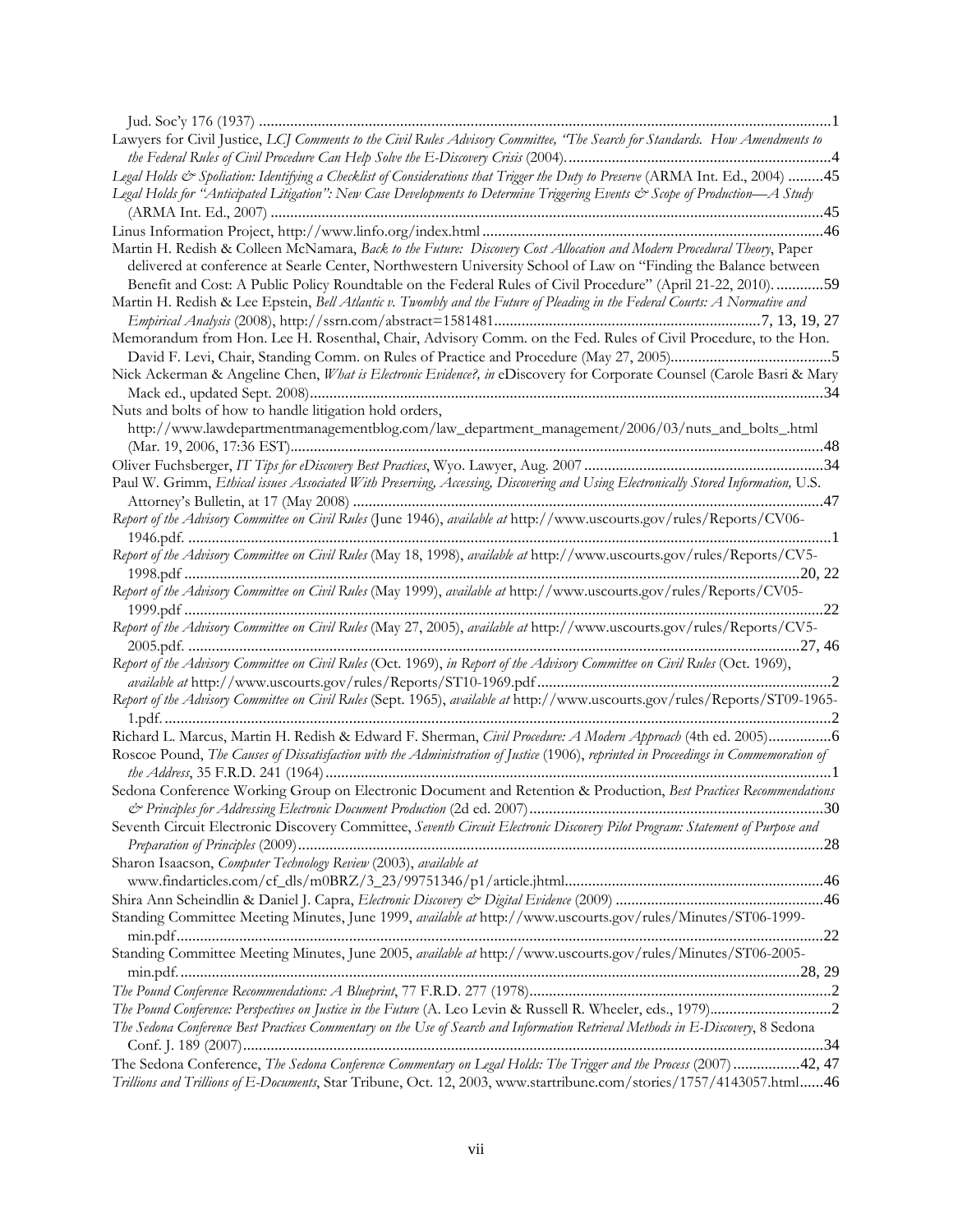## **I. Introduction and Executive Summary**

The United States Judicial Conference Rules Committee has undertaken an ambitious program to study the Federal Rules of Civil Procedure. It does so as part of its continuing responsibility under the Rules Enabling Act to study the Rules of Procedure and recommend amendments to promote simplicity, fairness, and just determination of litigation in the federal courts. That study begins in earnest with The 2010 Civil Litigation Conference at Duke University Law School on May 10-11, 2010.

Lawyers for Civil Justice (LCJ), DRI - The Voice of the Defense Bar (DRI), Federation of Defense and Corporate Counsel (FDCC), and International Association of Defense Counsel (IADC) are very pleased to have been invited to participate in the Conference. We submit this White Paper to summarize our collective view on major problems facing the federal courts now and in the future and to suggest meaningful amendments to the Rules that will help solve these problems. The many defense trial lawyers and corporate counsel who contributed to the preparation of this paper are identified below.

#### **Prior Attempts to Solve Systemic Federal Litigation Problems (Section II)**

The history of federal civil litigation is replete with efforts to improve the Rules of Civil Procedure, tracing back to Roscoe Pound's call for reform in 1906. Though initially met with skepticism, Pound's call for change was eventually joined by others urging a fundamental reform of the system that led to the adoption of the Rules Enabling Act of 1934 and adoption of the Federal Rules of Civil Procedure in 1938. The drafters accomplished enormous improvements in civil justice by merging law and equity, abolishing the old and hyper-technical system of writs, and offering a relatively straightforward litigation system.

The first several decades of litigation under the 1938 Rules has been called the "golden age" because discovery had not yet burgeoned; class actions, complex, multidistrict, and mass tort litigation had not yet emerged; and the system was widely viewed as working well. The Rules were amended in 1946 to broaden available discovery and by the 1950's The Prettyman Report, adopted by the Judicial Conference, noted a "serious problem" that included "unnecessary delay, volume of record, and expense." Perhaps because of the 1966 and 1970 amendments, by the 1970s, many expressed increased dissatisfaction with the civil justice system. Skyrocketing costs; rapidly increasing discovery; the explosion of large, complex, and difficult-to-manage cases; and other problems led to calls for reform. But the Advisory Committee embraced the findings of the Columbia Field Study to conclude that "there is no empirical evidence to warrant a fundamental change in the philosophy of the discovery rules."

In 1976, Chief Justice Burger called together a National Conference on the Causes of Popular Dissatisfaction with the Administration of Justice. Follow-up studies by the Federal Judicial Center, among others, led to amendments in 1980 providing more judicial management of the discovery process. The Advisory Committee, however, rejected calls for fundamental changes in the discovery rules. Further efforts at reform led to additional, non-fundamental, changes. But the problems with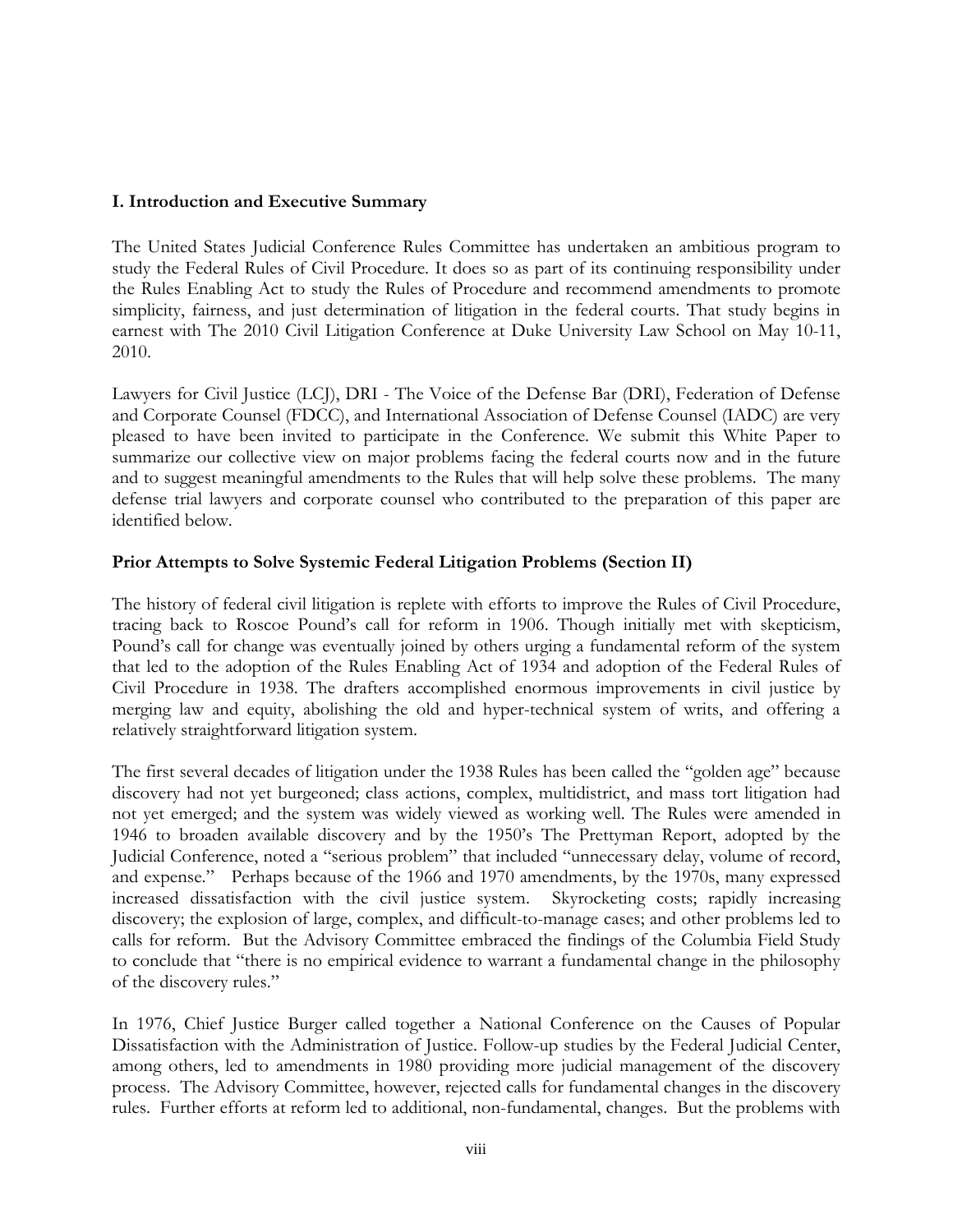discovery abuse, excessive expense, and delay continued. While dissatisfaction undoubtedly exists with every legal system, we conclude that more than tinkering at the edges of the Rules of Civil Procedure is required. Fundamental and meaningful reforms are essential to achieve effective justice in the federal system.

## **A Call for Complete Reevaluation of Key Federal Civil Procedure Rules (Section III)**

Diverse stakeholders in the federal civil litigation process want systemic reform of the Federal Rules. Substantial reforms needed cannot be left to sporadic and potentially inconsistent *ad hoc* holdings by various courts deciding cases before them. Courts acting individually face practical and institutional limitations that prevent them from making the needed systemic changes to inter-related rules. Broad-based policy and rule reform is necessary.

In *Twombly*, a decision that heralds the Committee's examination, the United States Supreme Court discussed the institutional limitations of the federal courts to manage discovery and other procedural issues, through case-by-case litigation. More to the point, the Supreme Court made a frank assessment of the federal courts' inability to control discovery costs, even in meritless claims, through case management in individual cases. In short, the Supreme Court concluded that under the present system of "notice" pleading and broad discovery, the federal courts were failing, in key ways, to ensure the just, speedy and cost-effective determination of every action.

In fact, the Supreme Court forecasted the findings of the American College of Trial Lawyers and the Institute for the Advancement of the American Legal System, which in their recent Report concluded that "[a]lthough the civil justice system is not broken, it is in serious need of repair. In many jurisdictions, today's civil justice system takes too long and costs too much. Some deserving cases are not brought because the cost of pursuing them fails a rational cost-benefit test while some other cases of questionable merit and smaller cases are settled rather than tried because it costs too much to litigate them."

The Supreme Court and the ACTL/IAALS Report did not criticize the ability or dedication of the members of the federal judiciary. Rather, the statements were an acknowledgement of the institutional limitations facing courts. Major and systemic reform is required to attain the goals stated in Rule 1, and the Rules as a whole, and cannot be achieved through litigation alone in the face of these institutional limitations. The need to overhaul the civil litigation system is real and immediate. Every prior effort to amend the Rules to deal with the problems presented by modern litigation in the digital age stimulated vigorous debate. While these precise fixes may do the same, there is much evidence that the current system is not working as it should, costs too much, and produces too little.

## **Solving Systemic Problems (Section IV)**

 Many issues call for a comprehensive reevaluation of the existing Rules governing litigation in the 21<sup>st</sup> century including attempting to redefine and balance the interrelationship of pleading and discovery, reevaluating the premises and focus of discovery, further refining the treatment of ediscovery, developing clear preservation standards, and deterring runaway litigation costs by reasonable cost allocation rules. These issues impact more than just the particular litigants in a particular case. Indeed, they affect the courts applying the rules; the attorneys interpreting those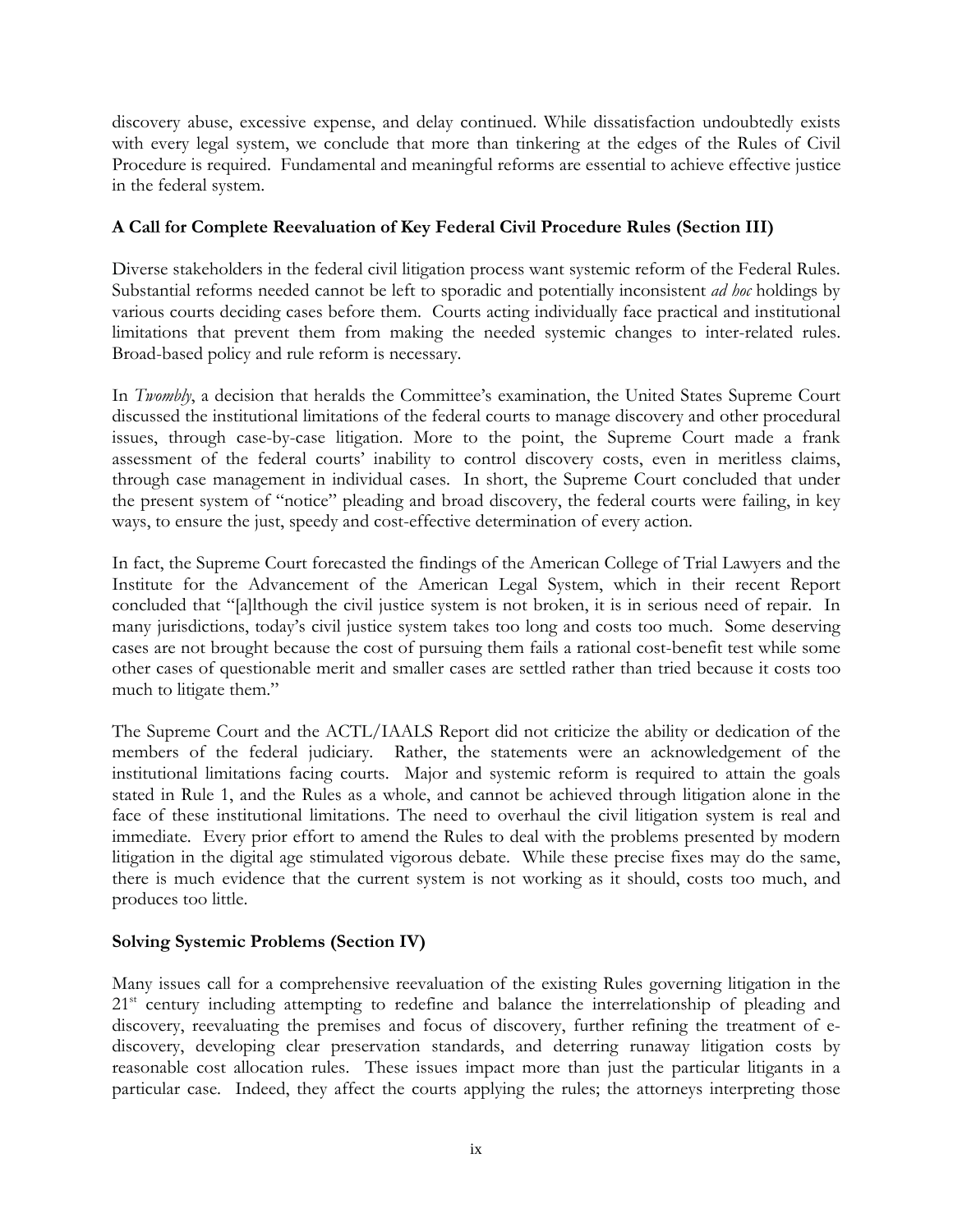rules and counseling their clients; and the members of society who need a system of civil justice that provides meaningful, accessible, and affordable dispute resolution.

## **Require a Short, Plain Statement of the Material Facts (Section IV A)**

Original Rule 8 was drafted as a pragmatic reaction to abuses of common law and code pleading that detracted from merits-based decision-making. Instead of adopting Rule 8 as a doctrinal choice in favor of notice pleading, which leaves issue identification and resolution to discovery and trial, Rule 8 was simply the most practical tool available at the time to resolve cases. In complex litigation, however, the consensus has been to require more particular pleading standards *for the same reason*: so that discovery would not become the same sort of irrelevant, expensive time waster that common law and code pleading had become.

We propose amendments primarily to Rule 8 – but also to Rules 9, 12 and 65. These amendments implement the pleading standards currently in successful and non-controversial use in many categories of cases and apply them to all civil actions. Our proposal also includes a stay of discovery, a procedure that has proved successful under the Private Securities Litigation Reform Act, pending resolution of a challenge to the sufficiency of a pleading via motion to dismiss, for more definite statement, or for judgment on the pleadings. The essence of our proposed amendment would codify the *Twombly-Iqbal* standard as follows: ". . . a short and plain statement**, made with particularity,** of **all material facts known to the pleading party that support** the claim**,** showing **creating a reasonable inference** that the pleader is **plausibly** entitled to relief . . . ." and would define "material fact" as **". . . one that is necessary to the claim and without which it could not be supported."**

There is nothing new or radical about tightening pleading standards to address complaints of nonmerits-based, expensive, irrelevant procedures that dominate litigation. It is the natural response; if litigation has become more complicated, tighter pleading standards are a natural and legitimate reaction. If discovery has become as much of a problem as common law and code pleading were, particularized identification of issues at the initial pleading stage is the proper response. As stated above, Rule 8 is a pragmatic reaction against the abuses that detracted from merits-based decisionmaking. Because Rule 8 was only designed to correct flaws in common law and code pleading perceived to dictate outcomes on the basis of procedure rather than merits, it is consistent with the vision of the original drafters to adjust those rules whenever form supersedes substance.

The Rules have a long history that makes clear the intention that they prevent procedure and cost from driving judicial outcomes and ensure that adjudication is based on the merits of underlying claims, not on the fear of endless, costly, and disruptive litigation. Since the adoption of the Rules in 1938, numerous attempts have been made to address instances in which procedure has threatened to dominate merits-based adjudication. The repeated reaction to perceived threats of abusive litigation or to types of litigation viewed as "special cases" has been to require more detailed and factuallysupported statements of claims and contentions. Examples include: Rule 9(b), the Ninth Circuit Judicial Conference's 1955 proposal, Admiralty Rule E(2)(a), *Leatherman and Swierkiewicz,* the Private Securities Litigation Reform Act, the "Y2K" Act, and Local Patent Rules.In each of these instances, the perception that litigation became too costly, complicated, burdensome, and underutilized, was met with proposals to require greater specificity in pleading as a cure.

As these examples demonstrate, heightened pleading standards are neither new nor strange. They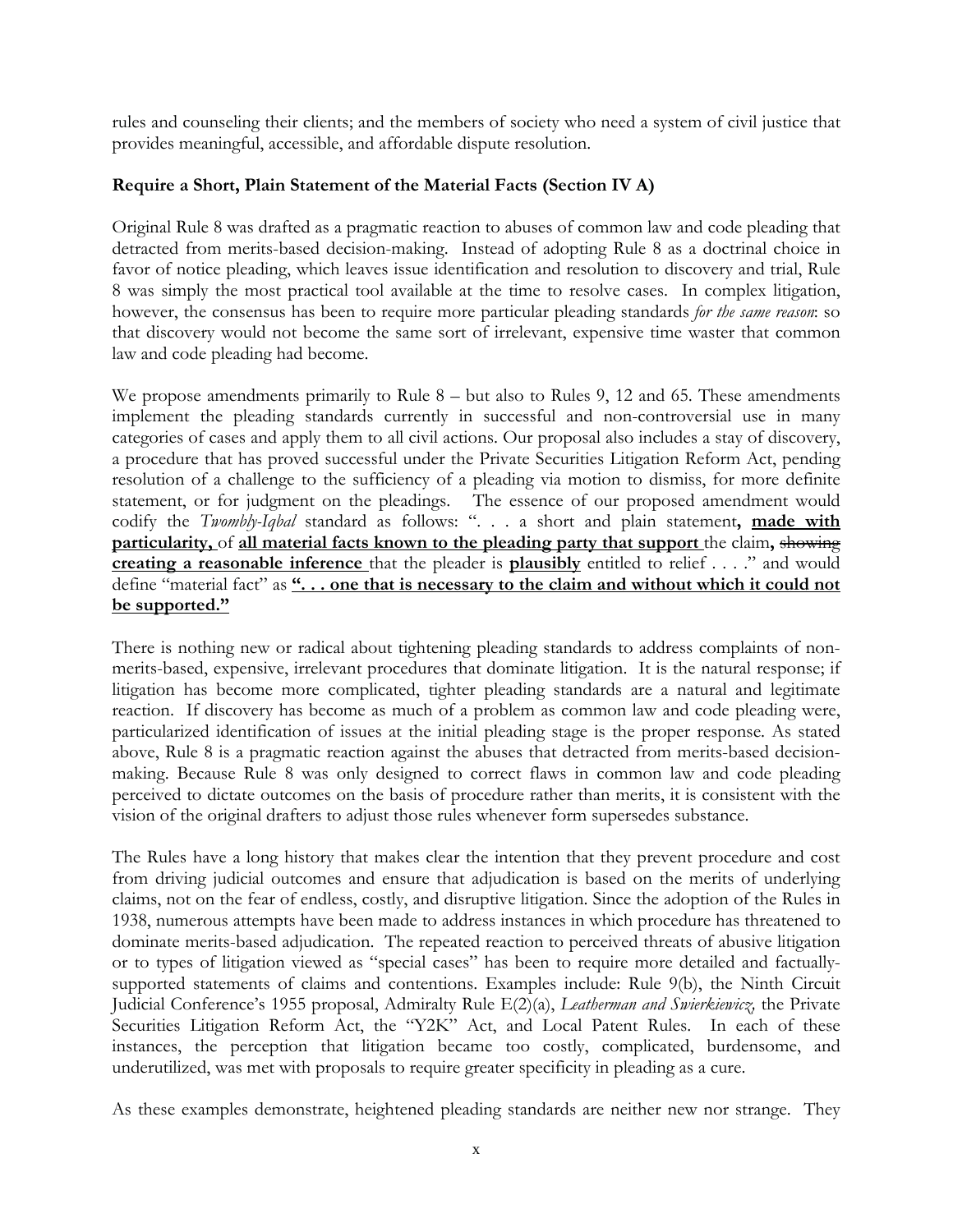are used every day in numerous types of litigation throughout all federal courts and are imposed to guard against exactly the same deficiencies that led to the adoption of the Federal Rules of Civil Procedure. Since these pleading standards are working in those categories of cases, there is no reason why they should not be the rule for all cases. **The intended purpose of the judicial system is the evaluation and adjudication of known claims, not the unfettered search for unknown claims. Yet, the current procedural framework has devolved to where legal action is permitted without knowledge of a cognizable claim. Even when claims are known, no incentive exists to identify the claims with any specificity.** The discovery process is often without a tether to constrain its consumption of time and resources. Therefore, many factors counsel in favor of amending the pleading rules as one piece of a comprehensive rule overhaul, rather than awaiting case-by-case application of the *Twombly/Iqbal* standard in the lower courts.

## **Adopt Clear, Concise and Limited Discovery Rules (Section IV B)**

The scope of discovery is defined largely by Rule 26, with the help of several rules that describe the specific discovery tools available. Debate has persisted over the scope of discovery, as has concern that discovery abuse, misuse, and excessive expense and burden pose significant danger to the administration of justice. Nearly three quarters of a century later, despite *numerous* attempts to address these concerns, the problem remains. Self-enforcing rules are the best path to efficient discovery.

As evidenced by the extensive history of amendments to Rule 26, establishing and enforcing a reasonable scope of discovery has proved a challenge. While the repeated attempts to address the catastrophic costs, burdens, and abuses of discovery through judicial intervention were commendable, the practical result of such intervention is that the problems have remained unsolved. In fact, the problems have persisted and festered. It is time to change course. Judicial intervention is a method that arguably encourages excessive motions practice by requiring parties to seek out the assistance of the courts. Instead, practitioners should be bound by the rules to narrow the scope of discovery without judicial oversight. Against this background we propose a new Rule 26(b)(1):

## **Scope in General. The scope of discovery is limited to any nonprivileged matter that would support proof of a claim or defense and must comport with the proportionality assessment required by Rule 26(b)(2)(C).**

The proposed rule focuses discovery where it should be focused – on the claims and defenses in the action. The rule also requires that the parties comply with the proportionality requirements as an integral part of the scope of discovery consideration. The proposed Rule also simplifies the current first tier of discovery and eliminates the second tier of discovery under the current rule by removing the language that allows the expansion of discovery for "good cause." The requirement for a showing of good cause has essentially been ignored. The second tier language failed to prevent the explosion of unnecessary discovery as intended. Largely ignored, the scope of discovery in practice has been the broader "subject matter involved in the action". The proposed rule narrows the scope of discovery to the claims and defenses asserted in the pleadings

We also propose a modification to Rule 26(b)(2)(B) that identifies specific categories of electronically stored information that should not be discoverable in most cases: "A party need not provide discovery **of the following categories of** electronically stored information [from sources]*,* **absent a showing by the receiving party of substantial need and good cause, subject to the**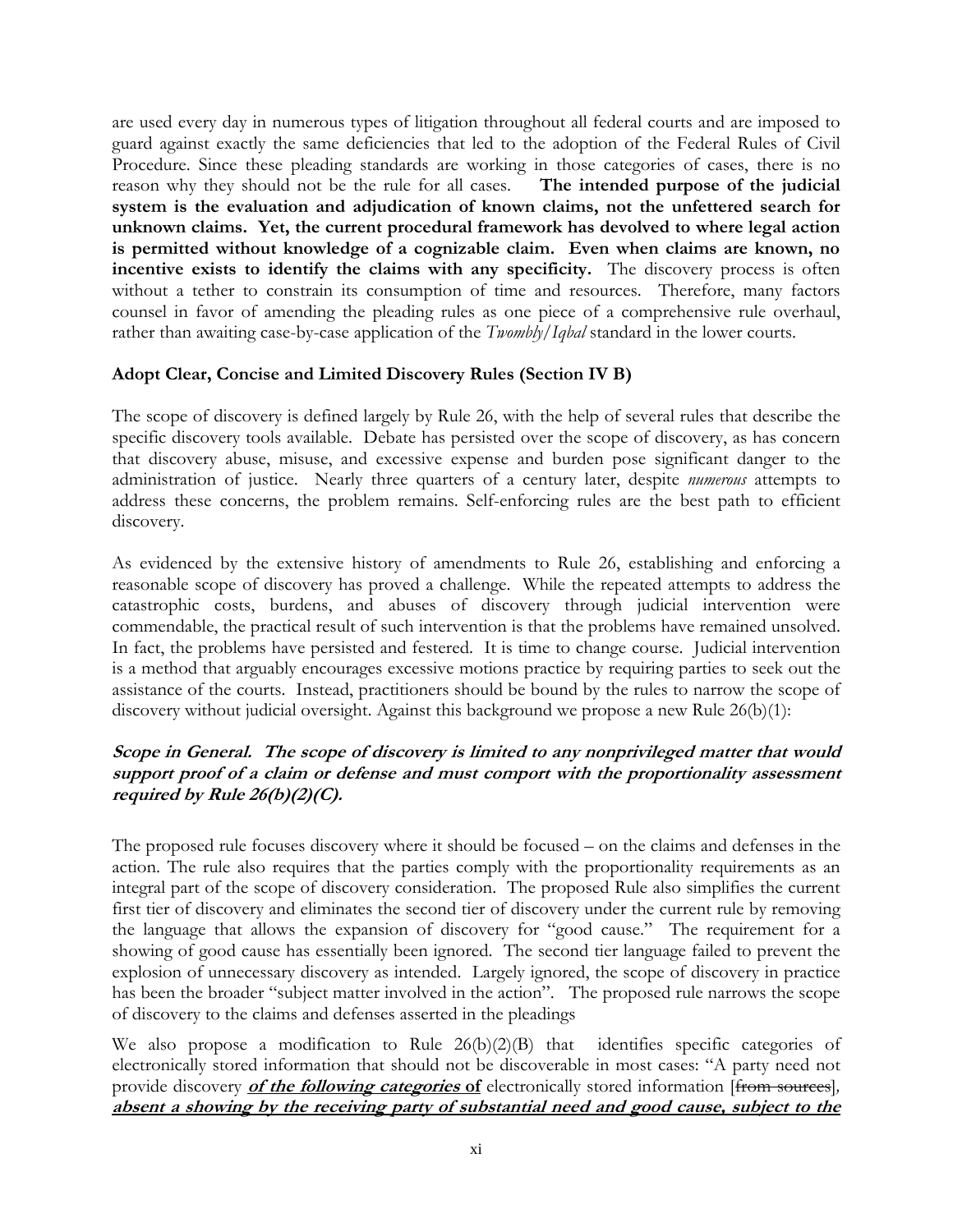## **proportionality assessment pursuant to Rule 26(b)(2)(C) . . . ."***."*

The categories, based in large part on the Seventh Circuit's Electronic Discovery Pilot Program, include: RAM, on-line access data, data in metadata fields that are frequently updated automatically, backup data, physically damaged media, legacy data, and any other data (i) that are not available to the producing party in the ordinary course of business and (ii) that the party identifies as not reasonably accessible because of undue burden or cost.

Adding "substantial need" to the standard for ordering production of one of the undiscoverable categories clarifies the burden on the requesting party and is a better defined standard. A third proposed change is to separate the proportionality assessment from the "good cause" standard and clarify that it is an additional determination by the court. Next, Rule  $26(b)(2)(C)(iii)$  should be amended to explicitly invoke the principle of proportionality and to track the new language of Rule 26(b)(1) regarding the scope of discovery. Of course, proportionality does not mean that big cases justify big discovery. Proportionality requires that discovery not be unreasonably cumulative or duplicative, not be otherwise available, and that its burdens are outweighed by its likely benefits.

Under our proposal, Rule 26(b)(2) would also be modified to add Rule 34 to the list of discovery methods that may be limited in frequency and extent. Similar to the Interrogatory limitation in Rule 33, we propose the addition of Rule 34 (b)(1)(B), limiting document requests to 25, including subparts. In the vast majority of cases, 25 document requests should be more than sufficient. If not, the parties may stipulate, or the court may for good cause order a greater or fewer number of requests, after also considering the proportionality assessment under Rule 26(b)(2).

The modification limits the temporal scope of a document request by tying it to an unambiguous event: the filing of the complaint. Issues arising in unusual circumstances, such as tolling agreements, could be addressed by stipulation or court order. The final proposed limitation would also limit the number of sources from whom information may be discovered.

The Advisory Committee Notes to the 1993 amendment point out that one objective of the deposition and interrogatory limits was "to emphasize that counsel have a professional obligation to develop a mutual cost-effective plan for discovery in the case." In regard to Rule 33, the Committee noted that the limits on interrogatories were not intended "to prevent needed discovery, but to provide judicial scrutiny before the parties make potentially excessive use of this discovery device."

Seventeen years after the introduction of these limits, they have not caused a substantial hardship to litigants. On the contrary, parties have adapted to the presumptive limits and courts have grown adept at adjudicating requests to exceed the stated limit. More importantly, the limits have contributed to at least some streamlining of federal litigation by forcing parties to carefully assess the discovery needs of their case and to be more efficient.

## **The Rules Must Address Preservation of Information (Section IV C)**

Preservation of electronically stored information (ESI) is an unfortunate consequence of the information explosion and unfettered discovery that the 2006 E-Discovery Amendments have not addressed. Ancillary litigation involving preservation has risen at an alarming rate. Court-by-court, district courts have created *ad hoc* "litigation hold" procedures that have destroyed national uniformity. Preservation issues are decided on a case-by-case basis, with little guidance for parties in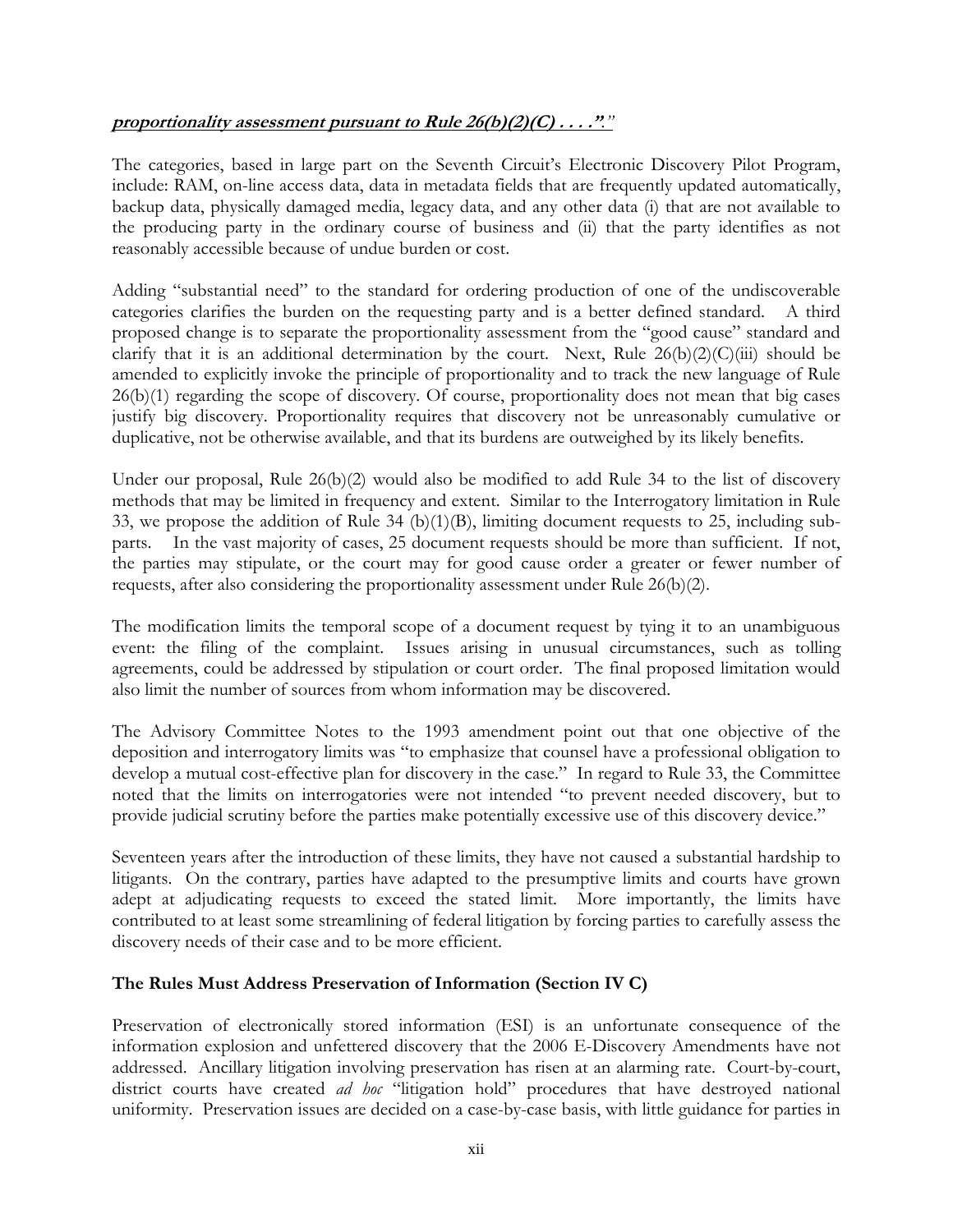#### federal court.

As a result, parties are forced to incur extraordinary expenses in an attempt to meet the most stringent requirements established by the "litigation hold" cases. A party's alternative is to face costly sanctions for failing to preserve ESI. Often the ESI that is the subject of preservation motions has little to no direct relevance to the claims or defenses asserted in a lawsuit. Further, there is little analysis of the sufficiency of the ESI produced in most litigation hold cases. Equally disturbing is the imposition of severe sanctions, such as an adverse inference jury instruction, where a party unintentionally fails to meet the *ad hoc* requirements established by various courts. More courts are interpreting the mere failure to implement a formal written litigation hold as demonstrating sufficient bad faith to warrant sanctions.

Amendments to the Rules should be enacted that directly address preservation. Rule 37(e) should be amended to permit spoliation sanctions only where willful conduct for the purpose of depriving another party of the use of the destroyed evidence results in actual prejudice to the other party. A clear rule is needed to counteract the inconsistency of requirements established by various courts, some of which even have imposed sanctions for negligent preservation.

Preservation should also be directly addressed in Rule 26. Ultimately the ancillary litigation related to "litigation holds" is a product of an alleged failure to preserve ESI that would have been subject to disclosure in the litigation. Proposed Rule 26(h) and related amendments, will restore uniform national procedures that are designed to introduce certainty into preservation decisions by parties and consistency in analyses and decisions by courts.

The procedural rules we propose clearly address conduct taking place after litigation is initiated. There is strong federal case law support for using the proposed procedural rules to analyze prelitigation conduct in the context of post-litigation motion practice. Spoliation sanctions are currently imposed for the effects of pre-litigation conduct on a subsequent lawsuit pursuant to the court's inherent powers to control litigation. Providing rules directly addressing preservation will permit courts to approach the effects of any willful failure to preserve in a more structured and uniform procedural environment. This approach should lead to judicial reliance on inherent powers only on rare occasions when preservation conduct is not directly addressed by the federal rules.

## **Runaway Discovery Costs Require Specific Cost Allocation Provisions (Section IV D)**

Despite several amendments to Rule 26 aimed at controlling the increasing costs of discovery, discovery costs in many cases (particularly asymmetrical cases) are not being effectively controlled. In today's litigation environment, discovery is used as a weapon in the requesting party's arsenal to impact the outcome of a case irrespective of the merits, rather than as a tool to collect information to aid the fact finder. Parties request substantial volumes of information (including information that can be very expensive to collect and to review) in an effort to force opposing parties to consider settlement. Rather than deciding to settle after a fair and practical examination of the merits of a particular case, parties instead opt to settle to avoid expensive and protracted discovery. Early settlement demands often reference the high cost of discovery as a basis to encourage settlement and to avoid the expenditure of hundreds of thousands or millions of dollars in discovery costs.

In addition to the high out-of-pocket costs associated with discovery, protracted discovery can cause business and procedural diseconomies. Discovery events (including the institution of litigation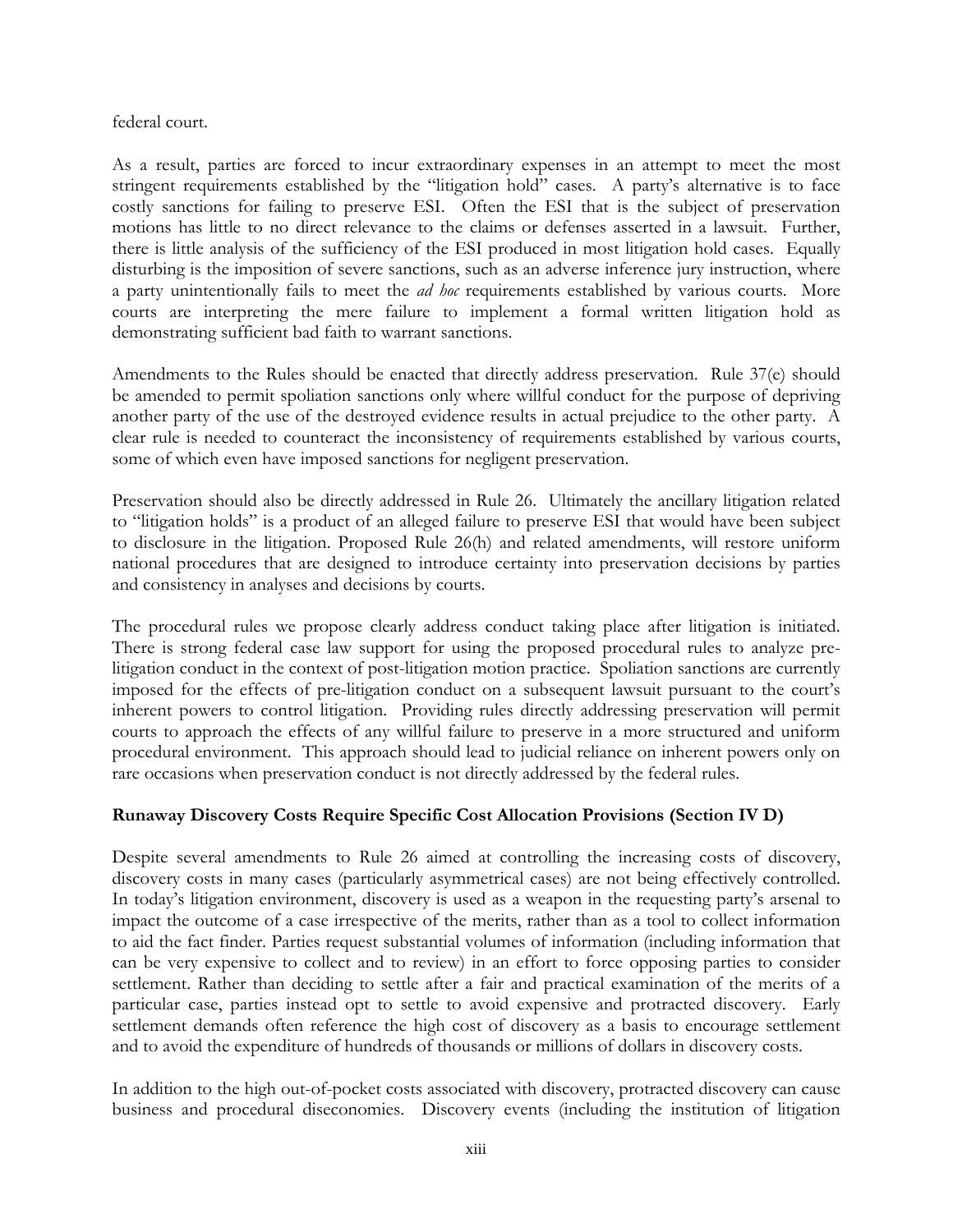holds, document preservation efforts, data gathering, depositions, and related efforts) are extremely disruptive and result in substantial inefficiencies in daily business activities. Typically companies engaged in litigation have to devote substantial resources to these efforts. Employees with discoverable information and information technology support staff often have to modify the routine handling of information. Procedures and systems geared for business efficiency often must be modified to meet the demands of discovery.

Rule 26 in its current form does not provide a reliable method of curbing the negative impact of discovery costs on the parties' ability to carry on their businesses or on the ability of courts to determine cases on the merits. Judges are asked to manage the scope of discovery, but are unable to do so effectively because of institutional limitations on the courts. It is extremely difficult for judges, at the beginning of a case, to determine the proper scope of discovery, because they know less than the parties about the underlying facts of each side's position. The purpose of discovery is to permit parties to access information that will enable fact finders to determine the outcome of civil litigation. Having rules that encourage the parties to police themselves and to focus on the most efficient means of obtaining the truly critical evidence is the best way to achieve that purpose.

The proposed cost allocation amendment to Rule 26, to require that each party pay the costs of the discovery it seeks, will encourage each party to manage its own discovery expenses by shifting the cost-benefit decision onto the requesting party. A requester-pays rule will encourage parties to focus the scope of their discovery requests on evidence that is reasonably calculated to produce relevant information from the most cost-effective source. In addition to focusing discovery requests, proposed Rule 26 discourages a party from using discovery as a weapon to force settlements without regard to the merits of a case; a party that pays for discovery will have no incentive to make overly broad requests. Furthermore, proposed Rule 26 encourages cooperation between parties to control discovery costs.

The Federal Rules should incentivize parties to pursue discovery at the lowest cost and in the least burdensome manner possible to obtain the evidence necessary for the fact finder to determine the case on the merits. Discovery rules should not provide weapons for parties to force settlements not justified by the merits. The proposed rule would help achieve those results by deterring excessive and unnecessary discovery. A party making a claim or raising a defense is in the best position to decide if information is worth the cost of obtaining it. A requester-pays rule will encourage more purposeful and focused requests designed specifically to obtain only that information necessary for the just and full adjudication of the issues.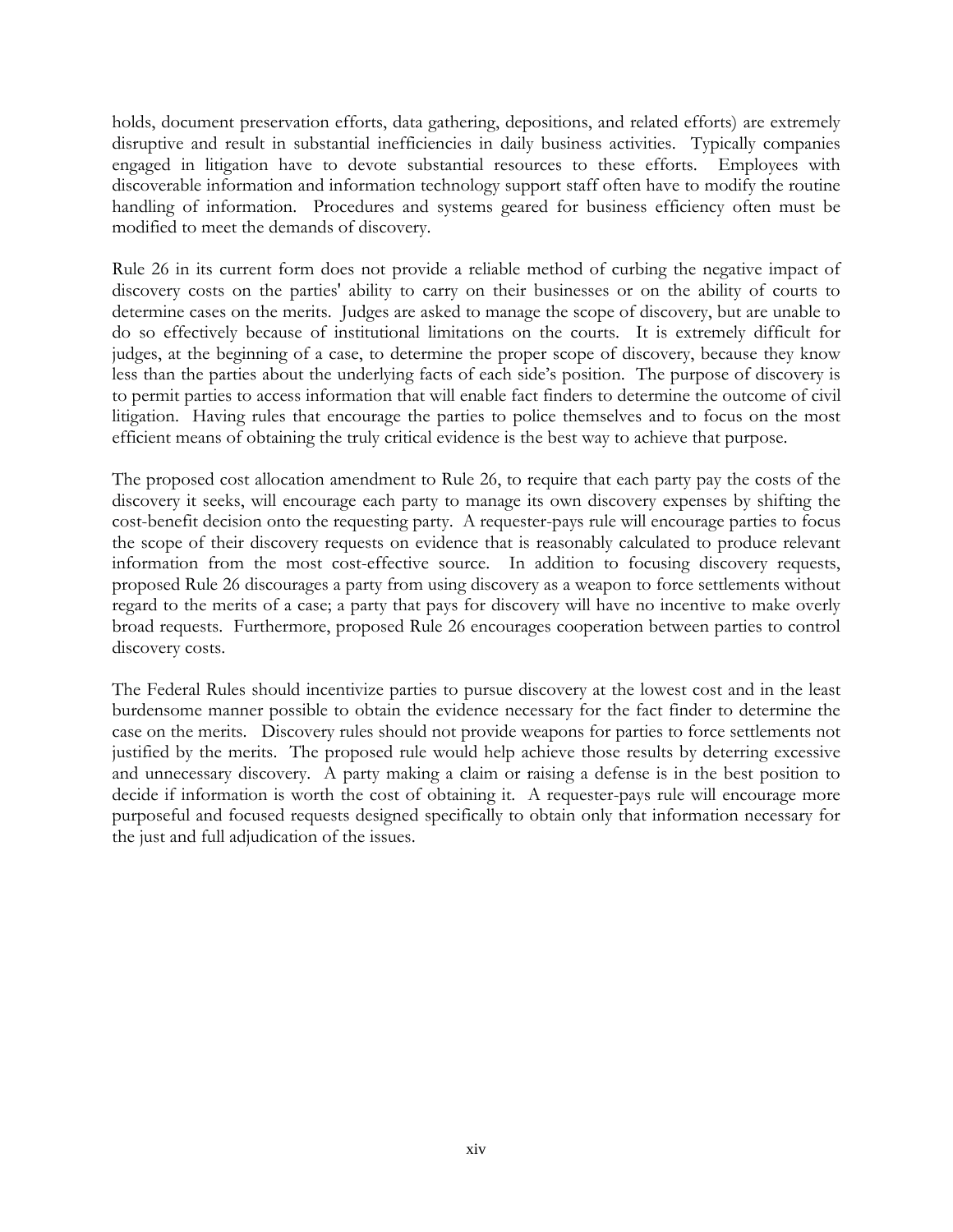## **DISCUSSION**

 $\overline{\phantom{a}}$ 

#### **II. Prior Attempts to Solve Systemic Federal Litigation Problems**

The history of federal civil litigation is replete with efforts to improve the Rules of Civil Procedure. Roscoe Pound's clarion call for reform at the American Bar Association convention in 1906 was initially met with skepticism. According to Pound, "Dissatisfaction with the administration of justice is as old as law."1 Pound saw "more than the normal amount of dissatisfaction with the present-day administration of justice in America" in 1906, and he sought to diagnose the problems, and then to offer some solutions. Pound's speech was not initially cheered by everyone in attendance; Wigmore later recalled that some lawyers present at the time were "hotly impatient to suppress the whole matter," with one suggesting that Pound sought to "destroy that which the wisdom of centuries has built up."<sup>2</sup>

Yet Pound's call for change was eventually joined by others urging a fundamental reform of the system. These early reforms led to the adoption of the Rules Enabling Act of 1934, Pub, L. No 73- 415, 48 Stat. 1064. Other reforms followed, including the adoption of the Federal Rules of Civil Procedure, which became effective in 1938. The overarching goal of the Rules, which is set forth in Federal Rule of Civil Procedure Rule 1 is to "secure the just, speedy, and inexpensive determination of every action and proceeding." The drafters accomplished enormous improvements in civil justice by merging law and equity, by abolishing the old and hypertechnical system of writs, and by offering a relatively straightforward litigation system with an emphasis on ease of access to the courts, provisions for discovery to avoid trial by surprise, procedures to dismiss weak cases early, and a culminating trial to decide the outcome of most cases. The proponent of the new discovery rules prophetically noted that "[u]nless litigation can be conducted under such reasonably favorable circumstances as to make it a legitimate business risk instead of a lottery, modern business men will decline to use it, and whenever possible will either arbitrate, settle by direct negotiation, or simply charge off the loss."<sup>3</sup>

The first several decades of litigation under these Rules has been called the "golden age" because discovery had not yet burgeoned with the growth of computers, copy machines, and e-mail, class actions and mass tort litigation had not yet emerged, and the system was widely viewed as working well.<sup>4</sup> The Rules were amended in 1946 to broaden available discovery by incorporating language that prohibited objection to discovery on the basis that the evidence would not be admissible at trial. Fed. R. Civ. P. 26, advisory committee notes (1946 amend). The advisory committee emphasized that discovery was intended "to allow for a broad search for facts, the names of witnesses, or any other matters that may aid a party in the preparation or presentation of his case."5

<sup>1</sup> Roscoe Pound, *The Causes of Dissatisfaction with the Administration of Justice* (1906), *reprinted in Proceedings in Commemoration of the Address*, 35 F.R.D. 241, 273 (1964)..

<sup>2</sup> John Henry Wigmore, *Roscoe Pound's St. Paul Address of 1906: The Spark that Kindled the White Flame of Progress,* 20 J. Am. Jud. Soc'y 176, 177 (1937).

<sup>3</sup> Edson R. Sunderland, *Scope and Method of Discovery before Trial,* 42 Yale L.J. 863, n.42 (1933).

<sup>4</sup> Robert G. Bone, *The Process of Making Progress: Court Rulemaking, Democratic Legitimacy, and Procedural Efficacy,* 87 Geo. L.J. 887, 897-98 (1999).

<sup>5</sup> *See Report of the Advisory Committee on Civil Rules* 34 (June 1946), *available at*  http://www.uscourts.gov/rules/Reports/CV06-1946.pdf.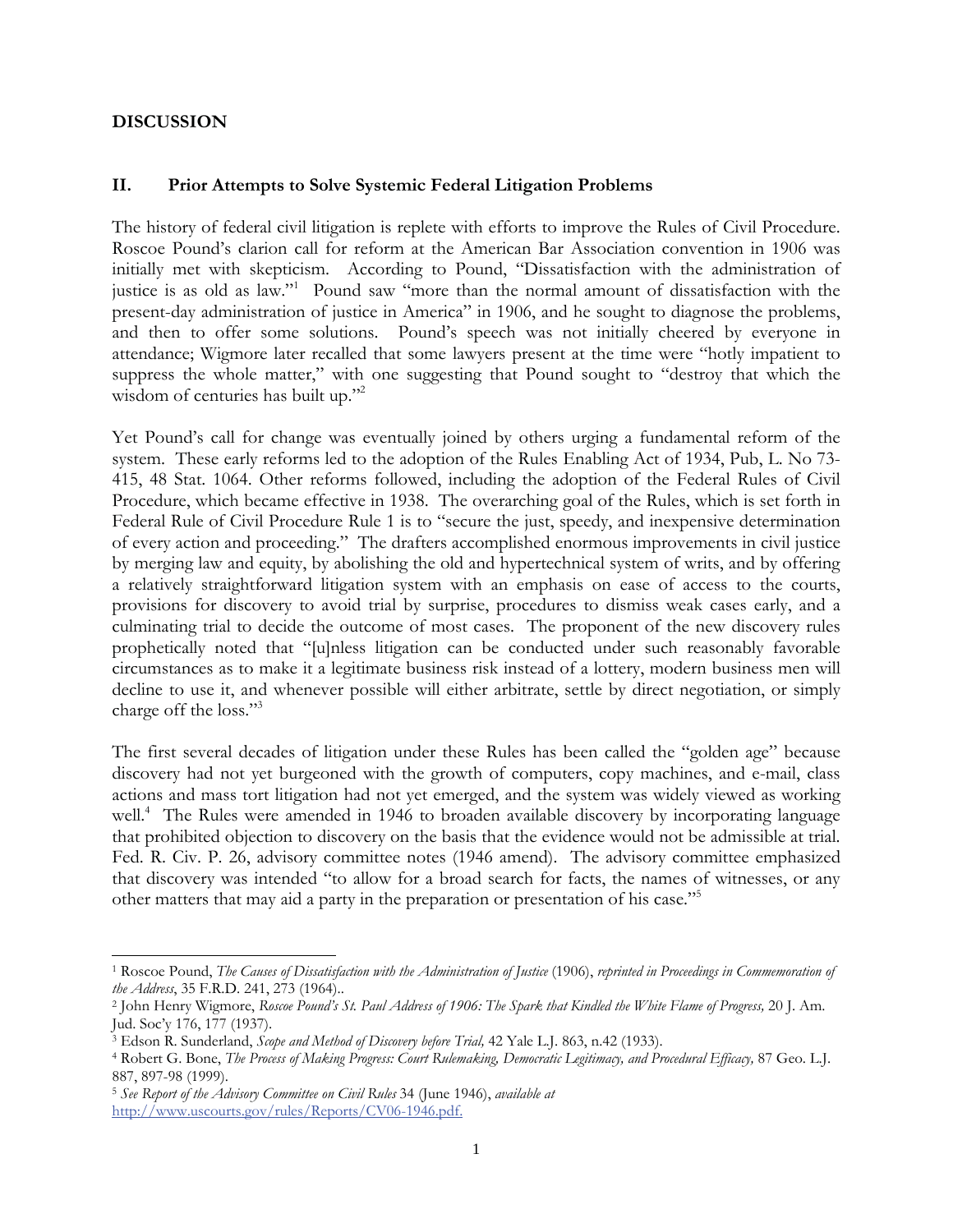But as early as 1951, it had become apparent that some big and protracted cases were not being handled in accord with the desire for a speedy, just, and inexpensive determination on the merits. The Prettyman Report, adopted by the Judicial Conference, observed problems including "unnecessary delay, volume of record, and expense" that constituted "a serious problem." Despite these concerns, further revision to the Rules in 1966 consisted of the most significant amendments modifying only the procedure for joinder and class actions.<sup>7</sup>

Despite the 1966 amendments, by the 1970s, dissatisfaction with the civil justice system increased. Skyrocketing costs; rapidly expanding discovery; the explosion of large, complex, and difficult tomanage cases; and other problems led to calls for reform. But the Advisory Committee embraced the findings of the Columbia Field Study to conclude that "there is no empirical evidence to warrant a fundamental change in the philosophy of the discovery rules."8 Despite calls for change on the basis that the "costs of discovery do not appear to be oppressive," the Rules continued to reflect a broad party-controlled approach to discovery. But problems with heavy case loads, delay, and expensive discovery continued to plague the civil justice system, as we point out in greater detail in sectionIV.B. of this paper.

In 1976, Chief Justice Burger called together a National Conference on the Causes of Popular Dissatisfaction with the Administration of Justice to commemorate Pound's original address and to study the administration of justice at the time.<sup>9</sup> The Pound Conference identified discovery abuse as a serious problem.<sup>10</sup> The Pound Conference also focused on alternative dispute resolution as a solution for delay and overcrowding in the federal courts. *Id.* Follow-up studies by the Federal Judicial Center and others led to amendments in 1980 to provide for more judicial management of the discovery process. The Advisory Committee, however, rejected these calls for fundamental changes in the rules governing discovery.<sup>11</sup>

Further efforts at reform led to additional changes, but the problems with discovery abuse, excessive expense, and delay continued. Today, more and more litigants have fled the federal civil justice system for other forms of dispute resolution or, if unable to flee the system, are forced to settle cases early and without regard to the merits in an effort to avoid the expense and unpredictability of litigation. Serious discussion about the vanishing jury trial and what it means for civil justice continues.12

In the tradition of Roscoe Pound, LCJ recognizes that dissatisfaction undoubtedly exists in every legal system. But today, our members have concluded that there is a need for more than tinkering at

 $\overline{\phantom{a}}$ 

<sup>6</sup> E. Barrett Prettyman, *Procedure in Anti-Trust and Other Protracted Cases, attached to* Hon. Leon R. Yankwich, *"Short Cuts" in Long Cases,* 13 F.R.D. 41, 62 (1951).

<sup>7</sup> *See Report of the Advisory Committee on Civil Rules* 5 (Sept. 1965), *available at*  http://www.uscourts.gov/rules/Reports/ST09-1965-1.pdf.

<sup>8</sup> *See Report of the Advisory Committee on Civil Rules* (Oct. 1969), *in Report of the Advisory Committee on Civil Rules* app. 2 (Oct. 1969), *available at* http://www.uscourts.gov/rules/Reports/ST10-1969.pdf.

<sup>9</sup> *The Pound Conference: Perspectives on Justice in the Future* (A. Leo Levin & Russell R. Wheeler, eds., 1979).

<sup>10</sup> *The Pound Conference Recommendations: A Blueprint*, 77 F.R.D. 277, 288-90 (1978).

<sup>11</sup> Fed. R. Civ. P. 26(f) advisory committee's note (1980).

<sup>&</sup>lt;sup>12</sup> One implication of the vanishing jury trial is an inexperienced trial bar that is unable to anticipate what evidence will be necessary and persuasive at trial and which therefore seeks the broadest-ranging discovery possible not because the information is needed to develop the case, but because the lawyer is uncertain what information is needed and because the lawyer has no incentive to limit the requested discovery.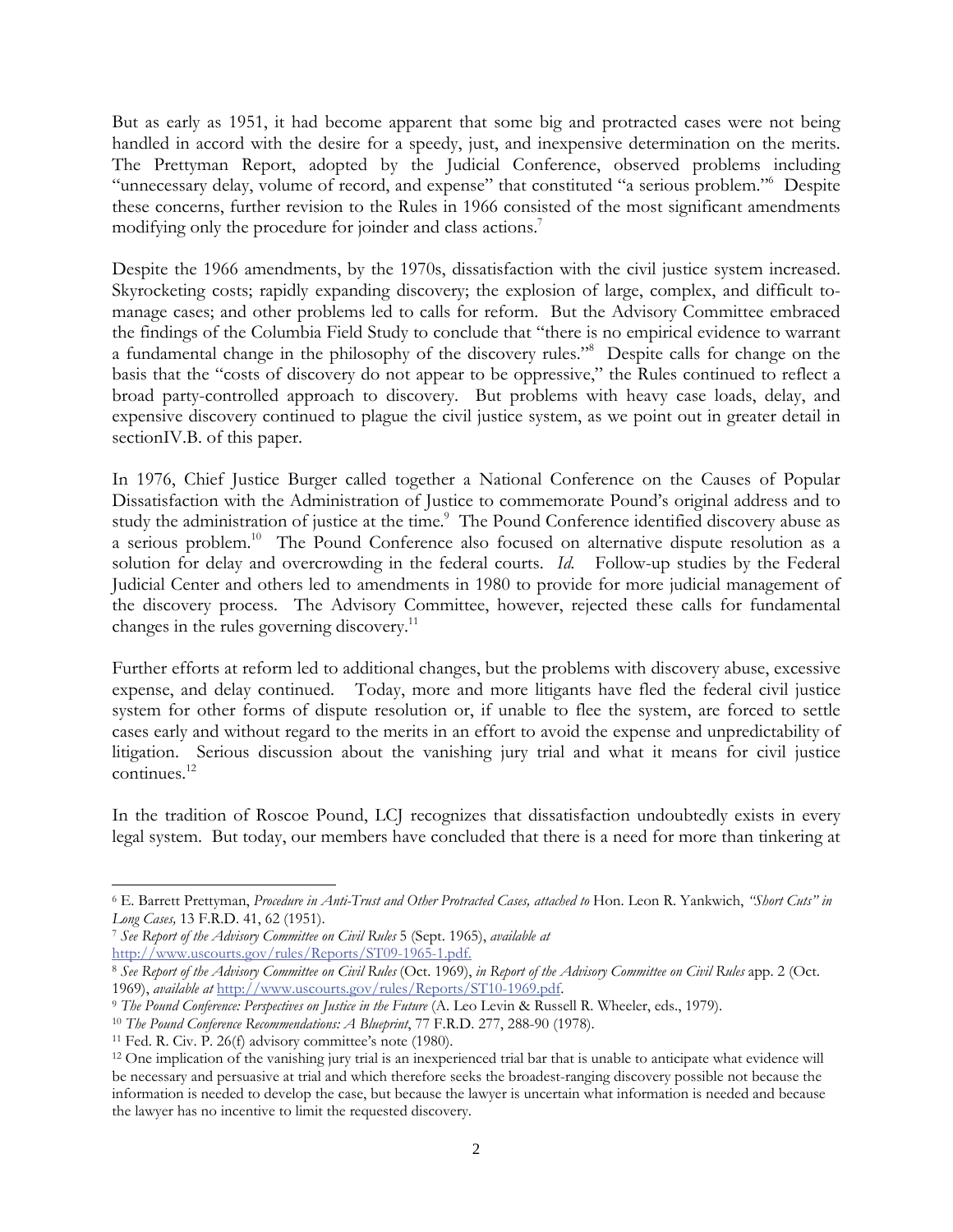the edges of the Rules of Civil Procedure. Fundamental and meaningful reforms are needed to the Rules of Practice and Procedure.

## **III. A Call for Reevaluation of Key Federal Civil Procedure Rules**

A diverse spectrum of stakeholders in the federal civil litigation process feel the need for systemic reform of the Federal Rules of Civil Procedure. The substantial reforms cannot be left to sporadic and potentially inconsistent *ad hoc* holdings by various courts deciding the cases before them. Further, courts acting individually face practical and institutional limitations that prevent them from making the needed systemic changes to inter-related rules.

Just recently the United States Supreme Court discussed the institutional limitations of the federal courts to manage discovery and other procedural issues through litigation on a case-by-case basis. In *Bell Atlantic Corp. v. Twombly,* 550 U.S. 544 (2007), the Court reviewed the current state of pleading in the federal courts. Notice pleading is theoretically designed to provide liberal access to the federal courts, and thereafter to have discovery, summary judgment and trial test the legitimacy of the proffered claims. The Court grappled with the increasingly apparent problem that notice pleading coupled with broad discovery is becoming more and more unworkable in the face of modern litigation realities. The Court commented that discovery in complex cases *(Twombly* involved an antitrust claim) can be "expensive" and "potentially massive."<sup>13</sup>

More to the point here, the Supreme Court made a frank assessment of the federal courts' ability to control discovery costs, even in meritless claims, through case management in individual cases. The Court remarked that it is no answer to say that a claim just shy of a plausible entitlement to relief can, if groundless, be weeded out early in the discovery process through "careful case management . . . given the common lament that the success of judicial supervision in checking discovery abuse has been on the modest side."<sup>14</sup>

In short, the Supreme Court concluded that under the present system of notice pleading and broad discovery, the federal courts were failing, in key ways, to ensure the just, speedy and cost-effective determination of every action.<sup>15</sup> In so doing, the Supreme Court forecasted the findings of the American College of Trial Lawyers and the Institute for the Advancement of the American Legal System, which in their recent report concluded that "[a]lthough the civil justice system is not broken, it is in serious need of repair. In many jurisdictions, today's civil justice system takes too long and costs too much. Some deserving cases are not brought because the cost of pursuing them fails a rational cost-benefit test while some other cases of questionable merit and smaller cases are settled rather than tried because it costs too much to litigate them."<sup>16</sup>

The Supreme Court did not make these comments in *Twombly* as a criticism of the ability or dedication of the members of the federal judiciary. Rather, the Court's statement was an acknowledgement of the institutional limitations facing courts. Before the close of discovery, judges

 $\overline{\phantom{a}}$ <sup>13</sup> *Bell Atlantic Corp. v. Twombly,* 550 U.S. 544, 558 (2007).

<sup>14</sup> *Id.* at 559.

<sup>15</sup> *See* Fed. R. Civ. P. 1.

<sup>16</sup> Institute for the Advancement of the American Legal System, *Final Report On The Joint Project Of The American College Of Trial Lawyers Task Force On Discovery And The Institute For The Advancement Of The American Legal System ("ACTL/IAALS Report")* 2 (2009), *available at* 

http://www.actl.com/AM/Template.cfm?Section=Home&template=/CM/ContentDisplay.cfm&ContentID=4008.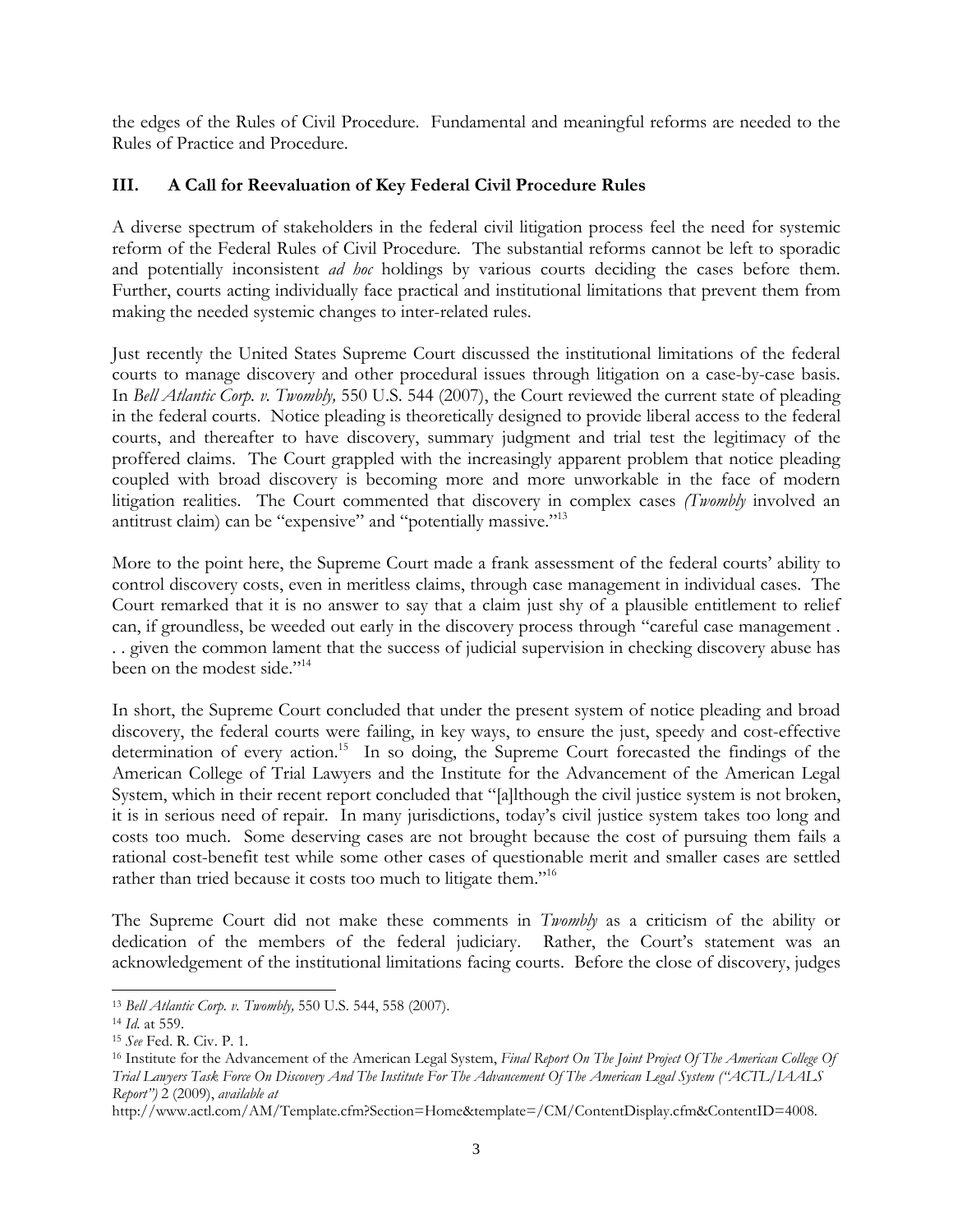do not, and cannot, know enough about a particular case to effectively determine the proper scope of discovery. The Court quoted at length from a law review article assessing this same issue, after noting that "given the system that we have, the hope of effective judicial supervision is slim":

> The timing is all wrong. The plaintiff files a sketchy complaint (the Rules of Civil Procedure discourage fulsome documents), and discovery is launched. A judicial officer does not know the details of the case the parties will present and in theory *cannot* know the details. Discovery is used to find the details. The judicial officer always knows less than the parties, and the parties themselves may not know very well where they are going or what they expect to find. . . . Judicial officers cannot measure the costs and benefits to the requester and so cannot isolate impositional requests. Requesters have no reason to disclose their own estimates because they gain from imposing costs on rivals (and may lose from an improvement in accuracy). The portions of the Rules of Civil Procedure calling on judges to trim back excessive demands, therefore, have been, and are doomed to be, hollow. We cannot prevent what we cannot detect; we cannot detect what we cannot define; we cannot define "abusive" discovery except in theory, because in practice we lack essential information.

Frank H. Easterbrook, *Discovery as Abuse, 69 B.U. L. Rev. 635, 638-39* (1989). Judge Easterbrook concluded his article by noting that discovery abuse "cannot be fixed by tinkering with Rule 26, Rule 37, or any of their companions." *Id.* at 647. Major and systemic reform is required to attain the goals stated in Rule 1. While the Court in Twombly and Iqbal moved the interpretation in the right direction,<sup>17</sup> systemic reform cannot be had through litigation alone.<sup>18</sup>

One can reach this same conclusion by examining the litigation and recent Rules amendments involving electronic discovery ("e-discovery"). Lawyers for Civil Justice ("LCJ") submitted Comments to this Committee addressing these revisions.<sup>19</sup> When presented with the question of whether the ballooning crisis of e-discovery could be dealt with by individual courts examining discovery issues in the particular cases before them, the answer in that context was no. LCJ deemed the development of case law through *ad hoc* litigation insufficient to fix systemic e-discovery problems, although *Iqbal* and *Twombly* are efforts to align the pleading rules with the realities of modern litigation. 20

In the e-discovery context, such *ad hoc* treatment through litigation led to the development of a variety of fact-specific approaches, leaving litigants in most jurisdictions without guidance, or clear

 $\overline{\phantom{a}}$ <sup>17</sup> *Id.*

<sup>&</sup>lt;sup>18</sup> Even though *Twombly* involved the interpretation of one rule against a backdrop of case law that predicted its holding, some commentators have argued that the *Twombly* holding was perhaps more appropriate for rule making than court decision. *See* Gregory G. Garre, Statement before Senate Judiciary Committee (December 2, 2009), *available at* http://judiciary.senate.gov/pdf/12-02-09%20Garre%20Testimony.pdf ("There is ample case law within the federal circuits supporting the basic propositions on which *Twombly* and *Iqbal* were decided.")

<sup>19</sup> *See, e.g.,* Lawyers for Civil Justice, *LCJ Comments to the Civil Rules Advisory Committee, "The Search for Standards. How Amendments to the Federal Rules of Civil Procedure Can Help Solve the E-Discovery Crisis ("2004 LCJ Comments")* (2004)*.*

<sup>20</sup> Ronald J. Allen & Alan E. Guy*, Conley as a Special Case of Twombly and Iqbal: Exploring the Intersection of Evidence and Procedure and the Nature of Rules*, Penn. St. L. Rev., (forthcoming 2010), *available at* http://papers.ssrn.com/sol3/papers.cfm?abstract\_id=1589732.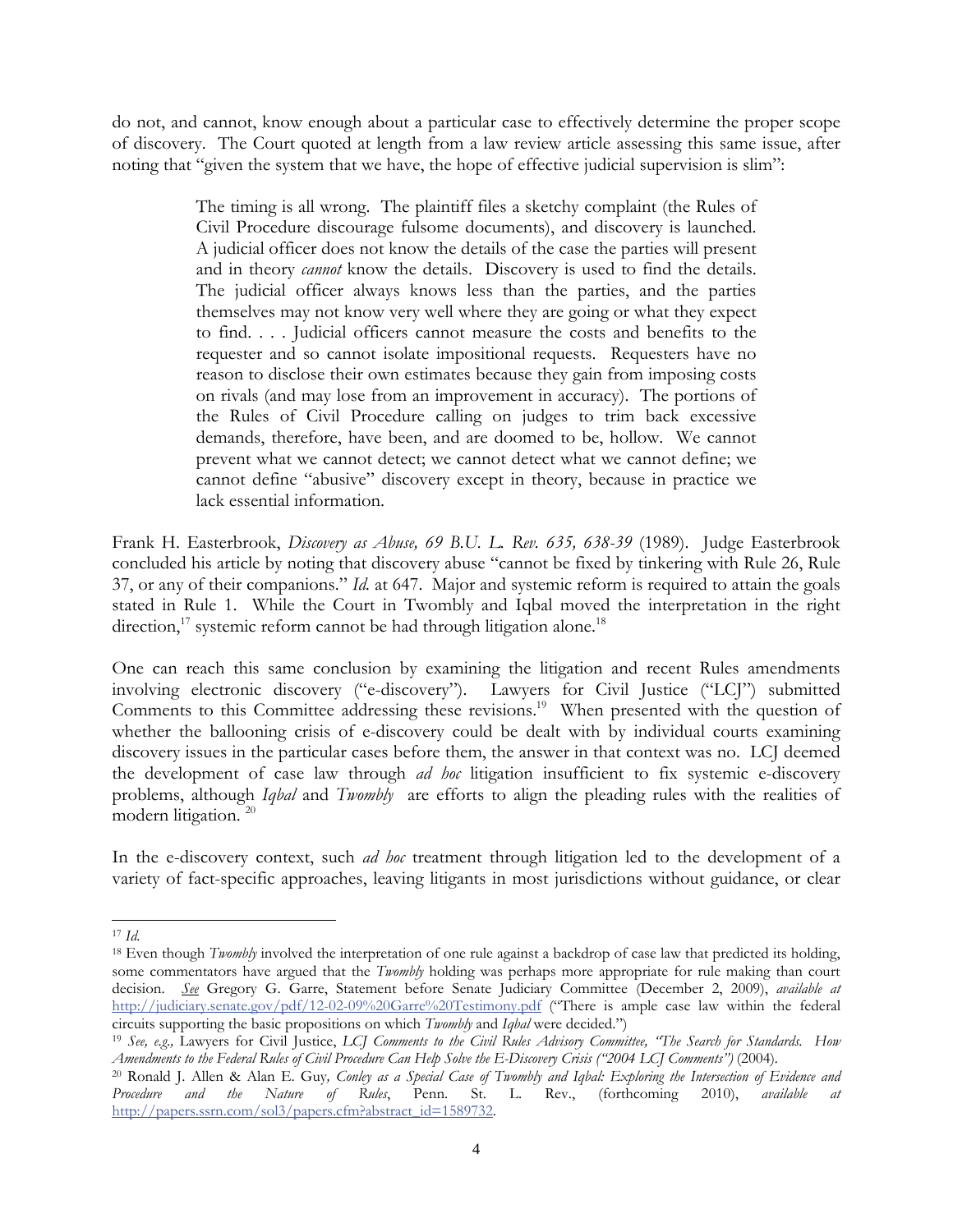standards regarding their discovery obligations.<sup>21</sup> The result is a "patchwork of varying discovery 'rules'" that are "unlikely to enhance the efficiency of electronic discovery practice – or to provide the desired guidance or certainty."<sup>22</sup>

The Report of the Civil Rules Advisory Committee that proposed the 2006 e-discovery amendments agrees that these issues are best resolved by rules amendments and not *ad hoc* litigation. Memorandum from Hon. Lee H. Rosenthal, Chair, Advisory Comm. on the Fed. Rules of Civil Procedure, to the Hon. David F. Levi, Chair, Standing Comm. on Rules of Practice and Procedure (May 27, 2005) (Hereinafter referred to as the "Committee Report"). The Report states that the rule making process allows participation from a broad spectrum of participants — judges, attorneys, bar groups, academics, and litigants. *Id.* at 18, 21. The collection and review of such broad perspectives is not possible or proper by a court deciding a single contested case.

Proceeding via amendment also allows the Committee to consider broad, "architectural" issues and options in a way that a single judge deciding individual cases cannot. The Report's discussion of earlier amendments applies with equal force here:

> [T]he Committee's efforts leading to the 2000 amendments focused on the "architecture of the discovery rules" to determine whether changes can be effected to reduce the costs of discovery, to increase its efficiency, to increase uniformity of practice, and to encourage the judiciary to participate more actively in case management. The proposed amendments to make the rules apply better to electronic discovery problems have the same focus.

*Id.* at 20-21.

 The need to overhaul the civil litigation system is real and immediate. While the precise fixes may provoke vigorous debate, as have every prior effort to amend the Rules to deal with the problems presented by modern litigation in the information age, there is general and widespread agreement that the current system is not working as it should.<sup>23</sup>

## **IV. Solving Systemic Problems**

Many current litigation issues need to be addressed. These issues include (i) balancing the interrelationship of pleading and discovery, (ii) reevaluating the premises and focus of discovery, especially e-discovery, (iii) developing clear preservation standards, and (iv) deterring runaway litigation costs by reasonable cost allocation rules. Such issues must not be left to the vagaries of individual cases by case determinations driven by the narrow interests of the specific parties litigating those cases. These issues impact not only the litigants in a specific case but also the courts applying the rules, the attorneys interpreting those rules and counseling their clients, and the members of society wanting and needing a system of civil justice that provides meaningful, accessible and

http://www.actl.com/AM/Template.cfm?Section=Home&template=/CM/ContentDisplay.cfm&ContentID=4008.

 $\overline{\phantom{a}}$ 21 LCJ Comments*, supra* note 19, at 6-7.

<sup>&</sup>lt;sup>22</sup> Shira A. Scheindlin & Jeffrey Rabkin, *Electronic Discovery in Federal Civil Litigation: Is Rule 34 Up To The Task?*, 41 B.C.L. Rev. 327, 378 (2000).

<sup>23</sup> *See, e.g.*, Institute for the Advancement of the American Legal System, *Final Report On The Joint Project Of The American College Of Trial Lawyers Task Force On Discovery And The Institute For The Advancement Of The American Legal System* (2009), *available at*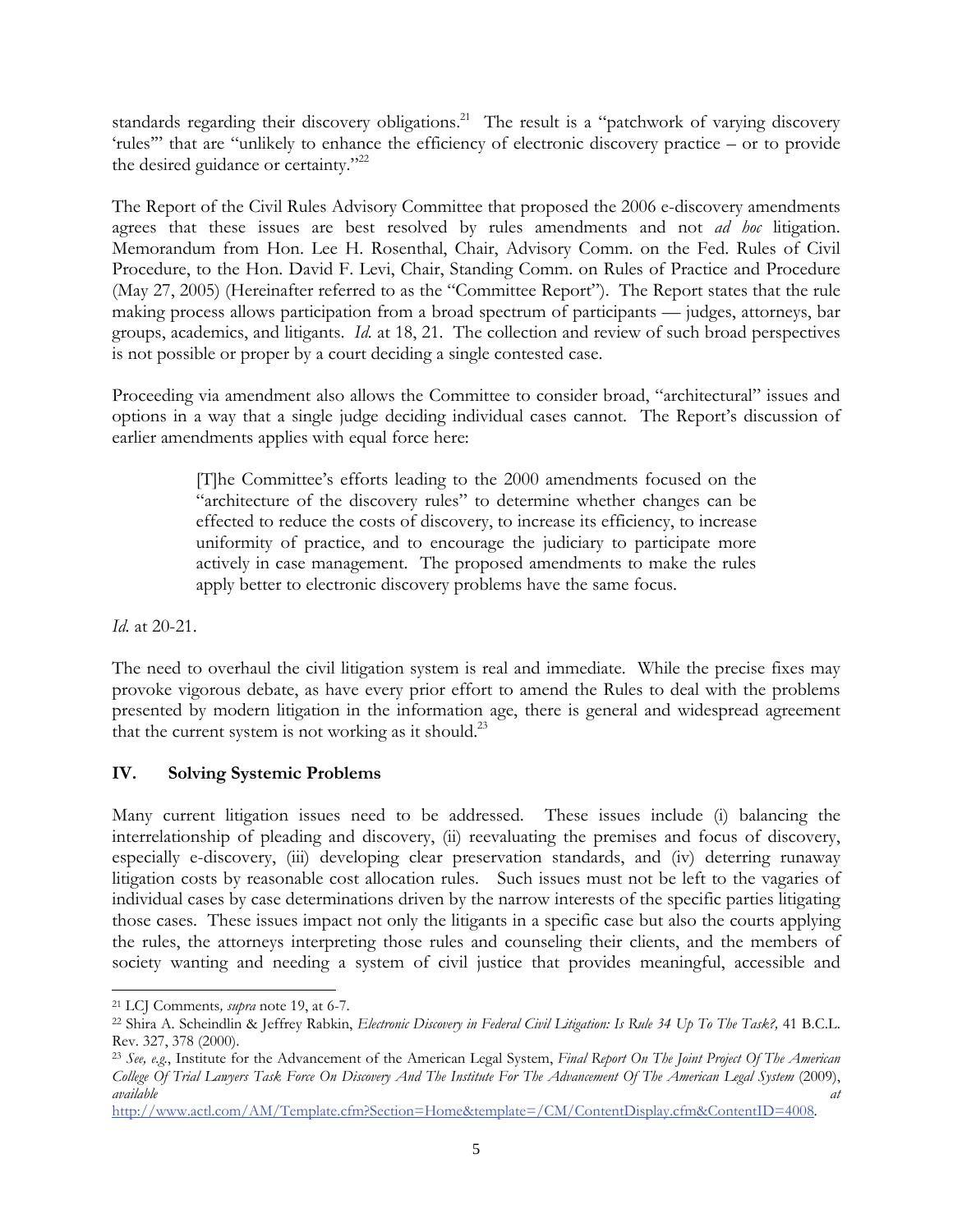affordable dispute resolution and certainty with which to govern their conduct in advance of and in avoidance of litigation and ancillary disputes. The law and litigation affect primary behavior. Inefficient and unpredictable litigation is a tax on productive behavior.<sup>24</sup> More importantly, the litigation system affects primary behavior in the world at large, and a dysfunctional litigation system is likely to have perverse effects in the world at large by sanctioning appropriate behavior and providing incentives for inappropriate behavior.<sup>25</sup> These perverse effects weaken our economy and social structure, our global competitiveness, and could ultimately undermine our democracy. Adjusting the Rules to the demands of millennial litigation has hugely important ramifications today and for our future.

## **A. Require a Short, Plain Statement of the Material Facts**

## **1. The Rules Must Require More than Mere Notice Pleading**

Original Rule 8 was drafted as a pragmatic reaction to abuses of common law and code pleading that detracted from merits-based decision-making. Instead of adopting Rule 8 as a doctrinal choice in favor of notice pleading, which leaves issue identification and resolution to discovery and trial, the drafters thought that Rule 8 was simply the most practical tool available at the time to resolve cases simply. In complex litigation, however, the reaction has been to require more particular pleading standards *for the same reason*: so that discovery would not become the same sort of irrelevant, expensive time waster that common law and code pleading became.<sup>26</sup>.

Judge Clark, according to one group of commentators, "did not believe in a total abandonment of the requirement of allegations of specific fact in pleadings."<sup>27</sup> To the contrary, in the words of another commentator, "Clark insisted that there were limits to the generality of pleading allowed under the Federal Rules. A bare allegation that the defendant had injured the plaintiff through negligence, he said, would not suffice.<sup>228</sup> It is therefore incorrect "to characterize the adoption of notice pleading as the signal that wholly unsupported, conclusory factual allegations would render a pleading sufficient to withstand a motion to dismiss."29

Recent scholarship has begun identifying more precisely the variables that a pleading system needs to accommodate. The critical questions are the knowledge each party possesses prior to litigation, how symmetrically distributed that knowledge is and the cost of obtaining more information and again how the cost will be distributed over the parties; and the value of the litigation for promoting the primary aims of the law. If the parties possess substantial knowledge about the allegations and

l

<sup>24</sup> See Allen, *supra* note 20.

<sup>25</sup> *Id.*

<sup>&</sup>lt;sup>26</sup> Granted that Rule 8(a) was originally adopted to avoid the formalism and abuse that had become associated with code pleading and to organically connect the pleadings to the newly created system of elaborate discovery devices. It would be a serious mistake, however, to believe that the drafters of the new rules intended to impose no burden whatsoever on a plaintiff seeking the benefit of the litigation system. Any rule that allowed a plaintiff to reach the discovery process with all of its inevitable burdens and expense—merely by the unilateral allegation of a conclusory assertion of defendant's liability would make a mockery of the values of fairness and efficiency inherent in our procedural system. A plaintiff must do more than simply allege liability. "[F]ashioning procedures without any serious concern for the avoidance of economic waste and the attainment of economic efficiency inexcusably drains society's resources and violates the dignity of the litigants whose personal resources are unduly affected." Redish, *supra* note 33, at 596-97.

<sup>27</sup> Richard L. Marcus, Martin H. Redish & Edward F. Sherman, *Civil Procedure: A Modern Approach* 133 (4th ed. 2005).

<sup>28</sup> Michael E. Smith, *Judge Charles E. Clark and the Federal Rules of Civil Procedure*, 85 Yale L.J. 914, 917-18 (1976).

<sup>29</sup> Marcus, *supra* note 27, at 134.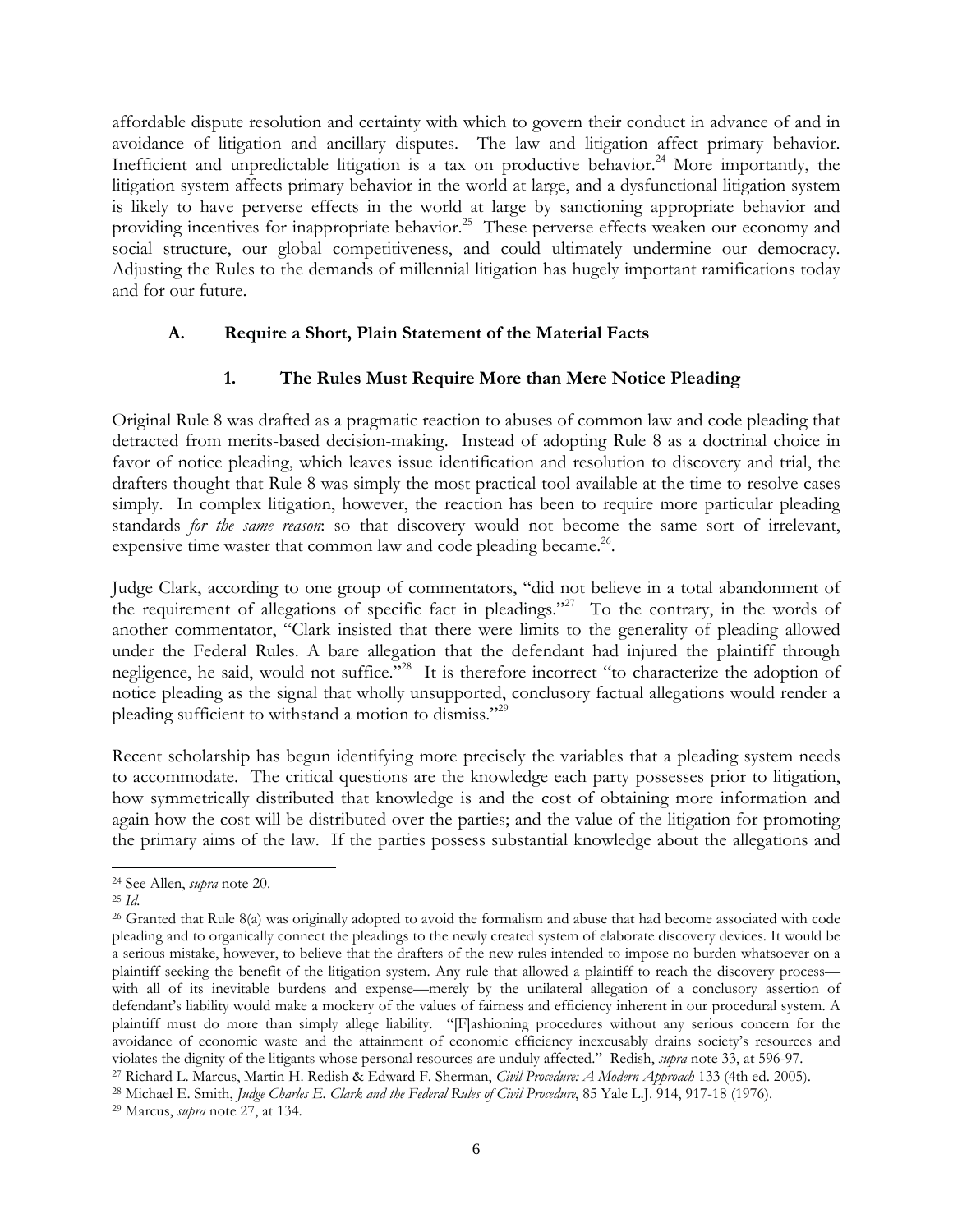the costs of obtaining further knowledge through discovery are symmetrical, little is to be gained by wasting resources on pleading. However, when those variables begin to shift, as they have in modern litigation, then the justification for investing greater resources in pleading rises commensurably. In addition, an intelligently designed system will take into account the probability of correct outcomes and the costs of erroneous outcomes, and here it must be kept in mind that forcing a blameless defendant to trial is an erroneous outcome. 30

Thus, while the system adopted in the original Federal Rules for the most part eschewed the requirements of factual detail associated with code pleading, it would be both unwise and incorrect to assume that the newly adopted rules would be satisfied by anything less than allegation of facts sufficient to justify the reasonable conclusion that the case had merit. Original Form 9 (now Form 11) was not to the contrary. There, the very allegation of the facts known to plaintiff demonstrated the plausibility of unlawful behavior on the part of one of the parties: pedestrians are not run over absent the failure of at least one of the parties to fail to live up to the standard of due care.This is all that the Supreme Court in *Twombly* and *Iqbal* held Rule 8(a) to mean—that a claim be "plausible" on its face. An allegation of a legal conclusion that is nothing more than a mere factual possibility does not justify the costs and burdens triggered by invocation of the judicial process. These decisions, then, did not represent an alteration of or departure from the standard of original Rule 8(a). To the contrary, they restored some notion of common sense and order to what had become, over the years, interpretive chaos.<sup>31</sup>

 While we maintain that the Federal Rules of Civil Procedure should be reconsidered and amended in light of contemporary litigation practice, it is important to see that the Court's decisions in *Iqbal* and *Twombly* were both justifiable and moved the pleading dynamic in the proper direction. The primary criticism of the cases is that they "changed" the meaning of Rule 8. It is strange, though, to criticize one interpretation of a rule by reference to another. More importantly, the criticisms neglect that the *Conley* interpretation was driven by the conceptual understandings of the problems facing litigation at the time; as those understandings change, so too is it reasonable to ask the meaning of the rule in light of those changed understandings. That may be all that the recent cases have done. 32

Because the vague text of the current version of Rule 8(a) has given rise to both mistake and manipulation, we firmly believe that a revision of that text is required to guarantee that no court may misconstrue its intent in the future. Rule 8(a) requires more than mere notice of a claim.

There is nothing new or radical about clarifying pleading standards to address complaints of nonmerits-based, expensive, irrelevant procedures that dominate litigation. "[F]ashioning procedures without any serious concern for the avoidance of economic waste and the attainment of economic efficiency inexcusably drains society's resources and violates the dignity of the litigants whose personal resources are unduly affected."33 Litigation has become more complicated and clear

l

<sup>30</sup> *See* Allen, *supra* note 20.

<sup>31</sup> Martin H. Redish & Lee Epstein, *Bell Atlantic v. Twombly and the Future of Pleading in the Federal Courts: A Normative and Empirical Analysis*, 12-13 (2008), http://ssrn.com/abstract=1581481. "[A]n unduly lax pleading standard, when combined with the availability of invasive, expensive and burdensome discovery can easily risk over-enforcement of the substantive law because even defendants who have caused no harm will be induced to settle, if only to avoid the burdens of the litigation process . . . ."

<sup>32</sup> *See* Allen, *supra* note 20 for a thorough examination of this and related issues. 33 Martin H. Redish, *Electronic Discovery and the Litigation Matrix*, 51 Duke L.J. 561, 596-97 (2001).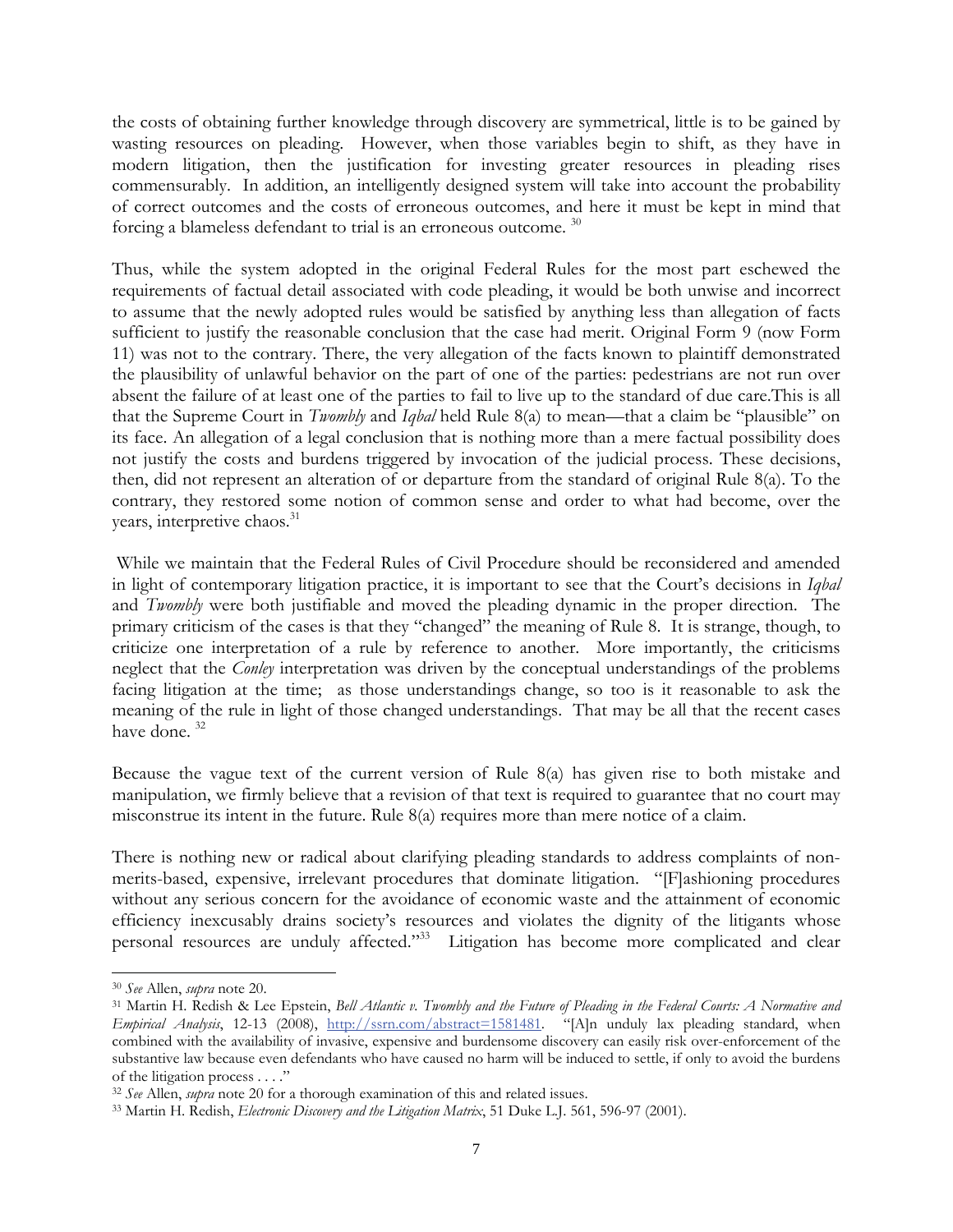pleading standards are a natural and legitimate reaction. Discovery has become as much of a problem as common law and code pleading were, thus particularized identification of material facts and issues at the initial pleading stage is the proper response.

To this end, we propose changes to apply to all civil actions the pleading standards currently used in numerous types of cases. These changes are primarily to Rule 8 but the changes also apply to Rules 9, 12 and 65. They include a stay of discovery, just as currently exists under the Private Securities Litigation Reform Act, pending resolution of a challenge to the sufficiency of a pleading via motion to dismiss, for more definite statement, or for judgment on the pleadings. Our proposal is as follows: (deletions are struck and additions are **bold underscore**)

## **Rule 8. General Rules of Pleading**

**(a) Claim for Relief.** A pleading that states a claim for relief must contain:

**(1)** a short and plain statement of the grounds for the court's jurisdiction, unless the court already has jurisdiction and the claim needs no new jurisdictional support;

**(2)** a short and plain statement, made with particularity,<sup>34</sup> of all material facts known to the **pleading party that support** the claim,<sup>35</sup> showing creating a reasonable inference<sup>36</sup> that the pleader is **plausibly**<sup>37</sup> entitled to relief; and

**(3)** a demand for the relief sought, which may include relief in the alternative or different types of relief.

**For the purposes of this section, a material fact is one that is necessary to the claim and without which it could not be supported. As to facts pleaded on information and belief, the pleading party must set forth with particularity the factual information supporting the pleading party's belief.38**

\* \* \*

## **(d) Pleading to Be Concise and Direct; Alternative Statements; Inconsistency.**

**(1) In General.** Each allegation must be simple, concise, and direct. No technical form is required.

**(21) Alternative Statements of a Claim or Defense.** A party may set out 2 or more statements of a claim or defense alternatively or hypothetically, either in a single count or defense or in separate ones. If a party makes alternative statements, the pleading is sufficient if any one of them is sufficient.

37 From *Twombly* and *Iqbal*.

l <sup>34</sup> Fed. R. Civ. P. 9(b).

<sup>35</sup> American College of Trial Lawyers, *Proposed Pilot Project Rules 2.1* (2009),

http://www.actl.com/AM/Template.cfm?Section=Home&Template=/CM/ContentDisplay.cfm&ContentID=4509. 36 Private Securities Litigation Reform Act, 15 U.S.C. § 78u-4(b)(2) (2008).

<sup>38</sup> ACTL Prop. Pilot Rules 2.1 (with slight modification).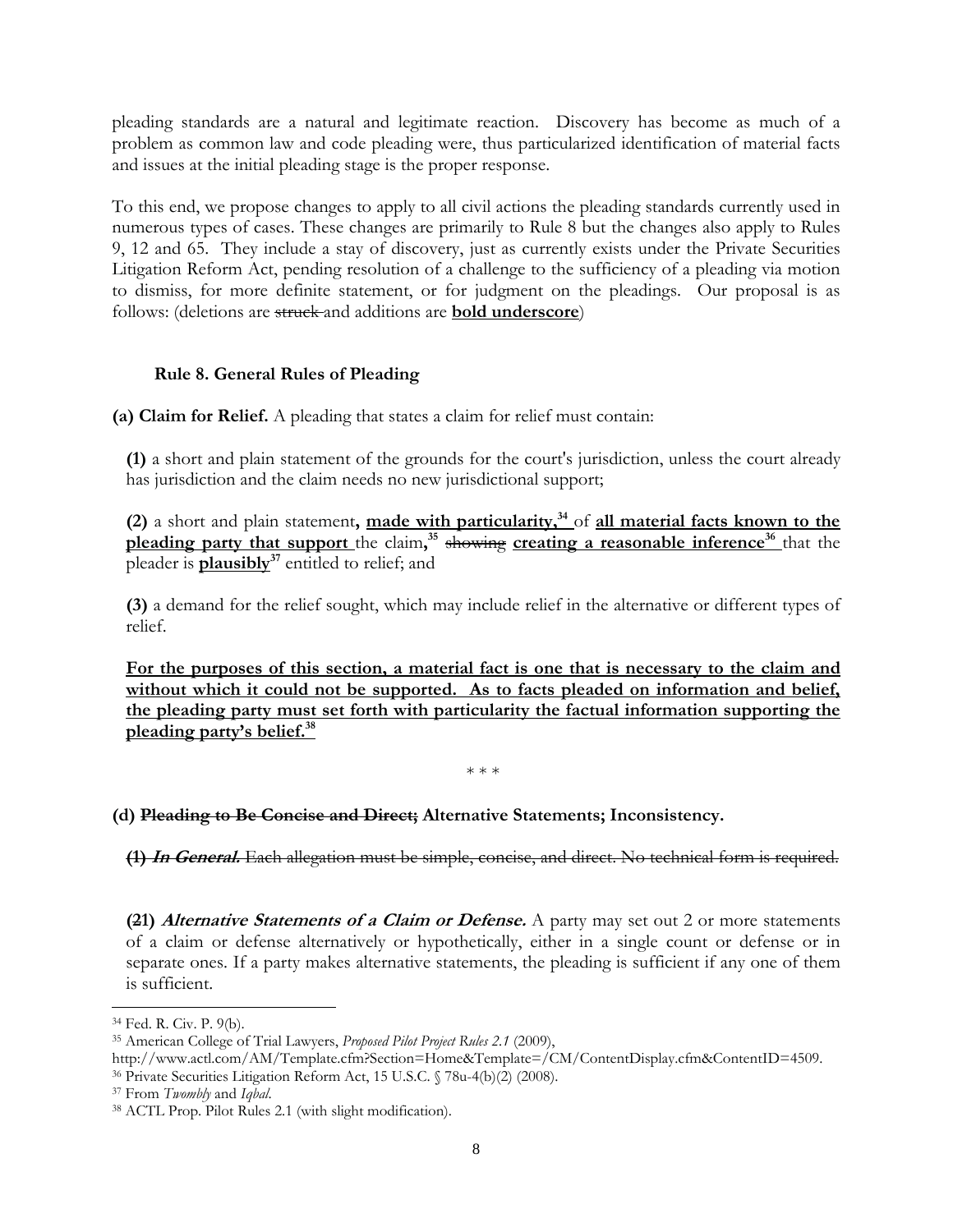**(32) Inconsistent Claims or Defenses.** A party may state as many separate claims or defenses as it has, regardless of consistency.

**(e) Construing Pleadings.** Pleadings must be construed so as to do justice.

\* \* \*

#### **Rule 9. Pleading Special Matters**

\* \* \*

**(b) Fraud or Mistake; Conditions of Mind. In accordance with Rule 8(a)(2),** in alleging fraud or mistake, a party must state with particularity the circumstances constituting fraud or mistake.

**(c) Conditions Precedent.** In pleading conditions precedent, **so long as the pleading otherwise satisfies the requirements of rule 8(a)(2)**, it suffices to allege generally that all conditions precedent have occurred or been performed. But when denying that a condition precedent has occurred or been performed, a party must do so with particularity.

## **Rule 12. Defenses and Objections: When and How Presented; Motion for Judgment on the Pleadings; Consolidating Motions; Waiving Defenses; Pretrial Hearing**

\* \* \*

**(a) (4) Effect of a Motion.** 

**(A) Alteration of time periods.** Unless the court sets a different time, serving a motion under this rule alters these periods as follows:

> **(A)(i)** if the court denies the motion or postpones its disposition until trial, the responsive pleading must be served within 14 days after notice of the court's action; or

> **(B)(ii)** if the court grants a motion for a more definite statement, the responsive pleading must be served within 14 days after the more definite statement is served.

**(B) Stay of Discovery. Upon the filing of a motion to dismiss under Rule 12(b)(6), a motion for judgment on the pleadings under Rule 12(c), or a motion for more definite statement under Rule 12(e), all discovery and other proceedings shall be stayed during the pendency of the motion unless the court finds upon the motion of any party that particularized discovery is necessary to preserve evidence or to prevent undue prejudice to that party.39** 

\* \* \*

#### **Rule 65. Injunctions and Restraining Orders**

 $\overline{\phantom{a}}$ 

**<sup>39</sup>** 15 U.S.C. § 78u-4(b)(3)(B).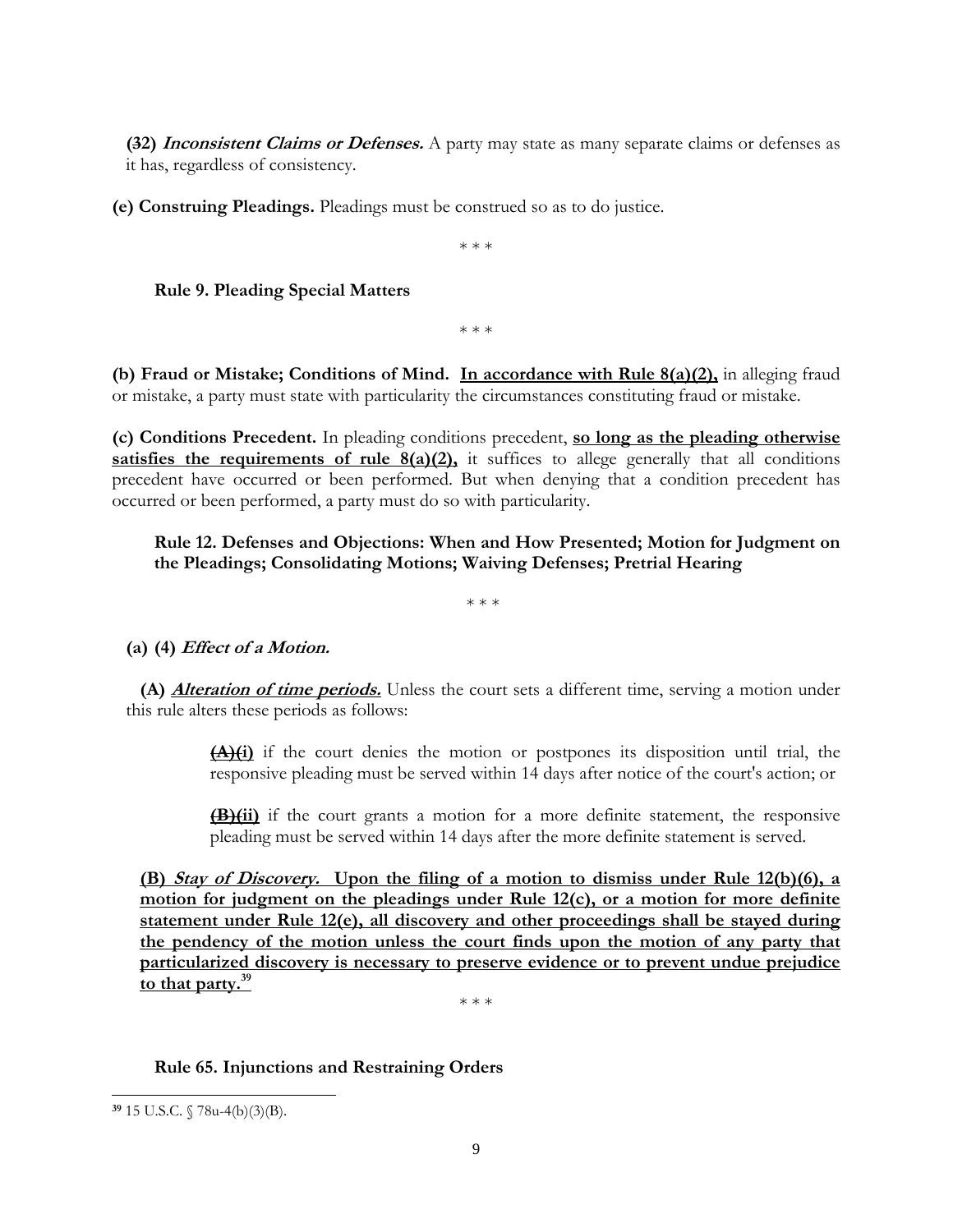#### **(b) Temporary Restraining Order.**

**(1) Issuing Without Notice.** The court may issue a temporary restraining order without written or oral notice to the adverse party or its attorney only if:

**(A)** specific facts in an affidavit or a verified complaint **that comports with Rule 8(a)(2)** clearly show that immediate and irreparable injury, loss, or damage will result to the movant before the adverse party can be heard in opposition; and

**(B)** the movant's attorney certifies in writing any efforts made to give notice and the reasons why it should not be required.

#### **a. History of Pleading Before Rule 8**

The need to change pleading requirements to promote better merits-based decisions is best understood in an historical perspective.<sup>40</sup> Through this lens, Rule 8 is not a doctrinal choice of notice pleading but is rather a pragmatic reaction against abuses of common law and code pleading that detracted from merits-based decision-making.

#### **i. Common Law (Issue Pleading)**

The common law pleading practice that developed in England between the thirteenth and sixteenth centuries required plaintiffs to choose a single writ under which to bring their claims.<sup>41</sup> Each writ triggered a different form of action with distinct procedural, evidentiary, and jurisdictional requirements.<sup>42</sup> Although less sophisticated, early American pleading practice followed the English common law model and continued to increase in technicalities through the early nineteenth century.43 English common law rules restricting joinder, insisting on a single form of action, and requiring great precision and detail were often taken seriously.<sup>44</sup>

Common law pleading developed into a complex and formalistic system under which plaintiff and defendant exchanged hyper-technical pleadings in an attempt to reduce the case to a single legal or factual issue.<sup>45</sup> As a result, Plaintiffs often lost their cases on technical pleading grounds without a court ever reaching the merits of their claims.<sup>46</sup>

l

<sup>40</sup> This pleading practice history is a compilation that draws from a number of sources and commenters including Koan Mercer, Robert Bone, Stephen Subrin, Charles Clark, Emily Sherwin and Wright & Miller.

<sup>&</sup>lt;sup>41</sup> Koan Mercer, "Even in These Days of Notice Pleadings": Factual Pleading Requirements in the Fourth Circuit, 82 N.C. L. Rev. 1167, 1168 (2004).

<sup>42</sup> *Id.*

<sup>43</sup> *Id.* at 1169.

<sup>44</sup> Stephen N. Subrin, *How Equity Conquered Common Law: The Federal Rules of Civil Procedure in Historical Perspective*, 135 U. Pa. L. Rev. 909, 927 (1986).

<sup>45</sup> *See* Mercer, *supra* note 41, at 1168.

<sup>46</sup> *See* Mercer, *supra* note 41, at 1168.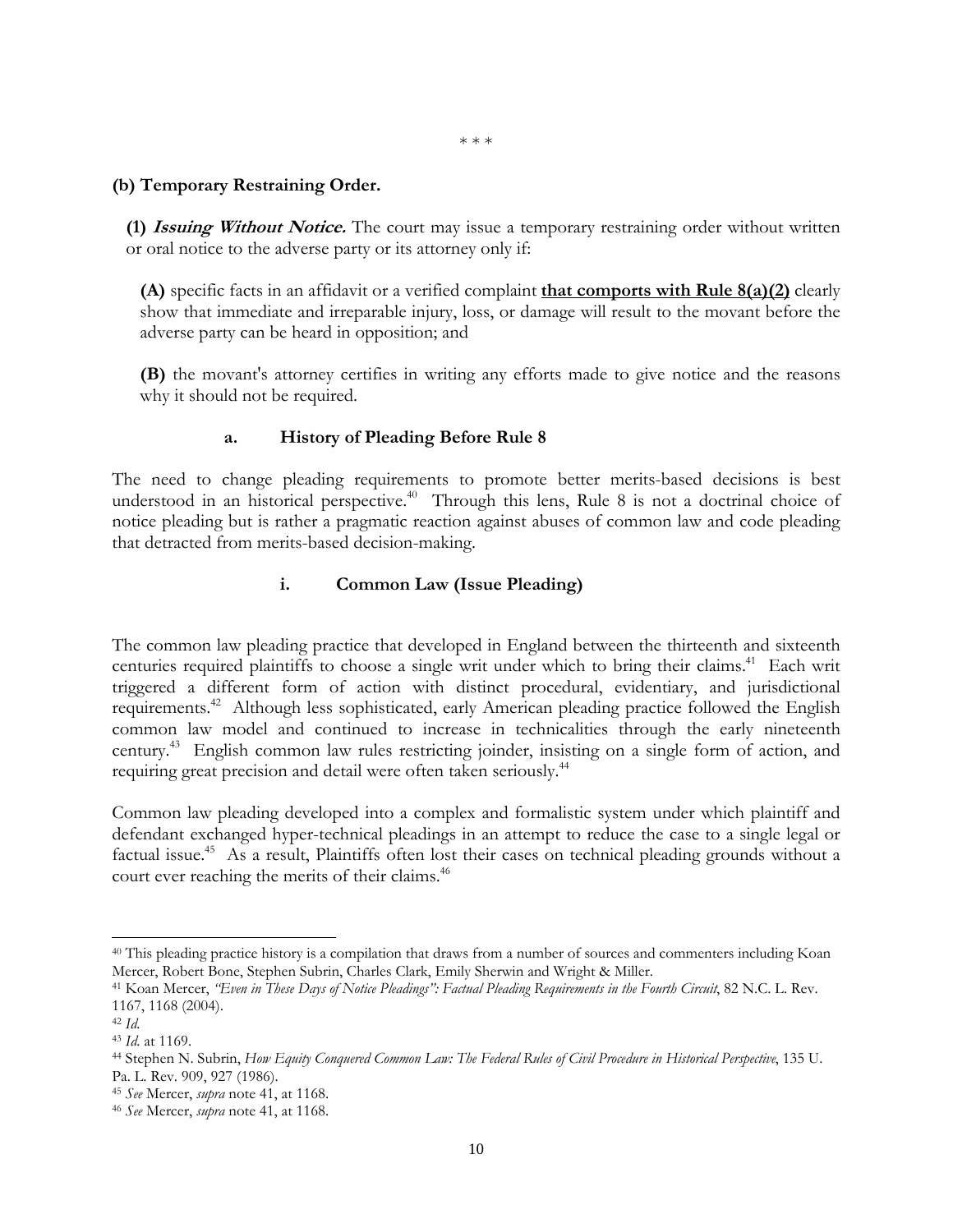Moreover, common law forms of action restricted litigation by requiring claimants to procure a writ from the king, through the clerk in chancery.<sup>47</sup> Over time, available writs became limited to cases where precedent existed, because new writs were rarely created.<sup>48</sup>

The common law proved unable to handle new disputes easily or to provide adequate relief in complicated cases.<sup>49</sup> Many disputes did not fit an existing writ and common law remedies were too limited to furnish relief in complicated disputes. The stilted procedure dominated substance, preventing adequate relief.<sup>50</sup> For example, the common law's restrictive joinder rules affecting parties and claims prevented adjudication of all pieces of a complex dispute in one proceeding.<sup>51</sup>

In response, and in particular for complicated disputes, equity developed as an auxiliary forum that provided relief when the common law furnished an "inadequate" remedy or no remedy at all.<sup>52</sup> Free of the arbitrary procedures of the common law, the chancellor in equity could resolve any type of dispute, including types not yet encountered, and could employ the discretion many jurists believed was necessary to a properly functioning legal system.<sup>53</sup>

When law and equity were merged and the forms of action were abolished, general procedural principles modeled on those that had been developed in equity were applied throughout the merged system.<sup>54</sup> The Field Code of Procedure effected these important changes.<sup>55</sup>

## **ii. Code (Fact Pleading)**

The "Field Code" was the first of many state pleading codes.<sup>56</sup> It merged law and equity and extended equitable procedural principles to the merged system as a whole.<sup>57</sup> The general procedural principles of equity served as a model for code provisions precisely because those principles approximated an ideal procedural system reflecting the correct relationship between procedure and substantive law.<sup>58</sup>

To initiate a civil action under the Field Code, plaintiffs were required to submit a "plain and concise statement of the facts constituting a cause of action without unnecessary repetition."<sup>59</sup> The Field Code was intended to work a radical change in pleading practices.<sup>60</sup> Disputes soon arose over what causes of action were entailed in particular suits, what facts were necessary to make out the relevant

l 47 Charles E. Clark, *History, Systems and Functions of Pleading*, 5 Am. L. Sch. Rev. 716, 721 (1922).

<sup>48</sup> *Id.*

<sup>49</sup> Robert G. Bone, *Mapping the Boundaries of a Dispute: Conceptions of Ideal Lawsuit Structure from the Field Code to the Federal Rules*, 89 Colum. L. Rev. 1, 21-22 (1989).

<sup>50</sup> *Id.*

<sup>51</sup> *Id.*

<sup>52</sup> *Id.*

<sup>53</sup> *Id.* at 22-23.

<sup>54</sup> *Id.*

<sup>55</sup> *Id.*

<sup>56</sup> *See* Mercer, *supra* note 41, at 1169.

<sup>57</sup> Bone, *supra* note 49.

<sup>58</sup> *Id.*

<sup>59</sup> Emily Sherwin, *The Jurisprudence of Pleading: Rights, Rules and Conley v. Gibson*, 52 How. L.J. 73, 76 (2008); *see also*, N.Y. Field Code Law ch. 379 § 142 (1848) (*amended by* ch. 4348 (1949)).

<sup>60</sup> *See* Sherwin, *supra* note 59, at 77.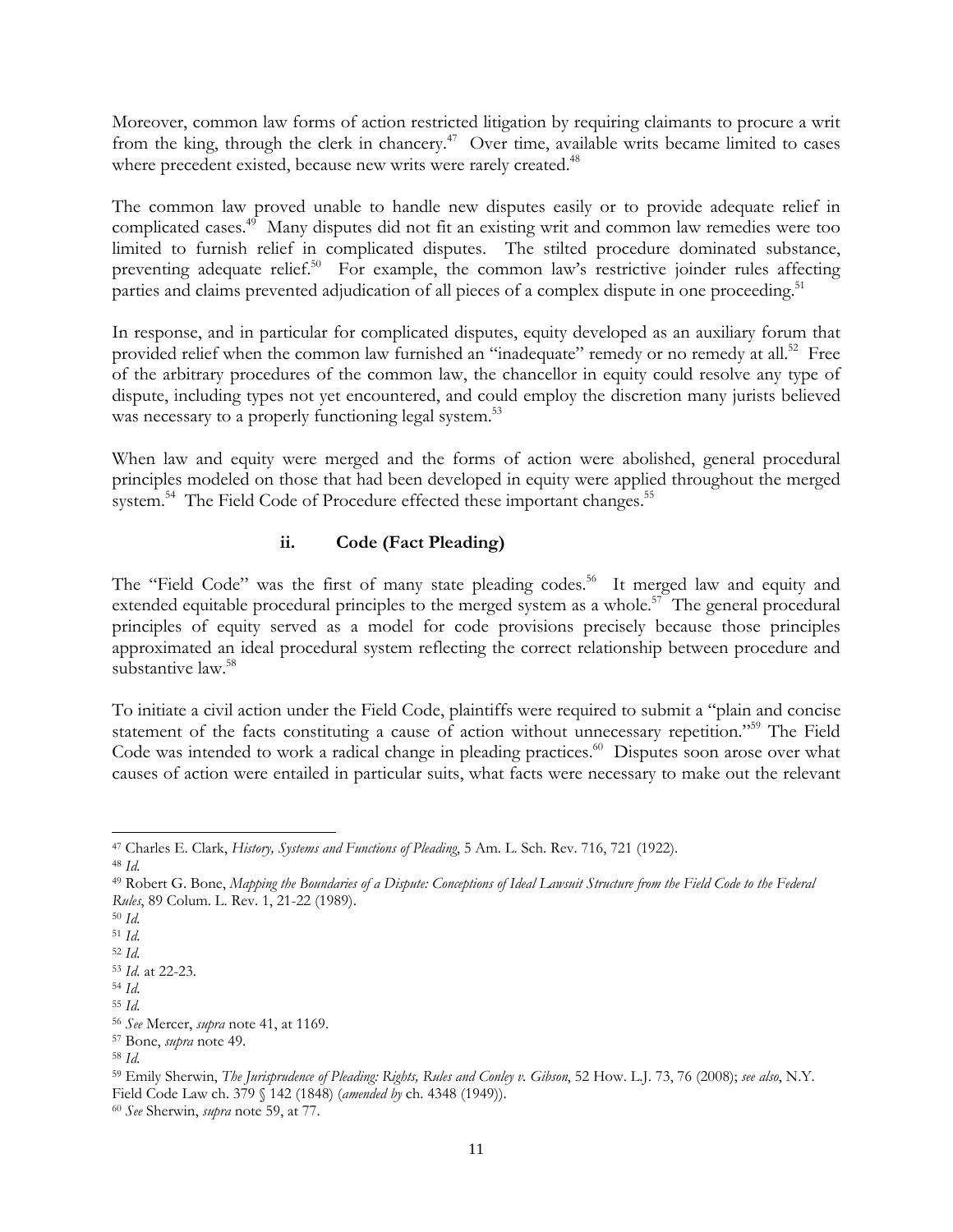causes of action, and how much factual detail must be included in a complaint.<sup>61</sup> For example, in *City of Logansport v. Kihm,* the court held a pleading insufficient because plaintiff alleged that she struck the defective street, but not necessarily the defect in the street.<sup>62</sup> And, in *Reicher v. Trade Bank of New York* the court held that in order to plead the cause fully it was incumbent upon the depositor, in addition to other necessary facts, to allege the fact which constitutes the cause of action and courts will not sustain a pleading that only states evidentiary facts from which a trier of fact can infer liability<sup>63</sup>

## **iii. FRCP Drafting Committee**

As *Kihm* and *Reicher* demonstrate, Code pleading produced illogical results where cases were often decided on technicalities rather than the merits. It was during this time that Charles Clark and others began to advocate reform of the Field Code's factual pleading requirements.<sup>64</sup> This reform came by way of the Federal Rules of Civil Procedure, specifically Rule 8.

The vision of the drafters of Rule 8 was to simplify pleading so that cases were decided on facts rather than technicalities. Some argue that the shift from notice to case screening marks a sharp break from the vision of the original Federal Rule drafters. However, it has been pointed out that the 1938 drafters were pragmatists whose work was influenced by the legal realism of the period.<sup>65</sup> Liberal pleading and evidence-based merits decisions were a pragmatic, not a natural law, ideal. A procedural system with these elements would work much better than the common law and code systems they inherited.<sup>66</sup>

The drafters' choice of pleading rules fit their pragmatic vision. Simplified pleading accomplished the notice-giving function at minimum cost and allowed cases to proceed through discovery and on to trial where they could be decided based on what actually happened rather than on legal technicalities.<sup>67</sup> Allowing cases to go to trial made sense because most cases were relatively small; the huge, complex case of today was relatively unknown. In that context, it made sense to assume relatively manageable discovery and trial costs for most cases.<sup>68</sup>

Federal Rule of Civil Procedure 8(a)(2) refers to "a short and plain statement of the claim showing that the pleader is entitled to relief' only in order to avoid the code's "facts constituting a cause of action" formulation.<sup>69</sup> Importantly Rule 8(a)(2) does not refer to notice pleading explicitly. The term "notice pleading" was in common use at the time to refer to the most liberal pleading standard, so if bare notice pleading were intended, the text of the Rule or the Committee Note would have said so.<sup>70</sup> "[Rule 8(a)], when properly construed, does not serve as an "Open, Sesame" to plaintiffs

l

<sup>61</sup> *Id.*

<sup>62</sup> *City of Logansport v. Kihm*, 64 N.E. 595, 596 (Ind. 1902).

<sup>63</sup> *Reicher v. Trade Bank of New York,* 124 Misc. 166, 167 (N.Y. App. Term 1924).

<sup>64</sup> *See* Mercer, *supra* note 41, at 1169.

<sup>65</sup> Robert G. Bone, *Twombly, Pleading Rules ,and the Regulation of Court Access*, 94 Iowa L. Rev. 873, 892 n.100 (2009).

<sup>66</sup> *Id.* at 895.

<sup>67</sup> *Id.*

<sup>68</sup> *Id.* at 896.

<sup>69</sup> *See* 5A Charles Alan Wright & Arthur R. Miller, *Federal Practice and Procedure* § 1202 (3d ed. 2004).

<sup>70</sup> Bone, *supra* note 65, at 892 n.100.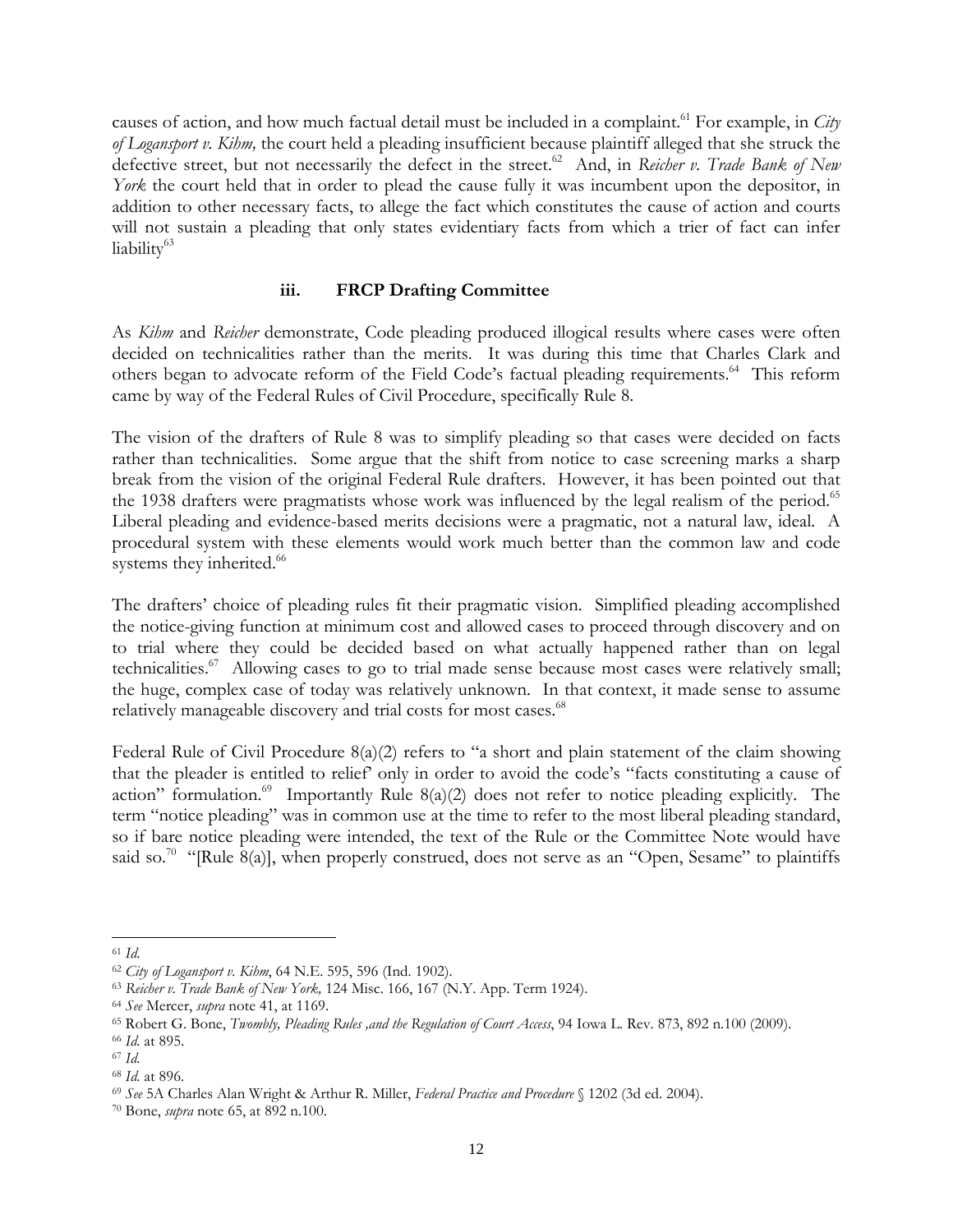seeking to engage in legalized blackmail or to conduct fishing expeditions through the wasteful and inefficient use of the discovery process."<sup>71</sup>

Rule 8 came to stand for notice pleading through judicial interpretations. After Charles Clark was appointed to the Second Circuit Court of Appeals in 1939, he worked to establish Rule 8(2)(a) as a notice pleading rule and resisted efforts to construe it more strictly.<sup>72</sup> With the decision of *Conley v*. Gibson, and its infamous "no set of facts" dictum, the Court ushered in 50 years of "puzzling" disputes regarding what constituted a sufficient pleading vis-à-vis a claim for relief<sup>73</sup> until *Twombly* and *Iqbal*, where the Court clarified that Rule 8 called for more than mere "notice pleading."<sup>74</sup> However, the legal system has changed, and the Supreme Court, the body that inadvertently established notice pleading, revised its position in response to the realities of modern litigation.

Rule 8 was never meant to sanction mere "notice," but was designed to correct flaws in common law and code pleading perceived as dictating outcomes on the basis of procedure rather than merits. Thus, it is consistent with the vision of the original drafters of the Rules of Civil Procedure to adjust those rules whenever form threatens to supersede substance.<sup>75</sup> Indeed, since the adoption of the Rules in 1938, adjusting to avoid placing form over substance has been a consistent theme.

## **b. Specific Examples of Heightened Pleading Requirements Since 1938:**

*"On certain subjects understood to raise a high risk of abusive litigation, a plaintiff must state factual allegations with greater particularity than Rule 8 requires."* 

 *Twombly,* 550 U.S. at 569 n.14.

Examining Fed. R. Civ. P. 9(b), the Supreme Court in *Twombly* illustrated the common theme. Since the adoption of the Federal Rules of Civil Procedure in 1938, the reaction to perceived threats of abusive<sup>76</sup> litigation or to types of litigation viewed as "special cases" has been to require more

l 71 Redish, *supra* note 31, at 7 and 12-13.

<sup>72</sup> *Id.*

<sup>73</sup> *See Bell Atlantic Corp. v. Twombly*, 550 U.S. 544, 562-63 (2007) ("We could go on, but there is no need to pile up further citations to show that Conley's 'no set of facts' language has been questioned, criticized, and explained away long enough. To be fair to the Conley Court, the passage should be understood in light of the opinion's preceding summary of the complaint's concrete allegations, which the Court quite reasonably understood as amply stating a claim for relief. But the passage so often quoted fails to mention this understanding on the part of the Court, and after puzzling the profession for 50 years, this famous observation has earned its retirement. The phrase is best forgotten as an incomplete, negative gloss on an accepted pleading standard: once a claim has been stated adequately, it may be supported by showing any set of facts consistent with the allegations in the complaint.").

<sup>74</sup> *See Conley v. Gibson*, 355 U.S. 41, 45-46 (1957) (holding that the plaintiffs' complaint was sufficient to survive a Rule 12(b)(6) motion, the Court stated that the "accepted rule [is] that a complaint should not be dismissed for failure to state a claim unless it appears beyond doubt that the plaintiff can prove no set of facts in support of his claim which would entitle him to relief").

<sup>75</sup> *See* Allen, *supra* note 20(for a philosophical defense of this point).

<sup>76 &</sup>quot;Abusive" may be in the eye of the beholder, but for the purposes of this paper – and in keeping with the motivations behind the original adoption of the Rules of Civil Procedure (*see* Section I, above) – "abusive" litigation is intended to refer to a deviation from merits-based outcomes; i.e., to litigation in which process – usually discovery – drives outcomes not correlated with the merits of underlying claims, primarily by creating the threat of enormous litigation expense not commensurate with potential liability.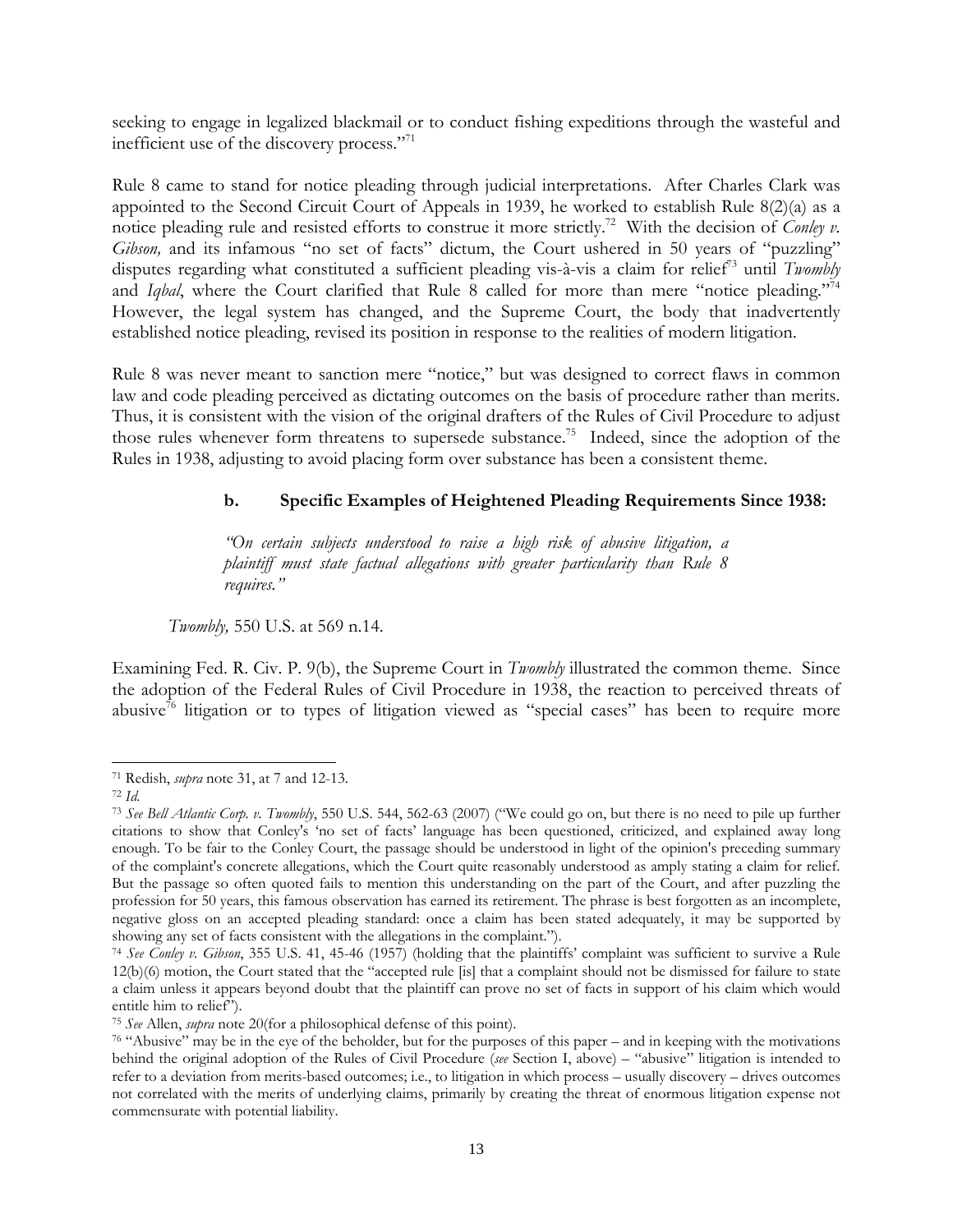detailed and factually-supported statements of claims and contentions beyond what was traditionally required by Rule 8.

## **i. Fed. R. Civ. P. 9(b)**

The first such "special case," Fed. R. Civ. P. 9(b), requires "[i]n alleging fraud or mistake, a party must state with particularity the circumstances constituting fraud or mistake." Rule 9(b)'s heightened pleading standard prevents the "cart before the horse" approach of commencing a civil action as a pretext for abusive discovery and serves three purposes: "(1) informing defendants of the nature of the alleged wrong, so they may mount an adequate defense; (2) *eliminating conclusory complaints filed as a pretext for using discovery to uncover heretofore unknown wrongs;* and (3) protecting defendants from spurious fraud charges that might be particularly damaging to reputation."<sup>77</sup>

Those three purposes were accomplished by requiring factually-supported allegations beyond the requirements of Rule 8. The reference to 'circumstances' in the rule requires the plaintiff to state "the identity of the person who made the misrepresentation, the time, place and content of the misrepresentation, and the method by which the misrepresentation was communicated to the plaintiff."78

## **ii. 1955 Proposed Pleading Change to Address Costly Antitrust Litigation**

Professor Robert Bone noted recently, that in the 1950's, motivated by the perception that antitrust litigation had become disproportionately costly, the Ninth Circuit Judicial Conference proposed to the Civil Rules Advisory Committee an amendment to Fed. R. Civ. P. 8(a)(2) that would have added to the requirement of a "short and plain statement showing that the pleader is entitled to relief" the additional mandate that the pleader's statement "contain the facts constituting a cause of action."<sup>79</sup> Though the Advisory Committee ultimately rejected the proposal, it did so because it believed Rule 8 already required factual and not mere notice pleading.<sup>80</sup> In other words, the perception that litigation had become too costly was met with a proposal to require greater specificity in pleading as a cure.

## **iii. Admiralty Rule E(2)(a )**

The current "Supplemental Rules for Admiralty or Maritime Claims and Asset Forfeiture Actions" (the "Admiralty Rules") were adopted in 1966 to harmonize pre-existing procedures in admiralty with the primary, stated goal of Federal Rule 1. *See* Advisory Committee Note to the 1966 adoption of the Admiralty Rules. Admiralty Rule  $E(2)(a)$  states that a complaint "shall state the circumstances" from which the claim arises with such particularity that the defendant or claimant will be able, without moving for more definite statement, to commence an investigation of the facts and to frame a responsive pleading" for all actions brought under Admiralty Rules B, C and  $D^{.81}$  In other words,

 $\overline{\phantom{a}}$ 

<sup>77</sup> *Levine v. Prudential Bache Properties, Inc.,* 855 F. Supp. 924, 929-30 (N.D. Ill. 1994) (citing *Viacom, Inc. v. Harbridge Merchant Servs., Inc.,* 20 F. 3d 771, 776-77 (7th Cir. 1994) (emphasis added)).

<sup>78</sup> *Viacom*, 20 F. 3d at 777.

<sup>79</sup> Bone, *supra* note 70, at 893-94 n.109 (2009).

<sup>80</sup> *Id.*

<sup>81</sup> Per Admiralty Rule E(1), application is to admiralty actions "in personam with maritime attachment and garnishment, actions *in rem*, and petitory, possessory, and partition actions," i.e., *in rem* and *quasi in rem*.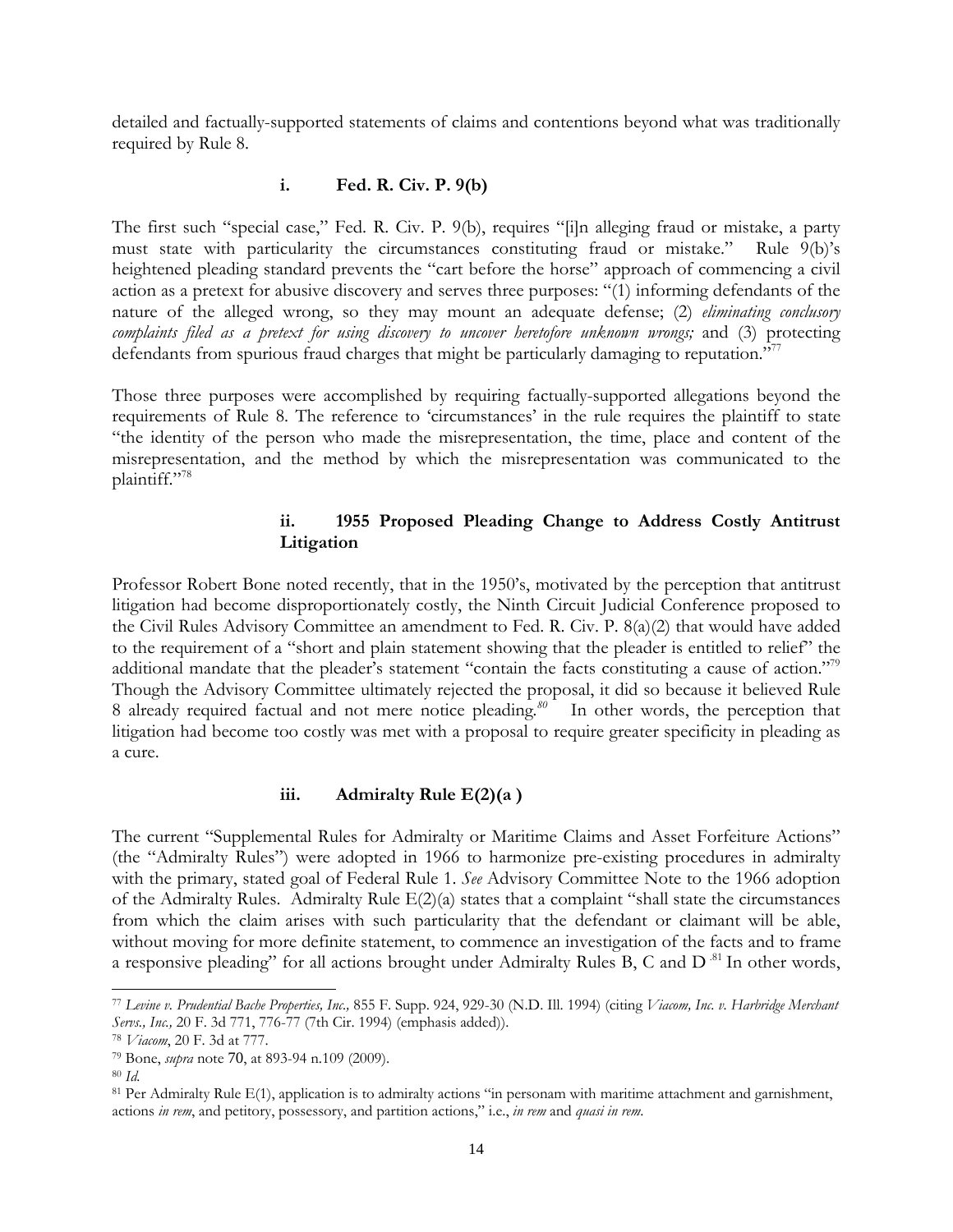"just, speedy and inexpensive" is achieved by requiring heightened, factual pleading beyond what is required by Rule 8.

## **iv. Antitrust, Securities Fraud, Civil Rights, and Other "Serious Frivolous Suit Problems" Spurred Heightened Pleading Requirements**

Professor Bone notes that in the 1980's, federal courts reacted to perceptions of increasing frivolity in antitrust, securities fraud, and civil rights litigation with judge-made requirements of greater particularity in pleading.<sup>82</sup> The Supreme Court rejected the ability of the federal courts to heighten pleading standards judicially (i.e., without formal amendment of the Rules).<sup>83</sup> Nonetheless, the concerted reaction of the judiciary to perceptions of abuse of notice pleading was, again, to tighten pleading standards.

## **v. Private Securities Litigation Reform Act**

In 1995, Congress reacted to concerns of abusive and costly securities litigation – primarily claims of securities fraud – with the Private Securities Litigation Reform Act. A cornerstone of the reform was not only heightened pleading requirements but a stay of discovery automatically imposed during any challenge of the sufficiency of a plea for relief. Provisions of the Private Securities Litigation Reform Act are set out below, with emphasis added:

## **a. 15 U. S. C.** § **78u-4(b)(1):**

In any private action arising under this chapter in which the plaintiff alleges that the defendant--

(A) made an untrue statement of a material fact; or

(B) omitted to state a material fact necessary in order to make the statements made, in the light of the circumstances in which they were made, not misleading;

*the complaint shall specify each statement alleged to have been misleading, the reason or reasons why the statement is misleading, and, if an allegation regarding the statement or omission is made on information and belief, the complaint shall state with particularity all facts on which that belief is formed.* 

## **b. 15 U. S. C.** § **78u-4(b)(2):**

In any private action arising under this chapter in which the plaintiff may recover money damages only on proof that the defendant acted with a particular state of mind, *the complaint shall, with respect to each act or omission alleged to violate this chapter, state*  with particularity facts giving rise to a strong inference that the defendant acted with the required *state of mind.* 

 $\overline{\phantom{a}}$ 

<sup>82</sup> Bone, *supra* note 70, at 889-90 n. 82-87.

<sup>83</sup> *Swierkiewicz v. Sorema*, 534 U.S. 506 (2002); *Leatherman v. Tarrant County Narcotics Intelligence & Coordination Unit,* 507 U.S. 163 (1993).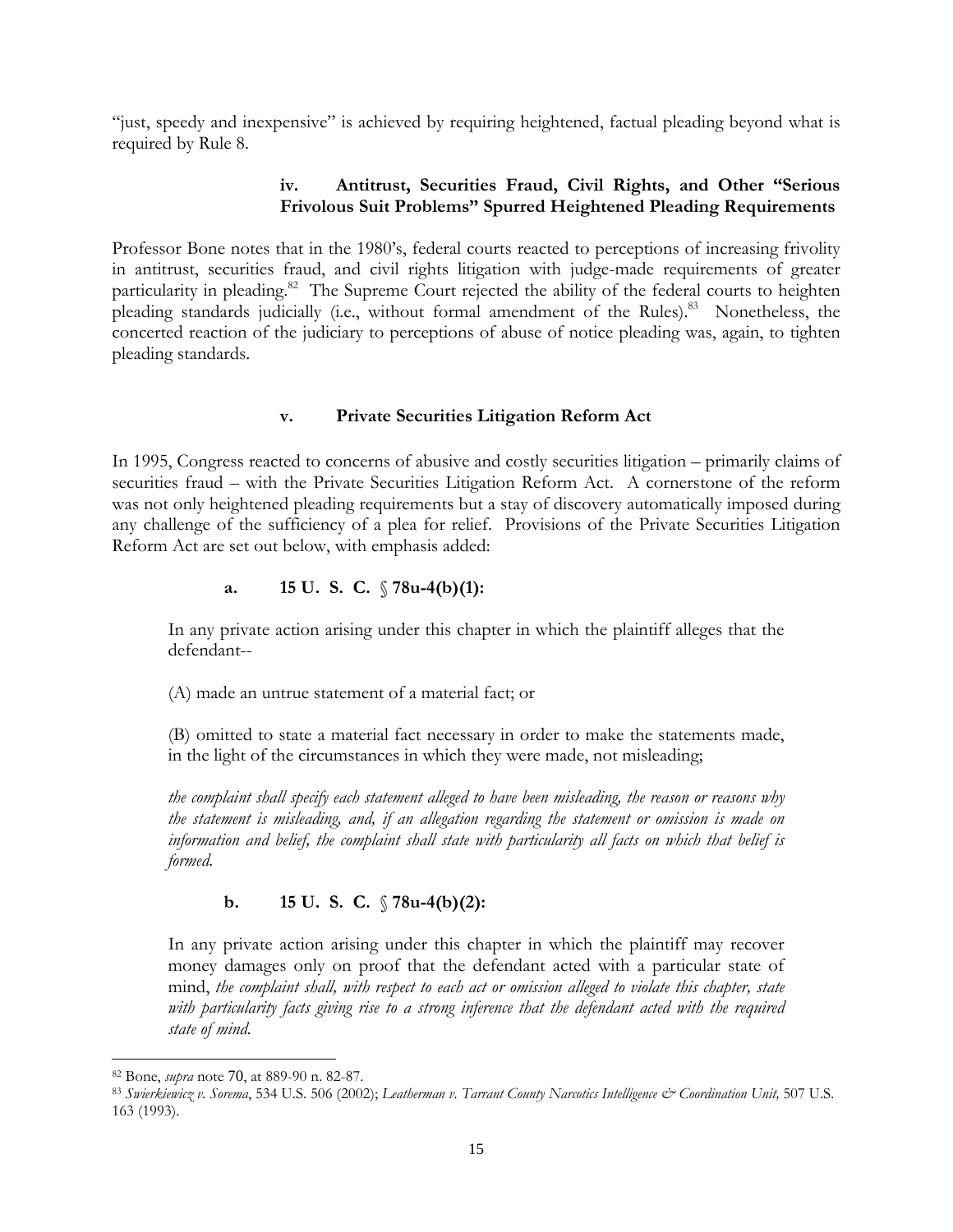#### **c. 15 U. S. C. § 78u-4(b)(3)(B):**

In any private action arising under this chapter, *all discovery and other proceedings shall be stayed during the pendency of any motion to dismiss,* unless the court finds upon the motion of any party that particularized discovery is necessary to preserve evidence or to prevent undue prejudice to that party.

#### vi. The "Y2K" Act<sup>84</sup>

Hindsight renders the Y2K Act superfluous, but its provisions reinforce the idea that when potentially-crippling litigation is feared, the consensus response is to require claimants to plead with more specificity. The Congressional findings justifying imposition of heightened pleading standards are particularly instructive.<sup>85</sup> In great detail, Congress emphasized that litigation has become costly

(a) Findings

. . .

 $\overline{a}$ 

The Congress finds the following:

. . .

(3)(A) Because year 2000 computer date-change problems may affect virtually all businesses and other users of technology products to some degree, there is a substantial likelihood that actual or potential year 2000 failure will prompt a significant volume of litigation, much of it insubstantial.

(B) The litigation described in subparagraph (A) would have a range of undesirable effects, including the following:

(i) It would threaten to waste technical and financial resources that are better devoted to curing year 2000 computer date-change problems and ensuring that systems remain or become operational.

(ii) It could threaten the network of valued and trusted business and customer relationships that are important to the effective functioning of the national economy. iii) It would strain the Nation's legal system, causing particular problems for the small business and individuals who already find that system inaccessible because of its complexity and expense.

(iv) The delays, expense, uncertainties, loss of control, adverse publicity the problems sought to be addressed. (4) It is appropriate for Congress to enact legislation to assume that the year 2000 problems described in this section do not unnecessarily disrupt interstate commerce or create unnecessary caseloads in Federal courts and to provide initiatives to help businesses prepare and be in a position to withstand the potentially devastating economic impact of such problems.

(5) Resorting to the legal system for resolution of year 2000 problems described in this section is not feasible for many businesses and individuals who already find the legal system inaccessible, particularly small businesses and individuals who already find the legal system inaccessible, because of its complexity and expense.

(6) concern about the potential for liability-in particular, concern about the substantial litigation expense associated with defending against even the most insubstantial lawsuits-is prompting many persons and businesses with technical expertise to avoid projects aimed at curing year 2000 computer date-change problems.

(7) A proliferation of frivolous lawsuits relating to year 2000 computer date-change problems by opportunistic parties may further limit access to courts by straining the resources of the legal system and depriving deserving parties of their legitimate rights to relief.

(8) Congress encourages businesses to approach their dispute relating to year 2000 computer date-change

<sup>84 15</sup> U.S.C. §§ 6601-6617 (2008).

<sup>&</sup>lt;sup>85</sup> The Congressional findings that supported the Y2K act are surprisingly applicable to litigation generally.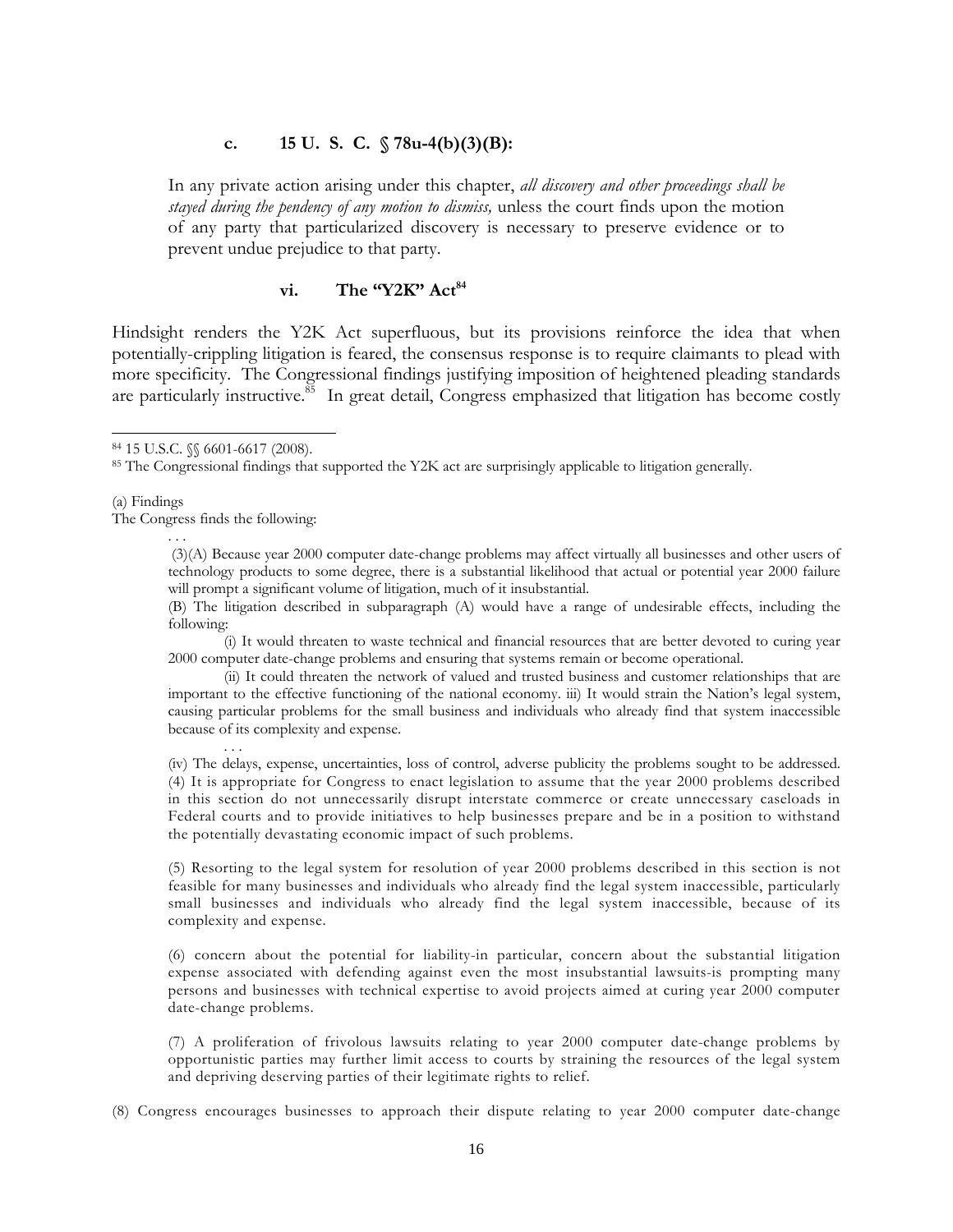and expensive, so much so, that an expected wave of commercial litigation regarding computer malfunctions would threaten the national economy by diverting businesses from their core functions of providing goods and services necessary to the well-being of the population. Congress found that the justice system was *already* inaccessible to many small businesses with legitimate claims because of the expense and burden of litigation. Fearing a flood of litigation arising from then-anticipated computer malfunctions when dates changed from 1999 to 2000, Congress acted preemptively to require stringent pleading standards.

The Act's key pleading requirements are found in 15 U.S.C. § 6607 and are, unsurprisingly, remarkably similar to those employed in each of the other examples in this section:

## \* \* \* **(b) Nature and amount of damages**

In all Y2K actions in which damages are requested, there shall be filed with the complaint a statement of *specific information as to the nature and amount of each element of damages and the factual basis for the damages calculation*.

## **(c) Material defects**

l

In any Y2K action in which the plaintiff alleges that there is a material defect in a product or service, there shall be filed with the complaint a *statement of specific information regarding the manifestations of the material defects and the facts supporting a conclusion that the defects are material.* 

problems responsibly, and to avoid unnecessary, time-consuming, and costly litigation about Y2K failures, particularly those that are not material. Congress supports good faith negotiations between parties when there is such a dispute, and, if necessary, urges the parties to enter into voluntary, nonbinding mediation rather than litigation.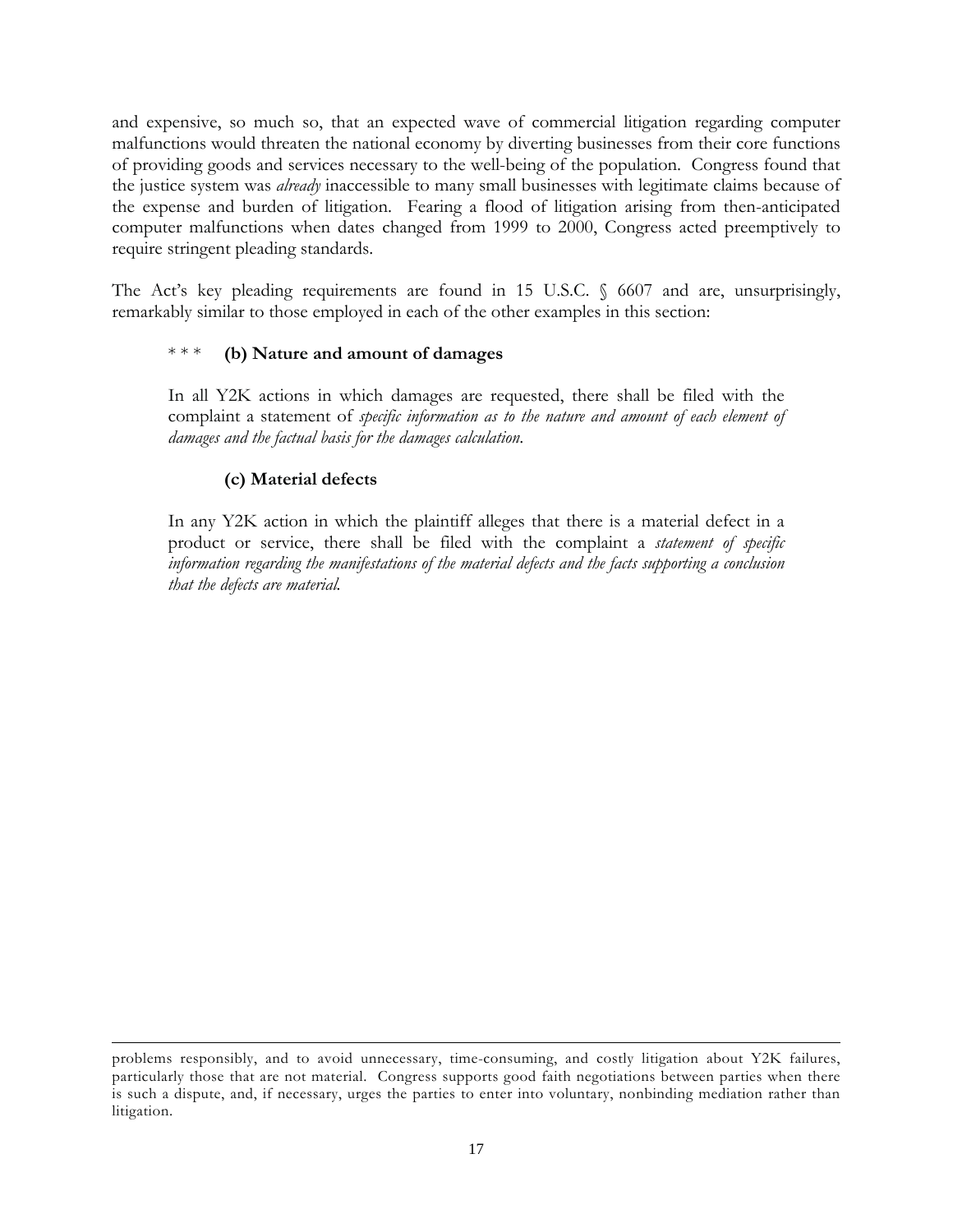## **(d) Required state of mind**

In any Y2K action in which a claim is asserted on which the plaintiff may prevail only on proof that the defendant acted with a particular state of mind, there shall be filed with the complaint, with respect to each element of that claim, a *statement of the facts giving rise to a strong inference that the defendant acted with the required state of mind. (Emphasis added.)*

## **vii. Local Patent Rules**

A final example of the by-now familiar resort to mandating more-specific statements of contentions is found in local patent rules adopted by various district courts. The district courts have been unable to require heightened pleading standards in the fashion of the above examples because Fed. R. Civ. P. 84 "blesses" the use of Form 18 — a four-paragraph, barebones recitation of a patent infringement claim.<sup>86</sup> Instead, and because of this restriction, local patent rules typically require factually-supported statements of contentions in Rule 26 disclosures, but the purpose and effect are the same as if directed by the pleadings, i.e., before discovery commences, the claimant must make a factually-supported statement of specific contentions.<sup>87</sup>

As these numerous examples demonstrate, heightened pleading standards are neither new nor strange. They are used every day in numerous types of litigation throughout all federal courts. They are imposed to guard against exactly the same deficiencies that led to the adoption of the Federal Rules of Civil Procedure to begin with, that is, to prevent procedure and cost from driving judicial outcomes and to ensure that adjudication is based on the merits of underlying claims, not on the fear of endless, costly, and disruptive litigation. It is difficult to propose any justification for providing the protections of appropriately heightened pleading standards to some industries, but not others; to some classes of litigants, but not others; in some types of cases, but not others; and to some people, but not others.

## **2. Procedure is Again Outweighing Merits and Driving Up the Cost of Litigation**

The widespread perception among litigants and their attorneys is that procedure, primarily discovery, is once again outweighing substance. The *in terrorem* effect of massive, unfettered discovery and the seemingly-inevitable (and increasingly technically-based) claims of spoliation that accompany it are (a) promoting settlements that go well beyond perceived liability or (b) driving up the cost of much litigation to levels entirely disproportionate to the underlying dispute. The continual efforts to rein in this problem show that formerly simple disputes are now "complex" precisely because of the outof-balance procedures that accompany their adjudication. The evidence that procedure is

l

<sup>86</sup> *See, e.g.*, N.D. Ill. Pat. R. pmbl., *available at*

http://www.ilnd.uscourts.gov/home/assets/documents/Rules/localpatentrules-preamble.pdf. 87 A comprehensive catalog of local patent rules can be found in this informative article:

http://www.kirkland.com/siteFiles/Publications/OAEA370BB07989CF9286D12FFOC38469.pdf, and a specific example, the local rules of the United States District Court for the Eastern District of Texas, can be found here: http://www.txed.uscourts.gov/Rules/LocalRules/Documents/Appendix%20M.pdf.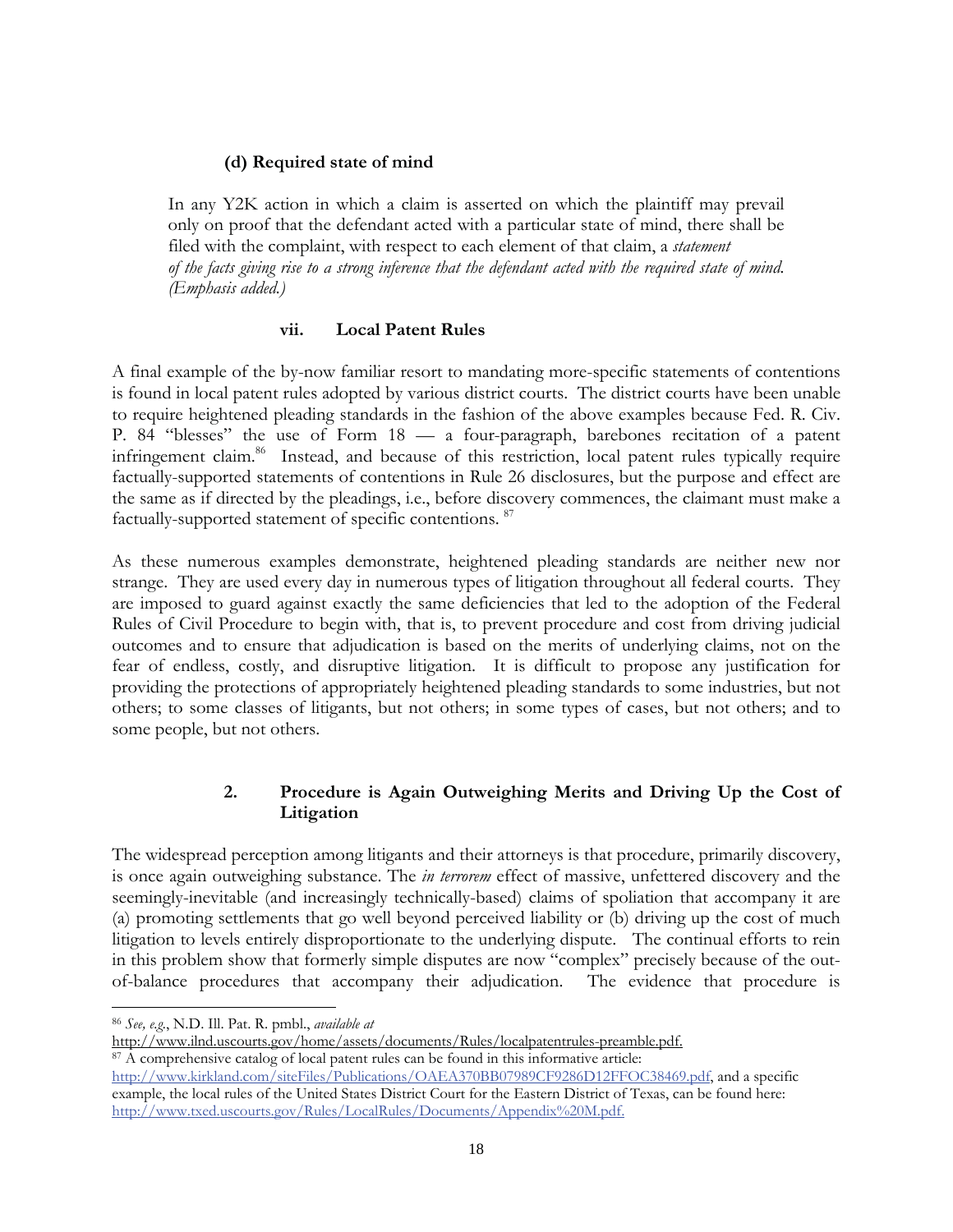outweighing the merits is discussed throughout this paper and will not be repeated here. Nonetheless, that evidence is compelling and pervasive and demands a constructive response. "[L]ittle doubt exists that in the years since [the Federal Rules were first promulgated], at least in a certain category of cases . . . discovery has become a major problem. It is the generally held view that inefficiencies, gaming, waste and burdens have become widespread . . . . [A]s the Supreme Court recently acknowledged, [changes in the Federal Rules designed to curb discovery abuse] have been frustratingly inconsistent in stemming the tide of discovery problems in larger and more complex cases."<sup>88</sup>

## **3. Restoring the Balance**

The purpose of the judicial system is the evaluation and adjudication of known claims, not the unfettered search for unknown claims. Yet, the current procedural framework has devolved to where legal action is permitted without actual knowledge of facts to support a cognizable claim or to limit litigation to the known claim. And, even when claims are known, no incentive exists to identify the claims with any specificity. Thus, today, the discovery process is often without a tether to constrain its consumption of time and resources.

*Twombly* and *Iqbal* are the Court's recognition of systemic abuses and distortions, "Rule 8 marks a notable and generous departure from the hyper-technical, code-pleading regime . . . but it does not unlock the doors of discovery for a plaintiff armed with nothing more than conclusions."<sup>89</sup> It is not an unreasonable burden to require a plaintiff to know and identify facts that state a plausible claim in order to initiate a legal action. "A claim has facial plausibility when the plaintiff pleads factual content that allows the court to draw the reasonable inference that the defendant is liable for the misconduct alleged." *Iqbal*, 556 U.S. at \_\_\_, 129 S.Ct. at 1949. A fact-based pleading standard, separating the plausible from the merely possible, is a standard with which all litigants can live. Indeed, numerous classes of litigants already function smoothly under the proposed pleading standards. Ultimately, these amendments are essential to realize the goal of Rule 1.

It is also important to recognize that neither the litigation system generally, nor the pleading rules specifically, exist purely for their own purposes, but instead are instrumental to the rule of law. The rule of law, in turn, is critical for setting proper incentives to encourage productive primary behavior in society at large. If the litigation system raises costs too high or encourages too many wrongful verdicts or inappropriate expenditures of funds, the effects will be felt on productive behavior in the world at large. For example, the ability of one party to litigation to make another face ruinous costs acts as a tax on the behavior underlying the litigation. If the behavior is inappropriate or illegal, the substantive award of damages should act as that "tax,"; but if the behavior is neither inappropriate nor illegal, then procedural costs imposed by the litigation system can distort the substantive law, resulting in inappropriate disincentives to productive primary behavior. This point obviously was informing the Court's analysis in *Twombly*, with its focus on the adverse impact that predatory litigation practices can have on entire industries.

Realistic pleading standards based on *Twombly* and *Iqbal* will not deter legitimate claims. The best available data demonstrate that *Twombly* and *Iqbal* have had at most a negligible impact on dispositive motions. The lower courts have interpreted the two cases as largely consistent with prior law.

l

<sup>88</sup> Redish *supra* note 31 at 5.

<sup>89</sup> *Ashcroft v. Iqbal*, 556 U.S. \_\_\_, 129 S.Ct. 1937, 1950 (2009).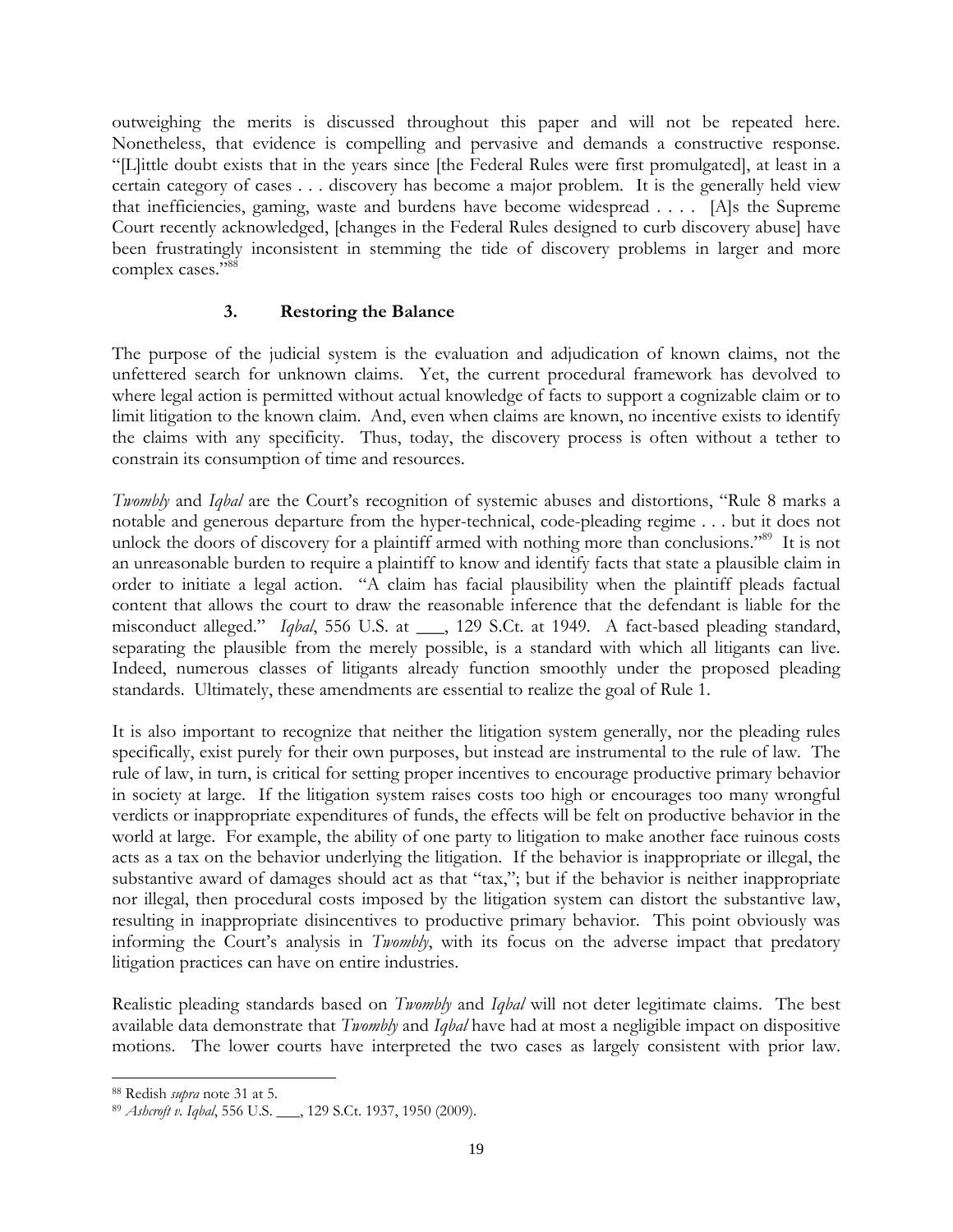Pleading rules codifying similar standards will serve to protect government officials and other defendants from the burdens of vexatious litigation, without imposing any significant impediment on the ability of plaintiffs to pursue legitimate claims.<sup>90</sup>

## **4. A Realistic Pleading Standard Is Required.**

The Supreme Court acknowledged in *Twombly* that the heightening of pleading standards is not an appropriate matter for judicial interpretation, but requires amendment of the Federal Rules of Civil Procedure.<sup>91</sup> The same factors that required comprehensive procedural rules counsel in favor of amending the pleading rules as one piece of a comprehensive rule overhaul, rather than awaiting case-by-case application of the *Twombly/Iqbal* standard in the lower courts.

## **B. Adopt Clear, Concise, and Limited Discovery Rules**

## **1. Scope of Discovery**

The scope of discovery is defined largely by Rule 26, with the help of several rules that describe the specific discovery tools available. Debates over the scope of discovery and concern regarding discovery abuse, misuse and excessive expense posing significant danger to the administration of justice have persisted since the adoption of the Federal Rules of Civil Procedure in 1938. Nearly three quarters of a century later, despite *numerous* attempts to address these concerns, the problem remains.<sup>92</sup> Indeed, "(a)lthough the civil justice system is not broken, it is in serious need of repair."<sup>93</sup> Much of the repair must come through meaningful changes, with real limitations, to the rules that define the scope of discovery. The proposed amendments below offer such meaningful standards and serve to eliminate much of the ambiguity in the rules that led to the explosion of discovery costs.

## **2. The Need for a Clear, Concise and Limited Scope of Discovery Rule: Fed. R. Civ. P. 26(b)(1)**

In 1970 the rules addressing discovery were significantly amended. Specifically, Rule 26 was expanded to govern the scope of discovery generally.<sup>94</sup> Notwithstanding its expansion, the Advisory Committee Notes specifically recognized the "broad powers" of the court to regulate discovery.<sup>95</sup>

 $\overline{\phantom{a}}$ <sup>90</sup> *See generally* Gregory G. Katsas, *Federal Pleading Standards Under Twombly and Iqbal*, Statement before House Judiciary Committee Hearing (December 16, 2009).

<sup>91</sup> *Bell Atlantic Corp. v. Twombly*, 550 U.S. 544, 569 n. 14 (2007).

<sup>&</sup>lt;sup>92</sup> Civil Rules Committee Chair Judge Paul Niemeyer acknowledged the problem in his report to the Committee on Rules of Practice and Procedure (The Standing Committee) and prior to the 2000 amendments. He reported the revival of efforts to narrow the scope of discovery (a proposal "repeatedly considered…over the years" and continually rejected) and noted, "Twenty years of failure to reduce worrisome discovery problems to tolerable levels may justify resort to stronger medicine." *Report of the Advisory Committee on Civil Rules* 9 (May 18, 1998), *available at*  http://www.uscourts.gov/rules/Reports/CV5-1998.pdf. Unfortunately despite continual acknowledgment of a need for "stronger medicine," numerous amendments to the rules have proven ineffective to solve the problems.

<sup>93</sup> Am. College of Trial Lawyers & Inst. For the Advancement of the Am. Legal Syst., *Final Report* 2 (2009).

<sup>&</sup>lt;sup>94</sup> In its new form, Fed. R. Civ. P. 26(b)(1) stated that "[p]arties may obtain discovery regarding any matter, not privileged, which is relevant to the subject matter involved in the pending action, whether it relates to the claim or defense of the party seeking discovery or to the claim or defense of any other part . . . ." (emphasis added).

 $95$  Fed. R. Civ. P. 26 advisory committee's note (1970).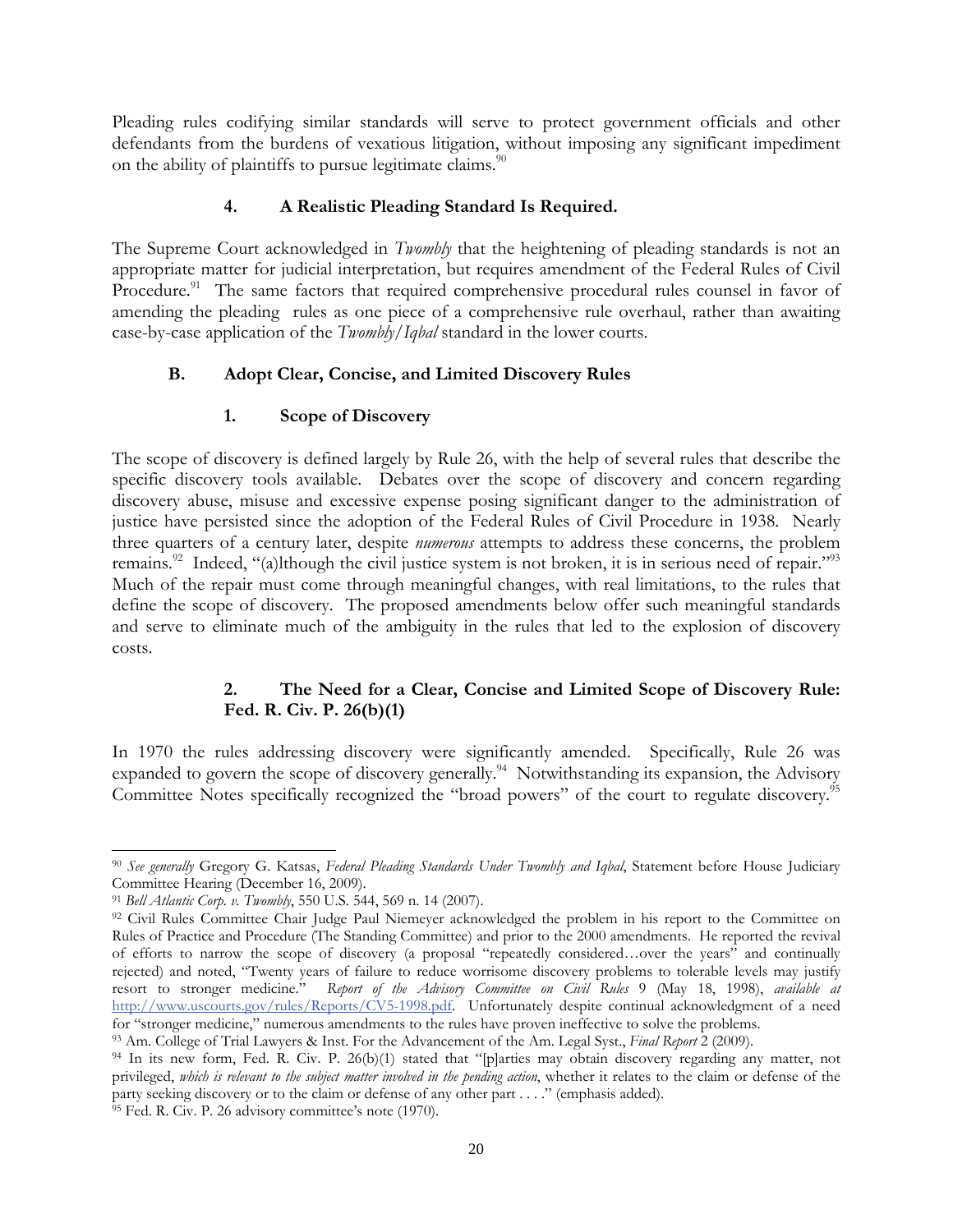Despite this power, by 1976 discovery abuse emerged as a major concern.<sup>96</sup> Beginning in 1977, the Committee took up the question of how best to curb discovery abuse, including consideration of whether to narrow the scope of allowable discovery.<sup>97</sup> The Committee ultimately determined that abuse could "best be prevented by intervention of the court as soon as abuse is threatened,"98 and therefore amended the rule to include subsection 26(f), which allowed the court or the parties to call for a discovery conference to resolve troublesome issues.

Problems persisted.<sup>99</sup> In 1983, the rules were again amended in hopes of curbing the abuse.<sup>100</sup> This time, once again reflecting the Committee's preference for judicial intervention, language was added to the rule which would allow the court to limit discovery that was duplicative, burdensome, or available from another source, among other things.

In 1993, Rule 26 was amended to require the parties to disclose specified materials "without awaiting a discovery request."101 Minor amendments were also made with regard to the scope and limitations of discovery "to enable the court to keep tighter rein on the extent of discovery."102 In the Advisory Committee notes, the Committee specifically recognized that "the information explosion of recent decades has greatly increased both the potential cost of wide-ranging discovery and the potential for discovery to be used as an instrument for delay and oppression."<sup>103</sup>

Once again, despite major changes to the rules, major problems with discovery remained. In April of 1995, a mere two years after the then most recent amendments to Rule 26, the topic of discovery reform was again raised in the Advisory Committee's meetings.<sup>104</sup> In meetings that followed,

l 96 In 1976, at the fall American Bar Association meeting, 590 lawyers unanimously voted that discovery was being abused. Advisory Committee on Rules of Civil Procedure Meeting Minutes, May 23, 1977 at 19, *available at* http://www.uscourts.gov/rules/Minutes/CV05-1977-min.pdf.<br><sup>97</sup> As reflected in Advisory Committee's minutes from December, 1977, the American Bar Association proposed

language similar to the current proposal: "(1) **In General.** Parties may obtain discovery regarding any matter, not privileged, which is relevant to the subject matter involved in the pending action, whether it relates to the *issues raised by the* claim or defense *claims or defenses* of the *any* party. seeking discovery or to the claim or defense of any other party, including *The discovery may include* the existence, description, nature, custody, condition and location of any books, documents, or other tangible things; and the identity and location of persons having knowledge of any discoverable matter; *and the oral testimony of witnesses*. It is not ground for objection that the information sought will be inadmissible at the trial if the information sought appears reasonably calculated to lead to the discovery of admissible evidence." American Bar Association Section of Litigation, *Second Report of the Special Committee for the Study of Discovery Abuse*, 92 F.R.D. 137, 149 (1980).

<sup>98</sup> Fed. R. Civ. P. 26 advisory committee's note (1980).

<sup>99</sup> The 1983 Advisory Committee notes open with the statement: "Excessive discovery and evasion or resistance to reasonable discovery requests pose significant problems."

<sup>100</sup> Leading up to the 1983 amendment to R. 26(b), the American Bar Association once again advanced its proposal for narrowing the scope of discovery. The proposed language, while substantially similar to the original proposal, was amended further to narrow the proposed scope from any matter relevant to the "issues raised by the claims or defenses" of any party to any matter "relevant to the claim or defense of the party seeking discovery or to the claim of defense of any other party . . . ." American Bar Association Section of Litigation, *Second Report of the Special Committee for the Study of Discovery Abuse*, 92 F.R.D. 137, 140 (1980).

<sup>&</sup>lt;sup>101</sup> Fed. R. Civ. P.  $26(a)(1)$  (1993).<br><sup>102</sup> Fed. R. Civ. P. 26 advisory committee's note (1993).

<sup>103</sup> *Id.*

<sup>104</sup> This discussion again broached "one of the perennial proposals for reform" i.e. narrowing the scope of discovery pursuant to R. 26(b)(1). Advisory Committee on Rules of Civil Procedure Meeting Minutes, April 20, 1995 at 5, *available at* http://www.uscourts.gov/rules/Minutes/CV04-1995-min.pdf.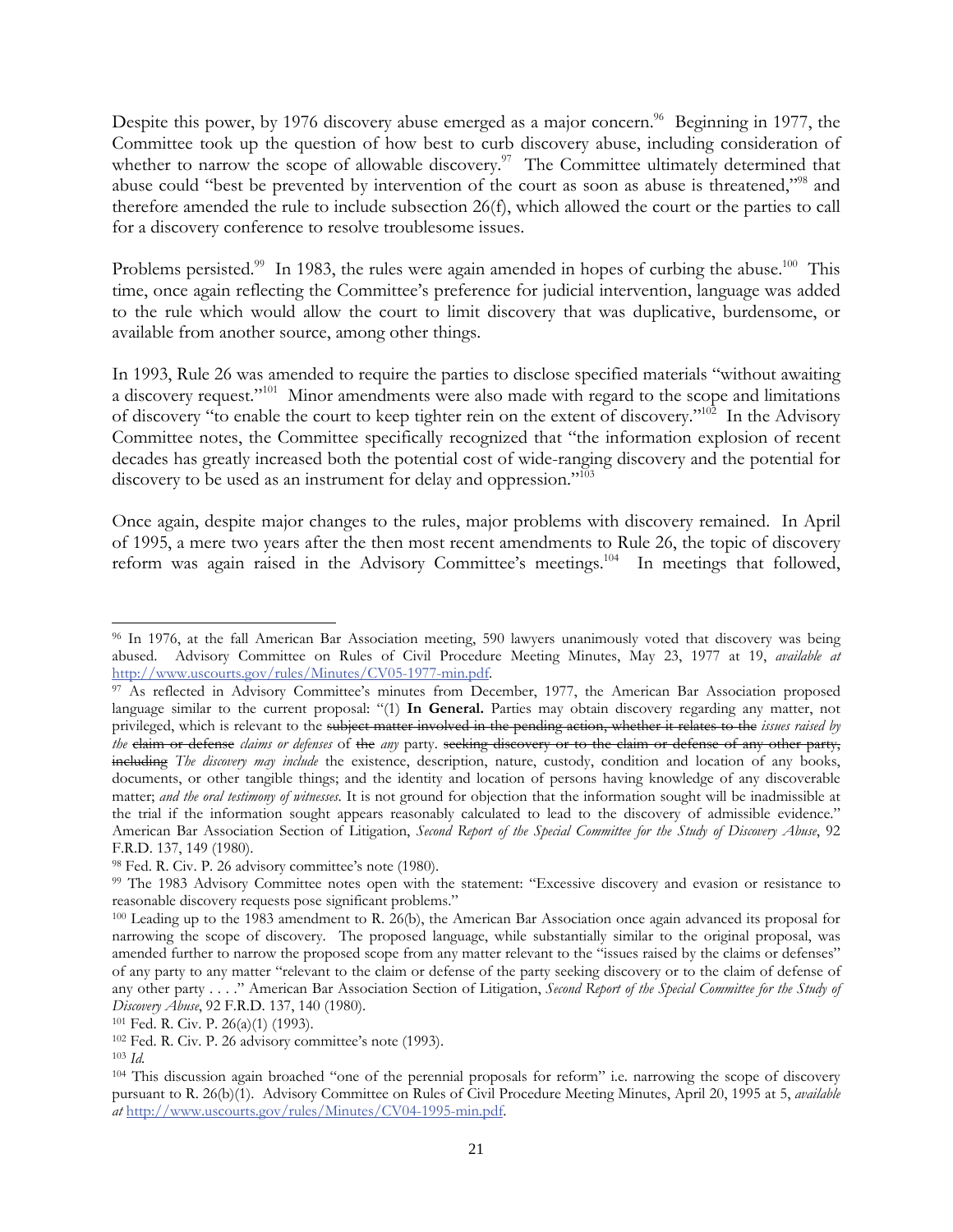discovery reform emerged as a major issue for consideration, <sup>105</sup> including the possibility of finally narrowing the scope of discovery under 26(b)(1). In the course of the Committee's consideration of the issue, expense of discovery in complex cases<sup>106</sup> arose as the primary impetus for continued reform.107 In its consideration of how best to address the issue, the Committee remained focused on the value of judicial intervention.108 Accordingly, a compromise emerged between the proposal of the American College of Trial Lawyers<sup>109</sup> and the Committee's support for judicial intervention. The compromise, which was eventually adopted into the rule, created two tiers of discovery: lawyermanaged and court-managed discovery.

Thus, as rule 26(b)(1) currently reads, lawyer-managed discovery is restricted to matters relevant to any party's claim or defense which may be expanded, through court-managed discovery, to include matter relevant to the subject matter, upon a showing of good cause.<sup>110</sup> The rule did not, however, serve to truly narrow the scope of discovery. Rather, the amendment merely "assigned" a portion of discovery to the courts to manage – an insufficient result, as illustrated by the failure of the amendment to sufficiently remedy the problems of civil discovery.<sup>111</sup> The 2006 amendments,

l 105 "When appointment of the Discovery Committee was announced, it was observed that most studies of the causes of popular dissatisfaction with the administration of civil procedure focus in large part on discovery. Discovery is expensive. Discovery is often conducted in a mean-spirited way. Discovery is used as a strategic tool, not to facilitate resolution of a controversy. Attorney self-regulation too often fails to work, as adversariness gets in the way of more professional behavior. Egos and tactics intrude. Over-use by discovery out of any reasonable proportion to the needs of the case may be more common than more direct abuse. The new disclosure practice is badly fractured as many districts have opted out of the national rule and adopted different local variations." Advisory Committee on Rules of Civil

Procedure Meeting Minutes, Oct. 17-18, 1996, *available at* http://www.uscourts.gov/rules/Minutes/cv10-1796.htm. 106 Advisory Committee on Rules of Civil Procedure Meeting Minutes, March 20-21, 1997, *available at* http://www.uscourts.gov/rules/Minutes/cv3-97.htm ("There is a strong sense that in most cases discovery is not a problem. The problems seem to be associated with 'complex' cases."). 107 *Report of the Advisory Committee on Civil Rules* 3 (May 1999), *available at* http://www.uscourts.gov/rules/Reports/CV05-

<sup>1999.</sup>pdf, states that "discovery abuse" was not a consideration in the Committee's efforts prior to the 2000 amendments and that expense was the driving force of reform. This sentiment is supported by comments in the Advisory Committee's meeting minutes, specifically, the statement from Judge Niemeyer reflected in the minutes from Oct. 1997 in which Niemeyer is credited with stating that the efforts in support of amending the rule would "more likely focus on the framework of discovery than on attempts to control 'abuses.'" Advisory Committee on Rules of Civil Procedure Meeting Minutes, Oct. 6-7, 1997, *available at* http://www.uscourts.gov/rules/Minutes/cv10-97.htm. Despite this disavowal of considerations of abuse, it is worth noting that in the initial discussions of renewed reform efforts, problems of "mean spirited", "strategic" and disproportionate discovery were acknowledged as a continuing source of dissatisfaction "with the administration of civil procedure." Advisory Committee on Rules of Civil Procedure Meeting Minutes, *supra* note 105.

<sup>108</sup> Advisory Committee on Rules of Civil Procedure Meeting Minutes, March 16-17, 1998 at 12-13, *available at* http://www.uscourts.gov/rules/Minutes/CV03-1998-min.pdf ("The single most important discovery change championed by lawyers is greater judicial involvement in the problem cases."; "This model, in short, is not the American College Proposal. It is instead a means of stimulating judicial involvement.").

<sup>&</sup>lt;sup>109</sup> The proposal of the American College of Trial Lawyers was the recommendation that "the committee adopt the discovery scope limitation first advanced by the American Bar Association Litigation Section in 1977." *Id.* at 11. <sup>110</sup> Fed. R. Civ. P. 26(b)(1).

<sup>111</sup> Standing Committee Meeting Minutes, June 1999 at 17, 22 *available at*  http://www.uscourts.gov/rules/Minutes/ST06-1999-min.pdf ("Judge Niemeyer noted that the committee's proposed amendment to Rule 26(b)(1) would not narrow the scope of discovery . . . ."; "Judge Levi stated that the proposed amendment to Rules 26(b)(1) will not change the scope of discovery. He said that it will not keep litigants from obtaining appropriate discovery in any case. Parties will be entitled – on request and without court approval – to a very broad range of information . . . ."); Report of the Advisory Committee on Civil Rules 4 (May 1998), *supra* note 92 ("[W]e have not proposed reducing the breadth of discovery, nor have we intended to undermine the policy of full and fair disclosure in litigation. Where we have narrowed the scope of attorney managed discovery, we have preserved the original scope under court supervision.").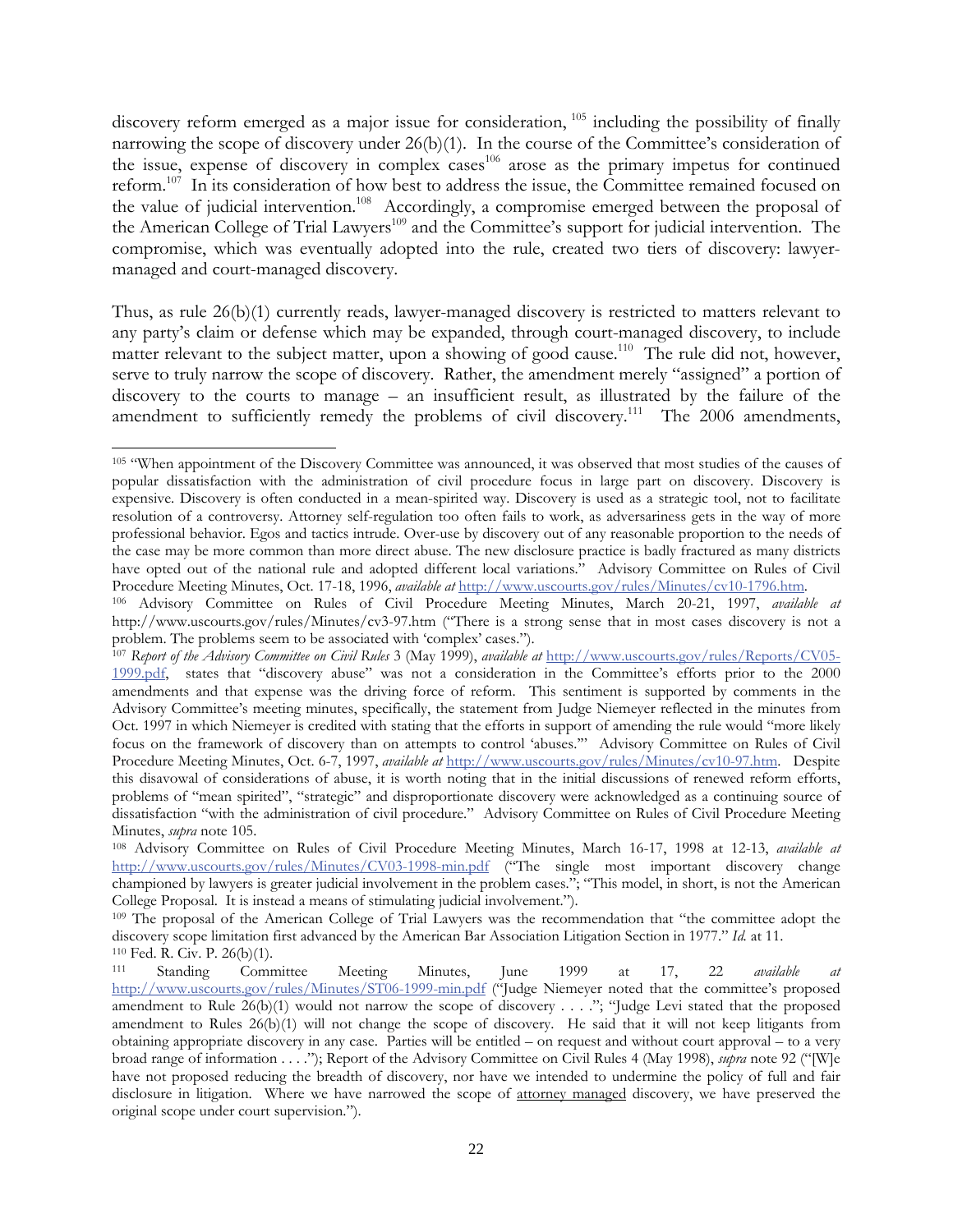focusing on electronically stored information, did not eliminate the driving forces behind the decades-long effort to identify an appropriate and manageable scope of discovery, namely discovery abuse, misuse and unnecessary expense.<sup>112</sup> Rather, because of the explosion of technology leading to the creation and retention of more and more electronic data, discovery has only become more complex. As a one court recently opined, "[w]ith the rapid and sweeping advent of electronic discovery, the litigation landscape has been radically altered in terms of *scope*, mechanism, cost and perplexity."<sup>113</sup>

Self-enforcing rules are the best path to efficient discovery. As evidenced by the extensive history of amendments to Rule 26(b)(1), establishing and enforcing a reasonable scope of discovery has proved a challenge. While the repeated attempts to address the ongoing problem of discovery abuse through judicial intervention were commendable, the practical result of such intervention has not served to eradicate discovery abuse. Rather, the problem has persisted and grown. It is time to change course. Instead of relying on judicial intervention, a method that arguably encourages excessive motions practice by requiring parties to seek out the assistance of the courts, practitioners should be bound by the rules to narrow the scope of discovery without judicial oversight.

## It is against this background that a new Rule  $26(b)(1)^{114}$  is proposed: **Scope in General.** The scope **of discovery is limited to any nonprivileged matter that would support proof of a claim or defense and must comport with the proportionality assessment required by Rule 26(b)(2)(C).**

This proposed rule brings the focus of discovery to where it should be – to the claims and defenses in the action.<sup>115</sup> As noted most recently in the ACTL/IAALS Report:

 $\overline{\phantom{a}}$ <sup>112</sup> *See In re Seroquel Prods. Liab. Litig.,* 244 F.R.D. 650 (M.D. Fla. 2007) ("As businesses increasingly rely on electronic record keeping, the number of potential discoverable documents has skyrocketed and so also has the potential for discovery abuse."); Am. College of Trial Lawyers & Inst. For the Advancement of the Am. Legal Syst., *Final Report* 7 (2009) ("The existing rules structure does not always lead to early identification of the contested issues to be litigated, which often leads to a lack of focus in discovery. As a result, discovery can cost far too much and can become an end in itself. As one respondent noted: 'The discovery rules in particular are impractical in that they promote full discovery as a value above almost everything else.' Electronic discovery, in particular, needs a serious overhaul. It was described by one respondent as a 'morass.' Another respondent stated: 'The new rules are a nightmare. The bigger the case the more the abuse and the bigger the nightmare.'")

<sup>113</sup> *PSEG Power N.Y., Inc. v. Alberici Constructors, Inc.,* 2007 WL 2687670, at \*1 (N.D.N.Y. Sept. 7, 2007) (Emphasis added.); *See also CBT Flint Partners, LLC v. Return Path, Inc.,* 2009 WL 5157961 (N.D. Ga. Dec. 30, 2009) ("The enormous burden and expense of electronic discovery are well known.")

<sup>114</sup> The full text of the current rule, with suggested amendments in **bold** and deleted text struck through reads: **Rule 26(b)(1) Scope in General.** [Unless otherwise limited by court order,] *T*he scope of discovery is **limited to** [as follows: Parties may obtain discovery regarding] any nonprivileged matter that **would support proof of a** *[*is relevant to any party's] claim or **defense or impeachment of a witness***,*[--including the existence, description, nature, custody, condition, and location of any documents or other tangible things and the identity and location of persons who know of any discoverable matter. For good cause, the court may order discovery of any matter relevant to the subject matter involved in the action. Relevant information need not be admissible at the trial if the discovery appears reasonably calculated to lead to the discovery of admissible evidence. All discovery is subject to the limitations imposed] **and must comport with the proportionality assessment required** by Rule 26(b)(2)(C).

<sup>115 &</sup>quot;Discovery in general and document discovery in particular should be limited to documents or information that would enable a party to prove or disprove a claim or defense or enable a party to impeach a witness." Am. College of Trial Lawyers & Inst. For the Advancement of the Am. Legal Syst., *Final Report* 8 (2009). The proposed rule is also in accordance with the scope limitations of the Am. College of Trial Lawyers & Inst. For the Advancement of the Am. Legal Syst., 21st Century Civil Justice System: A roadmap for Reform: Pilot Project Rules 7 (2009):

<sup>10.</sup> Discovery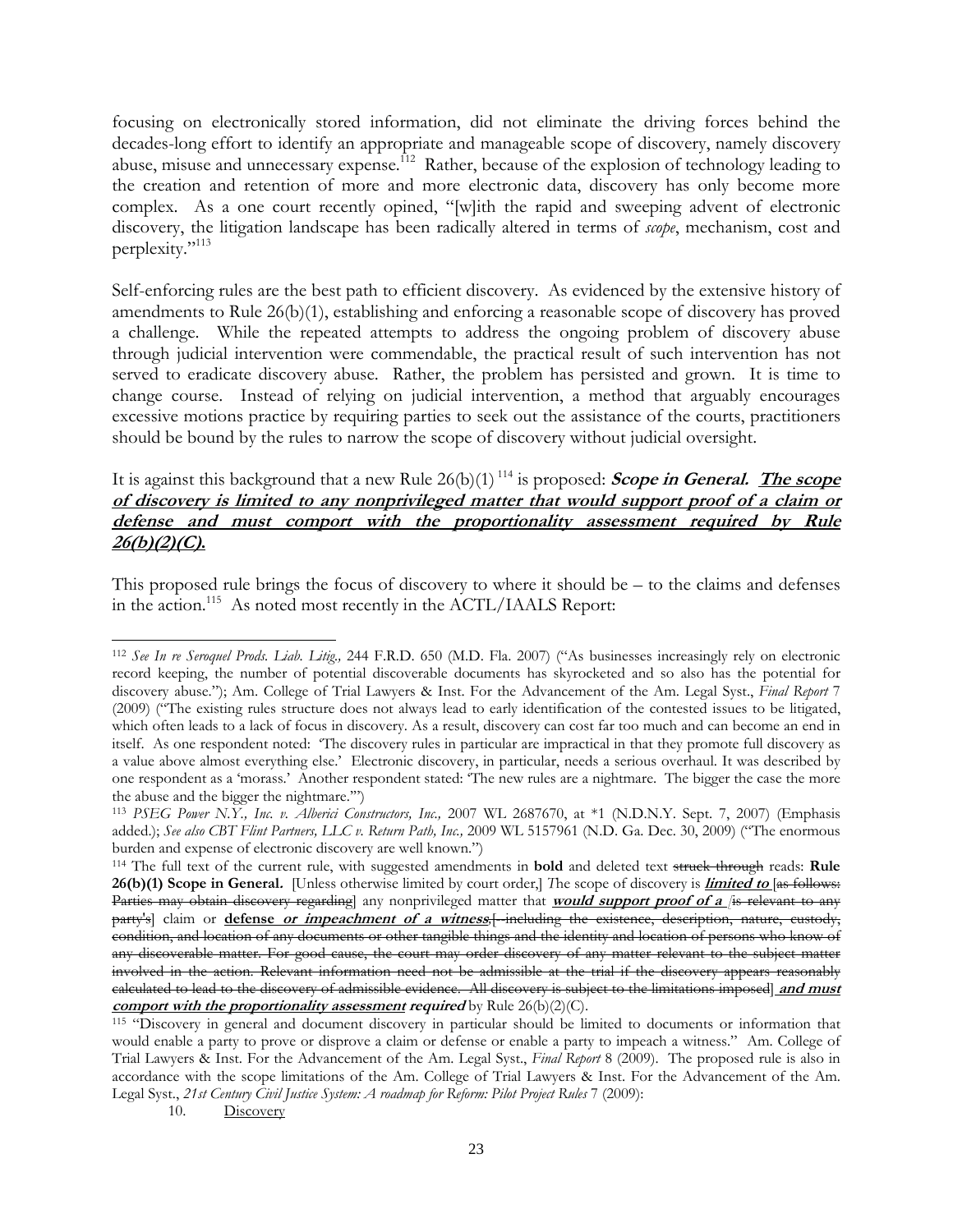The Purpose of Discovery: Discovery should enable a party to procure in admissible form through the most efficient, nonredundant, cost effective method reasonably available, evidence directly relevant to the claims and defenses asserted in the pleadings. Discovery should not be an end in itself; it should be merely a means of facilitating a just efficient and inexpensive resolution of disputes.<sup>116</sup>

The proposed rule also requires the parties to comply with the proportionality requirements as an integral part of the scope of discovery consideration. Judge Lee H. Rosenthal recognized the integral nature of proportionality and its tie to the proper scope of discovery in *Rimkus Consulting Group, Inc. v. Cammarata*, where she reasoned that "[w]hether preservation or discovery conduct is acceptable in a case depends on what is *reasonable,* and that in turn depends on whether what was done--or not done--was *proportional* to that case and consistent with clearly established applicable standards." 117

The proposed Rule 26 also simplifies the current first tier of discovery and eliminates the second tier of discovery under the current rule by removing the language that allows the expansion of discovery for "good cause" because the requirement for a showing of good cause has been ignored:

What has been my experience with the concept of bifurcated discovery under the 2000 amendment? (1) Attorneys do not as a general rule attempt to limit discovery to that which is relevant to a claim or defense; and (2) attorneys do not as a general rule address the existence of good cause, either to argue for broader discovery as Rule  $26(b)(1)$  contemplates or to counter such arguments.<sup>118</sup>

The second tier language has not prevented the explosion of unnecessary discovery it was intended to prevent. Largely ignored, the scope of discovery in practice has been the broader "subject matter involved in the action". The proposed rule narrows the scope of discovery to the claims and defenses asserted in the pleadings.

The proposed rule also eliminates the redundant language addressing the admissibility of discoverable information. Elimination of the sentence addressing admissibility would simplify the rule without changing the relevant standard, namely that discoverable information need only be relevant and not admissible. The standard is implied within the proposed language. That is, prescribing discovery of "*any* non-privileged matter that would support proof of a claim or a defense" necessarily includes inadmissible evidence that otherwise meets the proposed standard. The Advisory Committee Notes are the more appropriate forum for clarification of questions

<sup>10.1.</sup> Discovery must be limited in accordance with the initial pretrial order. No other discovery will be permitted absent further court order based on a showing of good cause and proportionality.

<sup>10.2.</sup> Discovery must be limited to matters that would enable a party to prove or disprove a claim or defense or to impeach a witness and must comport with the factors of proportionality in PPR 1.2, including the importance of the proposed discovery in resolving the issues, total costs and burdens of discovery compared to the amount in controversy, and total costs and burdens of discovery compared to the resources of each party.

<sup>116</sup> Am. College of Trial Lawyers & Inst. For the Advancement of the Am. Legal Syst., *Final Report* 7 (2009). <sup>117</sup> *Rimkus Consulting Group, Inc. v. Cammarata,* 2010 WL 645253, \*6 (S.D. Tex. Feb. 19, 2010).

<sup>118</sup> Hon. Ronald J. Hedges, *A View from the Bench and the Trenches*: *A Critical Appraisal of Some Proposed Amendments to the Federal Rules of Civil Procedure,* 227 F.R.D. 123, 126 (May 2005).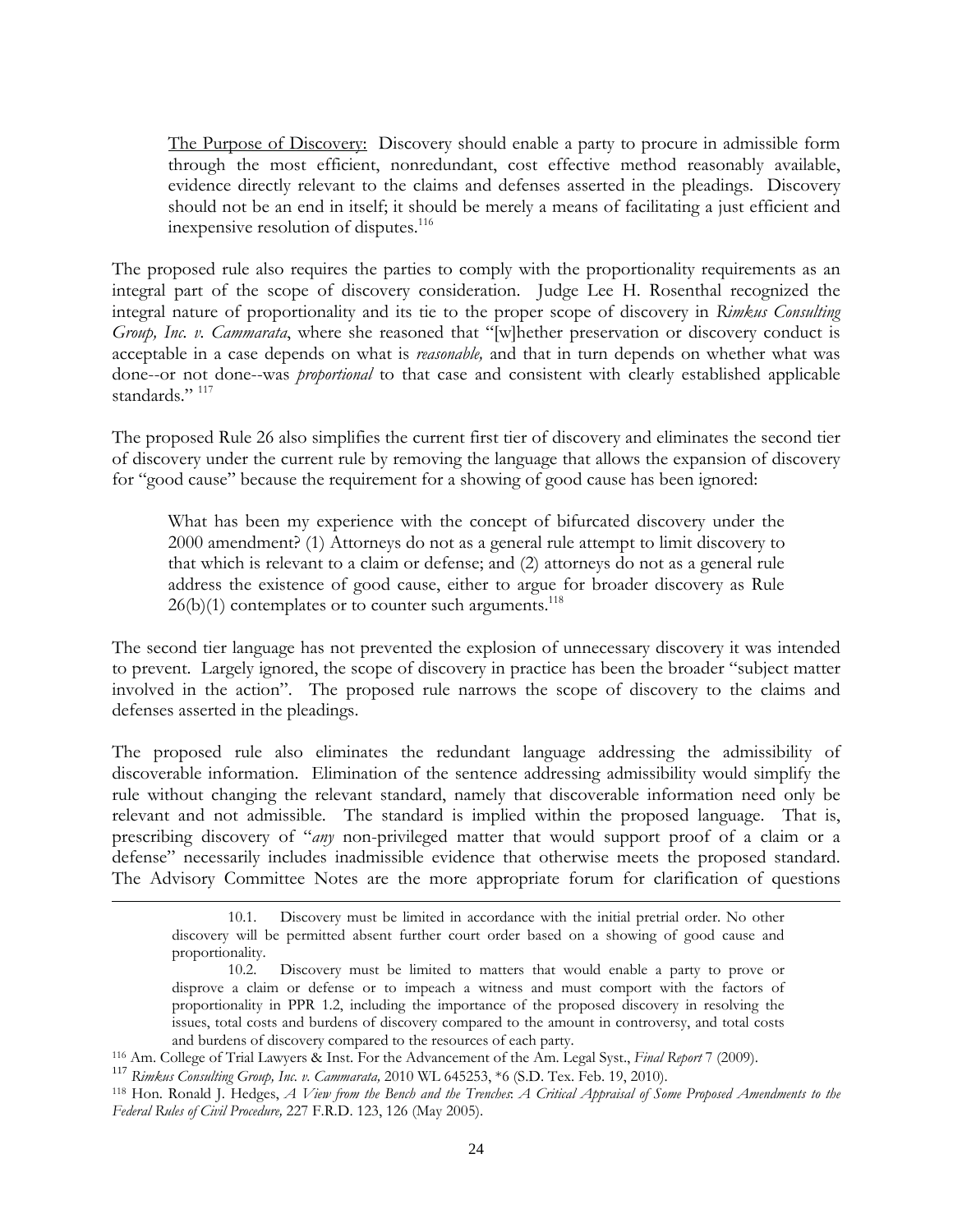related to the newly proposed scope of discovery, including questions regarding admissibility.<sup>119</sup>

Finally, while we submit no specific proposal for the content of the relevant Note, we encourage the Committee to provide necessary instruction regarding the narrowing of the scope of discovery. For example, evidence supporting the impeachment of a witness would fall within the discoverable scope of "*any* nonprivileged matter that would support a proof of a claim or defense." That instruction provides valuable assistance to practitioners faced with questions about the propriety of their requests or disclosures and serves to reduce the need for judicial intervention, and parties' discovery expense.

## **3. E-Discovery Limitations: Fed. R. Civ. P. 26(b)(2)(B)**

We also propose a modification of Rule 26(b)(2)(B) to identify specific categories of electronically stored information that should not be discoverable:

- **(B)** *Specific Limitations on Electronically Stored Information.* 
	- *(i)* A party need not provide discovery **of the following categories** of electronically stored information from sources*,* **absent a showing by the receiving party of substantial need and good cause, subject to the proportionality assessment pursuant to Rule 26(b)(2)(C):**
		- **(a) deleted, slack, fragmented, or other data only accessible by forensics;**
		- **(b) random access memory (RAM), temp files, or other ephemeral data that are difficult to preserve without disabling the operating system;**
		- **(c) on-line access data such as temporary internet files, history, cache, cookies, and the like;**
		- **(d) data in metadata fields that are frequently updated automatically, such as last-opened dates;**
		- **(e) information whose retrieval cannot be accomplished without substantial additional programming, or without transforming it into another form before search and retrieval can be achieved;**
		- **(f) backup data that are substantially duplicative of data that are more accessible elsewhere;**
		- **(g) physically damaged media;**

l

- **(h) legacy data remaining from obsolete systems that is unintelligible on successor systems; or**
- **(i) any other data that are not available to the producing party in the ordinary course of business and** that the party identifies as not reasonably accessible because of undue burden or cost **and that** on motion to compel discovery or for a protective order, if any, the

<sup>119</sup> *Horenkamp v. Van Winkle and Co.,* 402 F.3d 1129 (11th Cir. 2005) (Although not binding, the interpretations in the Advisory Committee Notes "are nearly universally accorded great weight in interpreting federal rules").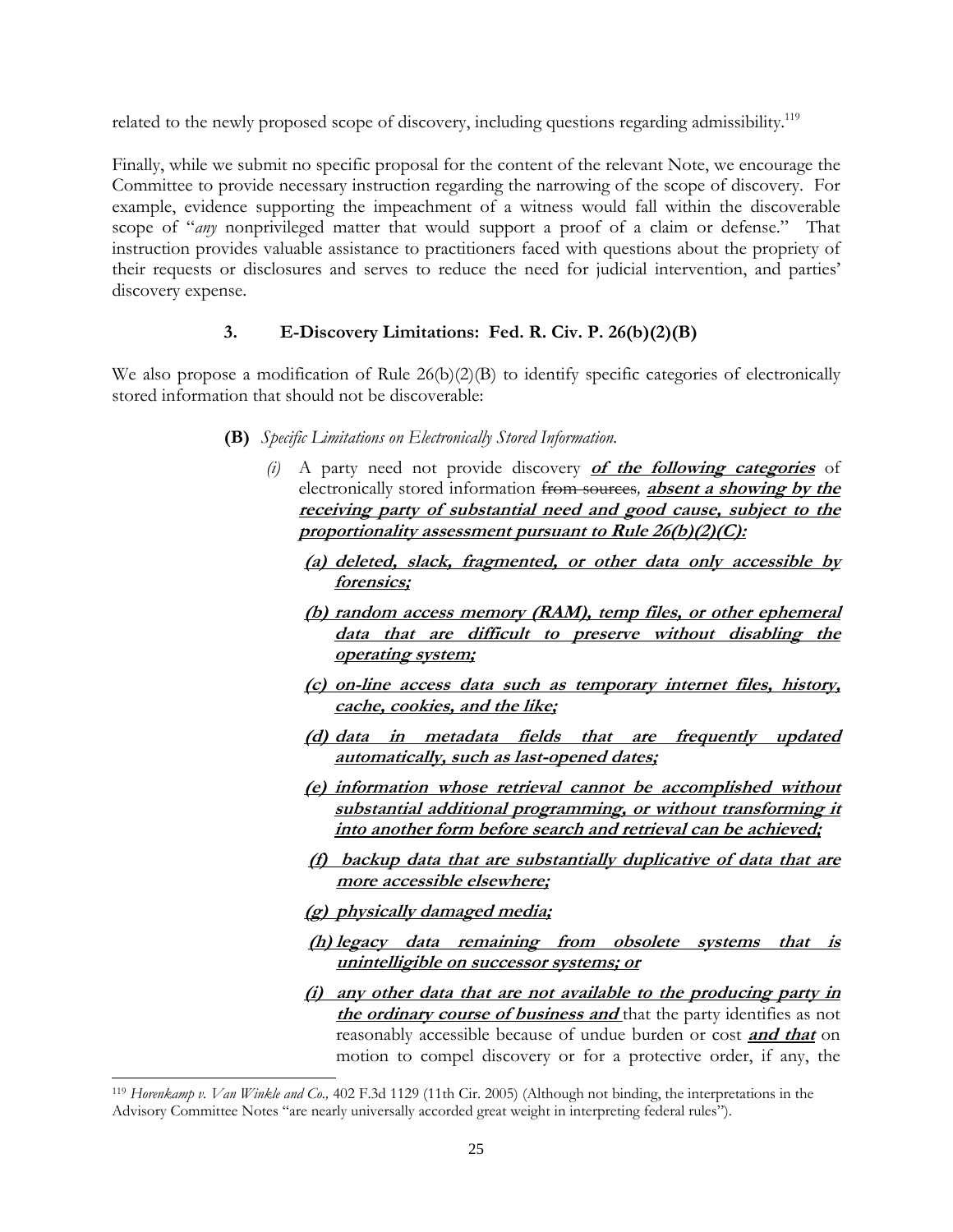party from whom discovery of such information is sought shows is not reasonably accessible because of undue burden or cost.

Since adoption of the e-discovery amendments, experience dictates that the above modifications are necessary to reduce the expanding costs and burdens of e-discovery.

### **a. The Status Quo**

In 2006, "[t]he amendment to Rule 26(b)(2) [was] designed to address issues raised by difficulties in locating, retrieving and providing discovery of some electronically stored information."<sup>120</sup> Unfortunately, Rule 26(b)(2)(B) does not serve its intended purpose:

Although the Advisory Committee on Civil Rules attempted to deal with the issues in new Rule 26(b)(2), many of our respondents thought that the Rule was inadequate. The Rule, in conjunction with the potential for sanctions under rule 37(e), exposes litigants to a series of legal tests that are not self-explanatory and are difficult to execute in the world of modern information technology. The interplay among "undue cost and burden," "reasonably accessible," "routine good faith operation," and "good cause," all of which concepts are found in that rule, presents traps for even the most well intentioned litigant.<sup>121</sup>

Even commentators who claim the rule is serving a useful purpose recognize that it has not really affected court rulings.

Fairly read, the results of the decisions applying Rule  $26(b)(2)(B)$  are not much different from those which one would have expected under pre-Amendment case law. Although 'good cause' is often dutifully (and mechanically) referenced, the courts are, in fact, focused primarily on Rule  $26(b)(2)(C)(iii)$ , since it ultimately determines whether electronically stored information is discoverable, regardless of the accessibility of the source.<sup>122</sup>

The above quotes capture the essence of the problem. The language and the concepts of the rule, such as "reasonably accessible," are vague, and the "good cause" requirement, key to the court's decision making under the rule, is another application of the proportionality rule.

The problem lies in the rule's structure. The rule was drafted to recognize, and incrementally improve on, existing practice regarding inaccessible Electronically Stored Information ("ESI"):

The proposed amendment is modest. The public comments and testimony confirmed that parties conducting discovery, particularly when it involves large volumes of information, first look in the places that are likely to produce responsive information. Parties sophisticated in electronic discovery first look in the reasonably accessible places that are likely to produce responsive information. On that level,

l

 $120$  Fed. R. Civ. P. 26(b)(2) advisory committee's note (2006).

<sup>&</sup>lt;sup>121</sup> Am. College of Trial Lawyers & Inst. For the Advancement of the Am. Legal Syst., Final Report 14 (2009).<br><sup>122</sup> Thomas Y. Allman, *The "Two-Tiered" Approach to E-Discovery: Has Rule 26(b)(2)(B) Fulfilled Its Promise?,* Tech. 7, 63 (2008).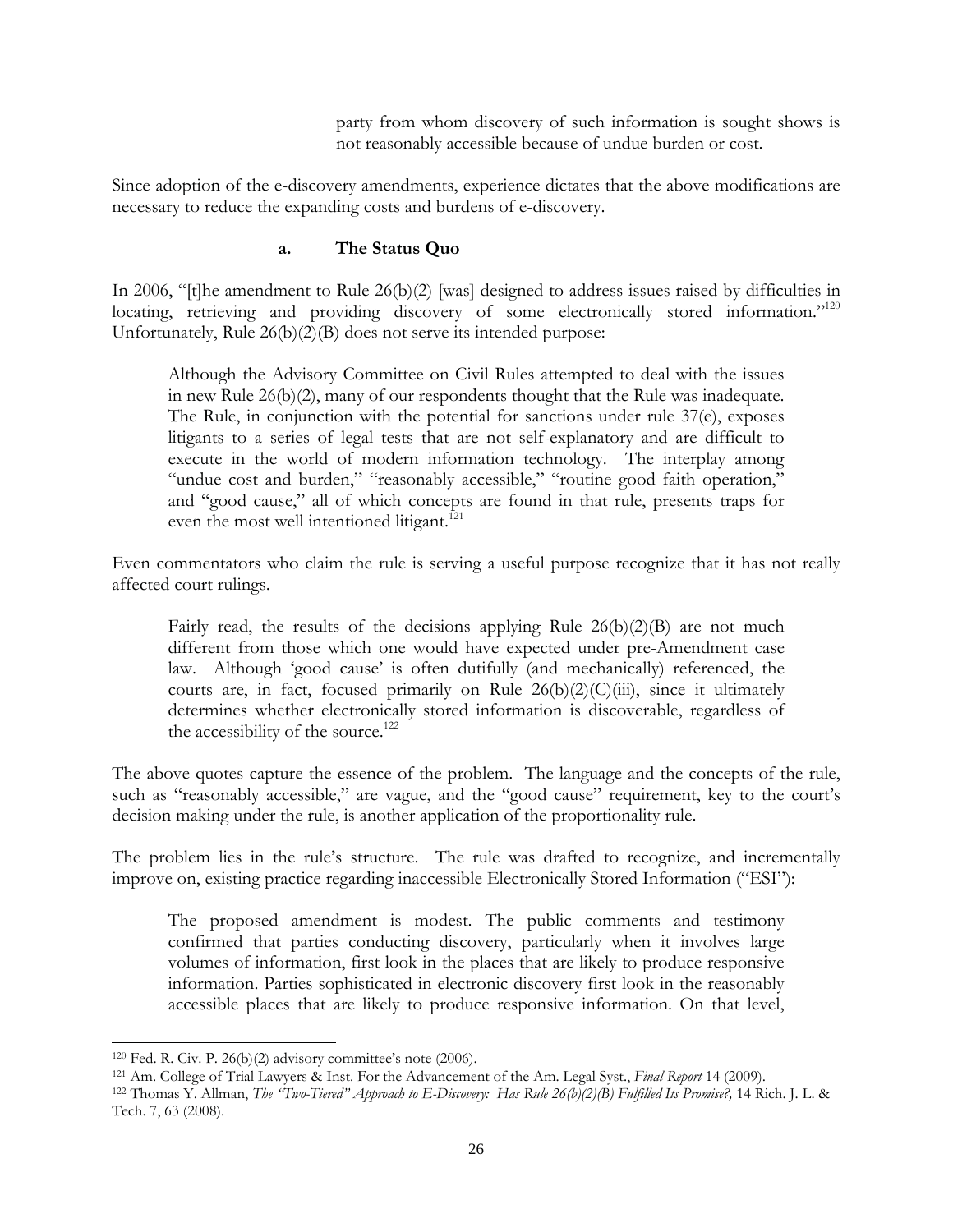stating in the rule that initial production of information that is not reasonably accessible is not required simply recognizes reality. Under proposed Rule 26(b)(2), this existing practice would continue; parties would search sources that are reasonably accessible and likely to contain responsive, relevant information, with no need for a court order. But in an improvement over the present practice, in which parties simply do not produce inaccessible electronically stored information, the amendment requires the responding party to identify the sources of information that were not searched, clarifying and focusing the issue for the requesting party. In many cases, discovery obtained from accessible sources will be sufficient to meet the needs of the case. If information from such sources does not satisfy the requesting party, the proposed rule allows that party to obtain additional discovery from sources identified as not reasonably accessible, subject to judicial supervision.<sup>123</sup>

Indeed, the problem may be that the amendment was too modest and too much of a compromise. It incorporated too much of the existing practice to really make a difference in reducing the costs and burdens of e-discovery. "[T]he development of electronic storage has introduced important new problems and substantially intensified many preexisting ones. As a result, though discovery's DNA may not have changed, the problems discovery creates have increased, and the stakes have risen substantially. To continue to employ pre-computer age discovery standards in the age of electronically stored data, then, would be the technological equivalent of driving a horse and buggy down Interstate 94."124

First, "[t]he amendment builds on the two-tier structure of scope of discovery defined in Rule  $26(b)(1)$  and applies this structure to discovery of electronically stored information."<sup>125</sup> But that system for scope of discovery is largely ignored by parties and judges,<sup>126</sup> and the two tier system for inaccessible data suffers the same fate. It is unrealistic to expect parties and judges to be able to utilize a two tier system that is grafted onto another, unutilized, two tier system.<sup>127</sup>

Second, like the 26(b)(1) system, the rule relies on an undefined "good cause" standard.

When reviewing the 2000 amendments to the discovery rules, Judge Scheindlin stated that "[t]he 'good cause' requirement will lead to ten or twenty years of satellite litigation, while its meaning is worked out; the good cause requirement was abandoned from Rule 34 in 1970, and should not now be resurrected." Judge Scheindlin's dire forecast was wrong. Instead of leading to years of litigation over its meaning, the resurrection of the good cause standard had no impact at all; it has simply been ignored. The unwise resurrection of the good cause standard in 2000

<sup>123</sup> *Report of the Advisory Committee on Civil Rules* 44 (May 27, 2005), *available at* http://www.uscourts.gov/rules/Reports/CV5-2005.pdf. 124 Redish, *supra* note 33, at 627.

<sup>125</sup> *Report of the Advisory Committee on Civil Rules* 43 (May 2005), *available at* http://www.uscourts.gov/rules/Reports/CV5- 2005.pdf. 126 Hedges, *supra* note 118; Henry S. Noyes, *Good Cause Is Bad Medicine for the New E-Discovery Rules*, 21 Harv. J. L. &Tech.

<sup>49, 61 (2007) (&</sup>quot;Today, with the benefit of a few years experience with the application of the two-tier system of Rule  $26(b)(1)$ , it is clear that  $\dots$  despite the 2000 amendments, the Rule has been ignored.").

<sup>127</sup> Hedges, *supra* note 118, at 128 ("And yet, the proposed amendment [26(b)(2)(B)] would engraft an accessible/inaccessible test on top of the existing discovery management tools of Rules  $26(b)(1)$  and  $(b)(2)$ , which are underutilized now.")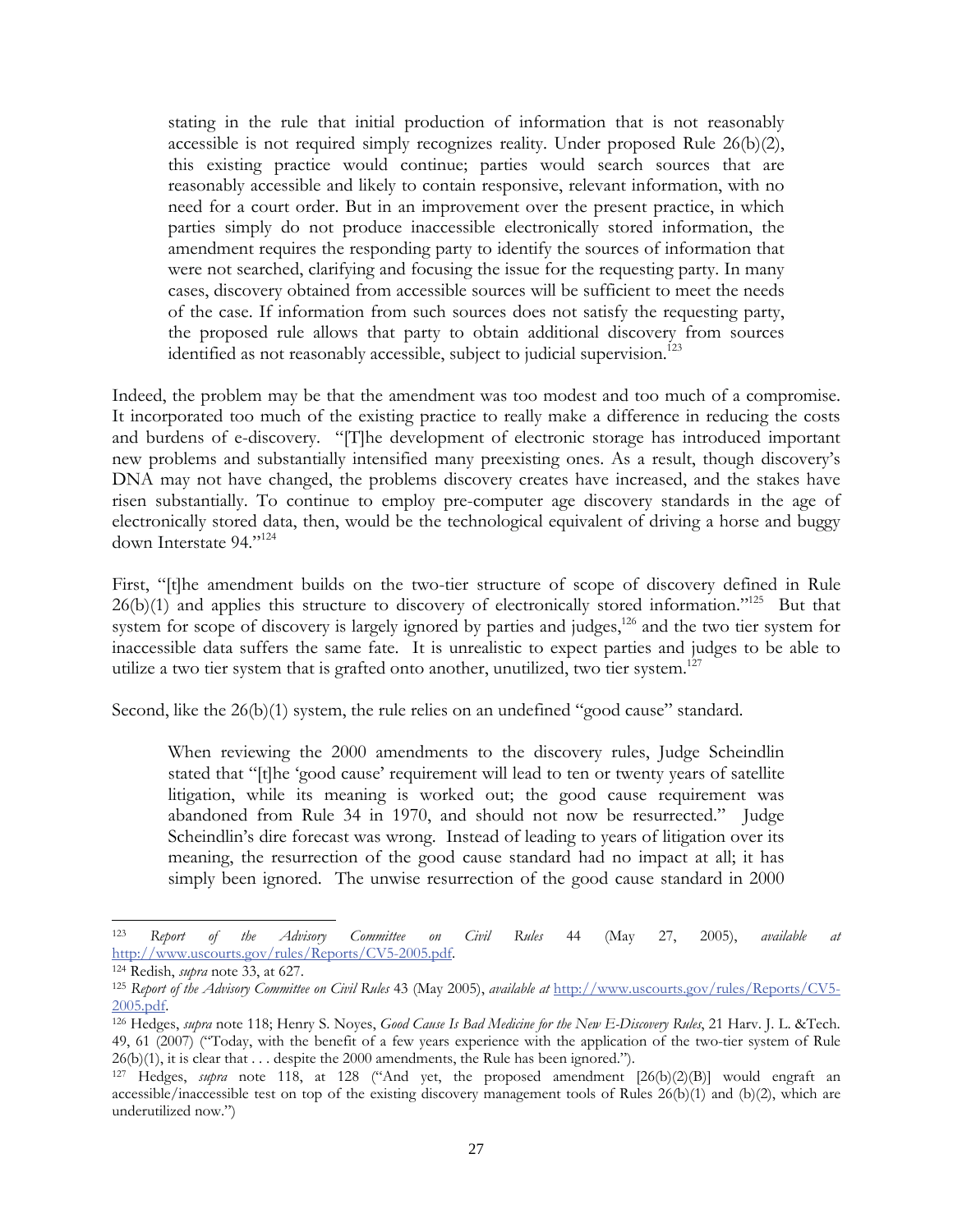has been followed by the 2006 third coming of the good cause standard in the ediscovery amendments.<sup>128</sup>

In addition to being undefined, the good cause standard is explicitly linked to the pre-existing standard of proportionality in 26(b)(2)(C). This linkage makes the "good cause" requirement under the rule confusing, duplicative, difficult to apply consistently, and irrelevant.<sup>129</sup>

Our proposal seeks to correct several aspects of the rule that are causing it to be ignored, misunderstood or misapplied by the parties and the courts.

### **b. Specific Proposed Changes.**

The first proposed change to Rule  $26(b)(2)(B)$  specifically lists categories of ESI that a party need not provide in discovery absent a showing of substantial need and good cause. By identifying specific categories, the proposal seeks to clarify what is "not reasonably accessible," to reduce the amount of motions practice required to afford parties the protection of the rule, and to increase predictability for all parties regarding what is and is not discoverable.<sup>130</sup> Despite these changes, the proposal maintains the court's discretion to apply an exception to the presumed non-discoverability upon a showing of "good cause" or "substantial need."

When it approved the 2006 e-Discovery amendments, the Advisory Committee decided to omit specific examples of inaccessible data in the rule stating that "[i]t is not possible to define in a rule the different types of technological features that may affect the burdens and costs of accessing electronically stored information."<sup>131</sup> But there is sufficient information to identify those types and sources of ESI that are burdensome and expensive to locate, retrieve and provide. One can also identify sources that are least likely to contain non-duplicative readable and relevant information. The list in the proposed rule is derived almost entirely from the principles identified in the Seventh Circuit's Electronic Discovery Pilot Program, which states "[t]he following categories of ESI generally are not discoverable in most cases."132 The list is also consistent with examples of

<sup>128</sup> Noyes, *supra* note 126, at 76-77.

<sup>129</sup> In its May 2005 report, the Advisory Committee stated, "[m]any comments suggested that the 'good cause' standard seemed to contemplate the limitations identified by [the proportionality test of Rule 26(b)(2)(C)]. The revised text clarifies the 'good cause' showing by expressly referring to consideration of these limitations." The amended rule now states that, once the producing party establishes that its ESI is not reasonably accessible, "the court may nonetheless order discovery from such sources if the requesting party shows good cause, considering the limitations of Rule 26(b)(2)(C). The court may specify conditions for the discovery."

The Committee report might indicate that the 2006 amendments to Rule 26(b)(2) provide no new protection against the costs and burdens of e-discovery. Rule 26(b)(2)(C) already provides that all materials subject to discovery – traditional paper documents, ESI that is reasonably accessible, and ESI that is not reasonably accessible – shall be limited if the request does not satisfy the proportionality test. In fact, the 2000 amendment to Rule 26(b)(1), which defines the scope of permissible discovery, states that "[a]ll discovery is subject to the limitations imposed by [Rule 26(b)(2)(C)]." Finally, the Advisory Committee's Note emphasizes that "[t]he limitations of Rule 26(b)(2)(C) continue to apply to all discovery of electronically stored information, including that stored on reasonably accessible electronic sources." *Id*. at 7

<sup>&</sup>lt;sup>130</sup> Noyes, *supra* note 126, at 79 ("Increased judicial discretion, coupled with the absence of meaningful boundaries on that discretion, leads to unpredictability. Parties will file more motions because they cannot anticipate the outcome of discovery disputes with any degree of confidence or certainty. Such uncertainty over discovery rules may discourage early settlement because plaintiffs will choose to test the limits of courts' tolerance for discovery.").

<sup>131</sup> Fed. R. Civ. P. 26 advisory committee's note (2006); *See* Standing Committee Meeting Minutes, June 2005 at 26, *available at* http://www.uscourts.gov/rules/Minutes/ST06-2005-min.pdf.

<sup>132</sup> Seventh Circuit Electronic Discovery Committee, *Seventh Circuit Electronic Discovery Pilot Program: Statement of Purpose and Preparation of Principles* 14 (2009) (Pilot Program).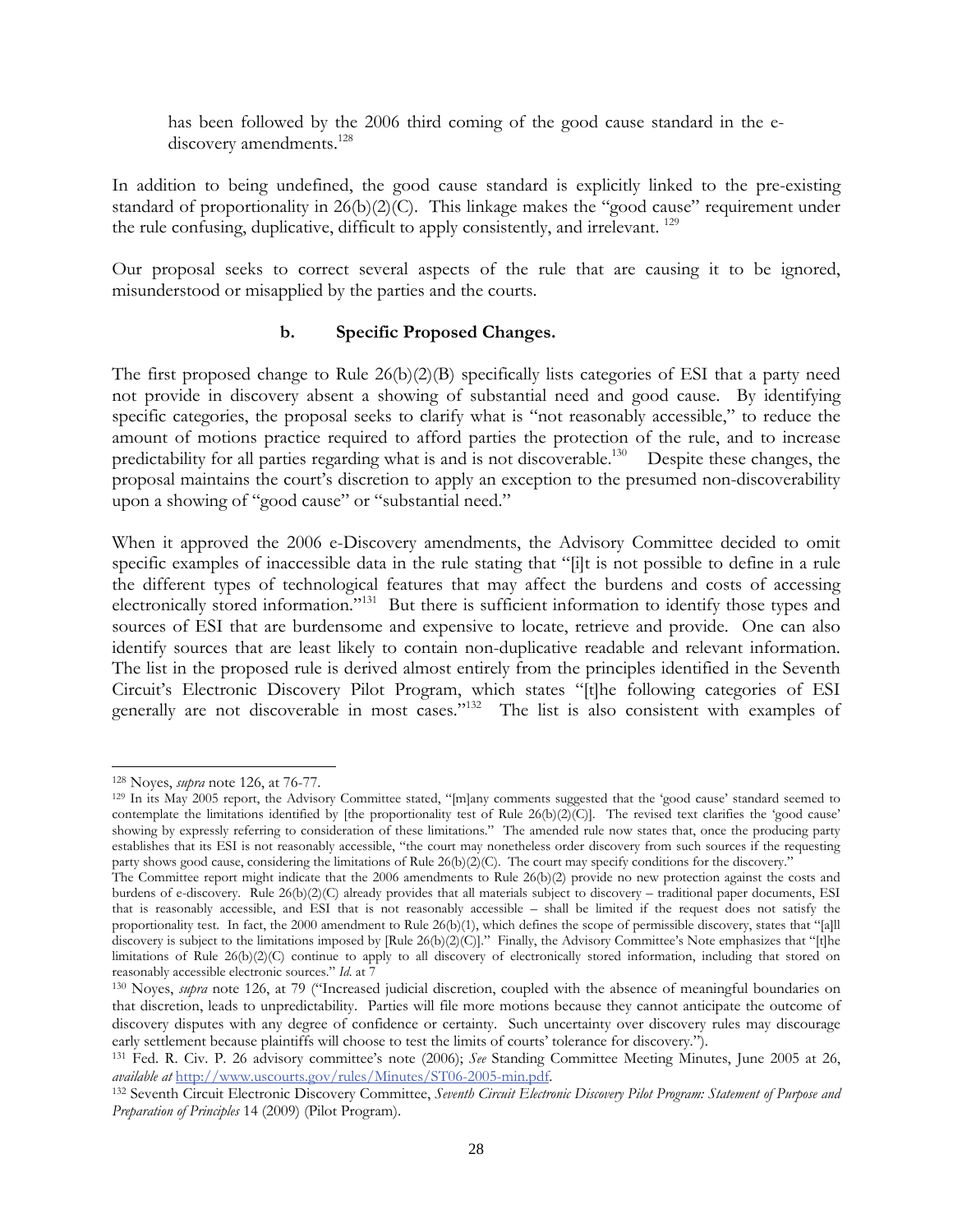categories of ESI that are "not reasonably accessible" identified by the Sedona Conference.<sup>133</sup> Although the list relates to scope of preservation, it applies to production as well.

Additionally, the listing of sources that are less likely to contain non-duplicative, readable, relevant information is more consistent with one of the stated intentions of the Advisory Committee in formulating the rule than simply tying "accessibility" to "burden or cost:"

A member stated that the real problem is not the cost of providing discovery. The current rules, he said, already address that matter. What the amendment adds is an explicit recognition that the additional costs of searching sources that are not readily accessible may be unnecessary because the information to be retrieved will not make much difference. Thus, the amendment allows the relevance of information to be determined as a case proceeds.<sup>134</sup>

A second proposed change is to add "substantial need" to the standard for ordering production of one of the presumptively undiscoverable categories proposed above. As discussed above, the "good cause" standard is vague and frequently ignored. The addition of "substantial need" would clarify the burden on the requesting party by adding a standard that is better defined elsewhere in the civil rules. Specifically, a showing of "substantial need" is necessary pursuant to Fed. R. Civ. P.  $26(b)(3)(A)(ii)$  to compel the production of information otherwise protected by the work-product doctrine.

A third proposed change is the separation of the proportionality assessment from the "good cause" standard and clarification that it is an additional determination by the court, rather than a grafting of

- Information on databases whose retrieval cannot be quickly accomplished because the database software is not capable of extracting the information sought without substantial additional programming;
- Information stored on media that must be transformed into another form before search and retrieval can be achieved;
- Deleted information whose fragments remain only accessible by forensics; and
- Legacy data remaining from obsolete systems that is unintelligible on successor systems.);

<sup>133</sup> *Sedona Conference Commentary on Preservation, Management, and Identification of Sources of Information that are Not Reasonably Accessible*, 10 Sedona Conf. J. 281, 288 (2009). (Stating, for example:

The Federal Rules do not define "not reasonably accessible" other than to caution that it turns on the presence or absence of "undue burden or cost." Under the emerging case law at the time of the 2006 Amendments, there was a reasonable consensus, as outlined in the introductory remarks in the 2005 Advisory Committee Report, that the following data types were often deemed not to be reasonably accessible without undue burden or cost:

*See also* Am. College of Trial Lawyers & Inst. For the Advancement of the Am. Legal Syst., *Final Report* 15 (2009) ("Absent a showing of need and relevance, a party should not be required to restore deleted or residual electronicallystored information, including backup tapes."); Sarah Phillips, *Discoverability of Electronic Data Under the Proposed Amendments to the Federal Rules of Civil Procedure: How Effective Are Proposed Protections For "Not Reasonably Accessible" Data?,* 83 N.C. L. Rev. 984 (2005) (proposing specific categories of ESI be listed for different treatment under the rule, "the Committee could adopt a new definition of electronic data that is 'not reasonably accessible.' Instead of treating backup data, legacy data, and deleted data the same, the Rule could further distinguish among them. Under this formulation, there would be three categories of electronic data: accessible data, which would be discoverable subject only to the limitations of Rule  $26(b)(2)(i)$ , (ii), and (iii); backup and legacy data, which would be discoverable only upon a showing of good cause (with the good-cause analysis being stricter than that of Rule  $26(b)(2)(i)$ , (ii), and (iii)); and deleted data, which is never discoverable unless the requesting party can show that the responding party intentionally deleted files to avoid discovery.")

<sup>134</sup> Standing Committee Meeting Minutes *supra* note 131.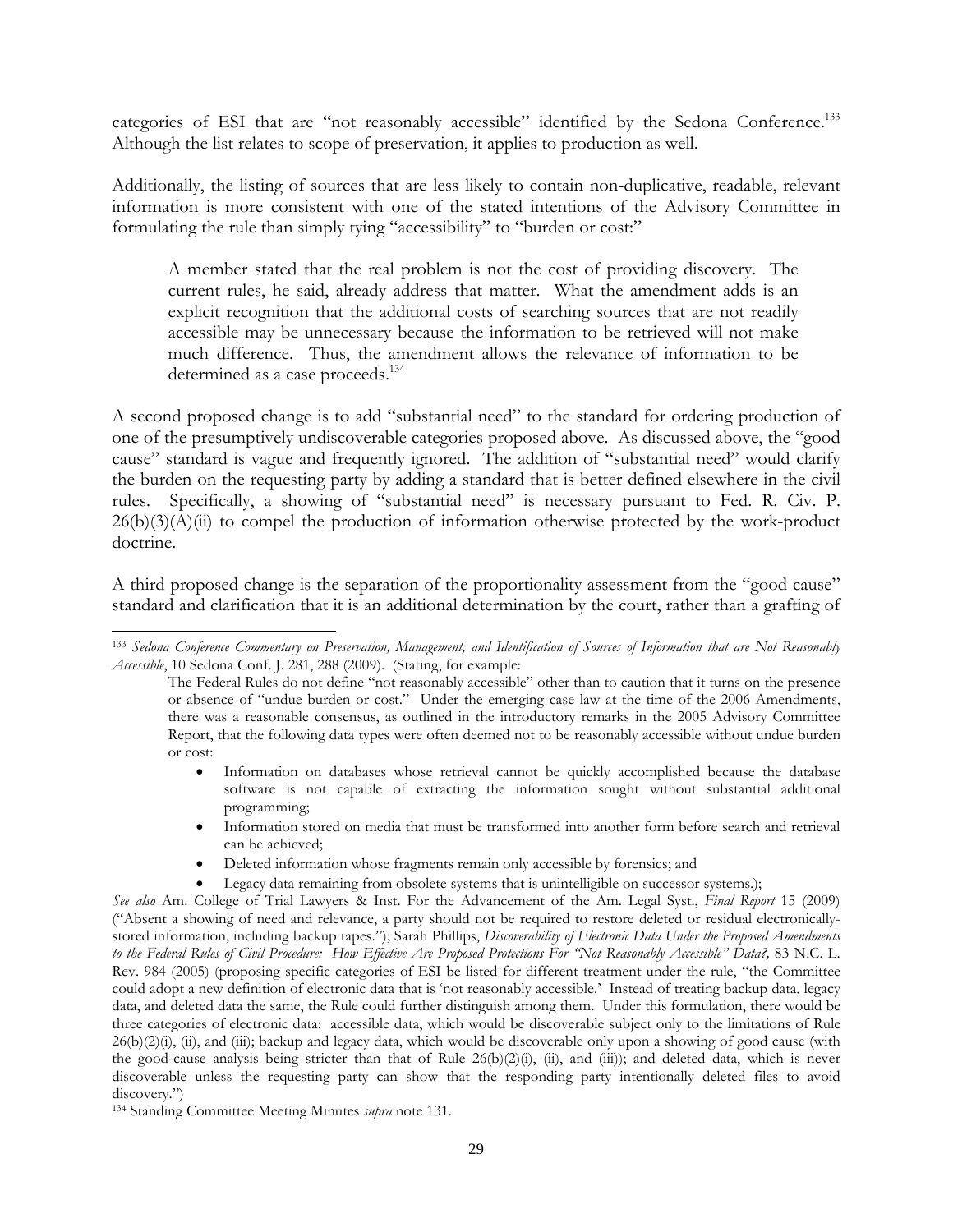the proportionality assessment onto the "good cause" standard. As discussed above, the circular explanation of "good cause" through reference to the proportionality rule is confusing and redundant.

## **4. The Importance of Proportionality: Fed. R. Civ. P. 26(b)(2)(C).**

Fed. R. Civ. P. 26(b)(2)(C) provides that a court *must* limit the frequency or extent of discovery otherwise allowed . . . if it determines that "(i) the discovery sought is unreasonably cumulative or duplicative, or can be obtained from some other source that is more convenient, less burdensome, or less expensive; (ii) the party seeking discovery has had ample opportunity to obtain the information by discovery in the action; or (iii) the burden or expense of the proposed discovery outweighs its likely benefit . . . ."

This is the so-called "proportionality rule." Unfortunately, this rule has been honored more in the breach than in the observance. Many attorneys believe that zealous advocacy requires extensive discovery. The American College of Trial Lawyers Task Force on Discovery notes that this view is a symptom of the problems caused by the current discovery rules and that this view is crippling the justice system.

Not only is proportionality specifically codified in the Federal Rules of Civil Procedure, but the principle has garnered "industry support" as a method for controlling electronic discovery. Application of the principle of proportionality as stated in Rule 26(b)(2)(C) was also identified as one of the Sedona Conference's Principles for Electronic Document Production.135

The value of the application of the proportionality rule has been recognized by the courts. In *Mayflower v. Mancia*<sup>136</sup>, Magistrate Judge Paul Grimm, a respected authority on electronic discovery, extolled the virtues of the proportionality rule. Judge Grimm noted the relationship between 26(g)(1) and proportionality, namely, that signing a discovery request or disclosure pursuant to  $26(g)(1)$  indicates compliance with the "spirit and purposes" of the discovery rules.<sup>137</sup> Of course, proportionality does not mean that big cases justify big discovery. Proportionality requires that discovery not be unreasonably cumulative or duplicative, not be otherwise available, and that its burdens are outweighed by its likely benefits.

The changes we propose to Rule  $26(b)(2)(C)$  align with the proposed changes to the scope of discovery:

 **(C)** *When Required.* On motion or on its own, the court must limit the frequency or extent of discovery otherwise allowed by these rules or by local rule if it determines that:

- **(i)** the discovery sought is [unreasonably] cumulative or duplicative, or can be obtained from some other source that is more convenient, less burdensome, or less expensive;
- **(ii)** the party seeking discovery has had ample opportunity to obtain the information by discovery in the action; or

<sup>136</sup> *Mayflower v. Mancia,* 253 F.R.D. 354 (D. Md. 2008).

<sup>&</sup>lt;sup>137</sup> *Id.* at \*4. (Emphasis added.).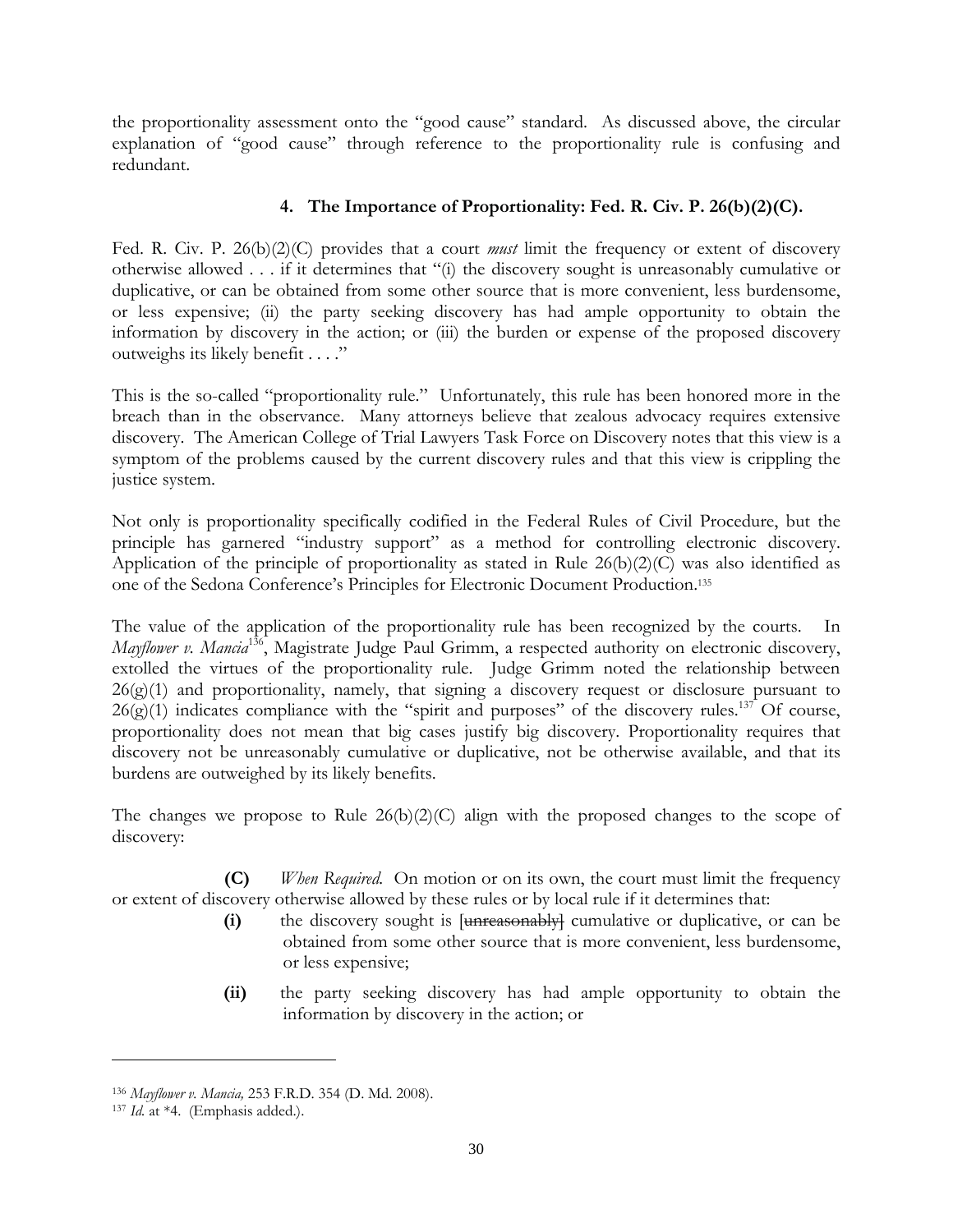**(iii)** the burden or expense of the proposed discovery outweighs its likely benefit **or is not proportional to the claims and defenses at issue** considering the needs of the case, the amount in controversy, the parties' resources, **the complexity** and importance of the issues at stake in the action, and the importance of the discovery in resolving the issues.

We propose first that Rule  $26(b)(2)(C)(i)$  be amended to remove the word "unreasonably" as a modifier of "cumulative or duplicative"discovery. This change makes clear to both litigants and the court that there are limitations on discovery and that a court's discretion must be exercised within the boundaries of those limitations.

Next, for purposes of clarity and uniformity, Rule  $26(b)(2)(C)(iii)$  should be amended to explicitly invoke the principle of proportionality and to track the new language of Rule 26(b)(1) regarding the scope of discovery. Subsection (iii) was added in 1983 to "address the problem of discovery that is disproportionate to the individual lawsuit"<sup>138</sup> and is widely known as the "rule of proportionality." Proportionality gained favor amongst practitioners following the 2006 amendments, and is recognized as a necessary foundation of discovery reform. Despite the widespread support for the principle, the current rules addressing discovery fail to explicitly mention it. So we propose an amendment of  $26(b)(2)(C)(iii)$  that explicitly invokes the principle of proportionality. For purposes of uniformity and to reiterate the new and narrowed scope of discovery, we propose an amendment of  $26(b)(2)(iii)$  that incorporates the new scope of discovery language.

## **5. Placing Limits on the Frequency and Extent of Discovery: Fed. R. Civ. P. 34**

The Federal Rules, Local Rules and Court Orders have long placed limits on several of the discovery tools available to parties: Rule 30 (depositions), 33 (interrogatories) and 36 (requests for admissions). Even though Rule 34, governing requests for the production of documents, often leads to unwieldy discovery, it is conspicuously missing from that list. Therefore, we propose revisions to Rule 26(b)(2) and Rule 34 to place specific limitations on the parties' ability to obtain discovery:

## **Rule 26(b)(2). Limitations on Frequency and Extent.**

**(A)** When Permitted*.* By order, the court may alter the limits in these rules on the number of depositions and interrogatories or on the length of depositions under Rule 30. By order or local rule, the court may also limit the number of requests under Rule 36*,* **or the temporal scope of the requests, or number of custodial sources required to be searched for requests under Rule 34.** 

**Rule 34. Producing Documents, Electronically Stored Information, and Tangible Things or Entering onto Land, for Inspection and Other Purposes** 

**\* \* \***

(b) Procedure.

 $\overline{\phantom{a}}$ 138 Fed. R. Civ. P. 26 advisory committee's note (1983).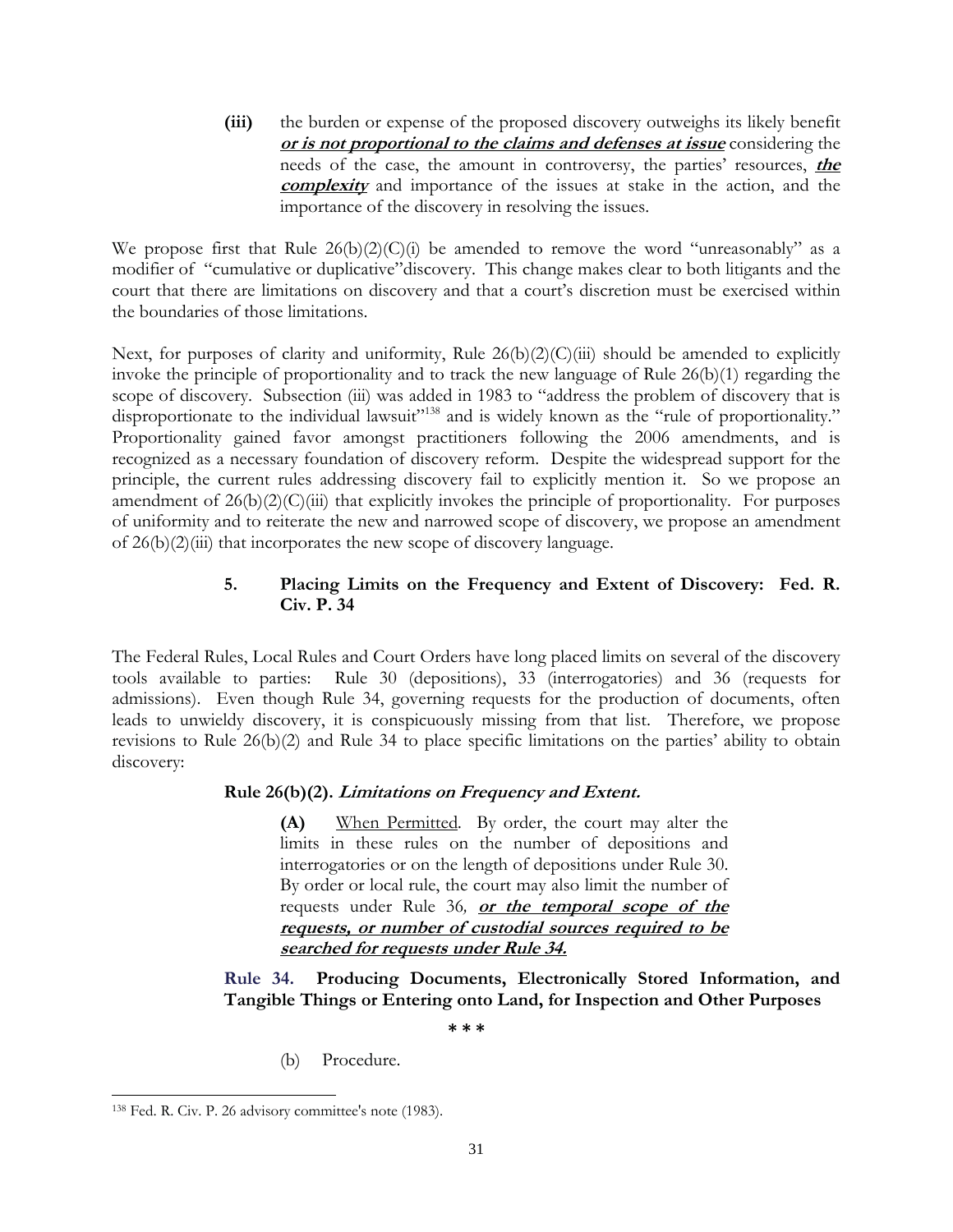(1) Contents of the Request.

The request:

- (A) must describe with reasonable particularity each item or category of items to be inspected;
- **(B) must be limited, unless otherwise stipulated or ordered by the court in a manner consistent with 26(b)(2), to:**
	- **(i) a reasonable number of requests, not to exceed 25, including all discrete subparts;**
	- **(ii) a reasonable time period of not more than two years prior to the filing date of the complaint;**
	- **(iii) a reasonable number of custodial or other information sources for production, not to exceed 10;**
- (C) must specify a reasonable time, place, and manner for the inspection and for performing the related acts; and
- (D) may specify the form or forms in which electronically stored information is to be produced.

Since the inception of the Federal Rules, ongoing discussions of ways to "secure the just, speedy, and inexpensive determination of every action and proceeding" have often centered on discovery and the exchange of "documents and things."

The 2006 amendments to the rules were in large part motivated by the recognition that current use of computers and other technology were rendering ever-increasing volumes of material subject to routine discovery and creating significant new burdens on parties conducting discovery.<sup>139</sup> Yet, Rule 34 was largely untouched by the 2006 amendments, at least in regard to the scope of permissible discovery.<sup>140</sup>

The history of the rule itself provides an interesting perspective on the current debate. Prior to 1970, the production of documents was conditioned on a showing of "good cause" and required a court order.<sup>141</sup> As the notes to the 1970 amendments explain, the good cause provision was deemed unnecessary with the addition of a provision protecting attorney work product materials absent good cause. It appears from the Advisory Committee notes to the 1970 amendment that the issuance of orders had become more or less *pro forma* except in the instance of work product questions, so the

<sup>139</sup> Volume is the single most influential driver of e-discovery expense. *See* David R. Cohen & Lynn Reilly, *E-Discovery: A Survival Guide for Lawyers Part 2,* http://www.abanet.org/yld/tyl/july08/cohen2.html. 140 The 2006 amendments to FRCP 34 were limited to the inclusion of "electronically stored information" to the

definition of a document and the addition of provisions dealing with the format of production of ESI. 141 Fed. R. Civ. P. 34 advisory committee's note (1970).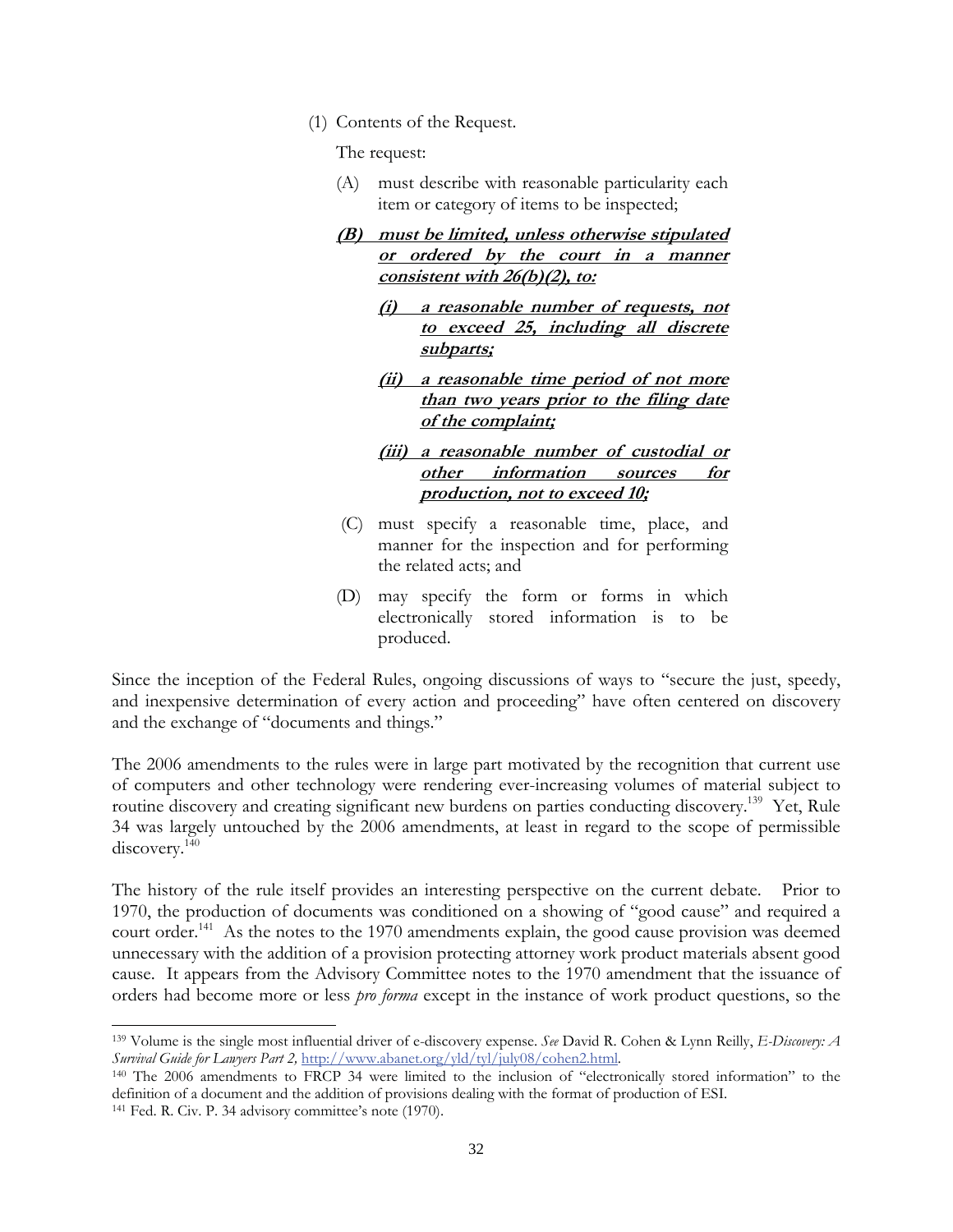elimination of the requirement of a court order functioned primarily as a freeing of judicial resources from what had become a routine and mostly meaningless task.

Since 1970, the demand for ever-broadening and comprehensive categories of documents has become routine, seemingly made without regard for the burden or expense on the producing party, to include every type of document and topic conceivably related to the subject matter of the case. The proposed amendments would limit the number of requests that may be served to match the number of interrogatories allowed in Rule 33, limit the scope to no more than two years prior to the date on which the complaint was filed, and limit the number of custodial or other information sources to ten.<sup>142</sup>

Specifically, the first modification would be to Rule 26(b)(2) to add Rule 34 to the list of Rules that may be limited in frequency and extent. Second, in Rule 34, we propose the addition of section (b)(1)(B), stating new limitations to the rule. The first limitation restricts a party to 25 document requests, including sub-parts, similar to the limitation in Rule 33.

In the second proposed limitation, the scope of requests is limited to two years from the filing of the Complaint. Issues may arise in unusual circumstances, such as tolling agreements, but could be addressed by stipulation or court order. The inclusion of the time limit in the rules may create different incentives for parties to file suit rather than attempt to resolve disputes extra-judicially in order to get as long a time period as possible for discovery. Strategy decisions are always part of the litigation process, and this new incentive should not outweigh the benefits of achieving a reasonable limitation on the temporal scope of discovery.

From the standpoint of the preservation obligation, the addition of a presumptive temporal scope would be of tremendous benefit to parties, although the specific standard for preservation we propose in section IV. C. of this paper would still be required. At present, there are virtually no rules to follow in deciding what exactly must be preserved and the litigation hold process almost always takes place with a lack of information concerning the actual claims and defenses that will be involved in the potential litigation. This lack of guidance in the rules and the resulting confusion regarding the proper temporal scope of preservation leads directly to needless motions practice as parties seek judicial intervention to settle a common question more easily addressed by a simple amendment to the rules. These guidelines would allow a party to be in full compliance with its obligations by instituting a legal hold which extends back two years from the date of the hold notice.

The proposed limitation would also greatly increase the likelihood that all discoverable information is maintained on the active systems of the producing party, which in turn would help decrease any reliance on second tier discovery sources. Presumptive reliance on data that is more likely to be

l

<sup>&</sup>lt;sup>142</sup> While the burden and expense to the producing party is the usual focus of discussions of the burdens of increasing discovery, it should also be noted that overbroad document requests also burden the requesting party, who must in turn sift through the vast production to locate the – usually small number of – truly relevant documents. Thus, efforts to bring more rationality and proportionality to the process in fact benefits all parties to litigation by focusing efforts on the real issues in the case and reducing time and expense, widely noted as the most important factors in the perception that the court system is not functioning efficiently. *See,* Am. College of Trial Lawyers & Inst. For the Advancement of the Am. Legal Syst., *Final Report* 2 (2009) "Although the civil justice system is not broken, it is in serious need of repair. In many jurisdictions, today's system takes too long and costs too much. Some deserving cases are not brought because the cost of pursuing them fails a rational cost-benefit test while some other case of questionable merit and smaller cases are settled rather than tried because it costs too much to litigate them.")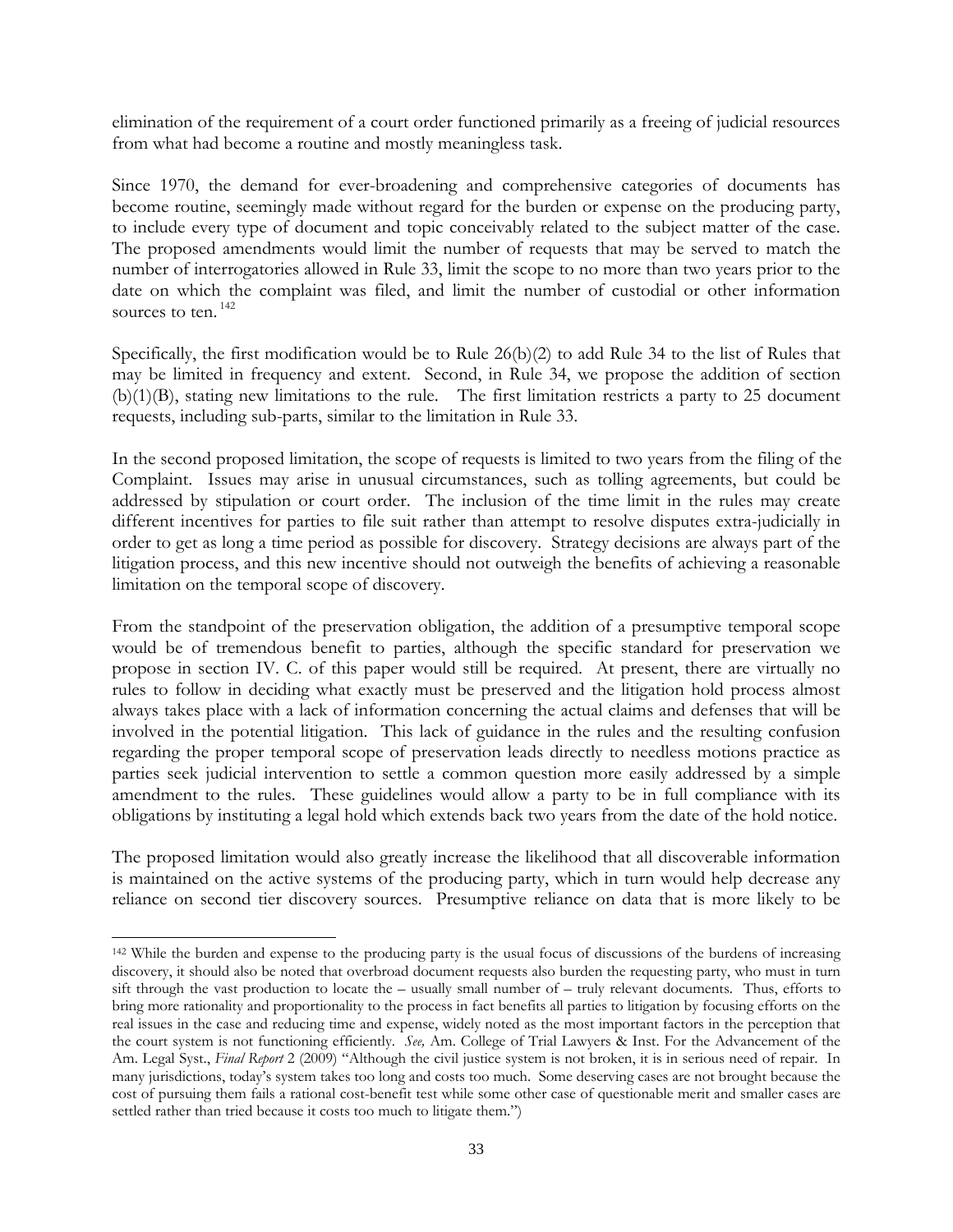maintained on an active system would also reduce the costs of preservation, particularly where the obligation often results in disruption to normal business operations and increased expense. A presumptive limit on discoverability may also reduce the cost of production and review by reducing the volume of ESI produced in the course of discovery.

A presumptive temporal limit to the scope of discovery has been previously considered, but was tabled by the Civil Rules Advisory Committee in October 1999. At that time, a seven year temporal limit was proposed.<sup>143</sup> Underlying the proposal was a desire to enforce proportionality in discovery. As reflected in the minutes, the proposal was tabled for reasons including allowing time for the then current proposal to 26(b)(1), namely the bifurcation of discovery management between lawyers and the court, to take effect.<sup>144</sup>

The final proposed limitation would place a limit on the number of sources from which information may be discovered. It is fairly standard to approach document discovery by identifying the individuals most likely to have in their possession the documents potentially relevant to the claims and defenses of the case. While this generally pertains to persons, it also includes structured databases and shared network drives. The proposed language includes both human (custodial) and non-human (informational) sources. Non-human sources such as shared network drives may require a more granular definition of a single source. As with the definition of the term "electronically stored information," any definition of "Source" must be readily adaptable into the future as technology continues to evolve.

The proposed limitation of ten sources is probably fewer than are typical in most complex cases, but also probably greater than the number involved in the (larger number of) commonly filed federal court causes of action. Ten corresponds to the current Rule 26 limitation on depositions, which is now well-accepted by litigants.

Collections of ESI often contain enormous duplication of information.<sup>145</sup> The ease of copying and distributing information through electronic means and the decentralized storage employed by most individuals and organizations result in multiple copies of the same documents being stored in dispersed locations. In response, many software developers designed software that allows parties to remove duplicates of the material under review for production.<sup>146</sup> Software is available that also removes lesser included email threads from collections of ESI. These efforts are largely designed to

l 143 Advisory Committee on Rules of Civil Procedure Meeting Minutes*,* October 14-15, 1999, at 22, *available at* http://www.uscourts.gov/rules/Minutes/1099mnCV.pdf. 144 *Id.* at 23.

<sup>145</sup> Oliver Fuchsberger, *IT Tips for eDiscovery Best Practices*, Wyo. Lawyer, Aug. 2007 ("Collecting 'ESI' can result in extraordinary volumes of duplicates and non-relevant files, especially if the scope of discovery includes backup or archival systems."). *see also* Nick Ackerman & Angeline Chen, *What is Electronic Evidence?, in* eDiscovery for Corporate Counsel § 1:1 (Carole Basri & Mary Mack ed., updated Sept. 2008) ("ESI differs from regular paper documents…electronic documents, particularly email, can be massive and duplicative."); *The Sedona Conference Best Practices Commentary on the Use of Search and Information Retrieval Methods in E-Discovery*, 8 Sedona Conf. J. 189, 200 (2007) (discussing de-duplication and noting that "ESI often consists of a massively redundant universe.").

<sup>146</sup> E-Discovery software with de-duplication capabilities include (but are not limited to): ImageMAKER Discovery Assistant, *available at* http://www.discoveryassistant.com/; EnCase Enterprise eDiscovery Suite, *available at* http://www.encaseenterprise.com/products/ediscovery\_index.asp; Equivo>NearDuplicates, *available at* http://www.equivio.com/product.asp?ID=5; Extractiva Hard Copy Pro Plus 6.0 *available at* http://extractiva.com/hcpp.html; Trident Pro, *available at* http://www.discoverthewave.com/products; and Attenex Patterns, *available at* http://www.ftitechnology.com/products/attenex\_patterns.aspx.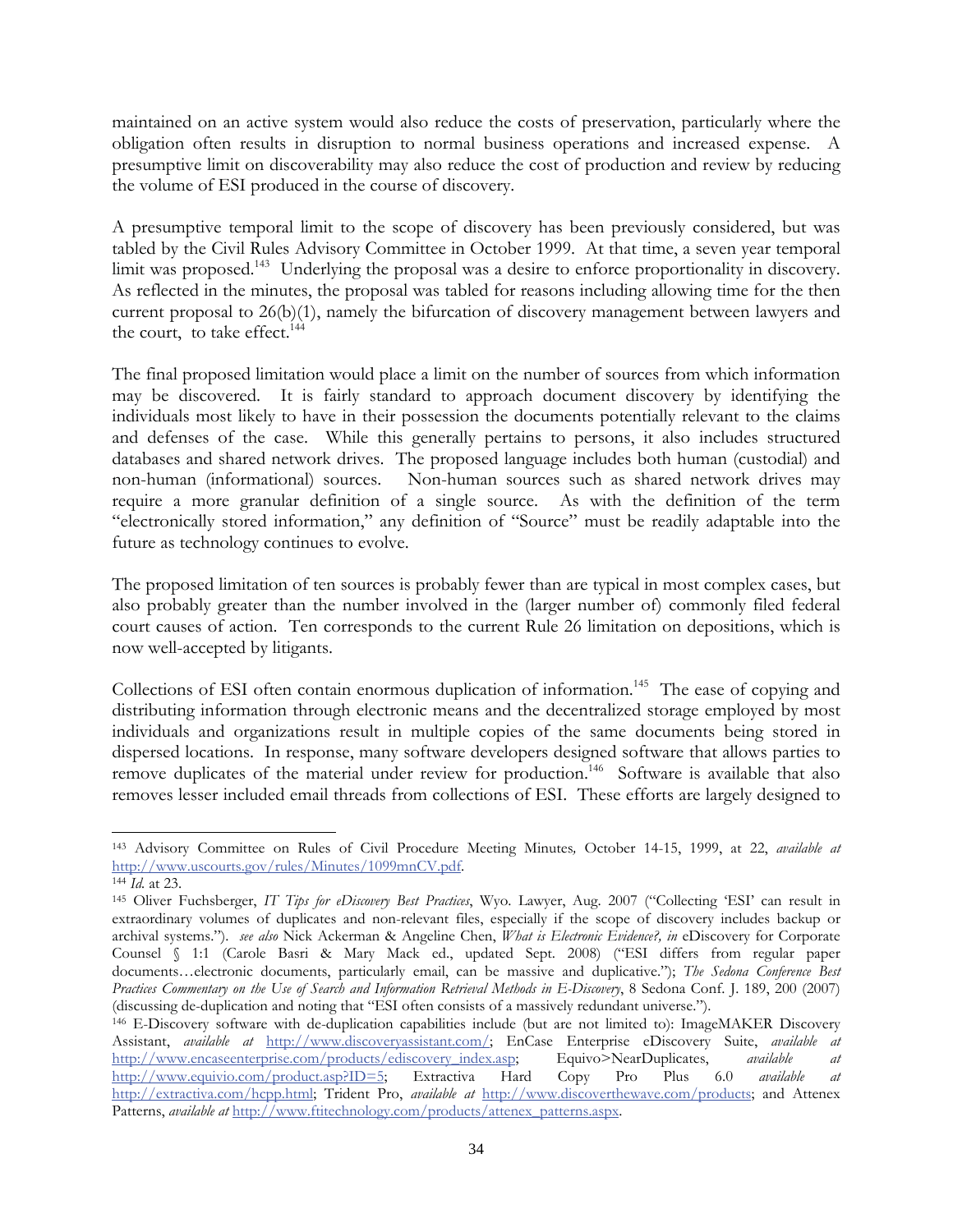reduce the costs of performing the review and production, which are highly influenced by the volume of material under review.

The same results in production could be achieved through the review and production of fewer sources of ESI. Consider, for example, that employees of a corporation all working in the same functional unit within the company are most often engaged in internal discussions of particular topics, all of which, when conducted through email, are entirely duplicated in each participants' email archive. Instead of including as custodians every employee who worked with a particular subject matter, it is quite reasonable and defensible to choose a single person through whom key communications were filtered as the single custodian for the subject matter and thereby obtain the most highly relevant materials. Even among a group of peers, it is reasonable to assume that discussions will be duplicated within the group so that the inclusion of a single manager or supervisor as custodian achieves the objective of locating and producing relevant documents.

The limits proposed are modeled on those enacted in 1993 related to the number of permissible depositions and interrogatories under Rules 30 and 33 respectively. The Advisory Committee Notes to the 1993 amendment point out that one objective of the deposition and interrogatory limits was "to emphasize that counsel have a professional obligation to develop a mutual cost-effective plan for discovery in the case."<sup>147</sup> Seventeen years after the introduction of these limits, they have not caused a substantial hardship to litigants. On the contrary, parties have adapted to the presumptive limits and courts have grown adept at adjudicating requests to exceed or reduce the stated limit. More importantly, they have contributed to at least some streamlining of federal litigation by forcing parties to more carefully assess the discovery needs of their case.

# **C. The Rules Must Address Preservation of Information**

The burden of preserving electronically stored information (ESI) arises from the confluence of the information explosion and unfettered discovery. This burden, unfortunately, has not been ameliorated by any of the many, prior Discovery Amendments. Ancillary litigation involving preservation has risen at an alarming rate. *Ad hoc* judicially created "litigation hold" procedures created District Court by District Court, lack national uniformity. Preservation issues are decided on a case-by-case basis, with little guidance for parties in federal court court who must continually adapt their preservation procedures to the most recent, most far reaching court ruling.

As a result, parties incur extraordinary expenses attempting to comply with the most burdensome demands of each unique case in the current patchwork of "litigation hold" cases. Otherwise, they face costly sanctions for failing to preserve ESI despite extraordinary efforts to do so. Often ESI at issue in preservation motions has little or no direct relevance to the claims or defenses asserted. In most litigation hold cases, analysis of the sufficiency of ESI that was produced is sparse. Yet, the cases provide for severe sanctions, such as adverse inference jury instructions, for unintentional failure to meet the *ad hoc* requirements established by various courts. And, more courts are interpreting the mere failure to implement a formal written litigation hold as demonstrating sufficient bad faith to warrant sanctions.

Amendments to the Federal Rules should be enacted which directly address preservation. Rule 37(e) should be amended to permit spoliation sanctions only where willful conduct occurred for the

 $\overline{\phantom{a}}$ 147 Fed. R. Civ. P. 34 advisory committee's note (1993).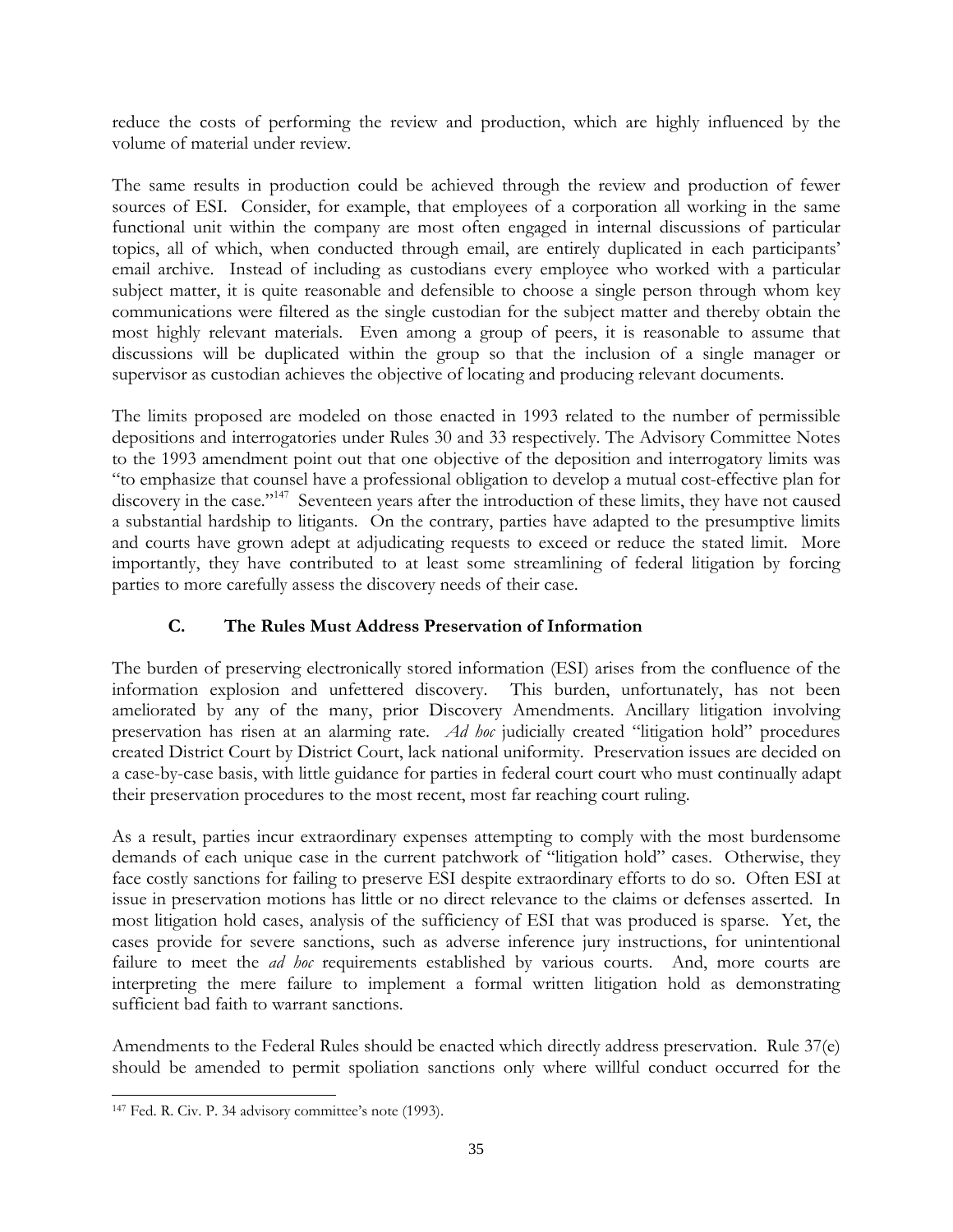purpose of depriving another party of the use of destroyed evidence and the destruction results in actual prejudice to the other party. A clear rule is needed to counteract those cases imposing sanctions for unintentional (negligent) preservation errors.

Rules 26 also should directly address preservation. Ultimately the ancillary litigation related to "litigation holds" is a product of alleged failure to preserve ESI that would have been subject to disclosure in the litigation. By proposing Rule 26(h) and related amendments, preservation procedures will be brought back into uniform national rules designed to give certainty to preservation issues faced by parties and consistency to analyses and decisions by courts.

The procedural rules we propose clearly address conduct taking place after litigation is initiated. We also find strong support in federal case law for using the proposed rules to analyze pre-litigation conduct in the context of post-litigation motion practice. Spoliation sanctions are currently imposed for the effects of pre-litigation conduct on a subsequent lawsuit pursuant to the court's inherent powers to control litigation. Rules directly addressing preservation will permit courts to approach the effects of any willful failure to preserve with more structure and uniformity. Courts will need to rely on their inherent powers only on rare occasions when preservation conduct is not directly addressed by the Federal Rules

# **1. Proposed Rules Addressing Preservation**

We propose the following amendments to the Civil Rules to directly address the "grave concerns"<sup>148</sup> raised by us and others. As the volume of ESI created and stored increases exponentially, faith must be restored in the federal court system's ability to fairly and adequately address preservation, spoliation and the growing ancillary preservation litigation.

## **a. Proposed Rule 26(h) – Preservation**

Proposed new Rule 26(h) would provide:

## **Rule 26. . .**

## **(h) Preservation**

## **(1) Duty to Preserve**

Preservation of documents, intangible things and electronically stored information, unless otherwise ordered by the court, is limited to matters that would enable a party to prove or disprove a claim or defense, and must comport with the proportionality assessment required by Rule  $26(b)(2)(C)$ . All preservation is subject to the limitations imposed by Rule 26(b)(2)(C). The court may specify conditions for preservation.

# **(2) Specific Limitations on Electronically Stored Information.**

 $\overline{\phantom{a}}$ <sup>148</sup> *Rimkus Consulting Group, Inc. v. Cammarata*, 2010 WL 645253 at \*6 (S.D. Tex. Feb. 19, 2010).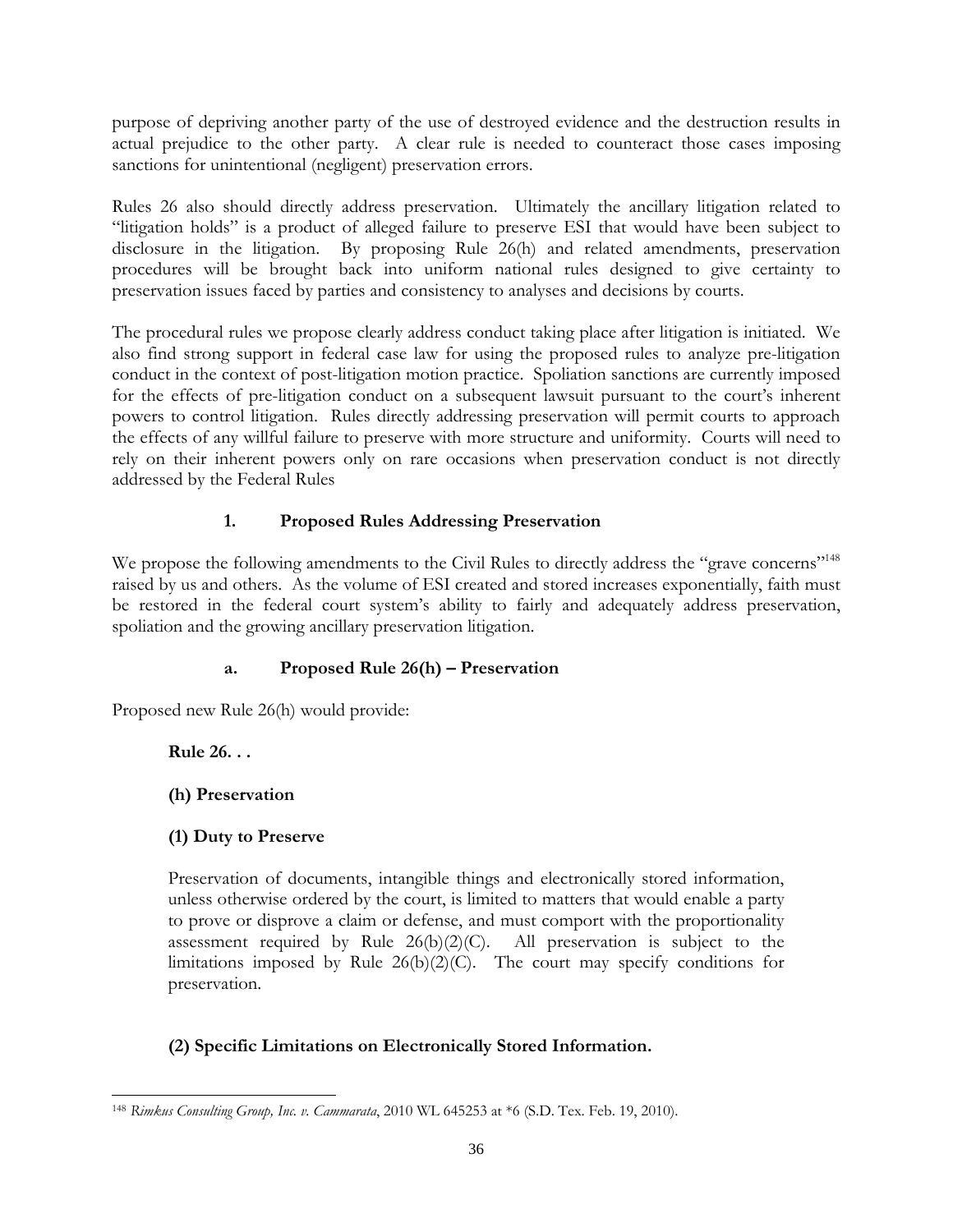Absent court order demonstrating that the requesting party has (1) a substantial need for discovery of the electronically stored information requested and (2) preservation is subject to the limitations of Rule 26(h)(1), a party need not preserve the following categories of electronically stored information:

- (A) deleted, slack, fragmented, or other data only accessible by forensics;
- (B) random access memory (RAM), temp files, or other ephemeral data that are difficult to preserve without disabling the operating system;
- (C) on-line access data such as temporary internet files, history, cache, cookies, and the like;
- (D) data in metadata fields that are frequently updated automatically, such as lastopened dates;

(E) information whose retrieval cannot be accomplished without substantial additional programming, or without transferring it into another form before search and retrieval can be achieved;

(F) backup data that are substantially duplicative of data that are more accessible elsewhere;

(G) physically damaged media;

(H) legacy data remaining from obsolete systems that is unintelligible on successor systems; or

(I) any other data that are not available to the producing party in the ordinary course of business.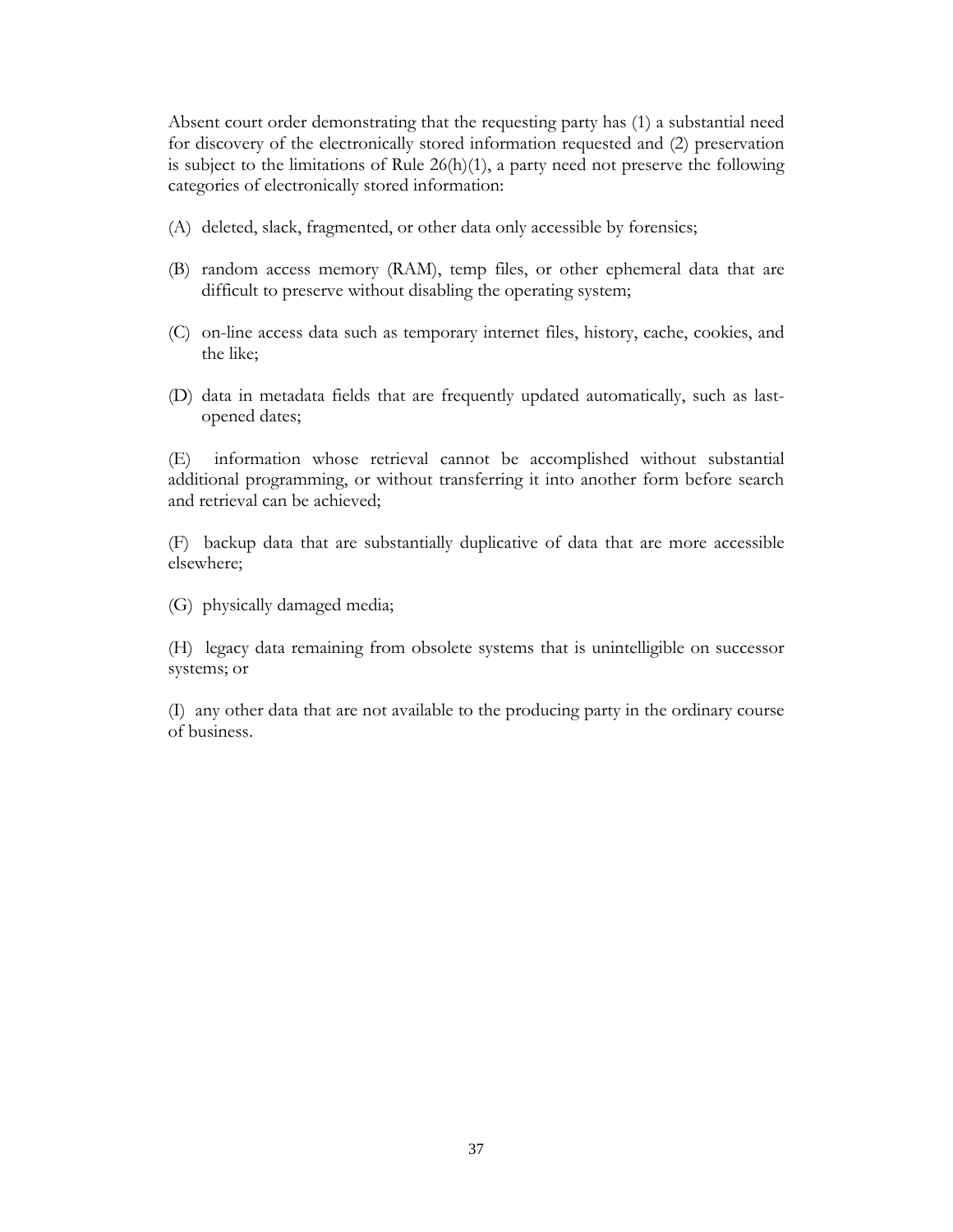## **b. Proposed Amendment to Rule 37(e), Sanctions**

We propose that existing Rule 37(e) be replaced with the following:

**Rule 37. . . (e) Electronically Stored Information.** Absent willful destruction, a court may not impose sanctions on a party for failing to provide relevant electronically stored information for the purpose of preventing its use in litigation.

## **2. The Preservation Problem Threatens Our Civil Justice System**

Preservation has developed into one of the most vexing issues affecting civil litigation in today's federal courts. Faced with an exponentially expanding digital universe of discoverable information, courts are attempting to address civil discovery of information from complex computer systems using principles developed in the paper age. Digital discovery problems in the computer age have led many to conclude that the American system of civil discovery is broken.<sup>149</sup>

Adherence to preservation principles designed to apply to tangible things has created uncertainty for parties and has led to the creation of *ad hoc*, unwritten, *de facto* litigation hold rules that appear as traps for the unwary. To avoid spoliation sanctions, parties feel compelled to engage in costly overpreservation of digital information that may have little or no use in litigation. To make matters worse, a few jurisdictions are awarding sanctions for the simple act of not properly following the ministerial litigation hold steps developed by courts.

Without clearly defined preservation rules, parties struggle with where to draw the line on the scope of preservation. Preserve too much, and the preserving party faces costly procedures, storage costs and the resulting e-discovery challenges of analysis and production of huge volumes of digital information. Preserve too little, and the preserving party faces costly spoliation sanctions, which too often include a judge telling the jury a party was a "bad actor" to be reckoned with accordingly. Tempered judicial solutions to the preservation problem have not emerged. Without clear rules addressing reasonableness in preservation, parties are left to guess whether the cost of preservation is outweighed by the merits of a claim or the amount in controversy. Even then, there are no guarantees that courts will agree with the timing of when the preservation duty attached nor agree with the actions taken by a party to discharge its preservation duty.

More troubling is the trend of using spoliation as a litigation tactic. In the absence of clearly defined limits on preservation, some parties have used spoliation allegations as a way to gain an advantage in litigation. It is always possible to argue that something "more" should have been done to preserve digital information. As a result, federal courts are seeing more spoliation motions than at any time in history. Blame, however, does not fall solely on the shoulders of lawyers. Unquestionably, willful destruction with intent to prevent the use of information in litigation should be punished, but is the

<sup>&</sup>lt;sup>149</sup> "I believe the explosive growth of information is transforming the litigation system, and that the current paradigm is broken." Jason R. Baron, E-discovery and the Problem of Asymmetric Knowledge, Presentation at the Mercer Law School Symposium: Ethics and Professionalism in the Digital Age (Nov. 7, 2008), *in* 60 Mercer L. Rev. 863 (2009); Am. College of Trial Lawyers & Inst. For the Advancement of the Am. Legal Syst., *Interim Report* A-2 (2008) (23% of those surveyed "indicated that the civil justice system is broken").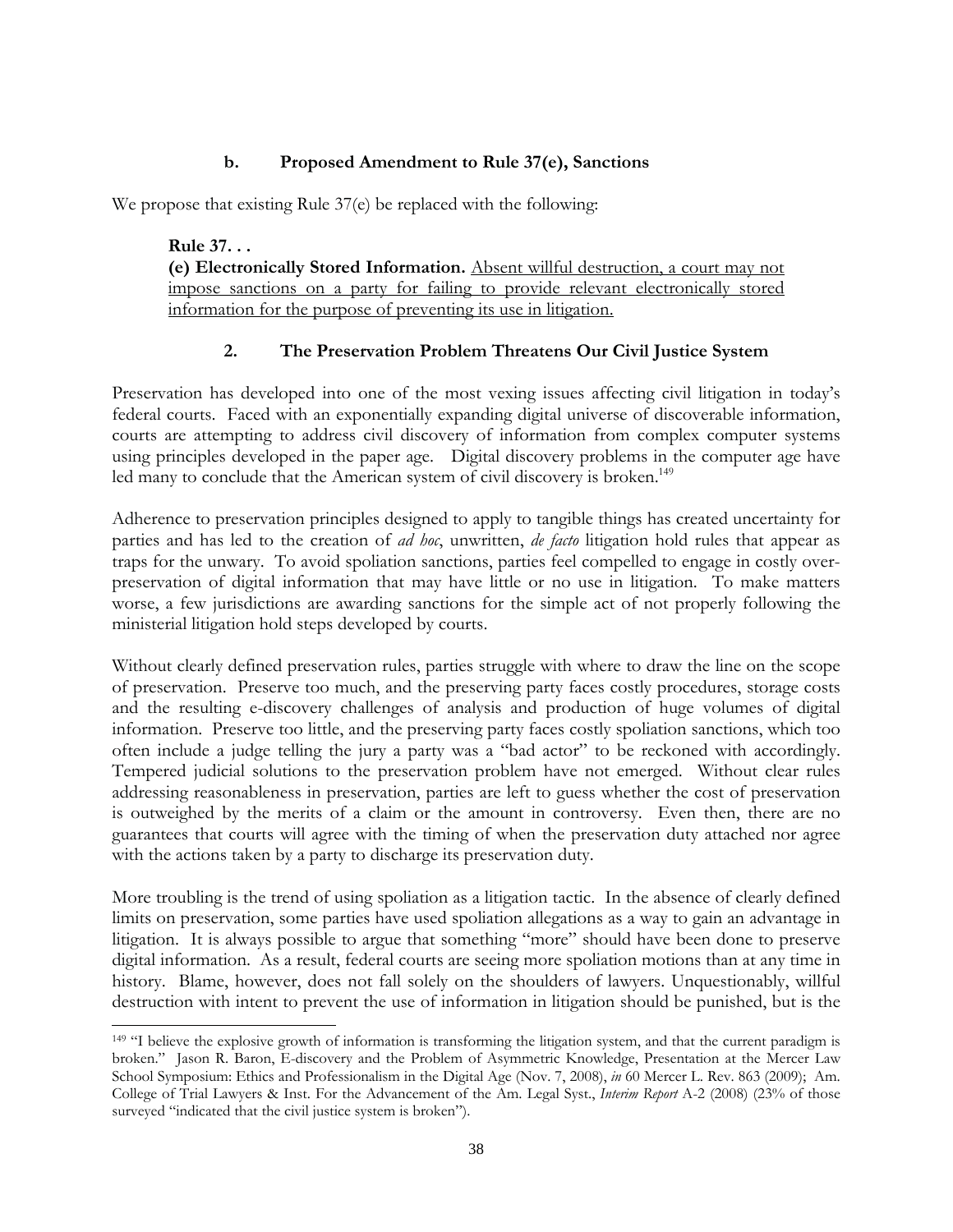problem so pervasive that innocent parties should adhere to the strictest and costliest of standards? Judges are working to administer justice, one case at a time, and may not be in the best position to set uniform policy. The Civil Rules Advisory Committee considered preservation issues as part of the 2006 amendments, but chose to let the parties police themselves. As a result, the Civil Rules lack an effective approach to deal with preservation and spoliation in the digital age.

Judge Lee H. Rosenthal recently articulated how systemic preservation problems have consumed countless financial and legal resources in the United States since the Rules were amended to address discovery of electronically stored information ("ESI") in 2006:

Spoliation of evidence –particularly of electronically stored information– has assumed a level of importance in litigation that raises *grave concerns*. Spoliation allegations and sanctions motions distract from the merits of a case, add costs to discovery, and delay resolution. *The frequency of spoliation allegations may lead to decisions about preservation based more on fear of potential future sanctions than on reasonable need for information.* Much of the recent case law on sanctions for spoliation has focused on failures by litigants and their lawyers to take adequate steps to preserve and collect information in discovery.<sup>150</sup>

Therefore, we submit that Rules must be enacted to directly address preservation and that the Rules Committee has the power to recommend them and the Supreme Court to promulgate them. Bad actors should not be allowed to benefit from their malfeasance. At the same time well intentioned parties should not be caught up in the attempts by some to cast an ever-expanding spoliation net. More importantly, federal courts should be guided by rules as they confront the new realities of the digital age. Defining the type of conduct subject to spoliation sanctions is the proper subject of rule making. Rules directly addressing preservation will restore national uniformity and provide much needed rules based guidance. Claims should be won or lost on the merits, not on an alleged lack of preservation of evidence with little or questionable relevance. The focus should be on the culpability of the actor, prejudice to an opponent and the usefulness of the evidence that was actually preserved. We believe strongly that severe sanctions, such as an adverse jury instruction, should be reserved for willful destruction of evidence purposely that was intended to, and does in fact, deprive an opposing party of its use in the claim before the court.

## 3**. Ad Hoc Preservation Requirement Have Created A Quagmire**

The duty to preserve evidence relevant to litigation is not a new concept in our legal jurisprudence.<sup>151</sup> Participants in federal civil litigation readily agree that the willful destruction of evidence to prevent an opponent from obtaining it for use in litigation should be punished.<sup>152</sup> This is known as spoliation.<sup>153</sup> Many agree that sanctions currently available to punish "bad faith" spoliation appear adequate to address bad actors through the court's inherent powers or through applicable FRCP

<sup>150</sup> *Rimkus*, 2010 WL 645253 at \*1.

<sup>151</sup> *See e.g.*, *Goodman v. Praxair*, 2009 U.S. Dist. LEXIS 58263 at \*17 (D. Md. July 7, 2009) (tracing the origins of spoliation to: *Armory v. Delamirie*, 93 Eng. Rep. 664 (K.B.1722)). 152 *Rimerical destruction* of evidence to prevent its use to  $\frac{152 \text{ R} \cdot \text{m}}{152 \text{ R} \cdot \text{m}}$  and WL 645253 at \*20 ("Courts agree that a willful or intentional

in litigation can justify severe sanctions.")

<sup>153</sup> *See generally* The Sedona Conference*, The Sedona Conference© Glossary: E-Discovery & Digital Information Management* 48 (2d ed. 2007) ("Spoliation is the destruction of records or properties, such as metadata, that may be relevant to ongoing or anticipated litigation, government investigation or audit.")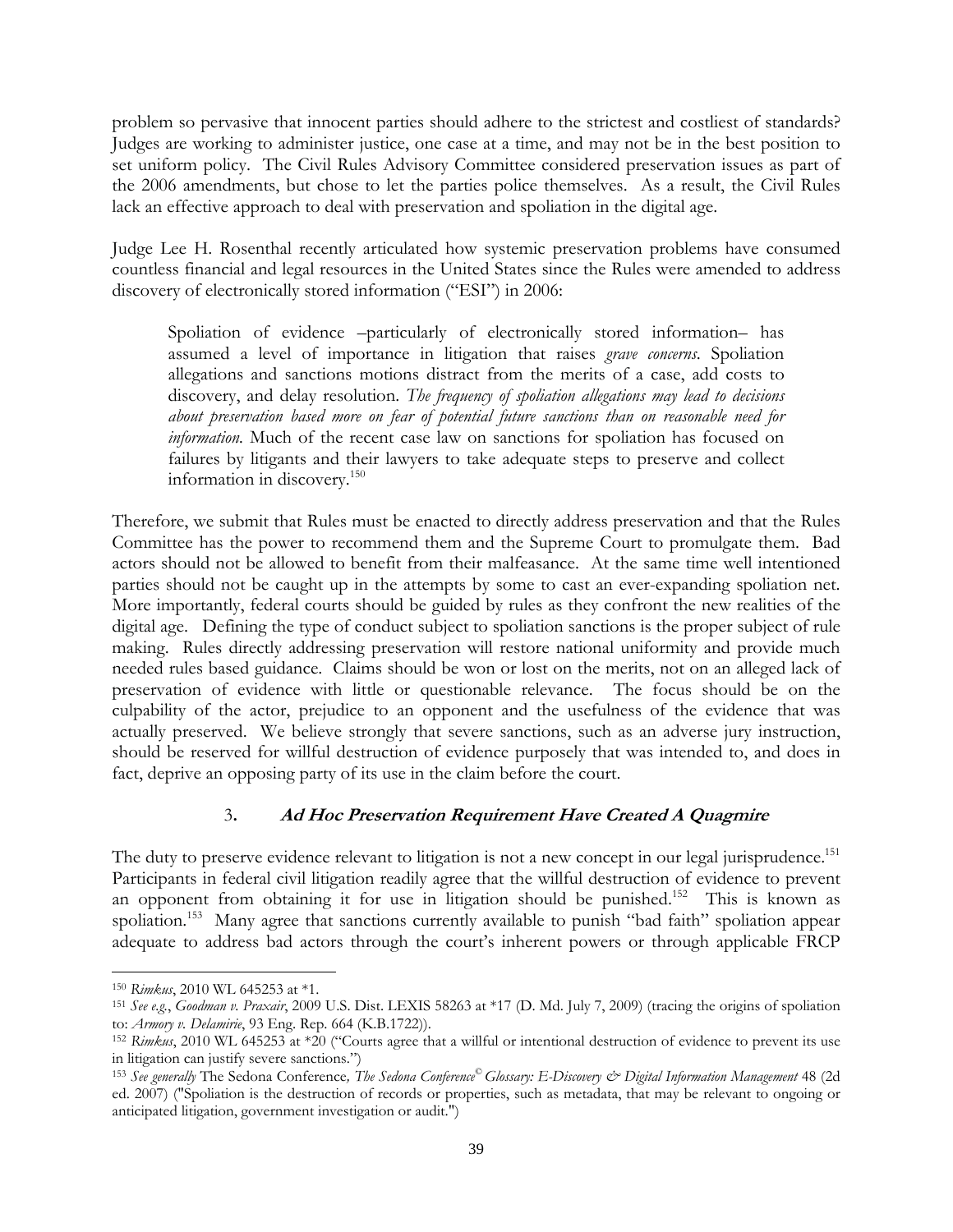## rules.154

A question then is what "punishment", if any, is appropriate for unintentional (negligent) errors in preservation efforts? Some courts have been willing to "punish" negligent spoliation of ESI with severe sanctions, such as an adverse jury instruction.<sup>155</sup> These rulings move away from the traditional "bad faith" requirement for awarding sanctions for the destruction of evidence.<sup>156</sup>

Meanwhile, preservation of ESI grows as a problem in the digital age as organizations of all kinds (large, small, private and public<sup>157</sup>) create, use and store vast quantities of ESI each day in the normal course of business. Opportunities for inadvertent loss of data abound as a result. The absence of information about the content of lost data complicates the equation. <sup>158</sup> In this context, judicially created "litigation hold" requirements have become ground zero as courts struggle with balancing the need for relevant evidence against limiting costly electronic discovery.

In the absence of clear precedent or concrete preservation rules, overly litigious parties have given birth to a new field of ancillary litigation, "discovery about the discovery," which is growing rapidly.<sup>159</sup> Judicial and party resources are detoured into depositions, affidavits, motion practice and hearings – all looking for what is missing – rather than focusing on the types and volume of relevant evidence already preserved and produced. Couched as a search for the truth, some courts have embarked on spoliation investigations to determine whether "all" the document based facts in existence were preserved. Our adversarial system of justice is designed to apply to an imperfect world of information. Not all deponents remember the events exactly as they unfolded. Not every

l <sup>154</sup> *Rimkus*, 2010 WL 645253 at 10-11.

<sup>155</sup> Negligence is sufficient to trigger spoliation sanctions in some Circuits once litigation has commenced. *See, e.g.*, *Residential Funding Corp. v. DeGeorge Fin. Corp*., 306 F.3d 99 (2d Cir. 2002); *Velez v. Marriott PR Mgmt., Inc*., 2008 U.S. Dist. LEXIS 103484 (D.P.R. Dec. 22, 2008) ("Applicable case law in the First Circuit has clearly established that 'bad faith or comparable bad motive' is not required for the court to exclude evidence in situations involving spoliation") (quoting *Trull v. Volkswagen of Am., Inc*., 187 F.3d 88, 95 (1st Cir. 1999)). Negligent destruction of ESI while on notice of *potential*  relevance to a forthcoming litigation has been deemed to be willful. *Ripley v. District of Columbia*, 2009 U.S. Dist. LEXIS 56230 (D.D.C. July 2, 2009) ("Defendant had notice of the litigation, yet failed to properly protect material evidence from destruction.")

<sup>156</sup> *Rimkus* contains a detailed analysis of "bad faith" standards across the Circuit Courts: "As a general rule, [in the Fifth Circuit] the severe sanctions of granting default judgment, striking pleadings, or giving adverse inference instructions may not be imposed unless there is evidence of "bad faith." *Rimkus*, 2010 WL 645253 (citations omitted.) Judge Rosenthal also surveyed spoliation requirements in other jurisdictions: "Other circuits have also held negligence insufficient for an adverse inference instruction. The Eleventh Circuit has held that bad faith is required for an adverse inference instruction. The Seventh, Eighth, Tenth, and D.C. Circuits also appear to require bad faith. The First, Fourth, and Ninth Circuits hold that bad faith is not essential to imposing severe sanctions if there is severe prejudice, although the cases often emphasize the presence of bad faith. In the Third Circuit, the courts balance the degree of fault and prejudice. *Id*. (citations omitted.)

<sup>157</sup> The Government is not exempt from these standards. *United Med. Supply Co. v. United States*, 77 Fed. Cl. 257, 274 (2007) ("It is the duty of the United States, *no less than any other party before this court*, to ensure, through its agents, that documents relevant to a case are preserved.")

<sup>158</sup> *Leon v. IDX Sys. Corp.*, 464 F.3d 951, 959 (9th Cir. 2006) ("[B]ecause the relevance of [spoliated] documents cannot be clearly ascertained . . . a party can hardly assert any presumption of irrelevance as to the destroyed documents.") (quotation marks omitted). That "smoking guns" may have been lost is "precisely the reason" that information "should have been preserved and produced" in the first place. *Nursing Home Pension Fund v. Oracle Corp.,* 254 F.R.D. 559, 565 (N.D. Cal. 2008).

<sup>159</sup> *Advanced Micro Devices, Inc. v. Intel Corp.*, 2008 WL 2310288 at \*14 (D. Del. Jun. 4, 2008) (noting that "the parties and the Special Master have spent and will continue to spend a significant amount of time and resources focused on the question of spoilation and, if appropriate, sanctions"); *see also Rimkus*, 2010 WL 645253; *Pension Comm. of the Univ. of Montreal Pension Plan v. Banc of Am.. Sec.,* 2010 WL 184312 (S.D.N.Y. Jan. 15, 2010).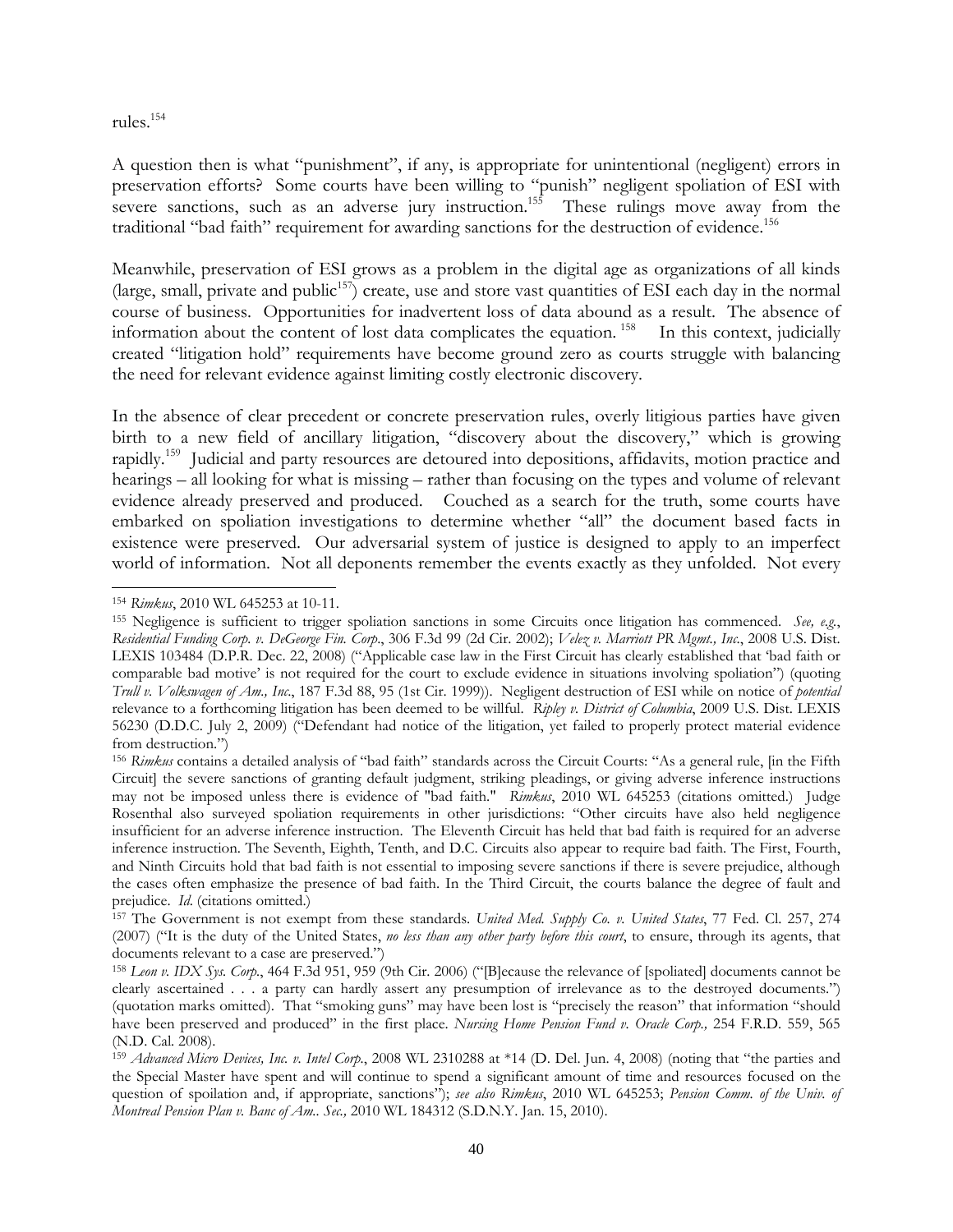party maintains detailed records of all of its actions. Sometimes records that should have been generated were never created in the first place. Correspondence, notes and other paper records can be misplaced, discarded or lost without ill intent to defraud the court.

Information in the digital age is widely distributed and if one custodian no longer has an email or electronic file, chances are very good that the email is in the possession of someone else. In the Pension Committee<sup>160</sup> case, defendants were aware of 311 allegedly missing emails because they obtained them from other parties. By cross-referencing the document productions of thirteen plaintiffs, defendants were able to argue that certain plaintiffs failed to produce some of the emails. Although the information was in their possession, defendants argued that the failure of some parties to produce emails produced by others was evidence of larger preservation errors. This claim led to an extensive round of ancillary litigation.<sup>161</sup>

In another case, defendant failed to implement a litigation hold, but through the use of digital forensics was able to uncover practically all the evidence deleted. This conduct resulted in monetary sanctions, although avoiding an adverse inference jury instruction.<sup>162</sup>

Although information appears to be more available in the digital age, ancillary litigation has increased over the loss of small portions of digital information with little or no connection to the controversy. Judicial examination of pre-litigation preservation conduct also has significantly increased in recent years The result is a legal "gotcha" game focused on the steps used to preserve data, instead of the data actually available, and without regard to the significance of the data to the ultimate outcome of the case.<sup>163</sup> The game is simple: Severe sanctions, such as an adverse inference jury instruction, are easier to obtain than ever, by merely poking holes in an opponent's preservation efforts. Inevitably, Monday morning quarterbacking of how preservation efforts should have been undertaken often conclude that some part of the process could have been done better.

In effect, a federal common law duty to implement a "litigation hold" has been created as courts struggle with preservation of vast amounts of ESI.<sup>164</sup> A litigation hold is best characterized as legal short hand for the suspension of the destruction of documents and ESI relevant to litigation. It can be understood as the legal efforts an organization employs to discharge its common law duty to preserve. One court has held that the failure to properly implement a litigation hold *will* lead to spoliation of evidence.<sup>165</sup> In some courts a litigation hold must be implemented by the distribution of a "written" litigation hold notice to avoid sanctions.<sup>166</sup>

Courts are mandating "written litigation holds" despite no formal requirement in the Federal Rules

l

<sup>164</sup> *Pension,* 2010 WL 184312.

<sup>165</sup> *Id*.

<sup>160</sup> *Pension,* 2010 WL 184312.

<sup>161</sup> *Id*.

<sup>162</sup> *Pinstripe, Inc. d/b/a Acctknowledge v. Manpower, Inc.*, 2009 U.S. Dist. LEXIS 66422 (N.D. Okla. July 28, 2009) (sanctions granted, although extra effort by defendant to recover deleted ESI after failure to issue litigation hold avoided the harshest sanction – an adverse inference jury instruction – requested by movant).

<sup>163</sup> *Calipine Corp. v. AP&M Field Servs., Inc*., 2008 U.S. Dist. LEXIS 99178 (S.D.N.Y. Dec. 9, 2008) ("The spoliation doctrine exists to prevent one side from denying such an opportunity to the other by destroying or altering material evidence. It does not, however, permit a party to avoid the contest by defaulting the other side through playing a game of "gotcha" instead of seeking to develop its own case in a timely and appropriate manner.")

<sup>166</sup> *Id.*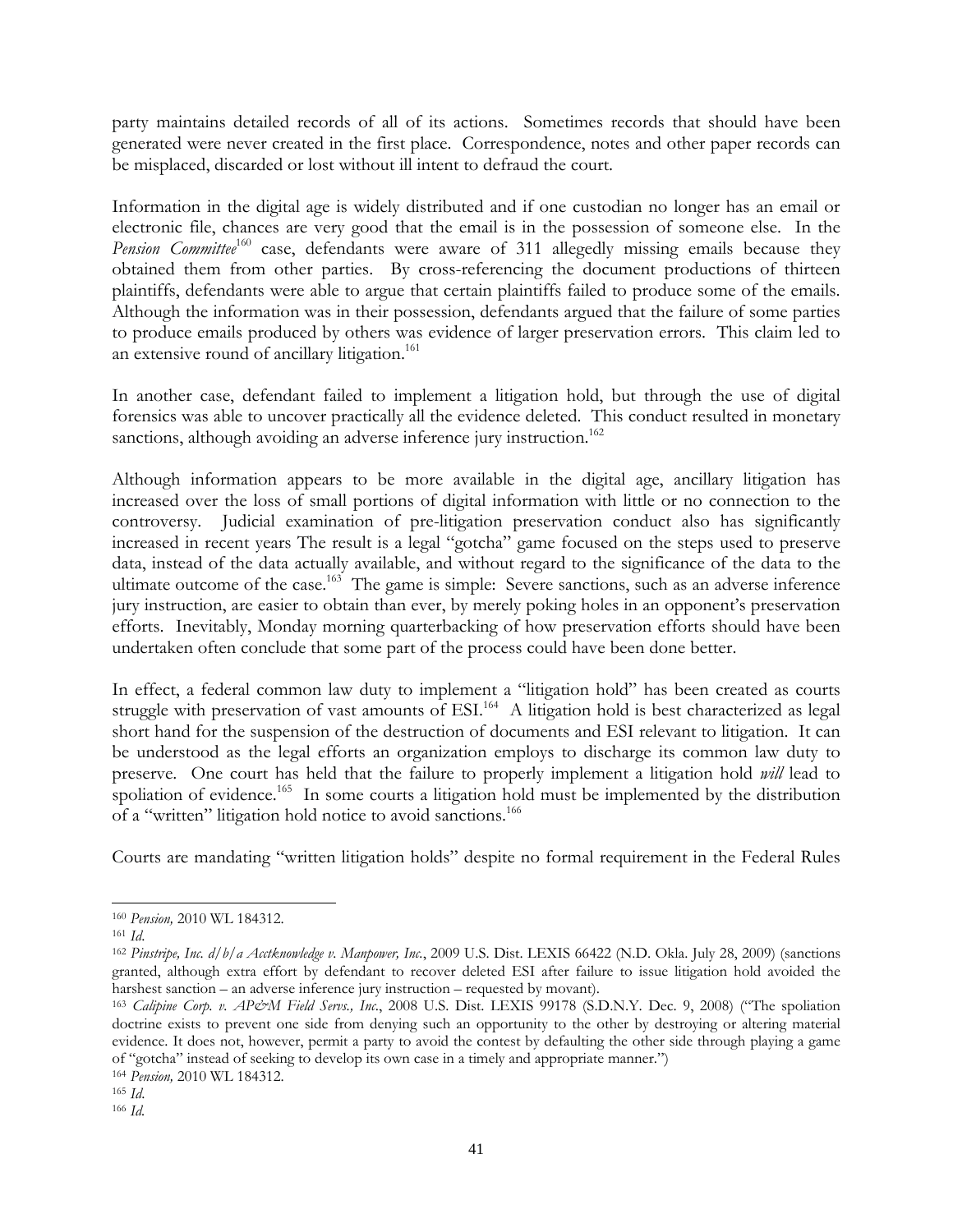of Civil Procedure.<sup>167</sup> A written litigation hold is a ministerial step of issuing a written notice to custodians of relevant documents and ESI advising them not to destroy potentially relevant evidence. One court actually ordered a party to implement a formal litigation hold.<sup>168</sup> Another court ordered defendant to pay for a third-party expert to analyze whether defendant fulfilled its litigation hold preservation obligations.<sup>169</sup>

The ministerial step of issuing a written litigation hold notice is designed to force a party to take steps, of the court's choosing, to discharge the duty to preserve. The duty to preserve evidence "arises when the party has notice that the evidence is relevant to litigation or when a party should have known that the evidence may be relevant to future litigation."<sup>170</sup> The scope of the duty rests on two related questions: (1) "*when* does the duty to preserve attach," and (2) "*what* evidence must be preserved."<sup>171</sup> The duty to preserve extends to documents or tangible things<sup>172</sup> by or to individuals "likely to have discoverable information that the disclosing party may use to support its claims or defenses."<sup>173</sup> The duty to preserve extends not only to documents in a party's possession, but also documents in its "control", which can include third-parties not included in the litigation.<sup>174</sup>

Other judicially created requirements require a party to determine the scope of what to hold and to

l <sup>167</sup> *See e.g.*, *Id*.

<sup>168</sup> In *Synventive Molding Solutions v. Husky Injection Molding Sys.*, 2009 U.S. Dist. LEXIS 105306 (D. Vt. Mar. 13, 2009), defendant filed a motion to compel plaintiff to implement a litigation hold. In response to the motion plaintiff argued that it was free to preserve evidence in any manner, so long as evidence is preserved. It also argued that the Federal Rules of Civil Procedure do not contain a rule requiring implementation of a "litigation hold." Regarding freedom to preserve, the court held: "*Zubulake* states only that litigants are "free to choose" a *method to store* electronic information, not a general *method of evidence retention*." *Zubulake v. UBS Warburg LLC* (*Zubulake IV)*, 220 F.R.D. 212 (S.D.N.Y. 2003). Regarding formal litigation hold procedures the court held: "[Plaintiff's] argument that the Federal Rules do not require litigants to adopt a 'litigation hold,' though technically accurate, is ultimately not persuasive. The Second Circuit has observed that the 'obligation to preserve evidence arises when the party has notice that the evidence is relevant to litigation or when a party should have known that the evidence may be relevant to future litigation.' *Fujitsu Ltd. v. Federal Express Corp.*, 247 F.3d 423, 436 (2d Cir. 2001). Other district courts in this Circuit have found that this "means that, once a party reasonably anticipates litigation, it must suspend its routine document retention/destruction policy and put in place a 'litigation hold' to ensure the preservation of relevant documents." *Jacob v. City of New York*, 2009 WL 383752 at \*1 (E.D.N.Y. Feb. 6, 2009) (internal quotation marks omitted); *see also Treppel v. Biovail Corp.*, 249 F.R.D. 111, 118-119 (S.D.N.Y. 2008); *Heng Chan v. Triple 8 Palace, Inc.*, 2005 WL 1925579 at \*7 (S.D.N.Y. Aug. 11, 2005) ('the utter failure to establish any form of litigation hold at the outset of litigation is grossly negligent.'")

<sup>169</sup> *Maggette v. BL Dev*. *Corp.*, 2009 U.S. Dist. LEXIS 116789 (N.D. Miss. Nov. 24, 2009).

<sup>170</sup> *Zubulake IV*, 220 F.R.D. at 216 (quotation marks omitted); *see also Silvestri v. Gen. Motors Corp.*, 271 F.3d 583, 590-91 (4th Cir. 2001); *Blinzler v. Marriott Int'l, Inc.*, 81 F.3d 1148, 1159 (1st Cir. 1996); *Tulip Computers Int'l B.V. v. Dell Computer Corps.*, 2002 WL 818061 (D. Del. 2002) (". . . once Dell had knowledge of the case, it had an affirmative obligation to preserve potentially responsive documents."); *Trigon Ins. Co. v. United States*, 204 F.R.D. 277, 287 (E.D. Va. 2001) (stating that a party has a duty to preserve documents once the party "has notice (by a discovery request, by the provisions of a rule requiring disclosure or otherwise), that evidence is necessary to the opposing party's claim"). "The touchstone is 'reasonable anticipation.'" The Sedona Conference, *The Sedona Conference Commentary on Legal Holds: The Trigger and the Process* 5 (2007). 171 *Id.*

<sup>172</sup> *See* Fed. R. Civ. P. 34 (2008).

<sup>173</sup> *Zubulake IV*, 220 F.R.D. at 217-18 (footnotes omitted).

<sup>174</sup> *In re NTL Sec. Litig.*, 244 F.R.D. 179, 195 (S.D.N.Y. 2007) (party must preserve documents if it has "the right, authority, or practical ability to obtain [them] from a non-party); Fed. R. Civ. P. 34(a)(1) (party must preserve evidence within its "control"); *see also Bryant v. Gardner*, 587 F. Supp. 2d 951, 967-968 (N.D. Ill. 2008) ("A party has a duty to preserve evidence over which it has control and reasonably knows or could foresee would be material to a potential legal action.") (citing authorities); *Cyntegra, Inc. v. Idexx Labs., Inc.*, 2007 WL 5193736, at \*5 (C.D. Cal. Sept. 21, 2007); *Calzaturficio v. Fabiano Shoe Co., Inc.*, 201 F.R.D. 33, 38-39 (D. Mass. 2001) (party "controls" evidence it has the "legal right to obtain . . . on demand.")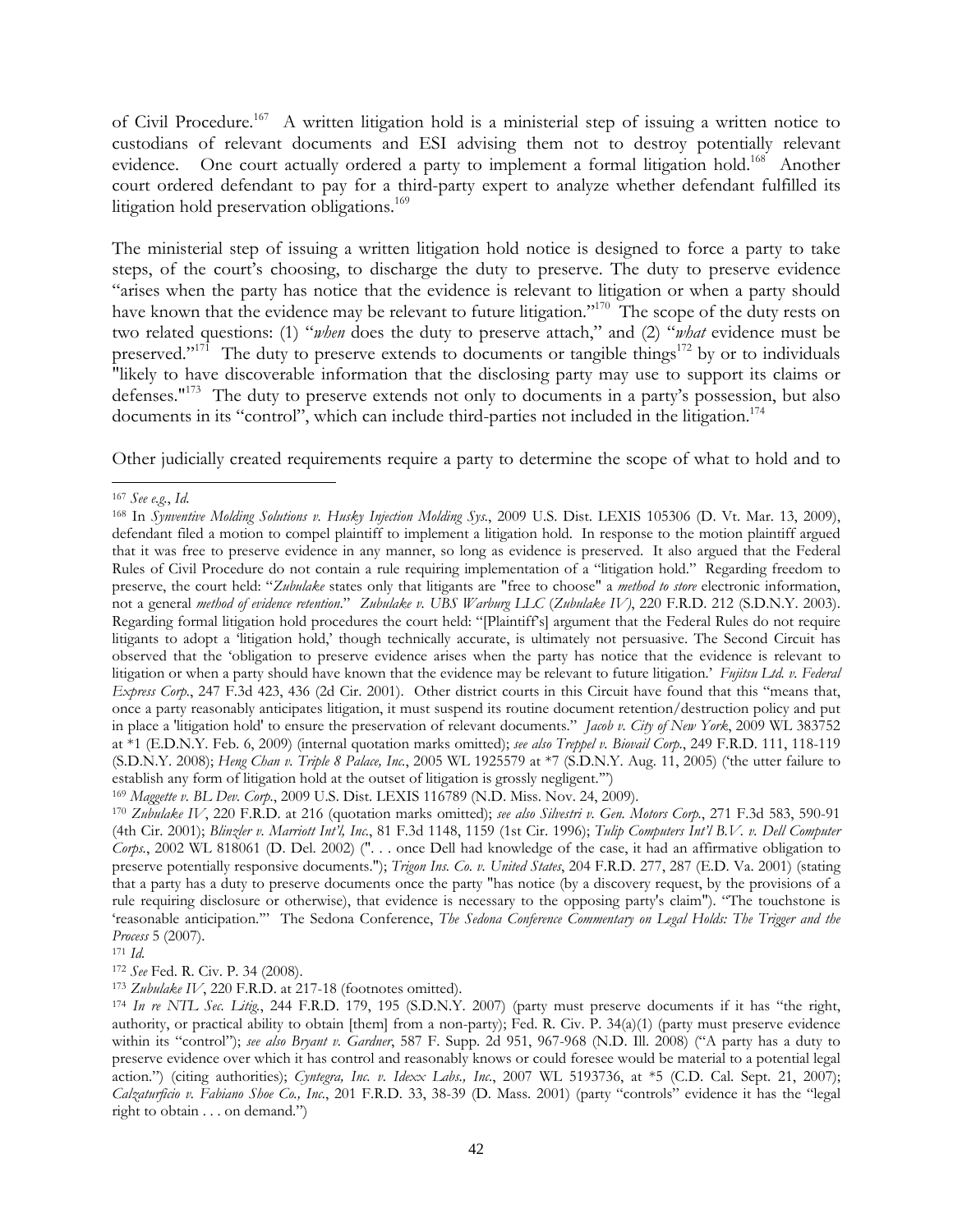decide what documents and information it must preserve. Generally speaking, courts have held that the duty to preserve extends to what the company "knows, or reasonably should know, will likely be requested in reasonably foreseeable litigation."<sup>175</sup> Simply instructing employees to "look for things to keep" or to not destroy relevant documents is insufficient.<sup>176</sup> Defining the scope of ESI and other information to be preserved can be difficult as more litigants test their opponents' litigation hold efforts. Patrick Oot, former Director of Electronic Discovery and Senior Counsel at Verizon, believes that there is a worrisome "creep toward over-protectiveness and unreasonableness" in the scope of litigation holds at many organizations that have attempted to put a "hold" policy in place.<sup>177</sup> Specifically, there is a tendency to identify too many employees as holders of relevant ESI. This leads to excessive retention of ESI that attorneys will eventually review at significant cost.<sup>178</sup>

A number of federal courts have examined the timing and scope of "litigation hold" procedures (or lack thereof) in response to a wide array of pre-litigation scenarios. Sanctions have been awarded for a myriad of conduct: failure to recognize a trigger event<sup>179</sup>; failure to distribute a written litigation hold notice<sup>180</sup>; failure to issue timely reminders<sup>181</sup>; failure to confirm and enforce a litigation hold by not interviewing key players<sup>182</sup>; failure to inform the IT department of the need to preserve  $ESI^{183}$ ; failure to disable the automatic deletion features of a computer system (such as e-mail deleted or overwritten based on a pre-determined factor such as expiration of a set period of time)<sup>184</sup>; failure to preserve backup tapes<sup>185</sup>; failure to preserve the hard drives of laptops or desktops of key players

<sup>175</sup> *Mosaid Technologies Inc. v. Samsung Electronics Co.*, 348 F. Supp. 2d 332, 333 (D.N.J. 2004) (citing *Scott v. IBM Corp*, 196 F.R.D. 233, 247 (D.N.J. 2000)).

<sup>176</sup> *Samsung v. Rambus,* 439 F. Supp. 2d 524 (E.D. Va. 2006).

<sup>177</sup> Institute for the Advancement of the American Legal System, *E-Discovery: A View from the Front Lines* 9 (2008).

<sup>178</sup> *Id*. (As some of our advisors note, devising an appropriate litigation hold is an art, not a science. For a variety of reasons, discovery in a case can be delayed and many parties fail to understand what exactly needs to be preserved until discovery has begun in earnest. Accordingly, lawyers tend to err on the side of over-retention.)

<sup>179</sup> *Zubulake IV*, 220 F.R.D. 212.

<sup>180</sup> *Acorn v. Co. of Nassau*, 2009 WL 605859.

<sup>181</sup> *In re NTL, Inc. Sec. Litig.*, 244 F.R.D. 179 (2007)("There was no evidence that employees at [NTL] were ever reminded to preserve relevant documents and e-mail." The court granted plaintiffs' motion for sanctions, including adverse inference instruction, costs and attorneys' fees incurred with the motion, and additional discovery costs); *Keithley v. The Home Store.com, Inc.*, 2008 U.S. Dist. LEXIS 61741 (N.D. Ca. Aug. 12, 2008) (citing the lack of "timely reminders" holding "that the failure to have an adequate litigation hold in place and the failure to issue reminders to employees regarding the duty to preserve evidence was at least grossly negligent." Plaintiff was awarded \$1.4 million in present sanctions, along with an adverse inference jury instruction and future cost sanctions.)

<sup>182</sup> *Zubulake IV*, 220 F.R.D. 212; *Zubulake v. UBS Warburg, LLC (Zubulake V)*, 229 F.R.D. 422 (2004).

<sup>183</sup> *Scalera v. Electrograph Systems, Inc. et al*, 262 F.R.D. 162 (E.D.N.Y. 2009) (failure to inform IT department of need to preserve e-mail in accordance with verbal litigation hold was negligence); *Coleman Holdings v. Morgan Stanley & Co. Inc.*, 20 So. 3d 952 (Fla. Dist. Ct. App. 2009) (collection instructions issued by the legal department to IT staff and the surrounding process weren't adequately monitored to ensure timely and thorough completion).

<sup>184</sup> *In re NTL, Inc. Sec. Litig.*, 244 F.R.D. 179 (2007) (citing *Zubulake IV*, 220 F.R.D. 212) (inadequate hold scope left out key computer servers managed by third parties, and lack of hold and reminder communications led to disposal of data in systems that were retired or removed from service over the five-year litigation span. The judge deemed these inadequacies "at least grossly negligent" and pointedly told the defendant, "you should, by now, be aware of *Zubulake*."); *see also Mosaid Technologies Inc. v. Samsung Electronics Co.*, 348 F. Supp. 2d 332 (D.N.J. 2004) (granting adverse inference jury instruction because "Samsung never placed a 'litigation hold' or 'off switch' on its document retention policy concerning e-mail . . . [which automatically] allowed e-mails to be deleted, or at least to become inaccessible, on a rolling basis." The court noted the fact that Samsung "knew how to institute a 'litigation hold' and stop the spoliation of e-mails, having done so in one of its divisions in another litigation." The court concluded by stating that "when the duty to preserve is triggered, it cannot be a defense to a spoliation claim that the party inadvertently failed to [institute] a 'litigation hold'").

<sup>185</sup> *Forest Lab*.*, Inc. v. Caraco Pharm*. *Lab*.*, Ltd.*, 2009 WL 998402 (E.D. Mich. Apr. 14, 2009 (failure to preserve backup tapes post trigger event causes court to hold a hearing to determine if sanctions should be issued; sanction decision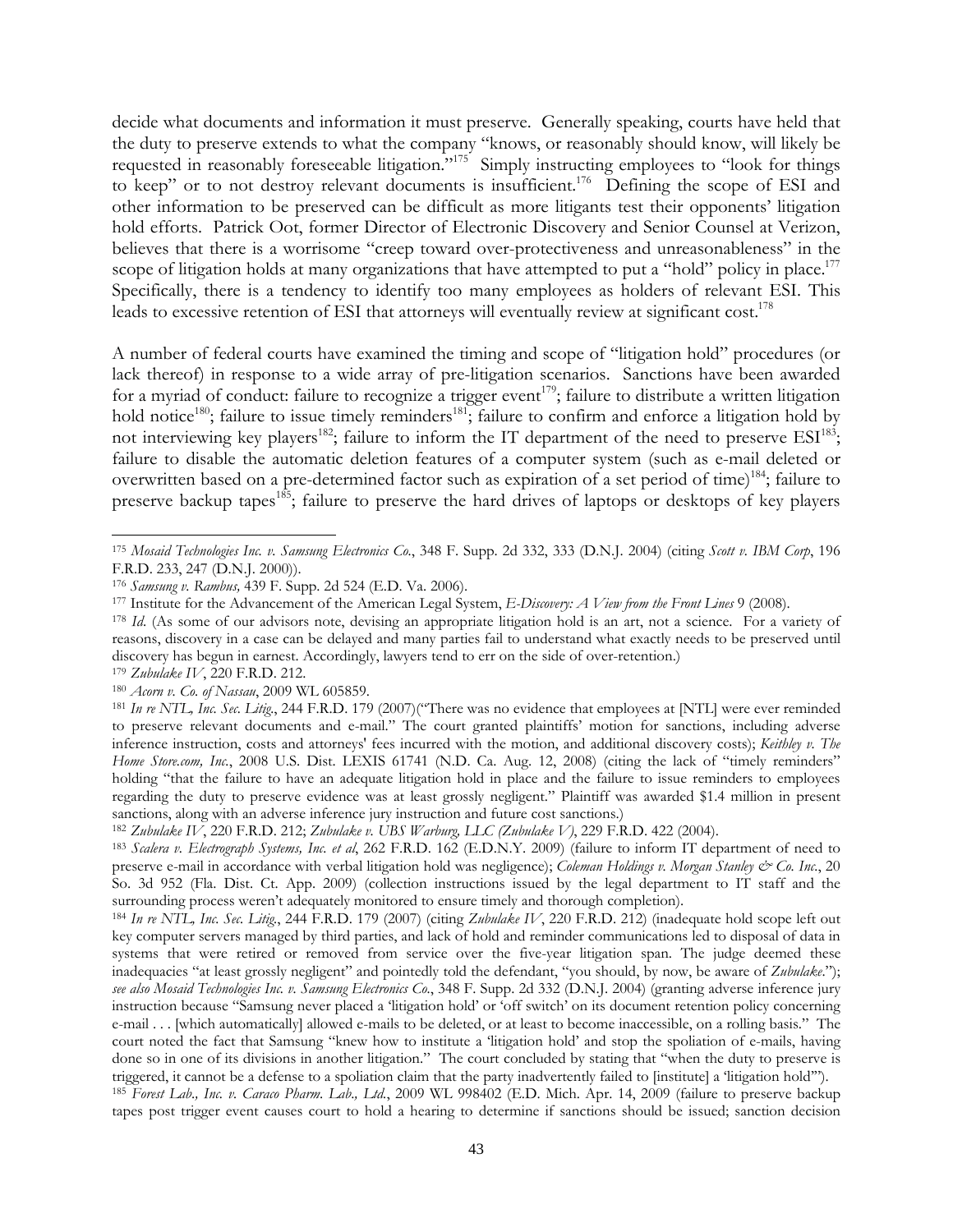after the employees left the company<sup>186</sup>; failure to preserve ESI after a malfunction of a computer<sup>187</sup>; failure to preserve specialized ESI, such as ESI stored in random access memory<sup>188</sup> or cache files<sup>189</sup>; and failure to preserve information on Blackberries™<sup>190</sup>, to name a few.

In essence, the duties associated with preservation via litigation holds have been left to case-by-case judicial rulemaking. The result is a quagmire of common law duties that vary from court to court. Although some litigation hold "themes" or duties are common to the majority of cases, the cases are very fact specific. In an effort to avoid sanctions, parties assemble a list of litigation hold cases and do their best to create a "best practices" litigation hold process that, depending on their belief as to what affords the greatest protection, either meets the requirements they believe to be defensible as reasonable or meets the most stringent requirements,<sup>191</sup> But even strict adherence to the most stringent extant requirements is no guarantee that another court won't conclude, in hindsight, that something more should have been done in the context of implementing a litigation hold in the case before the court.

## **4. Current Significant Preservation Problems**

*Ad hoc* preservation rules developed judge-by-judge are causing a host of unintended problems for parties in federal court. These problems include a lack of understanding of preservation obligations, existence of technology hurdles, and expenditures of significant costs associated with preservation. The following are specific examples.

# **a. Pre-Litigation Trigger Events Are Unpredictable**

The problem of pre-litigation preservation is exacerbated by the lack of clear guidance from case law, statute or the FRCP regarding when a duty to preserve is triggered. Current trigger event cases require pre-litigation preservation whenever a company is deemed to have reasonably anticipated litigation.<sup>192</sup> The mere possibility of litigation is generally not sufficient to trigger the duty to

l

reserved pending results of hearing).

<sup>186</sup> *Southern New England Tel. Co. v. Global NAPS, Inc.*, 2008 U.S. Dist. LEXIS 47986 (D. Conn. June 23, 2008).

<sup>187</sup> *Goodman*, 2009 U.S. Dist. LEXIS 58263 (D. Md. July 7, 2009).

<sup>188</sup> *See Columbia Pictures v. Bunnell,* 2007 WL 2080419 at \*14 (C.D. Cal. May 29, 2007), *aff'd*, 245 F.R.D. 443, 446 (C.D. Cal. Aug. 24, 2007) (denying sanctions for failure to preserve information temporarily stored in RAM where no "specific request" had been made and there was no precedence for such preservation, leading to potential preservation sanctions in future case involving RAM).

<sup>&</sup>lt;sup>189</sup> See Healthcare Advocates v. Hardin, Earley, Follmer & Frailey, 497 F. Supp. 2d 627 (E.D. Pa. 2007) (finding no duty to preserve contents of cache files where preservation letter did not alert them to the need to do so; Query, what if the letter requested preservation of cache files?)

<sup>190</sup> *Se. Mech. Servs., Inc. v. Brody*, 2009 WL 2883057 (M.D. Fla. Aug. 31, 2009).

<sup>&</sup>lt;sup>191</sup> The alternative is to maintain a compendium of individual court rules and opinions for every district court and circuit court detailing the specific local rules and case law that applies in every jurisdiction in the United States. In addition, this exhaustive list must be maintained as litigation hold cases are issued with more frequency than ever.

<sup>192</sup> *Zubulake IV*, 220 F.R.D. 212.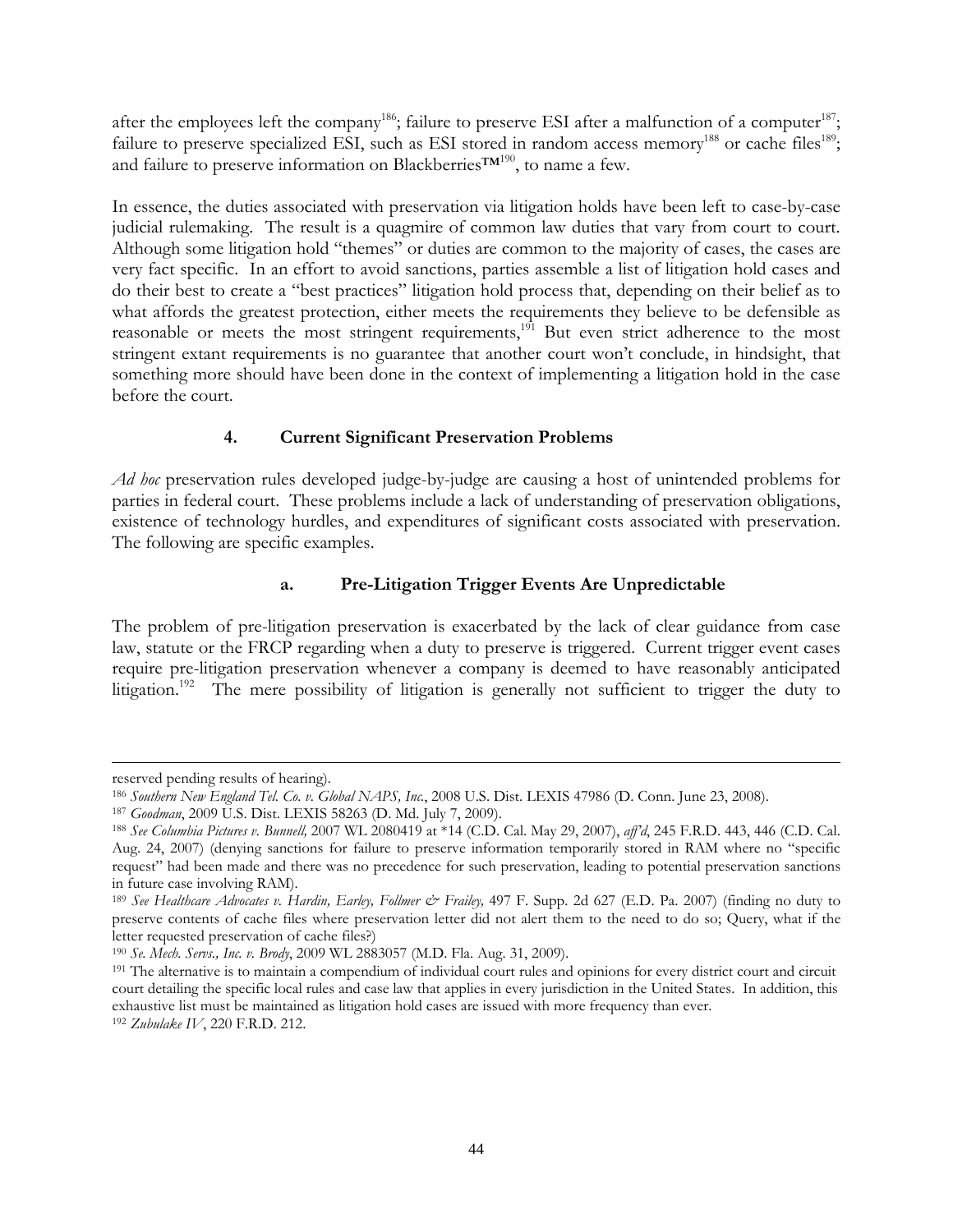preserve.<sup>193</sup> As a result most parties feel compelled to implement unnecessarily broad litigation holds or face the specter of spoliation sanctions at times when litigation may seem remote.<sup>194</sup>

Because litigation hold cases are fact specific<sup>195</sup> two courts presented with identical facts can reach opposite conclusions.196 Whether a company reasonably anticipated litigation is judged in hindsight by a "knew or should have known" standard.<sup>197</sup> The standards are developed on a case-by-case basis. A trigger event to one judge may not be a trigger event to another judge. Left without meaningful guidance, litigants can find themselves at great risk if they do not preserve ESI that has little or no connection with the initial trigger event to avoid a court second guessing every preservation step the party took. The practical reality is that every day across America, potential producing parties with large volumes of electronic data go to great expense to preserve large quantities of information that will never see a courtroom or advance the interests of any case. Even then, companies can never be sure they have been comprehensive enough because the effort has such a "crystal ball gazing" quality to it under present court practices.

<sup>193</sup> *Treppel v. Biovail Corp.(Treppel I)*, 233 F.R.D. 363, 371 (S.D.N.Y. 2006) ("the mere existence of a dispute between Mr. Treppel and Biovail in early 2002 did not mean that the parties should reasonably have anticipated litigation at that time and taken steps to preserve evidence"); *Goodman v. Praxair Servs., Inc*., 2009 U.S. Dist. LEXIS 58263 (D. Md. July 7, 2009) ("The mere existence of a dispute does not necessarily mean that parties should reasonably anticipate litigation or that the duty to preserve arises") (citing *Treppel I*, 233 F.R.D. 363). 194 Federal Judicial Center, *The Federal Judicial Center Rules Survey* 21-22 (2009) indicates the parties are voluntarily taking

steps to freeze the destruction of ESI. Id. (at least 50% of potential producing parties - and perhaps more – initiated a litigation freeze).

<sup>195</sup> For detailed analysis of trigger event cases *See Legal Holds for "Anticipated Litigation": New Case Developments to Determine Triggering Events & Scope of Production—A Study* (ARMA Int. Ed., 2007) ; *Legal Holds & Spoliation: Identifying a Checklist of Considerations that Trigger the Duty to Preserve* (ARMA Int. Ed., 2004).

<sup>196</sup> In two separate cases different federal courts analyzed the pre-litigation conduct of a corporation that conducted "shred days" in adherence with a recently developed document retention policy as it prepared for patent litigation to enforce its patents. The Virginia District Court held that a duty to preserve was triggered and the destruction constituted spoliation. *Samsung v. Rambus*, 439 F.Supp.2d 524 (E.D. Va. 2006); *Rambus, Inc. v. Infineon Technologies AG*, 222 F.R.D. 280, 286 (E.D. Va. 2004) (citing *Rambus, Inc. v. Infineon Technologies AG*, 155 F. Supp. 2d 668, 680-83 (E.D. Va. 2001), *rev'd on other grounds,* 318 F.3d 1081 (holding that Rambus' development of list of litigation targets and internal strategy memos was evidence that it reasonably anticipated litigation); *compare with Hynix Semiconductor Inc. v. Rambus, Inc.*, 2006 WL 565893, 16 (N.D. Cal. 2006) (the California District Court's analysis holding that the same conduct did not trigger the duty to preserve and thus no spoliation. Another case widely cited for the steps taken to analyze trigger events is *Cache La Poudre Feeds, LLC v. Land O'Lakes Inc*., 244 F.R.D. 614 (D. Colo. 2007) (letter that (i) warned that the defendant's use of trademark "may become a very serious problem," (ii) explicitly "put [defendant] on notice of our client's trademark rights" and defendant's "exposure," and (iii) sought "to determine whether this situation can be resolved without litigation" — but did not explicitly demand that evidence be preserved — held insufficient to trigger a duty to preserve); *Goodman*, 2009 U.S. Dist. LEXIS 58263 (D. Md. July 7, 2009) (holding that a November 1999 email and December 2000 telephone conversation did not trigger the duty but a January 5, 2001 letter did so; distinguishing *Cache*).

<sup>197</sup> *Dong Ah Tire & Rubber Co., Ltd. v. Glasforms, Inc*., 2009 U.S. Dist. LEXIS 62668 (N.D. Cal. July 2, 2009) ("As an initial matter, the operative date for when Taishan can be deemed to have reasonably anticipated litigation must be identified . .

<sup>. .</sup> The Ninth Circuit has not expressly defined the term 'anticipated litigation,' . . . and trial courts have crafted various formulations of when a party 'should know' that the evidence may be relevant to future litigation. *See e.g.*, *Hynix Semiconductor Inc. v. Rambus, Inc.,* 591 F. Supp. 2d 1038, 1061 (N.D. Cal. 2006) (determining that future litigation is probable when it is 'more than a possibility'); *Ameripride Servs., Inc. v. Valley Indus. Serv., Inc.*, 2006 WL 2308442, at \*4 (E.D. Cal. Aug. 9, 2006) (placing the anticipated litigation date to when a potential claim was identified); and *Hynix*, 591 F. Supp. 2d 1038 (finding that litigation became "probable" when counsel was selected).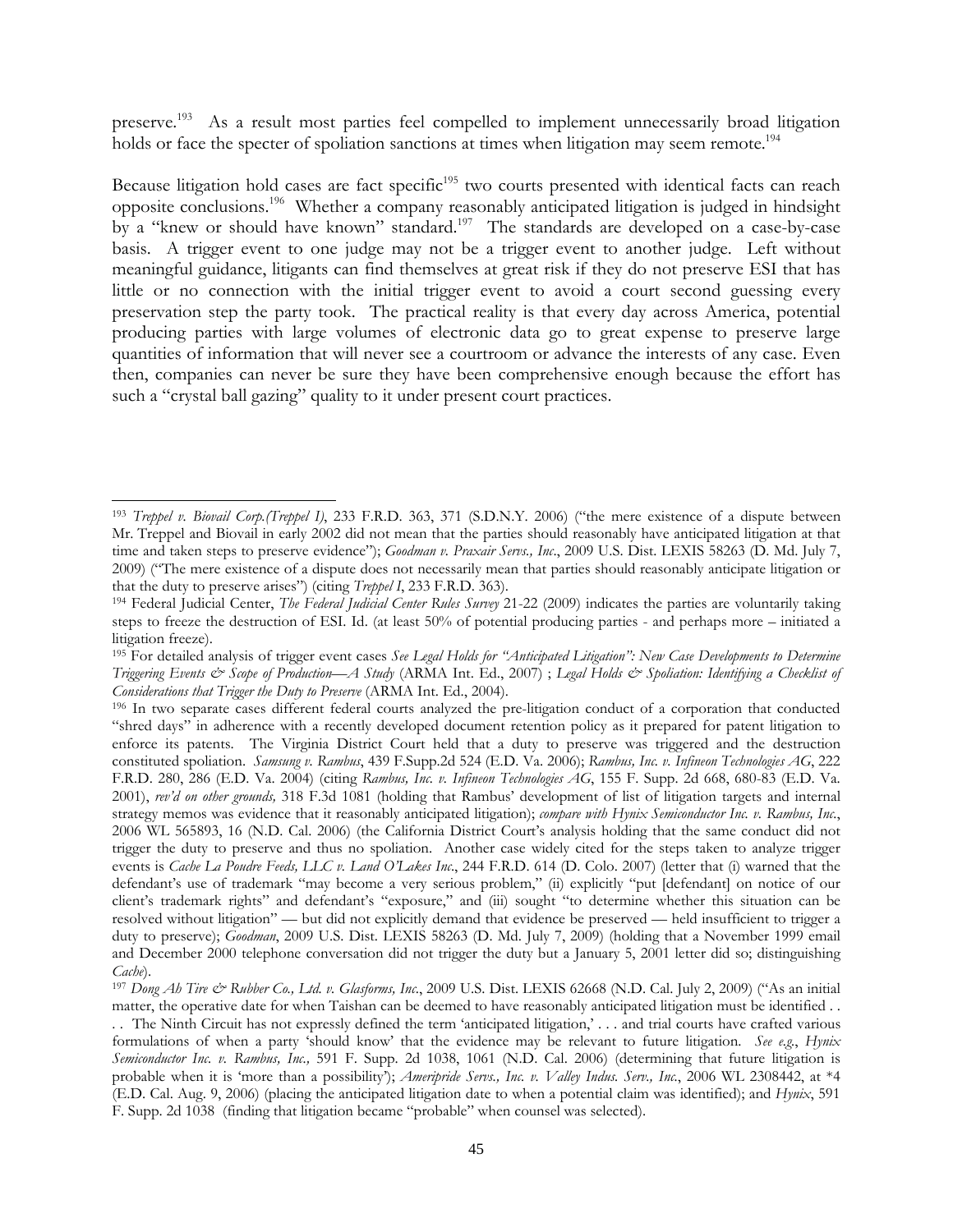#### **b. Enormous Costs and Burdens of Pre-Litigation Preservation**

The explosion of technology is sometimes touted as the solution; in fact, it makes matters worse.<sup>198</sup> By some estimates 89% of business documents are created electronically and most are never printed to paper. Business information systems are created to serve the business, not litigation.<sup>199</sup> Systems that are efficient for their intended business purpose may be inefficient for purposes of discovery. Due to the size of some computer systems, identification of material relevant to potential litigation can be difficult, time-consuming and cumbersome.<sup>200</sup> Case law has held that a party cannot use the complexities of the computer system it created as an excuse for failing to preserve relevant ESI.<sup>201</sup> One court recently envisioned a day when failure to install "e-discovery" software will be deemed unacceptable. $202$ 

A recent survey was conducted in conjunction with ARMA International.203 The survey reports that legal holds continue to present a technology hurdle for over half of the organizations surveyed:

<sup>198</sup> ESI is commonly the most nettlesome and expensive part of the -preservation problem. *See Report of the Advisory Committee on Civil Rules* 10 (May 27, 2005), *available at* http://www.usc ("electronically stored information is retained in exponentially greater volume than hard-copy documents; electronically stored information is dynamic, rather than static; and electronically stored information may be incomprehensible when separated from the system that created it").

<sup>199</sup> *See, e.g.*, Sharon Isaacson, *Computer Technology Review* (2003), *available at*  www.findarticles.com/cf\_dls/m0BRZ/3\_23/99751346/p1/article.jhtml ("[w]ith 93 percent of all business documents created electronically and only 30 percent ever printed to paper . . . ."); *See also Trillions and Trillions of E-Documents*, Star Tribune, Oct. 12, 2003, www.startribune.com/stories/1757/4143057.html ("The statistics are mind-boggling: In 2002, there were an estimated 3.25 trillion e-mails. E-mails and other electronic documents stored on many different platforms, from computer hard drives, floppy disks and CD-ROMs to PDAs and even cell phones. More than 95 percent never get printed.")

<sup>200</sup> The volume of data stored by organizations is staggering. Shira Ann Scheindlin & Daniel J. Capra, *Electronic Discovery & Digital Evidence* 41 (2009) ("In the three year period from 2004 to 2007, the average amount of data in a Fortune 1000 corporation grew from 190 terabytes to one thousand terabytes (one petabyte). Over the same time period, the average data sets at 9,000 American, midsize companies grew from two terabytes to 100 terabytes.") A terabyte is a measure of computer storage capacity that is 2 to the 40th power or more than a trillion bytes or a thousand gigabytes. "A terabyte is roughly the equivalent of the contents of books made from 50,000 trees. The books in the U.S. Library of Congress contain a total of approximately 20 terabytes of text." *See* Linus Information Project, http://www.linfo.org/index.html. <sup>201</sup> *Doe v. Norwalk Cmty. College,* 248 F.R.D. 372 (D. Conn. 2007) (held that the haphazard administration of the IT policy

of defendant did not excuse the destruction of ESI and as a result no "system" was in place to allow defendant to avail itself of Fed. R. Civ. P. 37(e)); *Zurich American Ins. Co. v. Ace American Reins. Co.*, 2006 WL 3771090 (S.D.N.Y. Dec. 22, 2006) (held that a "sophisticated reinsurer that operates a multimillion dollar business is entitled to *little sympathy* for utilizing an opaque data storage system, particularly when, by the nature of its business, it can reasonably anticipate frequent litigation).

<sup>202</sup> *Capitol Records, Inc. v. MP3tunes, LLC***,** 261 F.R.D. 44 (S.D.N.Y. 2009) ("The day undoubtedly will come when burden arguments based on a large organization's lack of internal ediscovery software will be received about as well as the contention that a party should be spared from retrieving paper documents because it had filed them sequentially, but in no apparent groupings, in an effort to avoid the added expense of file folders or indices.")

<sup>&</sup>lt;sup>203</sup> Forrester conducted the survey for ARMA online with responses from 434 technology and strategy decision-makers with responsibility for records management during June and July 2009. Approximately 95% of respondents were located in North America. Approximately 32% of the survey participants were employed by enterprises with more than 5,000 employees. The survey reports on the increasing role of records management to help mitigate legal risks associated with the continued explosion of the volume and types of electronically stored information created and stored by organizations each day. Brian W. Hill et al., *Records Management: User Expectations, Market Trends, And Obstacles* 6 (2009), *available at* 

http://www.forrester.com/rb/Research/records\_management\_user\_expectations%2C\_market\_trends%2C\_and/q/id/  $55123/t/2.$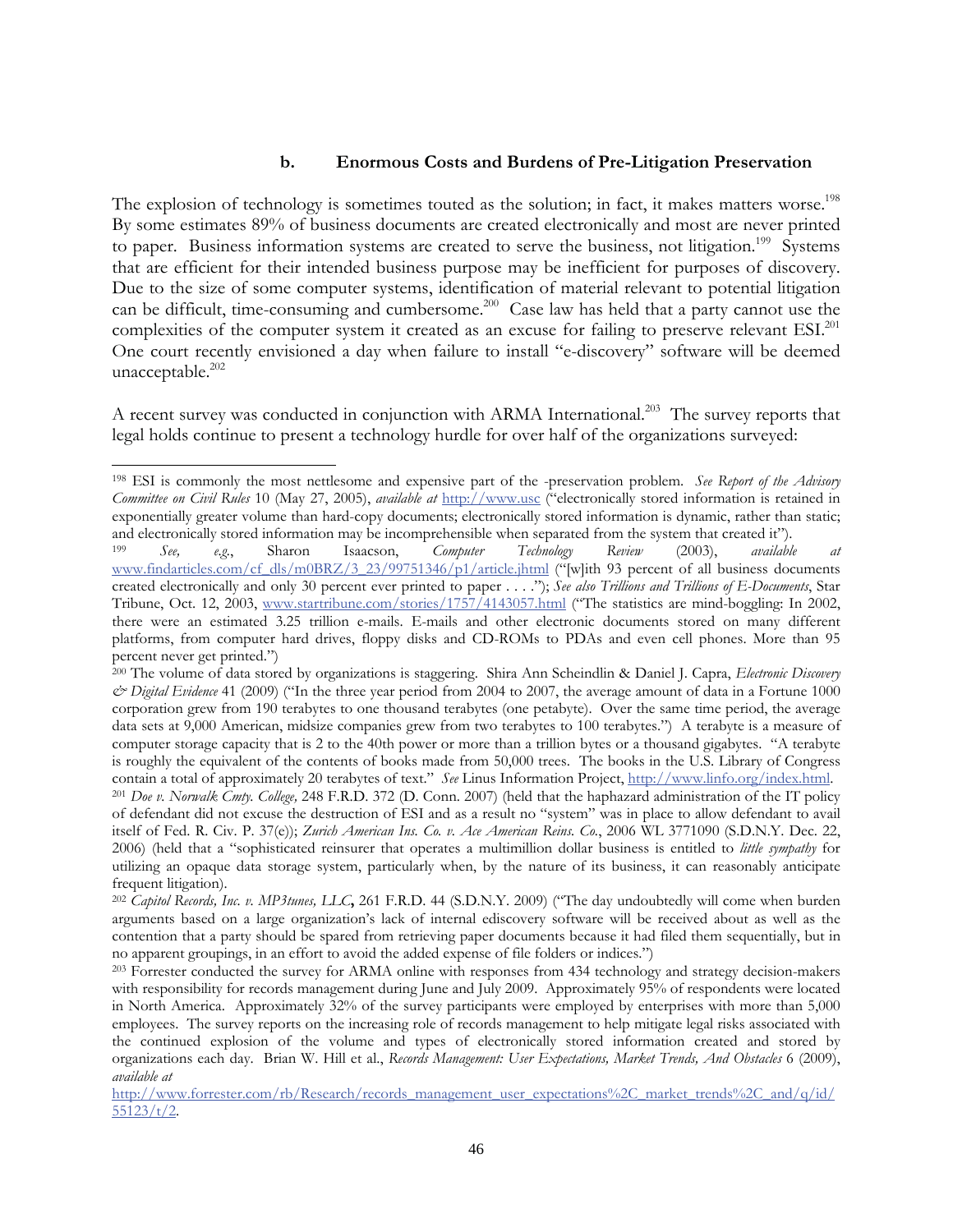"Limited support for integrated legal hold capability poses significant legal risk. Integrating legal hold capabilities with records management plays an important role in mitigating legal risk. Nearly 48% of records management stakeholders report that their records management solution supports legal hold natively or via a packaged third-party integration.... More than half of records management decision-makers report that their application doesn't support legal hold, that they don't know if it does, or that it does but that these capabilities aren't currently being used."

A significant "litigation hold" industry has emerged to support preservation efforts in the United States. Software developers now offer products specific to helping companies implement litigation holds, distribute hold notices and track efforts to preserve.<sup>204</sup> Some well known companies also offer e-mail and ESI archiving software and computer storage systems touted as litigation hold solutions.<sup>205</sup> Various software providers offer white papers on proper litigation hold procedures.<sup>206</sup> The mere existence of these businesses in such numbers is yet another indication of the excessive cost and burden of modern litigation.

Further contributing to the problem is the fact that pre-litigation preservation conduct may not be examined by a court until years after the company's decisions were made about timing, scope and methodology. As a result, preservation efforts in the face of anticipated litigation can be costly and require educated guesses about what, when and how to implement a litigation hold. Further, following perceived "best practices" for litigation holds offers no guarantee that the actions of a party will sufficiently discharge a party's duty enough to avoid sanctions.<sup>207</sup> Conversely, spoliation sanctions for failing to preserve ESI and other materials can be outcome determinative.<sup>208</sup>

In response, prudent companies in the U.S. have developed detailed "litigation hold" policies and procedures in an attempt to defend their preservation efforts.<sup>209</sup> Policies and procedures range from simple to very detailed.<sup>210</sup> It is our understanding that the typical written procedures can consist of

l 204 Litigation Hold software is available from a number of vendors, including but not limited to PSS Systems, LegalholdPro, Exterro, Autonomy, and Miratech.

<sup>205</sup> IBM's Enterprise Content Suite, Sharepointe, Mimosa Nearpointe Archive, http://www.mimosasystems.com/html/sol\_legal\_discovery.htm.

<sup>206</sup> *See e.g.*, 12 Myths About Legal Holds, (2009), http://www.legalholdpro.com/resources.

<sup>207</sup> Courts vary in assessing their authority to respond to unduly burdensome preservation demands. *Cf.* Paul W. Grimm, *Ethical issues Associated With Preserving, Accessing, Discovering and Using Electronically Stored Information,* U.S. Attorney's Bulletin, at 17 (May 2008) ("if [negotiations] are unsuccessful, counsel should consider filing a Rule 26(c) motion for a protective order to ask the court to clarify the disputed [preservation] issues"). For example, one court refused to opine on whether the producing party was being "overly cautious" in plans for a litigation hold in the absence of a motion seeking a formal remedy. *See Kemper Mortgage v. Russell*, 2006 WL 4968120 (S.D. Ohio May 4, 2006).

<sup>208</sup> Available sanctions for spoliation of evidence include "dismissal of the case, the exclusion of evidence, or a jury instruction on the 'spoliation inference.' Vazquez-Corales v. Sea-Land Serv., Inc., 172 F.R.D. 10, 13 (D.P.R. 1997).<br><sup>209</sup> As the introduction of The Sedona Conference® Commentary on Legal Holds states: "The duty to preser

information includes an obligation to identify, locate, and maintain, information that is relevant to specific, predictable, and identifiable litigation. When preservation of electronically stored information ("ESI") is required, the duty to preserve supersedes records management policies that would otherwise result in the destruction of ESI. A 'legal hold' program defines the processes by which information is identified, preserved, and maintained when it has been determined that a duty to preserve has arisen." The Sedona Conference, *The Sedona Conference Commentary on Legal Holds: The Trigger and the Process* 5 (2007).

<sup>210</sup> Sample litigation hold notices (short and long forms), a sample policy and sample procedures are available. *7 Steps for Legal Holds of ESI and Other Documents* app. C, F, G (2009).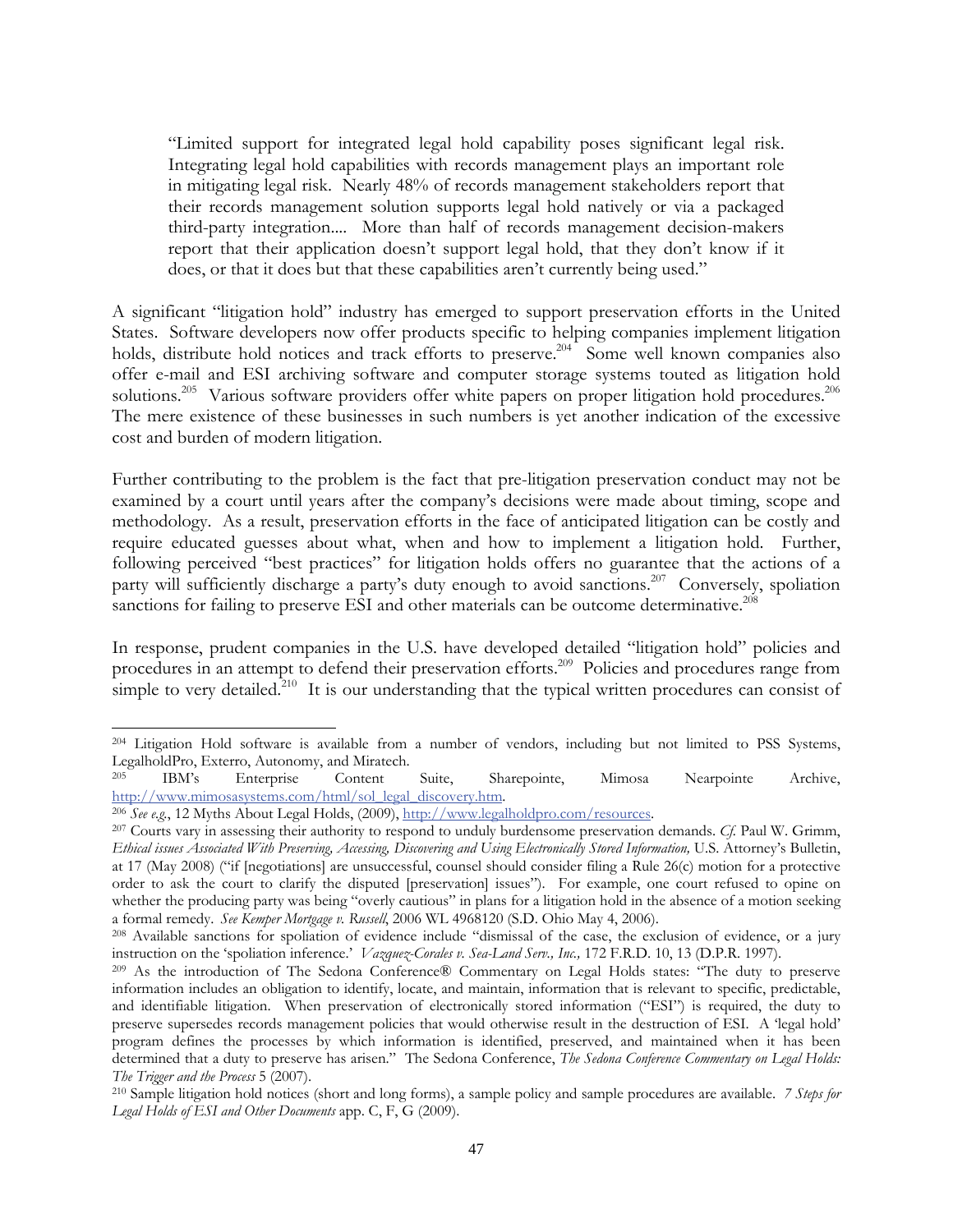pages of instructions and often include example forms for use.<sup>211</sup> Some organizations have issued model litigation hold procedures to be followed by their members.<sup>212</sup> Others have developed white papers to discuss what are believed to be "best practice" procedures for litigation holds.<sup>213</sup>

A survey of Global 1000 companies with revenue over \$5 billion was conducted between October 2007 and March 2008.<sup>214</sup> The survey demonstrates with empirical data that the burden on American companies to implement litigation holds is very high. The survey highlights the changes in processes and technology within the surveyed companies, the impact of those changes on reducing risk and cost, and the methodologies used to issue litigation holds, manage preservation, and conduct ediscovery.<sup>215</sup>



While a few companies had only two dozen new matters per year, the majority of companies surveyed had far more new matters each year. The average was 980 new matters initiated each year, with an average of 5,100 open matters at any given time across all industries. 80% of the companies issued litigation holds for every matter, while 20% used early case assessments of various factors

 $\overline{a}$ 211 Blog post at www.lawdepartmentmangementblog.com (Reese Morrison): "Guidelines for hold procedures make sense. One I know about has 7-8 pages with attachments. The attachments describe a litigation support team, give a sample hold order with annotations, provide instructions to law firms of what to do and not to do with documents, guide document custodians, and explain in lay terms the function and importance of a litigation hold order." Nuts and bolts of how to handle litigation hold orders, http://www.lawdepartmentmanagementblog.com/law\_department\_management/2006/03/nuts\_and\_bolts\_.html (Mar. 19, 2006, 17:36 EST).

<sup>212</sup> The American Health Information Management Association (AHIMA) has a model litigation hold policy posted on its website. The policy and procedures are based on the article *AHIMA Model E-Discovery Policies: Preservation and Legal Hold for Health Information and Records*, Journal of AHIMA, Feb. 2008, 79, no.2.

<sup>213</sup> *See e.g.*, International Legal Technology Association, *Litigation Support: Document Forensics and Legal Holds* (2009). The whitepaper contains a discussion of recent cases and attempts to answer some basic questions about the legal hold process such as: When is our legal obligation to preserve information triggered? Where is all of our data relating to this matter? How should we notify people of the need to preserve their information? Who needs to be notified? How much or how little information do we need to preserve? How can we best preserve and collect the data to meet our legal obligation? When should we rely upon custodian self-selection of data to preserve, and when is it more appropriate to follow a different procedure? When can we dispose of the information preserved subject to the legal hold? The paper goes on to discuss areas such as Planning, Timeliness and Prioritization, Use the Meet and Confer Wisely, Communication, Documentation and Audit Trail, Accountability, Consistency and Repeatability, Identification (of data sources), Transparency, Information Lifecycle Management as well as Supporting Technology and Automation.

214 Compliance, Governance and Oversight Council, *Benchmark Survey on Prevailing Practices for Legal Holds in Global 1000 Companies* (2008), *available at* http://www.cgoc.com/events/benchmarkwebinar. The Survey was produced by the Compliance Governance and Oversight Counsel (www.cgoc.com), a community of corporate practitioners in retention, preservation and privacy. This community has been focusing on litigation hold issues since 2004. Benchmarking data was collected from corporations with revenue ranging from \$5 billion to well over \$150 billion in virtually all industry sectors, including: Biotechnology, Chemicals, Consumer Products, Energy, Financial Services, High Tech, Insurance, Manufacturing, Pharmaceutical and Transportation sectors, with Energy and Financial Services comprising 50% of the total. The companies manage a wide range of legal matters and legal holds. Matter types include commercial litigation, government investigations and inquiries, intellectual property disputes, government contract disputes, investigations, subpoenas, EEOC claims, employee "slip-and-falls" and mass tort litigation. <sup>215</sup> *Id.*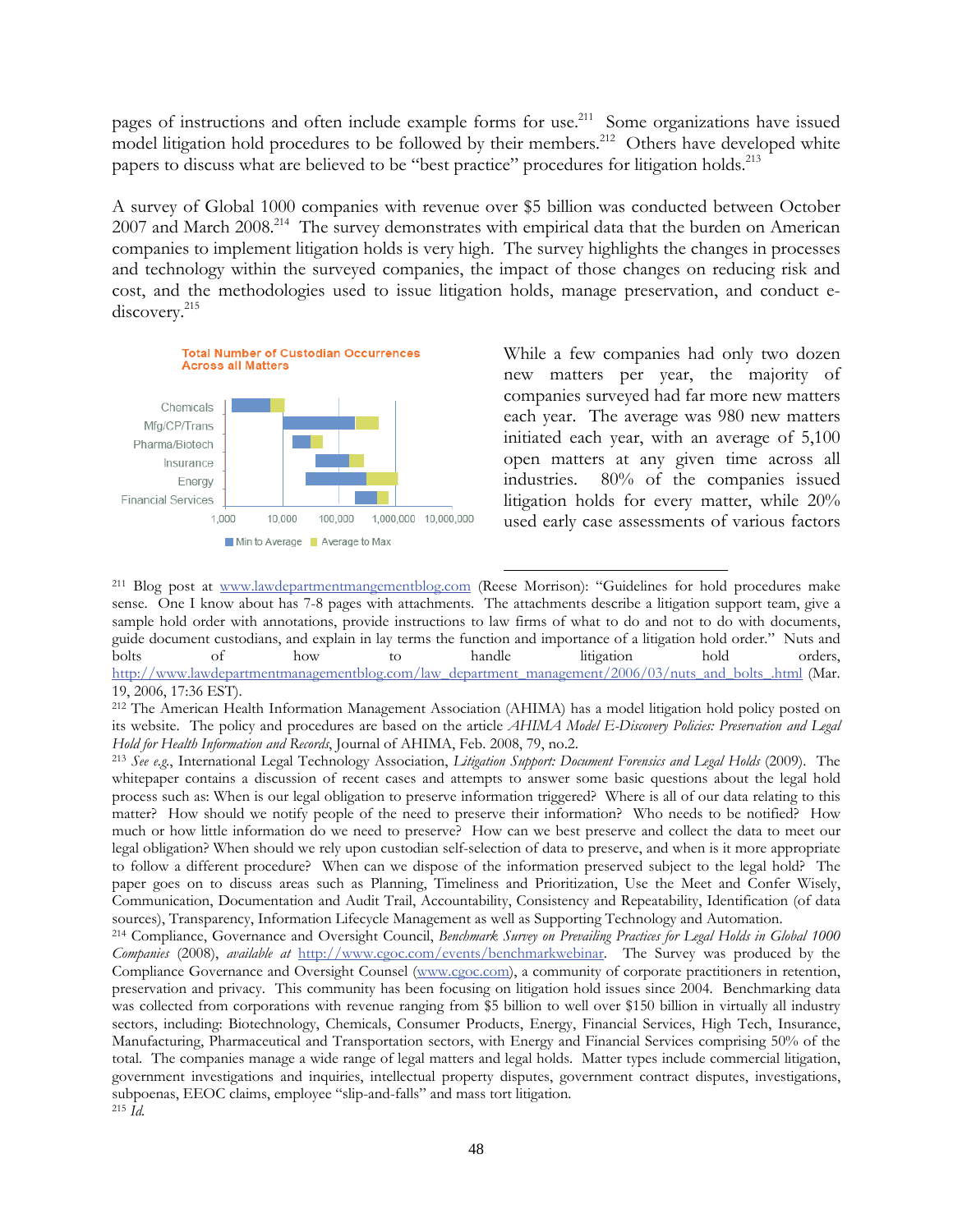to determine which matters required associated litigation holds.<sup>216</sup>

The survey discusses the tasks involved to implement a litigation hold pursuant to current case law requirements. Based on the data collected the survey includes a hypothetical look at the tasks involved to manage litigation holds across two hundred matters by one large organization over one year. The survey projected a staggering 60,000 tasks to simply send out a written litigation hold notice with quarterly reminders.

|                     | Level of documentation for zoo matters with 79 customans each for one year. |                           |
|---------------------|-----------------------------------------------------------------------------|---------------------------|
| Included in the     | Task                                                                        | <b>Burden</b>             |
| survey<br>1S<br>one | Initial notice and quarterly reminders                                      | 60,000 tasks              |
| corporation's       | Affirmative responses from custodians                                       | 60,000 tasks              |
| public<br>hearing   | Manual and phone follow $up - 25\%$ of custodians                           | 15,000 follow ups         |
| testimony before    | Collection of $1,000$ files (email, desktop) per custodian $-50\%$ of       | 7,500,000 files           |
| the<br>Federal      | custodians                                                                  |                           |
| Rules Advisory      | Manual and phone follow up - 25% of collections                             | 1,875 follow ups          |
| Committee.          | In-house tracking per notice, custodian, follow up                          | 2.5 people or 5,250 hours |
|                     | Tracking with collections included                                          | 5 people or 9,963 hours   |

Level of documentation for 200 matters with 75 custodians each for one year

Included in the survey is one corporation's public hearing testimony before the Civil Rules Advisory Committee during the public comment phase for the 2006 Amendments:

"I'm from a company that has 15,000 active litigations. In the year 2004, which was a slow year, we got new litigations at the rate of 225 a month. A few other numbers.

We operate in 200 countries in the world. We have 306 offices around the world, 70 of them in the U.S. We generate 5.2 million e-mails a day, about half of that in the U.S. We have 65,000 desktop computers around the world and 30,000 laptop computers. These are for our employees, about half of those in the U.S. We have, in addition to the 65,000 desktops and 30,000 laptops, we have between 15,000 and 20,000 Blackberries and PDAs around the world. We have 7,000 servers worldwide, 4,000 of them in the U.S. We have 1,000 to 2,000 networks worldwide, about half of those in the U.S. We have 3,750 e-collaboration rooms. I assume that they're chat room type things, for people to be working on documents simultaneously. About 3,000 of those are in the U.S. We have 3,000 databases; 2,000 of those in the U.S. Our total storage of information that we now have is 800 terabytes; 500 terabytes in the U.S. One terabyte equals 500 million pages. 500 terabytes equals 250 billion pages. 800 terabytes equals 400 billion pages.

I don't have worldwide figures on the disaster recovery system. The latest figures I have on the disaster recovery systems in the U.S. is that we generate 121,000 backup tapes for disaster recovery purposes. If we were ever to get an order, and we never have, that told us that we would have to stop all of our backup tapes, just the replacement of the backup tapes would cost 1.98 million dollars a month. That's over 20 — that's about 24 million dollars a year."<sup>217</sup>

l <sup>216</sup> *Id.*

<sup>217</sup> *Id.* (citing Public Hearing on Proposed Amendments to the Federal Rules of Civil Procedure (testimony of [Charles A.] Beach, [Exxon]) January 28, 2005. Mr. Beach explained in an interview conducted by John J. Jablonski on March 15, 2010, that his testimony regarding volume of printed pages was based on a bytes to plain text conversion. Conversion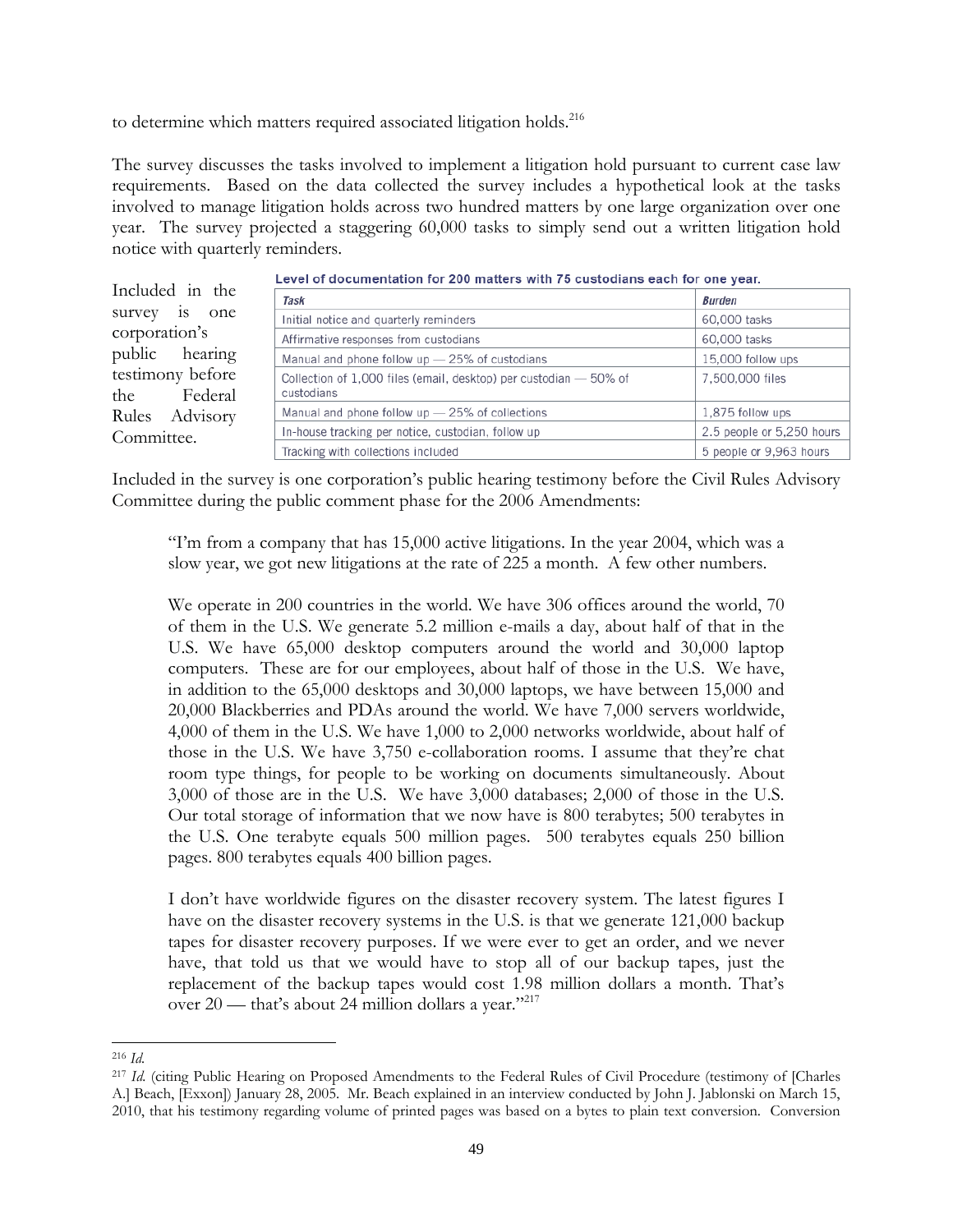#### **c. The Preservation Playing Field is Typically Lopsided**

Other noteworthy problems are created by asymmetrical litigation<sup>218</sup> and class actions.<sup>219</sup> In asymmetrical litigation an individual asserts a claim against a large company with a vast computer system. Claims often are made that encompass company wide electronic communications. A single claim may result in millions of e-mails, memoranda and other ESI being deemed relevant for preservation purposes. Costs of preservation can approach hundreds of thousands of dollars in some circumstances. While arguable, Rule 26(b)(2)(C) may be used to limit discovery (and preservation following the initiation of litigation), the pre-litigation requirement as to scope will remain untestable and subject to uncertainty until after litigation is initiated. However, courts will need to resist the simple conclusion that large cases require and justify wide ranging preservation and instead apply a more thoughtful analysis that truly takes into account the nature of the claims, the type of evidence needed to prove those claims, the sources of information readily available, the marginal benefit of preserving data beyond those sources and the cost involved in such additional preservation.

A similar problem exists in class action litigation where a class of litigants can assert the need for costly preservation in light of a significant total damages amount derived from an aggregation of millions of small claims. In both scenarios, significant economic pressure exists to resolve a case rather than incur preservation costs or risk preservation sanctions, regardless of the merits of the case.

### **d. Ad hoc Rules Expose Parties to Potential Disclosure of Privileged Analysis of Claims and Defenses**

The general rule in the United States is that litigation hold notices are not discoverable. Litigation hold notices are usually internal letters, memoranda or e-mails directing members of an organization to preserve evidence in support of a litigation hold implemented by the organization related to an event that has triggered the duty to preserve evidence. Two reasons exist for protecting the production of litigation hold notices. One, most notices are issued by an attorney or at the direction of an attorney and contain attorney-client privileged communications or constitute attorney-work

rates for other types of documents, such as spreadsheets, images and e-mails varies.).

<sup>218</sup> Employment related litigation comprises approximately 75 percent of all litigation in state and federal civil courts with the defendants having discovery obligations that are generally more burdensome and expansive. Gregory B. Reilly & Katy Shi-Klepper, *Employers Beware: Pitfalls and Promise of Electronic Information in Employment Litigation,* 252 N.J. Law. 14, 15 (2008).

<sup>219</sup> *See Melendres v. Arpaio*, 2010 U.S. Dist. LEXIS 20311, at \*12-13 (D. Ariz. Feb. 12, 2010) (adverse inference jury instruction awarded for failure to preserve specific documents, rejecting defendants' argument that the class action complaint was too broad to put them on notice of specific documents to preserve); *In Re Yasmin and Yaz (Drospirenone) Mktg., Sales Practices and Prod. Liab. Litig.*, 2010 U.S. Dist. LEXIS 14092 (S.D. Ill. Mar. 22, 2010) (preservation order required defendants to take steps reasonably necessary, including issuing litigation hold notices, "to ensure the preservation of documents, data, and tangible things that are reasonably likely to be the subject of discovery in the Litigation" while requiring a narrower scope of preservation of plaintiffs "[b]ased on the disparity in resources and burden, the preservation activities set forth in this section shall fully satisfy the preservation obligations of the individual personal injury Plaintiffs in the Litigation and the individual plaintiffs serving as putative class representatives in the consumer-based class actions.").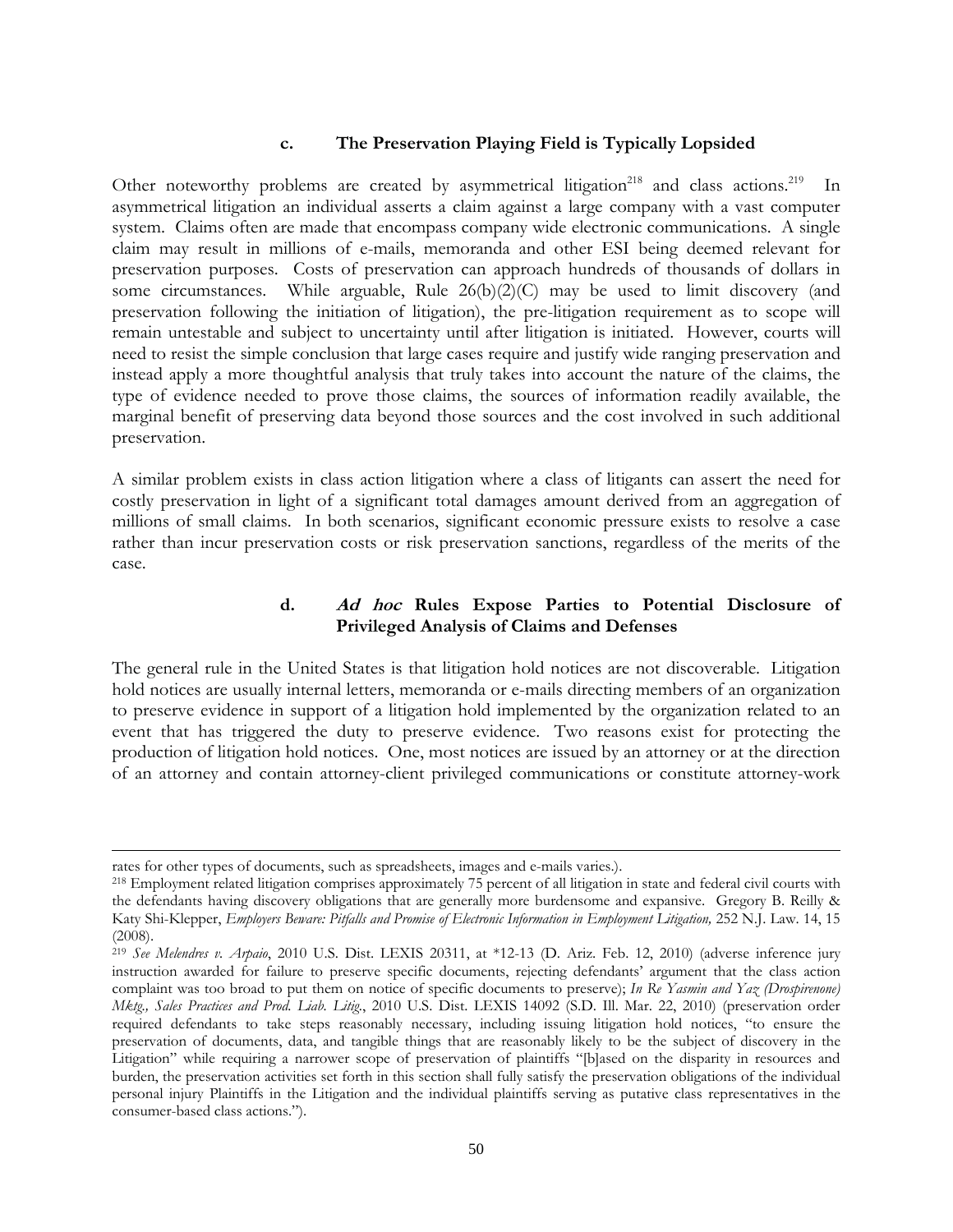product. Two, at least one court has held that disclosure of litigation hold notices "could dissuade other businesses from such instructions in the event of litigation."220

In certain circumstances, however, litigation hold notices are discoverable.<sup>221</sup> One party was required to produce detailed attorney notes of custodial interviews conducted as part of its litigation hold process.<sup>222</sup> Production of litigation hold notices exposes parties to disclosure of privileged communications and can provide an unfair roadmap into the legal strategy of an adversary.

## **5. New Rules Will Restore Integrity, Certainty and National Uniformity**

We urge a change in the Rules to address the emerging problems associated with pre-litigation preservation, if federal civil litigation is finally to achieve the just, speedy and inexpensive resolution of controversies.223 Rule 37 should be expanded to address preservation, as we propose in section IV. C., rather than rely upon the Committee Note to Rule 37(e) and the hope that courts will uniformly apply "reasonableness" and proportionality when analyzing complex preservation issues attendant to the increasing number of spoliation claims related to the alleged failure to preserve ESI. Specific rules should be created to directly limit sanctions for pre-litigation conduct.

In *Shady Grove Ortho. Assoc. v. Allstate Ins. Co.*<sup>224</sup>, the Supreme Court recently addressed the authority granted to it by Congress to promulgate procedural rules for enforcing rights and duties recognized by substantive law and for justly administering remedy and redress for disregard or infraction of them:

In the Rules Enabling Act, Congress authorized this Court to promulgate rules of procedure subject to its review, *28 U.S.C. § 2072(a)*, but with the limitation that those rules "shall not abridge, enlarge or modify any substantive right," *§ 2072(b)*.

We have long held that this limitation means that the Rule must "really regulat[e] procedure, -- the judicial process for enforcing rights and duties recognized by substantive law and for justly administering remedy and redress for disregard or infraction of them," . . . The test is not whether the rule affects a litigant's substantive rights; most procedural rules do. . . . What matters is what the rule itself *regulates:* If it governs only "the manner and the means" by which the litigants' rights are "enforced," it is valid; if it alters "the rules of decision by which [the] court will adjudicate [those] rights," it is not. $^{225}$ 

l

<sup>220</sup> *Gibson v. Ford Motor Co.*, 510 F. Supp. 2d 1116, 1123 (N.D. Ga. 2007).

<sup>221</sup> *Major Tours v. Colorel*, 2009 U.S. Dist. LEXIS 68128 (D.N.J. Aug. 4, 2009).

<sup>222</sup> *In re Intel Corp. Microprocessor Antitrust Litig.,* 2008 WL 2310288 (D. Del. Jun. 4, 2008) (holding that defendant Intel waived privilege protection due primarily to defendant's willingness to make records related to custodian interviews available to avoid worldwide depositions of custodians in response to class-action litigation. When Intel attempted to prevent disclosure of the privileged interviews the court held Intel to its attorney's promise to produce the interview notes.)

<sup>223</sup> *See* Fed. R. Civ. P. 1.

<sup>224</sup> *Shady Grove Ortho. Assoc. v. Allstate Ins. Co.,* 2010 U.S. LEXIS 2929 (U.S. Mar. 31, 2010).

<sup>225</sup> *Id*. at \*26-27 (citations omitted).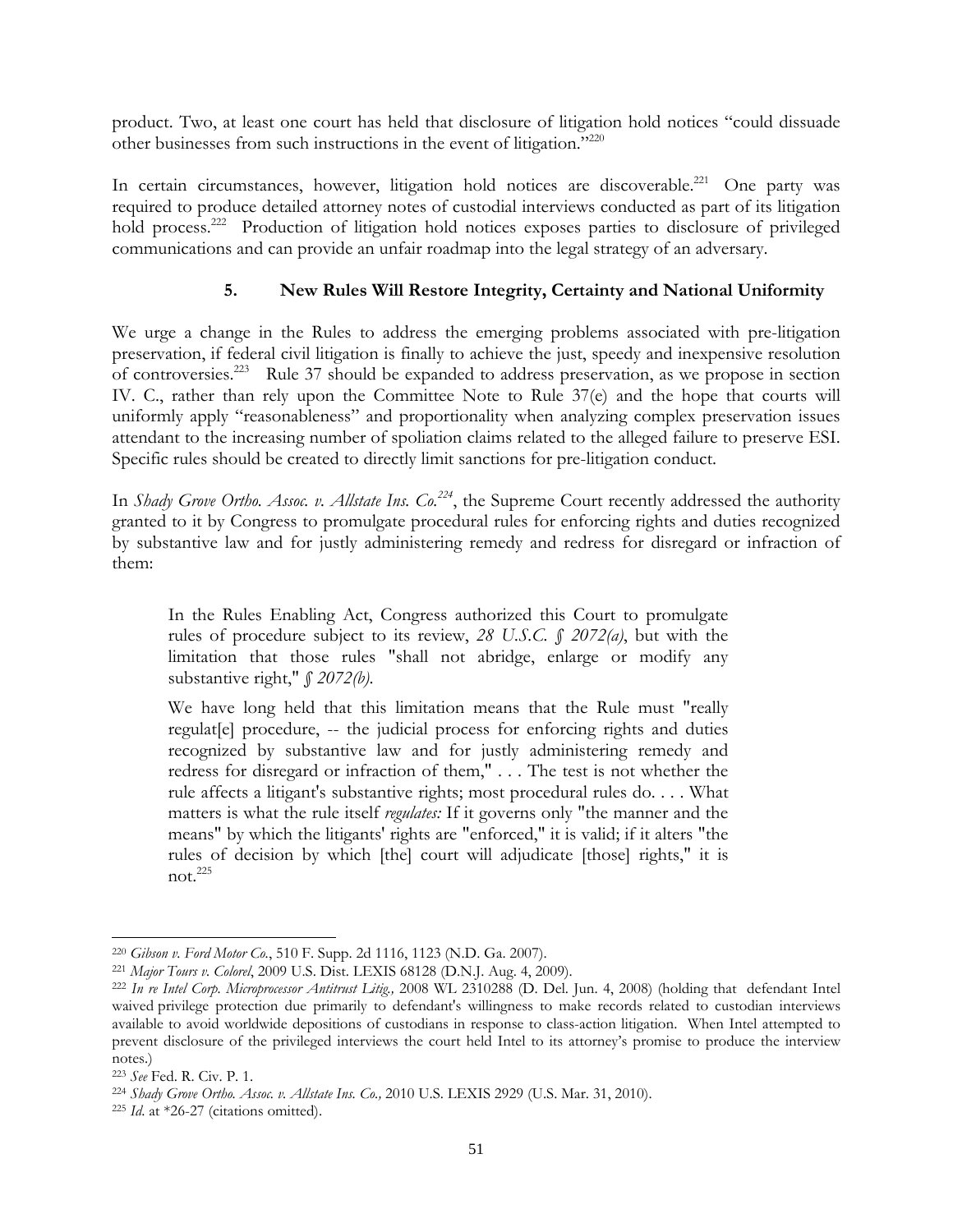So long as a rule governs "the manner and means' by which the litigants rights are 'enforced,' it is valid." $^{226}$  Here, because Rule 26(h) is built on the notion that certain categories of information are not generally discoverable in federal court litigation, and therefore, parties should not incur the cost of preserving those categories of information absent a court order or specific request, it passes constitutional muster under *Shady Grove*. The Court there went on to detail many instances of rules, similar to proposed Rule 26(h) that were in compliance with  $\gamma$  2072(b).<sup>227</sup>

Judge Rosenthal has noted that while Rule 37(e) "does not set preservation obligations," it does tell judges that a spoliation claim involving ESI "cannot be analyzed in the same way as similar claims involving static information."228 The Rule provides guidance even when a duty to preserve arises prior to the commencement of litigation because of the likelihood of litigation.<sup>229</sup> The Committee Note to Rule 37(e) notes that good faith in the routine operation of an information system "may" involve a party's intervention to prevent the loss of information.

Despite Judge Rosenthal's approach, other courts have used the statement in the Committee Note to Rule 37(e) (that '[g]ood faith in the routine operation of an information system may involve a party's intervention to modify or suspend certain features of that routine operation to prevent the loss of information, if that information is subject to a preservation obligation") to ignore the guidance provided by the Rule and to establish a strict litigation hold duty when it comes to ESI. For example, the failure to place a meaningful litigation hold" on relevant evidence was held to have placed defendant's conduct "beyond the scope of 'routine, good faith operation of an electronic information system [of Rule 37(e)].'" 230 As the author of *Zubulake* recently opined, "it can't be routine and good-faith not to suspend your process once you know there is litigation."<sup>231</sup>

Despite the authority to create appropriate procedural rules governing the enforcement of preservation duties, other courts view sanctions for pre-litigation spoliation as an exercise of the court's inherent power<sup>232</sup> not the provisions of the Federal rules.<sup>233</sup> The Supreme Court has

which the court adjudicated either.") (citations omitted).<br><sup>228</sup> Lee H. Rosenthal, *A Few Thoughts on Electronic Discovery after December 1, 2006*, 116 Yale L. J. 167, 174 (supp. 2006).

l <sup>226</sup> *Id*.

<sup>&</sup>lt;sup>227</sup> *Id.* at \*27 ("Applying that test, we have rejected every statutory challenge to a Federal Rule that has come before us. We have found to be in compliance with *§ 2072(b)* rules prescribing methods for serving process, see *. . .* (Fed. Rule Civ. Proc.  $4(f)|$ [sic];  $\ldots$  (Fed. Rule Civ. Proc.  $4(d)(1)|$ [sic], and requiring litigants whose mental or physical condition is in dispute to submit to examinations[;] *. . . Schlagenhauf v. Holder, 379 U.S. 104, 113-114, 85 S. Ct. 234, 13 L. Ed. 2d 152 (1964)* [sic] (same). Likewise, we have upheld rules authorizing imposition of sanctions upon those who file frivolous appeals, *. . .* , or who sign court papers without a reasonable inquiry into the facts asserted, see *Business Guides, Inc. v. Chromatic Communications Enterprises, Inc., 498 U.S. 533, 551-554, 111 S. Ct. 922, 112 L. Ed. 2d 1140 (1991)* [sic] (*Fed. Rule Civ. Proc. 11*). Each of these rules had some practical effect on the parties' rights, but each undeniably regulated only the process for enforcing those rights; none altered the rights themselves, the available remedies, or the rules of decision by

<sup>&</sup>lt;sup>229</sup> Thomas Y. Allman, *Inadvertent Spoliation of ESI after the 2006 Amendments: The Impact of Rule 37(e)*, 3 Fed. Cts. Law Rev. 25, 31 (2009) (collecting cases).

<sup>230</sup> *KCH Services v. Vanaire,* 2009 WL 2216601 (W.D. Ky. July 22, 2009). 231 Panel Discussion, *Sanctions in Electronic Discovery Cases: Views from the Judges,* 78 Fordham L. Rev. 1, 30-31 (2009) ("what this toothless thing really tells you is the flip side of a safe harbor. It says if you don't put in a litigation hold when you should there's going to be no excuse if you lose information.")

<sup>232</sup> Gregory P. Joseph, *Sanctions: The Federal Law Of Litigation Abuse* § 26(E)(3) (4th ed. 2008). "[I]nherent powers of federal courts are those which 'are necessary to the exercise of all others.'" *Roadway Express, Inc. v. Piper*, 447 U.S. 752, 764 (1980) (quoting *United States v. Hudson*, 11 U.S. 32, 34 (1812)); *see also Eash v. Riggins Trucking, Inc*., 757 F.2d 557, 562- 63 (3d Cir. 1985); *In re Stone*, 986 F.2d 898, 901-02 (5th Cir. 1993). 233 *Goodman,* 632 F. Supp. 2d at 505-06 (D. Md. 2009)(in absence of court order, the "Court's ability to impose any

sanction must derive from its inherent authority to regulate the litigation process, rather than from any sanction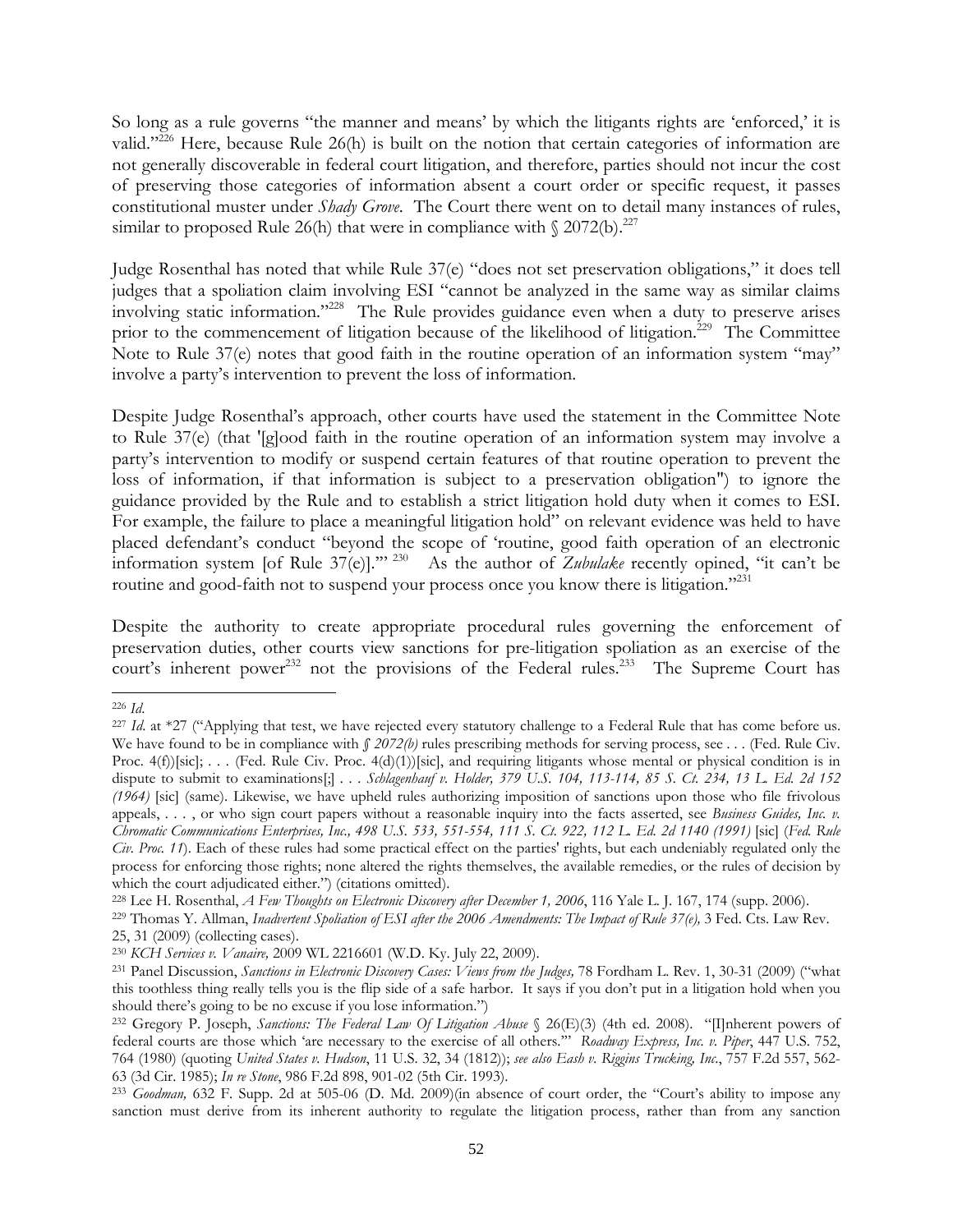affirmed lower court use of sanctions despite the fact that some activity may have occurred before suit was commenced.<sup>234</sup> In *Chambers v. NASCO*,<sup>235</sup> the Supreme Court held that lower courts have the power to "fashion an appropriate sanction for conduct which abuses the judicial process,"<sup>236</sup> but "the exercise of the inherent power of lower federal courts can be limited by statute and rule, for '[t]hese courts were created by act of Congress.'"237 In *Chambers* the Court held that procedural rulemaking to control litigation is appropriate. This implies that rulemaking involving precommencement activity is appropriate so long as it is linked to the discovery in the litigation following an event triggering the duty to preserve.<sup>238</sup> While explicit preservation rules may appear like regulation of pre-litigation conduct, they in fact govern the effect of the conduct on the litigation before the court.

This point is well made by the First Circuit in *United States v. One*. 239 The court explained that the federal rules act as a limitation on a court's inherent powers whenever the rules directly address the conduct: "there are limits to a court's inherent powers, particularly in instances where the Civil Rules are on all fours. When, as in this case, the Civil Rules limit the nature of the sanction that can be imposed, a court may not use its inherent powers to circumvent the Rules' specific provisions."

The court in *Fidelity Nat'l Title Ins. Co. v. Intercounty Nat'l Title Ins. Co.*, <sup>240</sup> addressed the need to refer to the rules before invoking the inherent powers of the court. The court held that "when a domain of judicial action is covered by an express rule, such as Rules 26 and 37 of the civil rules, the judge will rarely have need or justification for invoking his inherent power." In *Sentis Group, Inc. v. Shell Oil Co.*<sup>241</sup>, the court held that the rules should govern when they address the conduct. Specifically the court held that "[i]n general, then, courts first should turn to specific rules tailored for the situation at hand, such as Rule 37, to justify sanctions. Then, as an alternative basis for support or in circumstances where specific rules are insufficient, *i.e*., when 'there [is] a need,' it may be appropriate to invoke their inherent authority."

The Seventh Circuit directly addressed this issue in *Kovilic Constr. Co. v. Missbrenner*. 242 The court held that:

l

prescribed by the Federal Rules of Civil Procedure.")

<sup>234</sup> *Chambers v. Nasco*, 501 U.S. 32 (1991). The majority in *Chambers* approved the use of inherent sanctioning power in that case, while denying that it addressed pre-litigation conduct, arguably by focusing on the impact in the litigation itself. See id. at 55, n.17 ("[a]lthough the fraudulent transfer of assets took place before the suit was filed, it occurred after Chambers was given notice, pursuant to court rule, of the pending suit. Consequently, the sanctions imposed on Chambers were aimed at punishing not only the harm done to NASCO, but also the harm done to the court itself"). Justice Kennedy refused to accept this approach. *But see id.* at 74 (Kennedy, J., dissenting) ("By exercising inherent power to sanction pre-litigation conduct, the District Court exercised authority where Congress gave it none.")

<sup>235</sup> *Id*.

<sup>236</sup> *Id.* at 44.

<sup>237</sup> *Id.* at 48.

<sup>238</sup> For example, # Fed. R. Civ. P. Rule 27 ("Depositions to Perpetuate Testimony") does not, in subsection (a) ("Before an Action is Filed") "require an independent basis for federal jurisdiction" as long as the contemplated action for which the information is being perpetuated is itself authorized by statute. Jay E. Grenig, *Taking and Using Depostions Before Action or Pending Appeal in Federal Court,* 27 Am. J. Trial Advoc. 451, 454-55 (2004).

<sup>239</sup> *United States v. One*, 985 F.2d 655, 661 (1st Cir. 1993).

<sup>240</sup> *Fidelity Nat'l Title Ins. Co. v. Intercounty Nat'l Title Ins. Co*., 412 F.3d 745, 752 (7th Cir. 2005).

<sup>241</sup> *Sentis Group, Inc. v. Shell Oil Co*., 559 F.3d 888, 900 (8th Cir. 2009) (citing *Societe Int'le Pour Participations Industrielles Et Commerciales, S.A. v. Rogers,* 357 U.S. 197, 207 (1958); *Chambers v. NASCO*, 501 U.S. 32, 49 (1991)).

<sup>242</sup> *Kovilic Constr. Co. v. Missbrenner*, 106 F.3d 768, 772-73 (7th Cir. 1997).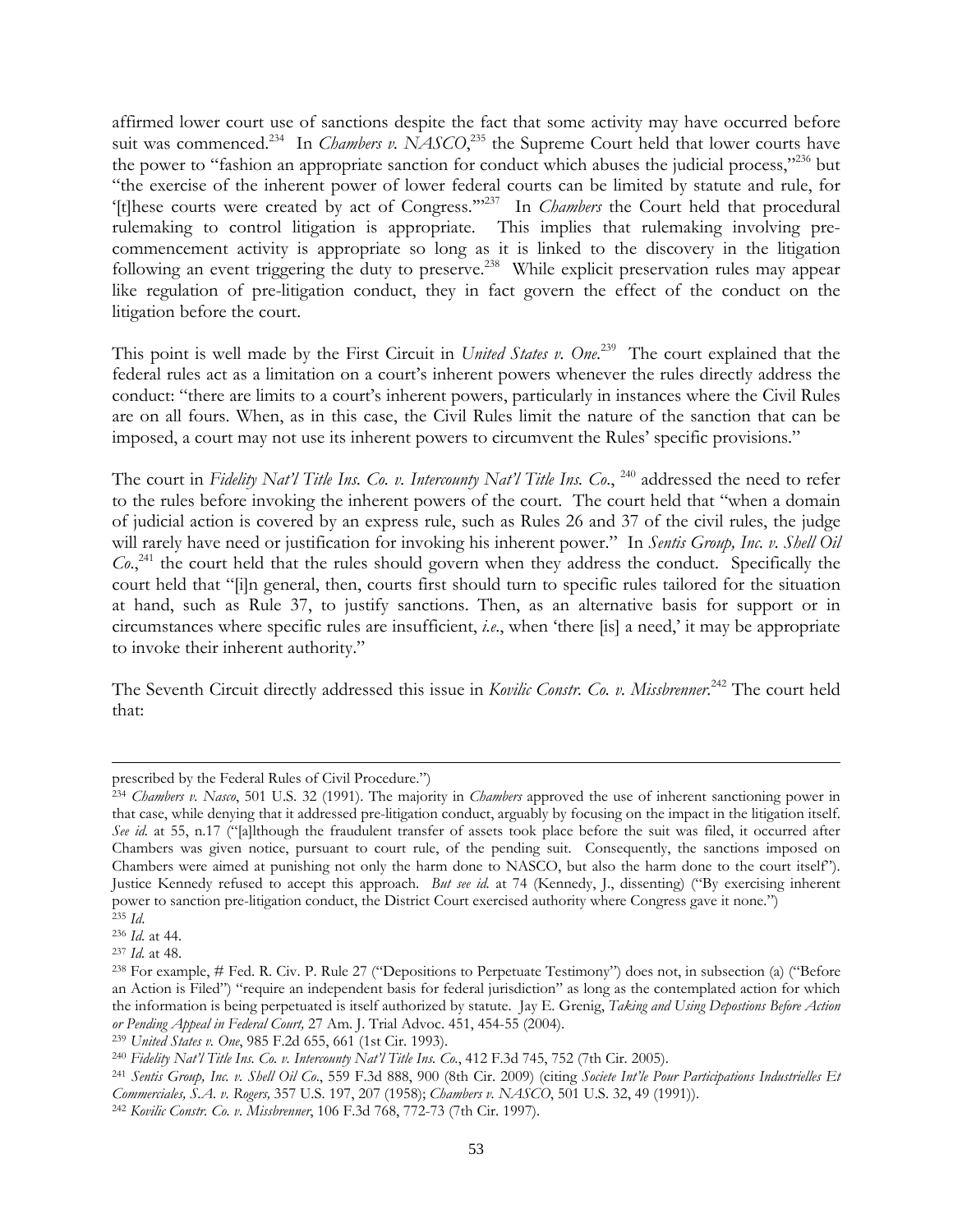The 'supersession' clause of the Rules Enabling Act, 28 U.S.C. § 2072(b) ... suggests that exercises of inherent powers may also not directly conflict with the national procedural rules [citing Rule 83(b)]. This Court has recognized the need to be cautious when resorting to inherent powers to justify an action, particularly when the matter is governed by other procedural rules, lest (even in the absence of a direct conflict) the restrictions in those rules become meaningless.... Sanctions authorized only by the inherent power of the court are therefore available only when no direct conflict with laws or national rules of procedure would arise. Even then, they must be used only with great caution.

This proposition was later echoed by the Third Circuit by *In re Prudential Ins. Co. Am. Sales Practice Litig. Actions.243* The court held that "[a]lthough a court retains the inherent right to sanction when rules of court or statutes also provide a vehicle for sanctioning misconduct, resort to these inherent powers is not preferred when other remedies are available. Moreover, the analysis in Chambers 'leads to the conclusion that if statutory or rules-based sanctions are entirely adequate, they should be invoked, rather than the inherent power."<sup>244</sup>

Allegations of spoliation, including the destruction of evidence in pending or reasonably foreseeable litigation, are addressed in federal courts through the inherent power to regulate the litigation process even if the conduct occurs before a case is filed or if, for another reason, there is no statute or rule that adequately addresses the conduct.<sup>245</sup> If a rule applies a federal court should apply it – rather than rely upon its inherent power.<sup>246</sup> In the absence of a specific rule addressing preservation duties and how to punish the failure to preserve ESI relevant to litigation, courts are clearly applying their inherent power.

Courts exercising their inherent authority regarding spoliation routinely ignore the fact that preservation failures occur prior to commencement of litigation, focusing, instead, on the impact of preservation failures on discovery.<sup>247</sup> To the extent any distinctions exist between sanctions depending upon the source of authority, they stem from the fact that courts applying Rule 37 must determine if the sanctions are "substantially justified<sup>248</sup> or were not "unjust" while courts applying inherent powers "exercise intrinsic self-restraint in using so powerful a weapon."249 By virtue of the "supersession" clause of the Rules Enabling Act, which gives primacy to "national rules of

<sup>243</sup> *In re Prudential Ins. Co. Am. Sales Practice Litig. Actions*, 278 F.3d 175, 189 (3d Cir. 2002).

<sup>244</sup> *Id.* at 189 (citations omitted).

<sup>245</sup> *Rimkus*, 2010 WL 645253, *citing Chambers*, 501 U.S. at 43-46; *Natural Gas Pipeline Co. of Am. v. Energy Gathering, Inc.*, 2 F.3d 1397, 1408 (5th Cir. 1993) (summary calendar).

<sup>246</sup> *Rimkus,* 2010 WL 645253 (If an applicable statute or rule can adequately sanction the conduct, that statute or rule should ordinarily be applied, with its attendant limits, rather than a more flexible or expansive "inherent power") [citing] *Chambers*, 501 U.S. at 50); *see Klein v. Stahl GMBH & Co. Maschinefabrik*, 185 F.3d 98, 109 (3d Cir. 1999) ("[A] trial court should consider invoking its inherent sanctioning powers only where no sanction established by the Federal Rules or a pertinent statute is 'up to the task' of remedying the damage done by a litigant's malfeasance . . . ."); *Natural Gas Pipeline Co. of Am.*, 2 F.3d at 1410 ("When parties or their attorneys engage in bad faith conduct, a court should ordinarily rely on the Federal Rules as the basis for sanctions.")

<sup>246</sup> *Id.* 

<sup>247</sup> *Silvestri v. General Motors*, 271 F. 3d 583, 590 (4th Cir. 2001) (a damaged automobile was disposed of before a lawsuit was filed) and *Goodman*, 632 F. Supp. 2d, 505 (D. Md. 2009) (ESI was deleted prior to suit being commenced).

<sup>248</sup> *Devaney v. Continental American Insurance*, 989 F.2d 1154, 1163 (11th Cir. 1993) (determination turns on whether "reasonable people could differ as to the appropriateness of the contested action").

<sup>249</sup> *Webb v. The District of Columbia,* 146 F.3d 964, 971 (D.C. Cir. 1998).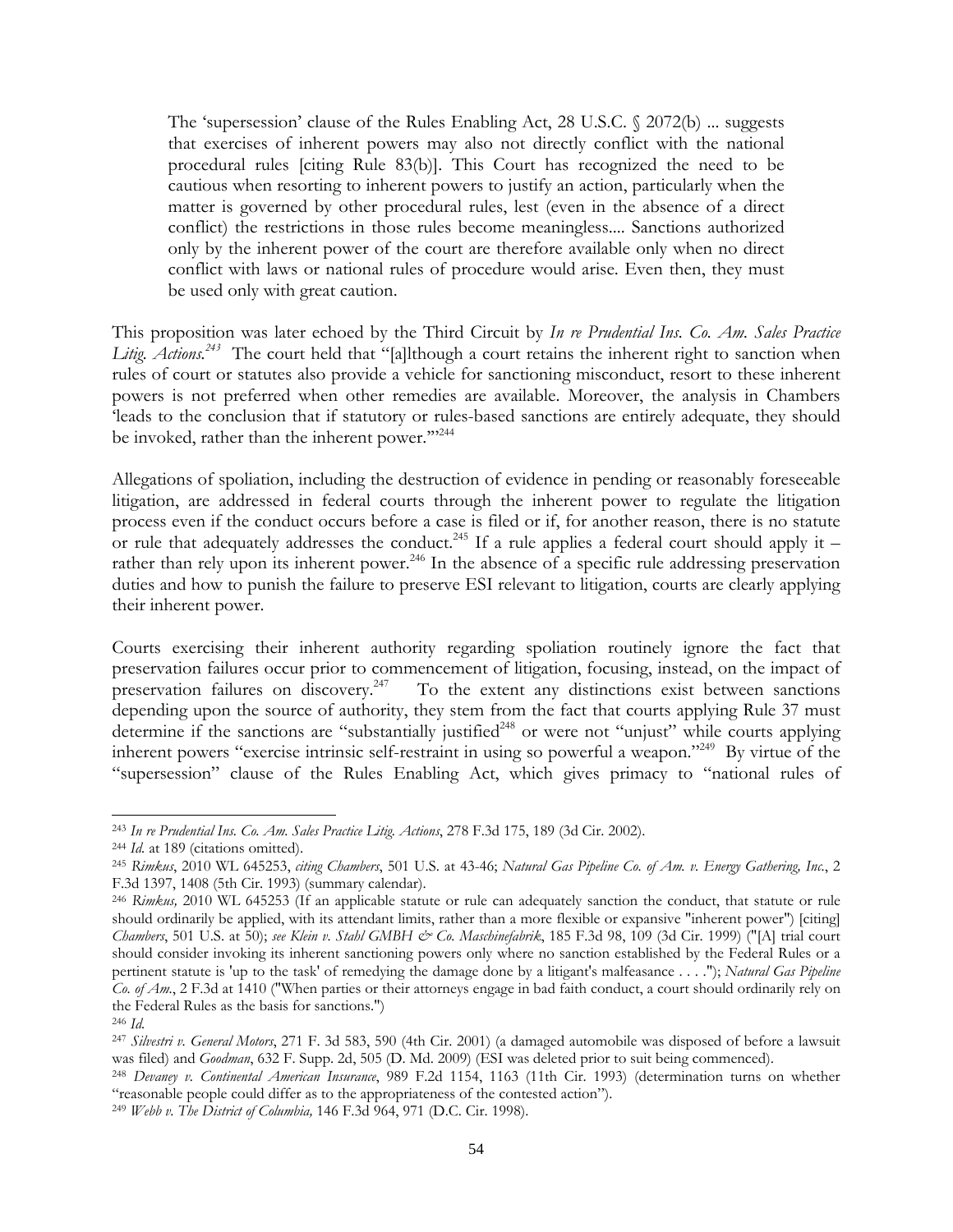procedure," courts are obligated to exercise their inherent powers in "'harmony'" with the Federal Rules when assessing conduct.<sup>250</sup> Regardless of the authority invoked, however, courts agree that the same "considerations are appropriate"<sup>251</sup> in determining sanctions whether under the court's inherent power or under the rules. Because sanctions issued under inherent power rest on a "relatively unstructured analysis" and are "broad and powerful tool[s]," courts are admonished to "first turn to specific rules tailored for the situation at hand." $252$ 

As the Supreme Court explained in *Chambers,*253 there would rarely be a need to rely on inherent powers, since the Rules would be "up to the task."<sup>254</sup> One federal circuit held that there was no need to resort to inherent powers to impose sanctions in light of the remedies available under Rule 37.<sup>255</sup> By directly addressing preservation conduct, much needed guidance would be provided and certainty would be restored to pre-litigation conduct. Preservation rules will also bolster litigants' faith in the ability to of the courts to rely upon Rule 1 and other precedent to ensure proportionality and fairness in the context of litigation holds and preservation obligations.

## **D. The Rules Must Confront Runaway Discovery Costs**

Several series of amendments to Rule 26 aimed at reining in the ever increasing costs of discovery have not effectively controlled these costs. Today, discovery is used as a weapon in the litigator's arsenal to impact the outcome of a case irrespective of the merits, rather than as a tool to collect information to aid the fact finder. Parties request substantial volumes of information that can be very expensive to collect and to review in an effort to force opposing parties to consider settlement based primarily on the threat of excessive litigation costs.256 The strategy has worked --many parties decide to settle to avoid expensive and protracted discovery rather than undertaking a fair and practical examination of the merits. Early settlement demands often reference discovery costs as a basis for settlement, citing projected discovery expenditures of tens of thousands of dollars, if not hundreds of thousands or millions of dollars.

In addition, protracted discovery causes diseconomies. Discovery events (such as litigation holds, document preservation efforts, data gathering, depositions and related work) interfere with and detract from daily business activities and harm productivity. Typically, companies engaged in litigation devote substantial resources to these efforts. Custodians are impacted directly and often. Information technology support is usually required to preserve and protect data.

As discussed, the current Rule 26 provides no reliable remedy to curb discovery costs.

l

<sup>250</sup> *Kovilic Construction Co. v. Missbrenner*, 106 F.3d 768, 773 (7th Cir. 1997) (reversing sanctions imposed based on use of court's inherent powers as abuse of discretion).

<sup>251</sup> *Id*. at 971 n.15.

<sup>252</sup> *Sentis Group, Inc. v. Shell Oil Company*, 559 F.3d 888, 900 (8th Cir. 2009) (reversing dismissal where reliance on inherent authority obscured the analysis of the sanction issues).

<sup>253</sup> *Chambers*, 501 U.S. at 32; *Degen v. United States*, 517 U.S. 820, 823 (1996)(reversing sanctions based on use of inherent power in light of ample authority under Federal Rules to manage discovery in civil suits).

<sup>254</sup> *Chambers*, 501 U.S. at 50.

<sup>255</sup> *Clearvalue, Inc. v. Pearl River Polymers, Inc.*, 560 F.3d 1291 (Fed. Cir. 2009).

<sup>256</sup> The ACTL/IAALS Report notes that in one survey 71% of respondents thought that "discovery is used as a tool to force settlement." Institute for the Advancement of the American Legal System, *Final Report On The Joint Project Of The American College Of Trial Lawyers Task Force On Discovery And The Institute For The Advancement Of The American Legal System ("ACTL/IAALS Report")* 9 (2009), *available at*  http://www.actl.com/AM/Template.cfm?Section=Home&template=/CM/ContentDisplay.cfm&ContentID=4008.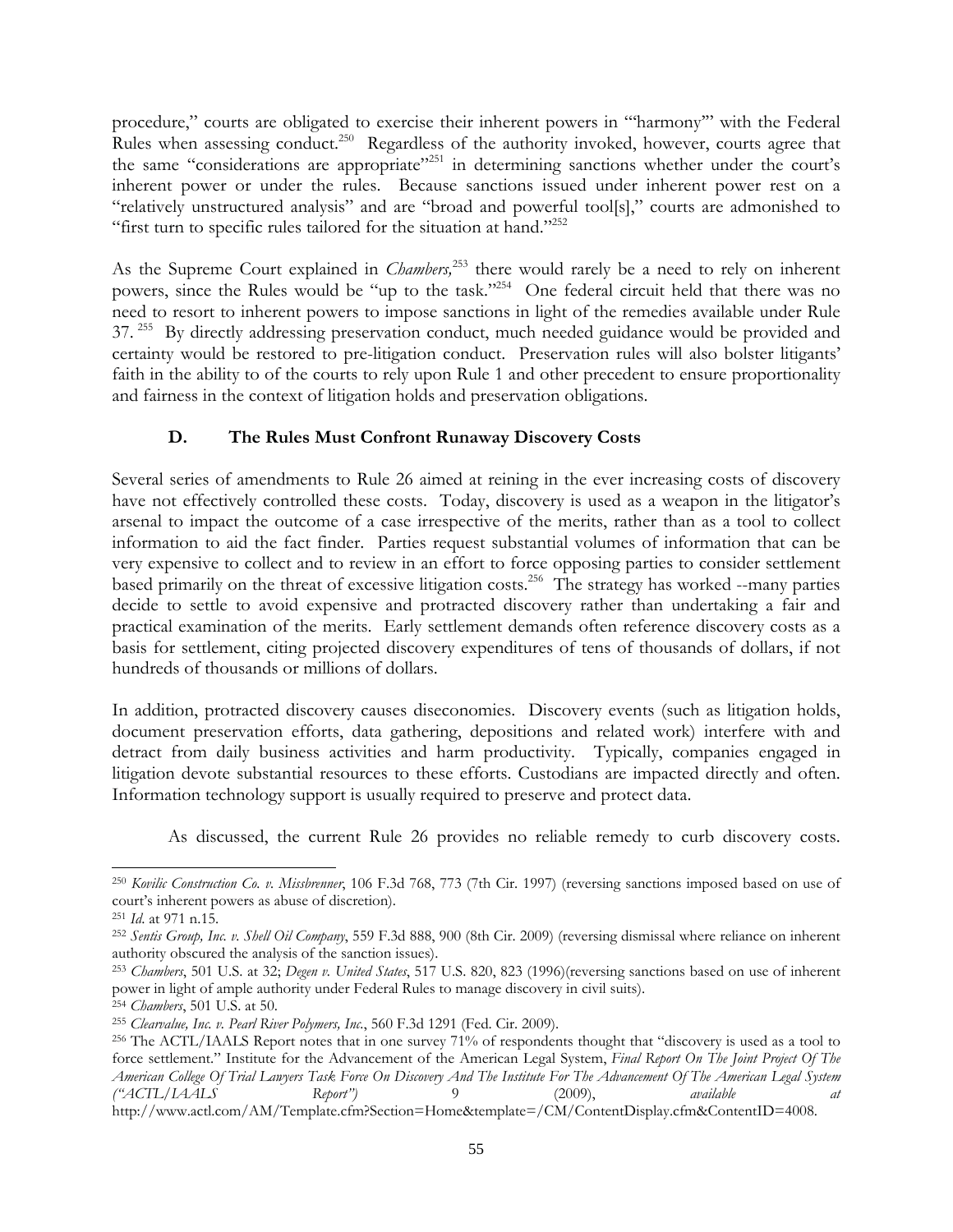Judges are asked to manage the scope of discovery, but are unable to effectively do so because of institutional limitations on the courts.  $257$  Judges, at the beginning of a case, struggle to determine the proper scope of discovery needed for both the court and the parties to flesh out each side's position because they know less than the parties about the underlying facts. Without effective guidance and necessary cooperation, discovery costs soar. Accordingly, parties need a a cost-effective, workable solution for access to relevant information. The purpose of discovery is to permit parties to access information that will enable fact finders to determine the outcome of civil litigation. Having rules that encourage the parties to police themselves and to focus on the most efficient means of obtaining truly critical evidence is the best way to achieve that purpose.

Some have contended that allocating costs to the requesting party would incentivize producing parties to run up their costs in responding to discovery requests. To the contrary, it would be dangerous folly for a target litigant, particularly in asymmetrical litigation, purposely to increase the costs of discovery or production in the false expectation that those costs would ever be allocated to the requesting party. And, in more symmetrical litigation there are built in cost controls on the basis of the classic economic theory: "What's good for the goose is good for the gander".

# **1. Proposed Rule Amendment**

We propose that Rule 26 be amended to allocate the costs of discovery to the party who seeks the discovery:

In General. A party submitting a request for discovery is required to pay the reasonable costs incurred by a party responding to a discovery request.

(1) Such costs include the costs of preserving, collecting, reviewing and producing electronic and paper documents, producing witnesses for deposition and responding to interrogatories.

(2) Each party is responsible for its own costs related to responding to Disclosure Requirements under Rule 26.

(3) Non parties responding to Subpoenas under Rule 45 shall be entitled to recovery of reasonable costs associated with compliance with the subpoena.

(4) The costs described in subsection (1) and (3) above shall be considered Taxable Costs under Rule 54(d).

 $\overline{\phantom{a}}$ 257 As the Supreme Court noted in *Twombly*, the Federal Rules were designed to allow liberal access to courts with weak claims being weeded out as litigation progressed. However, as discovery has grown increasingly expensive and complex, the Court noted that "[i]t is no answer to say that a claim just shy of a plausible entitlement to relief can, if groundless, be weeded out early in the discovery process through 'careful case management . . . given the common lament that the success of judicial supervision in checking discovery abuse has been on the modest side." 550 U.S. at 559.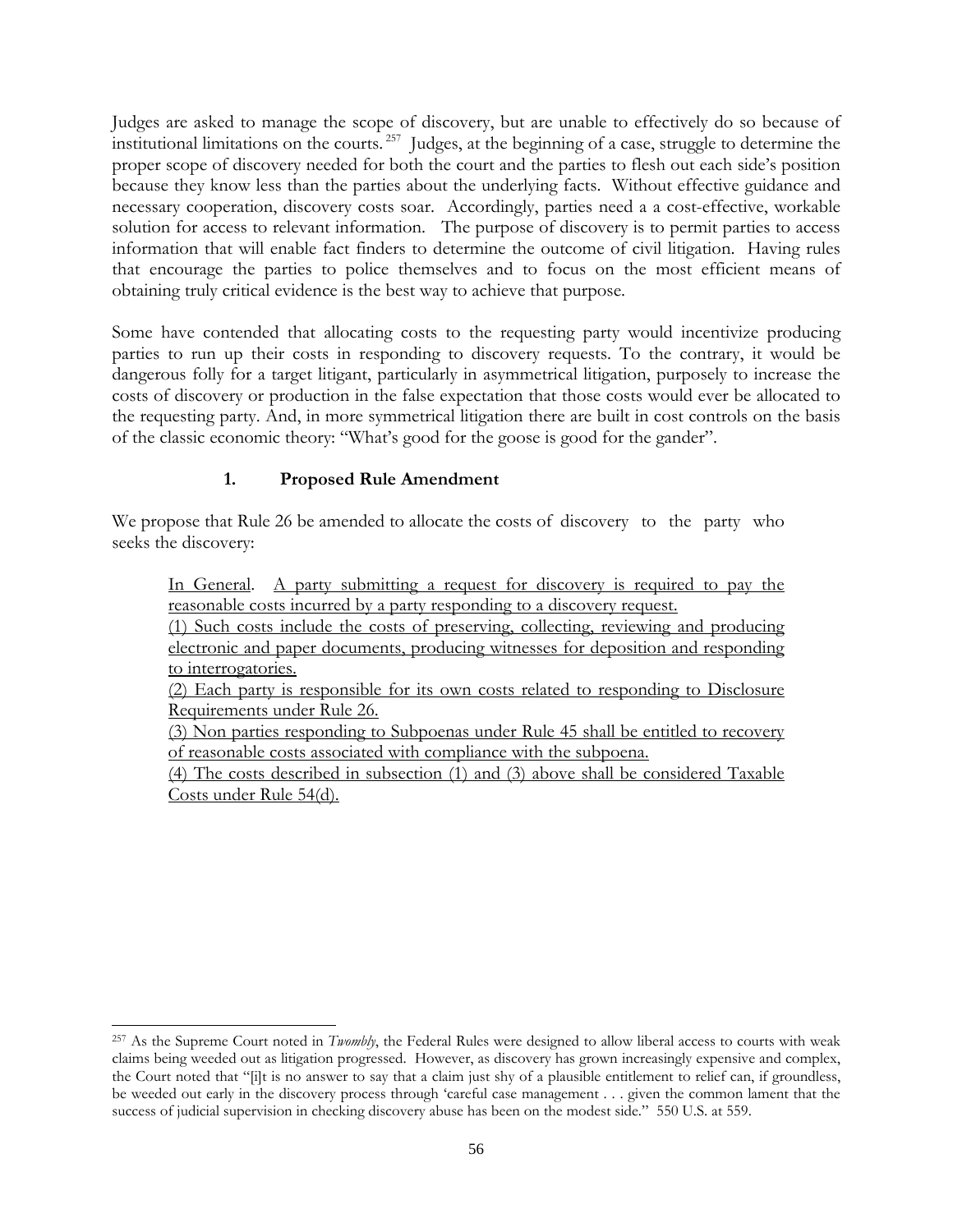### **2. Goals of Proposed Rule 26 Regarding Cost Allocation**

The proposed Rule 26 will encourage each party to more properly tailor its discovery requests to its discovery needs by shifting the cost-benefit decision. A requester-pays rule will encourage parties to focus the scope of their discovery requests on evidence that is reasonably calculated to produce relevant information from the most cost-effective source. In addition to focusing discovery requests, proposed Rule 26 discourages a party from using discovery as a weapon to force settlements without regard to the merits of a case; a party that pays for discovery will have no incentive to make overly broad requests. Furthermore, proposed Rule 26 encourages cooperation between parties to control discovery costs and provides courts with a workable standard to guide parties through litigation.

### **3. Current Rules Governing Cost Allocation**

In 2006, Rule  $26(b)(2)(B)^{258}$  was amended specifically to reference limitations on discovery in Rule 26(b)(2)(C) that could include cost allocation, if discovery of ESI from sources that are not reasonably accessible were permitted. To date, district courts have seldom applied this rule to shift costs for the purpose of permitting the discovery of inaccessible ESI for parties. Courts have applied the amended Federal Rules to shift costs for non-parties under Fed. R. Civ. P.  $45(c)$ .<sup>259</sup>

The Committee Notes to the Rule 26 e-discovery amendments outline seven factors to review when determining whether cost allocation is appropriate:

- 1. the specificity of the discovery request;
- 2. the quantity of information available from other and more easily accessed sources;
- 3. the failure to produce relevant information that seems likely to have existed but is no longer available on more easily accessed sources;
- 4. the likelihood of finding relevant, responsive information that cannot be obtained from other, more easily accessed sources;
- 5. predictions as to the importance and usefulness of the further information;
- 6. the importance of the issues at stake in the litigation; and

l 258 The Rule Provides as follows:

<sup>(</sup>B) *Specific Limitations on Electronically Stored Information*. A party need not provide discovery of electronically stored information from sources that the party identifies as not reasonably accessible because of undue burden or cost. On motion to compel discovery or for a protective order, the party from whom discovery is sought must show that the information is not reasonably accessible because of undue burden or cost. If that showing is made, the court may nonetheless order discovery from such sources if the requesting party shows good cause, considering the limitations of Rule 26(b)(2)(C). The court may specify conditions for the discovery. 259 *Dow Chemical v. Reinhard,* 2008 WL 1968302 (S.D.N.Y April 29, 2008).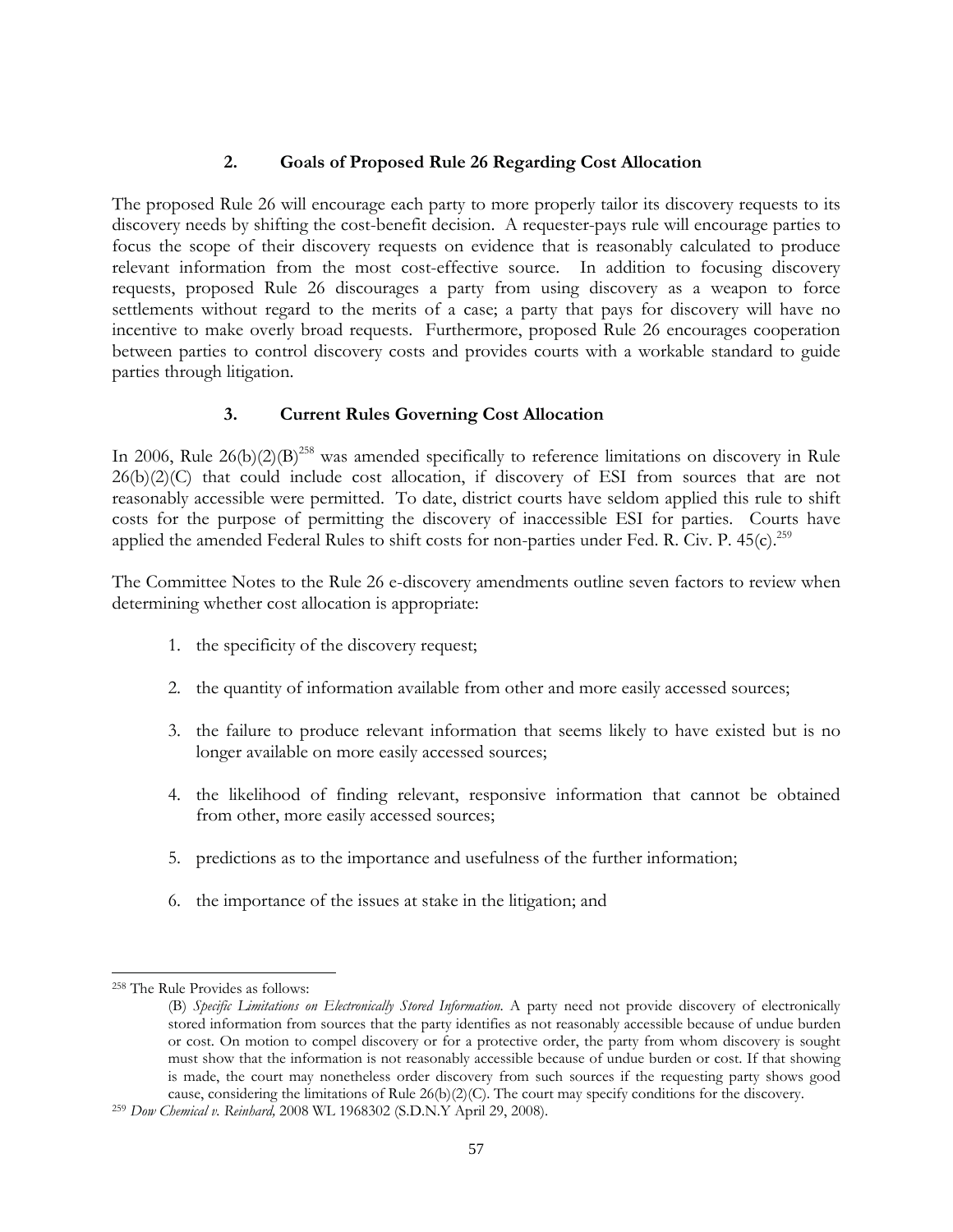7. the parties' resources. $260$ 

As David Lender's analysis of Rule 26 notes, the Rule left many issues unresolved:

"The new rule presents a number of important questions that will need to be resolved as courts wrestle with its meaning. For example, what does 'not reasonably accessible' mean? Are backup tapes always 'not reasonably accessible,' and will they become more reasonably accessible as technology changes? Can active, accessible data ever be considered 'not reasonably accessible' because of the costs to review such data for responsiveness and privilege? Will the new rules result in more costshifting or less cost-shifting to the requesting party?"<sup>261</sup>

The underutilization of Rule 26 in the nearly four years following the e-discovery amendment's effective date suggests that the Rule has not been an effective tool for courts to impose reasonable limits on discovery. The empirical data confirms that discovery costs continue to rise and that those costs continue to influence disposition of cases independent of the merits of the claims.

## **5. Appropriately Allocating the Costs of Discovery**

The costs of discovery, and in particular electronic discovery, may often far exceed the value of the information sought and even the amount in controversy, thereby forcing litigants to settle even clearly non-meritorious claims. In other circumstances,, the allocation of costs still has a significant impact upon discovery. As Professor Martin Redish observed, "the fact that a party's opponent will have to bear the financial burden of preparing the discovery response actually gives litigants an incentive to make discovery requests, and the bigger expense to be borne by the opponent, the bigger the incentive to make the request."<sup>262</sup> Accordingly, "it is all but inevitable that . . . the current cost allocation system will result in excessive and therefore inefficient discovery even where the discovering party does not consciously intend the discovery to be abusive."<sup>263</sup>

Requiring requesting parties to bear the costs of discovery deters the natural tendency of litigants to draft discovery requests as broadly as possible, in the knowledge that such requests are not only "virtually free" to the requesting party, but will result in significant costs to the responding party. For example, the "predictable allocation of costs" resulting from the Texas discovery rule "has helped reduce the overbroad nature of many requests" in the state.<sup>264</sup> At earlier Rules Committee discovery conferences such as at Fordham Law School, counsel and judges familiar with the experience in Texas following adoption of the "Texas rule" recounted its positive impact on keeping discovery within reasonable bounds.

By mandating cost shifting, the rule we propose would specifically enforce the notion of proportionality in the Federal Rules by requiring the requesting party to carefully consider the cost/benefit of discovery requests and narrowly tailor them to the needs of the specific dispute. An advantage to such a rule is that it is consistent with the fundamental principle that each party must

 $\overline{\phantom{a}}$ 

<sup>260</sup> *See* David Lender, *Shifting Under the New Rules: Is the Landscape Changing?*, Federal Lawyer, Aug. 2007, at 4.

<sup>261</sup> *Id*.

<sup>262</sup> Redish II, *supra* note 33, at 603*.*

<sup>263</sup> *Id.* 

<sup>264</sup> Thomas Y. Allman, *The Need for Federal Standards Regarding Electronic Discovery*, 68 Def. Couns. J. 206, 209 (2001).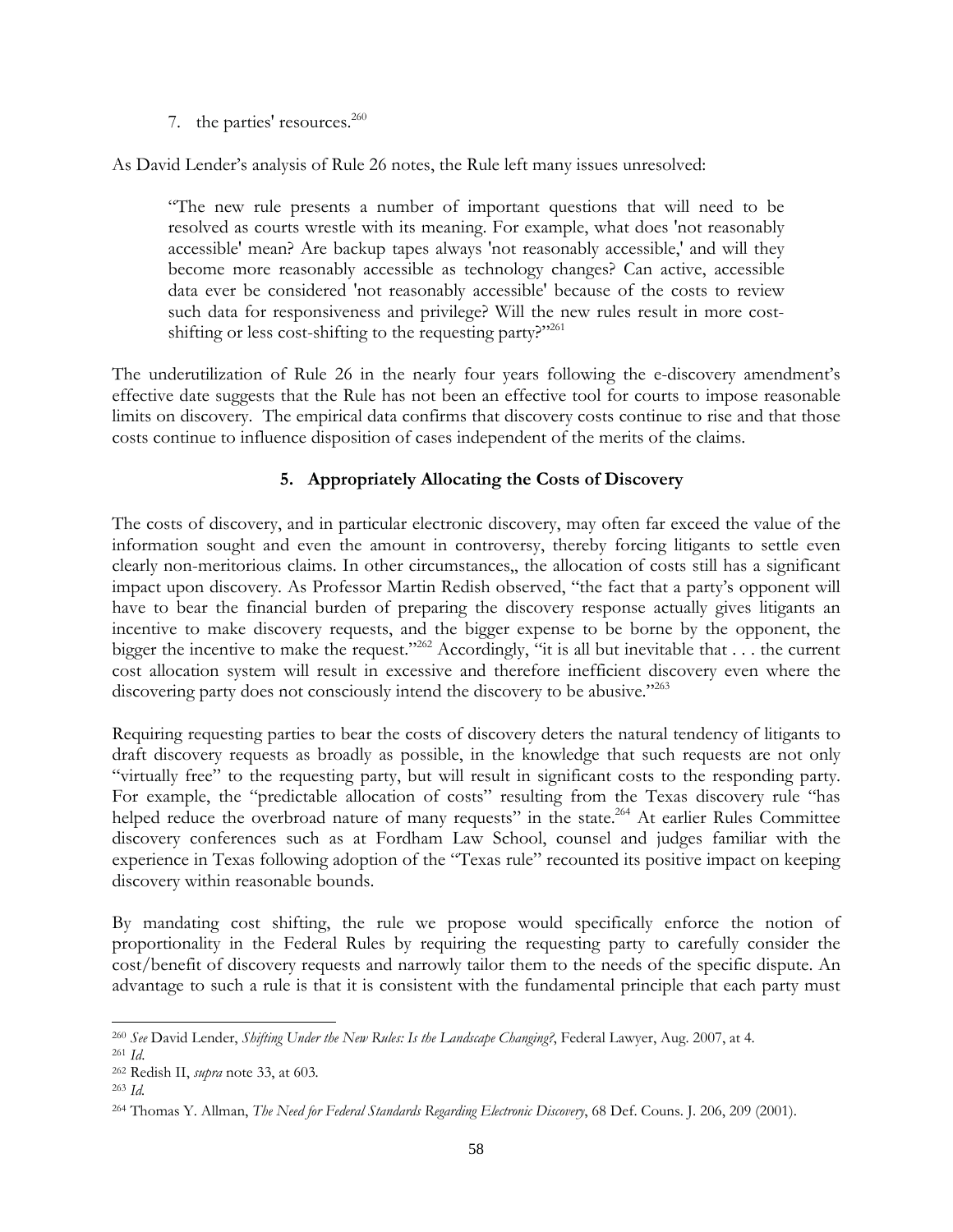bear the "ordinary burden of financing his own suit."<sup>265</sup> Placing, by cost sharing, financial responsibility upon the requesting party for seeking information beyond the scope of what is reasonable in the case at hand is not a new approach. Courts can, but do not often enough, strike a balance between the likely benefit of the proposed discovery and the burden of production and require that producing parties pay some or all of the extraordinary costs associated with that production.266

Such a change in cost allocation procedure would not only induce greater efficiency; it would comport more appropriately with established precepts of economic justice: "If one strips away the long accepted assumption as to how the American system allocates costs among litigants, the actions of the parties to a lawsuit in the discovery process would be most appropriately seen as analogous to a quasi-contractual relationship between the adversary litigants. Under the theory of *quantum meruit*, a party to a quasi-contract is legally entitled, as a matter of fundamental principles of economic justice, to be reimbursed for any benefit he confers on another person at that person's expressed or implied request….[I]t is [therefore] morally untenable to allow the requesting party to retain the benefit of its opponent's labor without, at the very least, reimbursing the costs of discovery incurred by the producing party."267

## **a. Rationale for Payment of Discovery Costs by Requesting Parties**

The Federal Rules should encourage parties to pursue discovery at the lowest cost and in the least burdensome manner possible to obtain the evidence necessary for the fact finder to determine the case on the merits. Discovery rules should not provide weapons for parties to force settlements not justified by the merits. As Redish and McNamara state: "Subsidization—through allocation of the total costs to the responding party—renders discovery costs a complete externality, and removes all incentives for litigants to limit the scope of their requests."<sup>268</sup> A "requester-pays rule" would help achieve those results. A party who benefits by making a claim or raising a defense is in the best position to decide if information is worth the cost of obtaining it. A requester-pays rule will encourage focused requests designed to obtain that information necessary for the just adjudication of the issues without the excessive costs currently experienced. "The externalization of discovery costs, accomplished through the *defacto* hidden litigation subsidy caused by our current model of cost allocation, incentivizes what can most appropriately be labeled 'excessive discovery."<sup>269</sup>

#### **b. Placing Burden on Party Seeking Information**

Section (a) of proposed Rule 26 helps remedy current problems with properly limiting discovery and controlling costs. Putting the financial burden on the party seeking the information encourages parties to self-police discovery. The current approach allows the requesting party to make overly broad requests without consequence and to impose cost and burden on an adversary to increase the

l <sup>265</sup> *Eisen v .Carlisle & Jacquelin,* 417 U.S. 156, 179 (1974).

<sup>266</sup> *See, e.g.*, *In re Estate of Amijo*, 31 P.3d 372, 378 (N.M. 2001); *Berrie v. Berrie*, 457 A.2d 76, 80 (N.J. Super. Ct. Ch. Div. 1983).

<sup>267</sup> Martin H. Redish & Colleen McNamara, *Back to the Future: Discovery Cost Allocation and Modern Procedural Theory*, Paper delivered at conference at Searle Center, Northwestern University School of Law on "Finding the Balance between Benefit and Cost: A Public Policy Roundtable on the Federal Rules of Civil Procedure" 6-7 (April 21-22, 2010).<br><sup>268</sup> Id. at 33.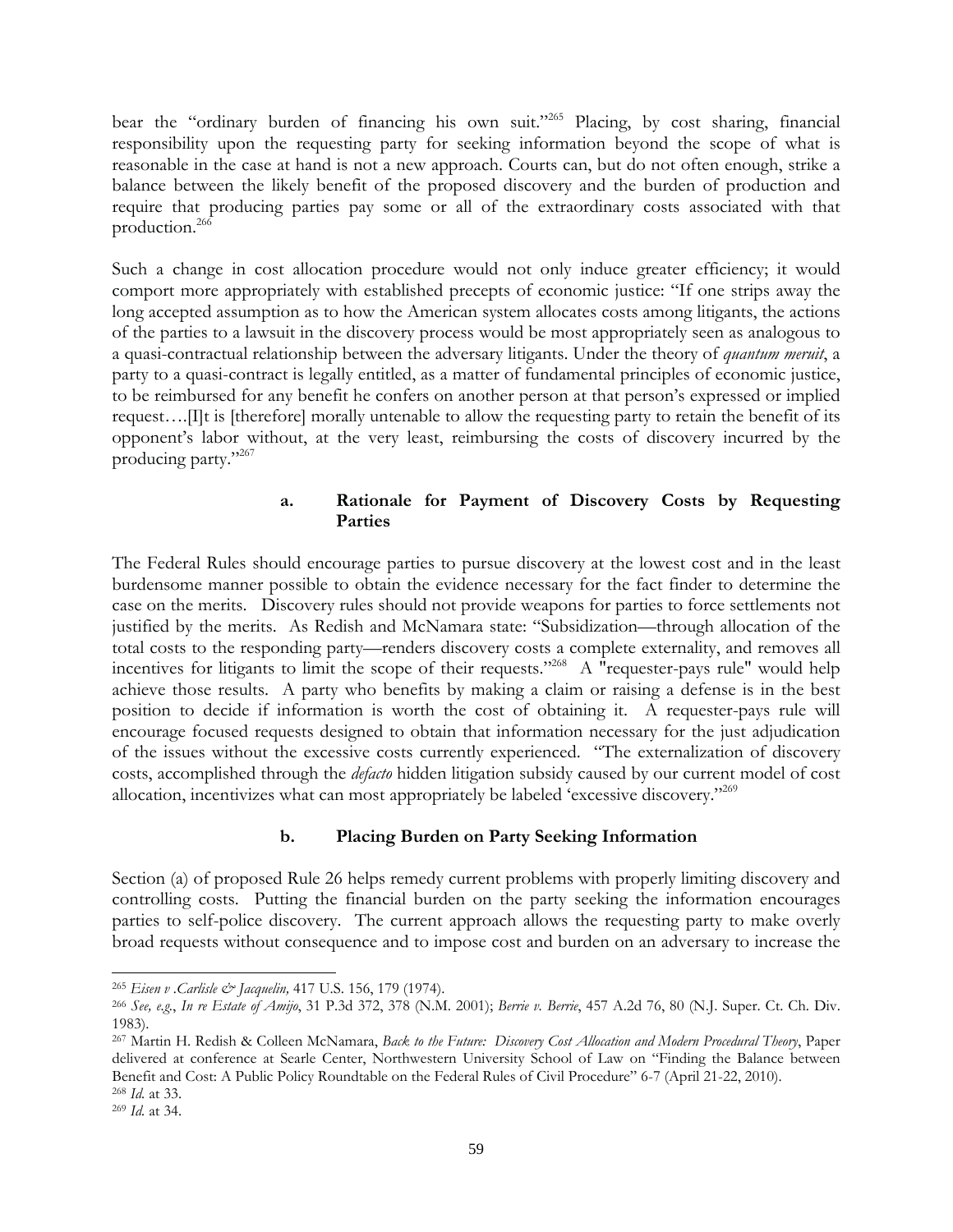chances of resolving the case without regard to ability to prove the merits. The risk that a requesting party will receive "bounce-back" requests also seeking excessive information has not been enough to prevent excessively expensive and burdensome discovery and, of course, is of no use in asymmetrical litigation, where the requesting party, with few records, has little to risk from a "bounce-back" request.

# **c. Encouraging Cooperation in Discovery.**

Adoption of a requester-pays rule will create incentives to attain the goal of Rule 1: "the just, speedy, and inexpensive determination of every action and proceeding." The current rule increases costs, lengthens the time to resolve cases and too often forces results not justified by the merits

Previous amendments to the Federal Rules sought discovery cooperation among litigants to avoid disputes and to promote efficient discovery. Although the Rules create a context for cooperation by requiring parties to meet and discuss discovery early in the case, the Rules do not provide meaningful incentives for cooperation absent court involvement and direction.

A requester-pays rule would strongly encourage cooperation. Such a rule gives both parties an incentive to work together to obtain discovery needed to resolve the merits of the case in the cheapest, quickest way possible. Cooperation reduces the volume of discovery and allows the courts to better carry out their duty of deciding cases on the merits.

We wish to emphasize that we are under no illusions that a "requester pays" rule perfectly aligns costs and incentives. This is an extremely complicated matter. However, the present rules do not even approximate the objective of having parties bear the true cost of their behavior, which would align the costs and incentives; by contrast, the proposed rule dramatically moves in that direction. Thus, while it may not be a perfect solution, it is the best available, and its benefits would be enormous.

# **V. CONCLUSION**

LCJ, DRI, FDCC, IADC, and the many defense trial lawyers and corporate counsel who contributed to the preparation of this paper commend the Rules Committee for undertaking the present review of the Federal Civil Rules and for inviting our participation in this important work. We submit this White Paper summarizing our views on the major problems in civil litigation facing federal courts now and in the future. We suggest meaningful amendments to the Rules to help solve these problems. We look forward to continued participation in the Committee's efforts.

Respectfully submitted,

Lawyers for Civil Justice

DRI - The Voice of the Defense Bar

Federation of Defense and Corporate Counsel

International Association of Defense Counsel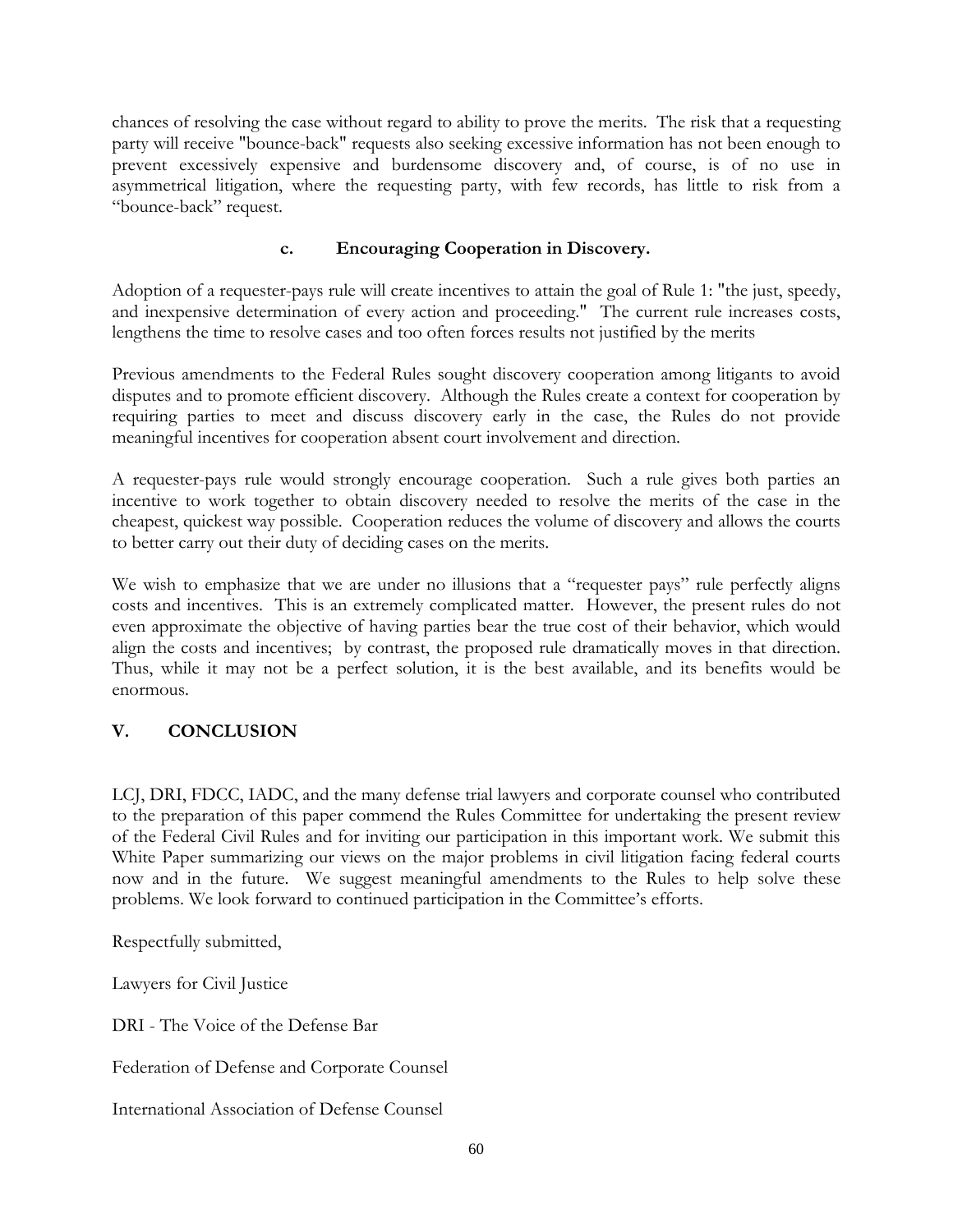- Nelson Alexander, Frost Brown Todd, LLC, Indianapolis, IN
- S. Allen Baker, Balch & Bingham, LLP, Birmingham, AL
- Vanita Banks, Allstate Insurance Company, Chicago, IL
- Charles A. Beach, Exxon Mobil Corporation, Irving, TX
- Julia Brickell, H5, New York, NY
- Alfred W. Cortese, Jr., Cortese PLLC, Washington, DC
- Martha Dawson, Michael Goodfried, Bree D. Kelly, & William Zoellner, K & L Gates, Seattle, WA
- Effa Farnsworth, General Electric Company, Fairfield, CT
- Robert E. Fields III and Samuel Piñero II, Sasser Fields LLP, Raliegh, NC
- Carla Herron, Ed Pickle, Shell Oil, Humble, TX
- John J. Jablonski, Goldberg Segalla, LLP, Buffalo, NY
- Robert Levy, Exxon Mobil Corporation, Houston, TX
- Robert Manlowe, Williams Kastner, Seattle, WA
- Mary Massaron Ross, Plunkett Cooney, Detroit, MI
- Howard Merten, Partridge, Snow & Hahn, LLP, Providence, RI
- Michael R. Nelson, Claudia McCarron, Nelson Levine deLuca & Horst, Blue Bell, PA
- Robert Owen, Fulbright & Jaworski, LLP, New York, NY
- Bruce Parker, Nichole Cohen, Venable, LLP, Baltimore, PA
- Stephen Pate, Fulbright & Jaworski, LLP, Houston, TX
- Steve Puiszis, Hinshaw & Culbertson LLP, Chicago, IL
- David Reif, McCarter & English, LLP, Hartford, CT
- Mark E. Richardson, GlaxoSmithKline, Research Triangle, NC
- Heather Ritch, Reed Smith, LLP, Philadelphia, PA
- Leigh Ann Schell, Kuchler Polk Schell Weiner & Richeson, LLP, New Orleans, LA